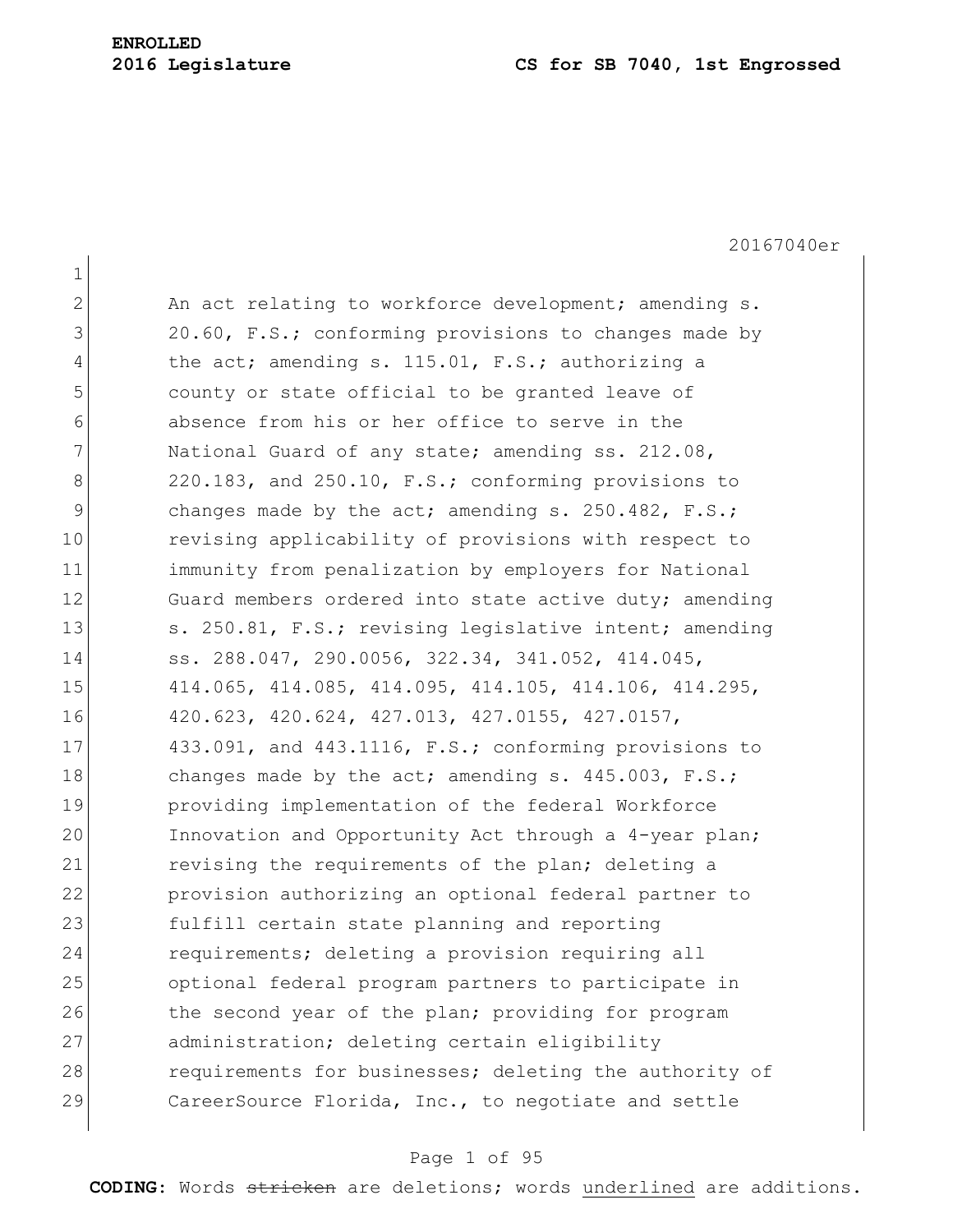# **ENROLLED**

### **2016 Legislature CS for SB 7040, 1st Engrossed**

20167040er 30 certain issues with the United States Department of 31 Labor; requiring CareerSource Florida, Inc., to enter 32 into a memorandum with the Florida Department of 33 Education to ensure compliance with the state plan for 34 workforce development; conforming provisions to 35 changes made by the act; amending s.  $445.004$ , F.S.; 36 specifying membership requirements for the 37 CareerSource Florida, Inc., board of directors; 38 **reading** the entities required to collaborate with 39 CareerSource Florida, Inc., to establish certain 40 performance accountability measures; revising 41 requirements for the performance accountability 42 measures; deleting references to outcome tiers for 43 such measures; deleting a provision requiring certain 44 iob placement reporting; conforming provisions to 45 changes made by the act; amending s. 445.006, F.S.; 46 providing for the development of a state plan to 47 include strategic and operational elements; deleting a 48 requirement that the strategic plan be updated or 49 modified each year; revising requirements for the 50 strategic and operational plans; conforming provisions 51 to changes made by the act; amending s.  $445.007$ , F.S.; 52 revising local workforce development board membership 53 requirements; authorizing CareerSource Florida, Inc., 54 to waive a certain board representative requirement 55 under certain circumstances; requiring CareerSource 56 Florida, Inc., to establish regional planning areas 57 subject to certain requirements by a certain date; 58 requiring local workforce development boards and

### Page 2 of 95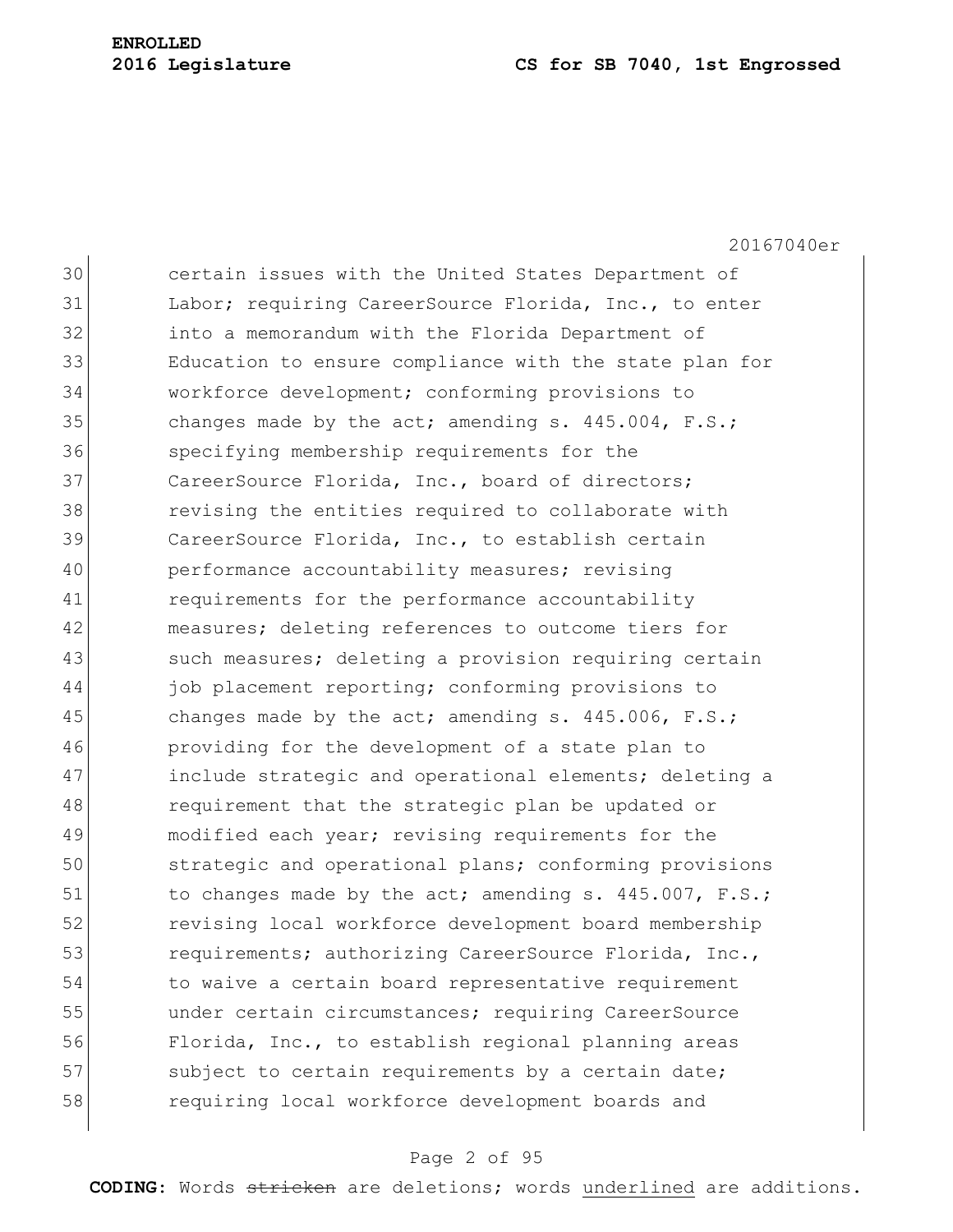20167040er 59 Selected officials to prepare a regional workforce 60 development plan; conforming provisions to changes 61 made by the act; amending s.  $445.0071$ , F.S.; 62 conforming provisions to changes made by the act; 63 amending s. 445.009, F.S.; requiring the local 64 workforce development board to enter into a memorandum 65 of understanding with each mandatory or optional 66 **partner detailing certain contributions;** providing 67 bhat costs will be allocated pursuant to a policy 68 established by the Governor under certain 69 circumstances; specifying the systems that may be 70 accessed with the one-stop delivery system; conforming 71 provisions to changes made by the act; amending s. 72 445.07, F.S.; requiring the Department of Education to 73 consult with the Department of Economic Opportunity in 74 preparing, or contracting with an entity to prepare, 75 certain economic security reports; amending ss. 76 445.014, 445.016, 445.017, 445.021, 445.022, 445.024, 77 445.025, 445.026, 445.030, 445.031, 445.048, 445.051, 78 985.622, 1002.83, 1003.491, 1003.492, 1003.493, 79 1003.4935, 1003.52, 1004.93, 1006.261, and 1009.25, 80 F.S.; conforming provisions to changes made by this 81 act; providing an effective date. 82 83 Be It Enacted by the Legislature of the State of Florida: 84 85 Section 1. Paragraph (c) of subsection (5) of section 86 20.60, Florida Statutes, is amended to read: 87 20.60 Department of Economic Opportunity; creation; powers

### Page 3 of 95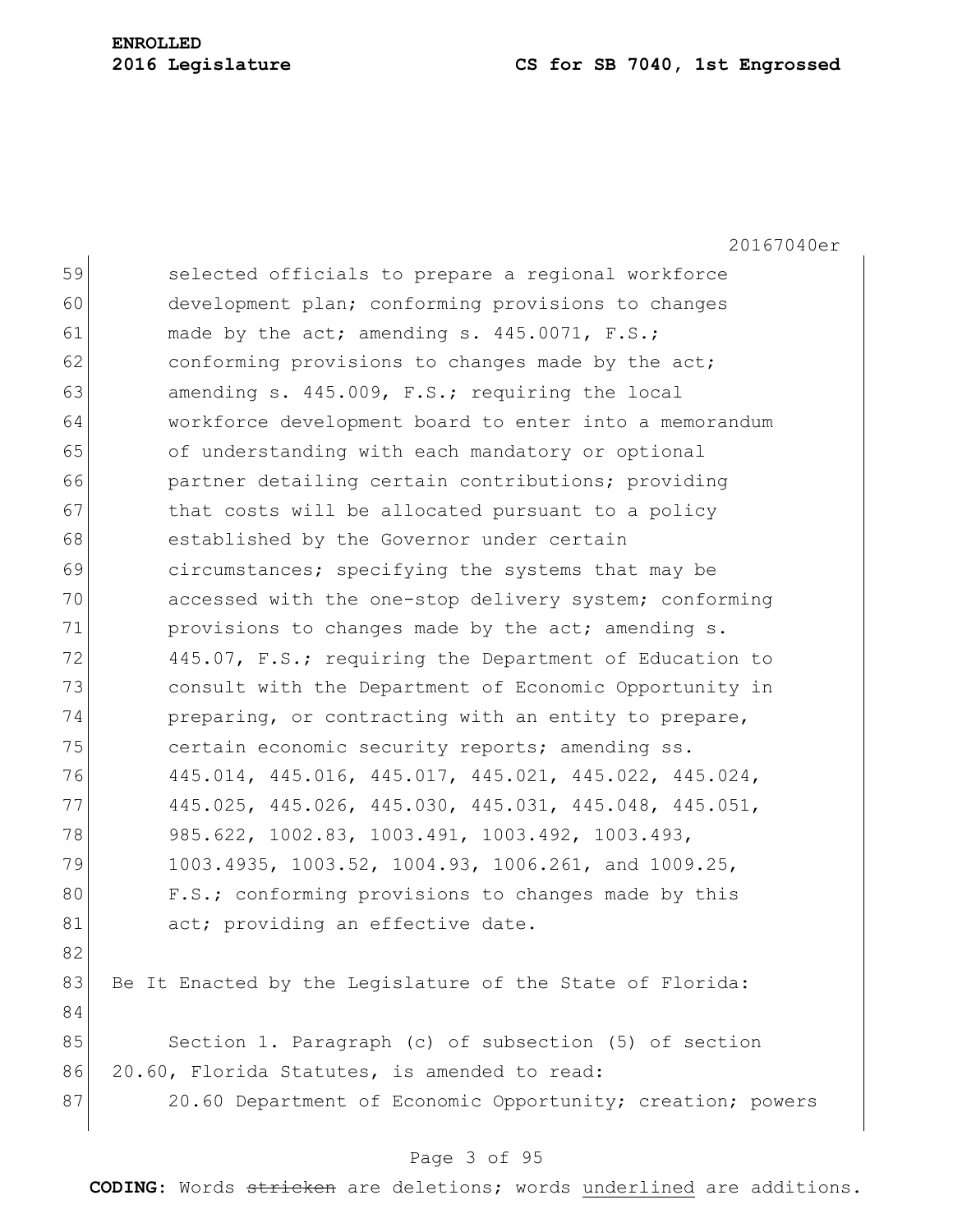20167040er 88 and duties.-89 (5) The divisions within the department have specific 90 responsibilities to achieve the duties, responsibilities, and 91 goals of the department. Specifically: 92 (c) The Division of Workforce Services shall: 93 1. Prepare and submit a unified budget request for 94 workforce development in accordance with chapter 216 for, and in 95 conjunction with, CareerSource Florida, Inc., and its board. 96 2. Ensure that the state appropriately administers federal 97 and state workforce funding by administering plans and policies 98 of CareerSource Florida, Inc., under contract with CareerSource 99 Florida, Inc. The operating budget and midyear amendments 100 thereto must be part of such contract. 101 a. All program and fiscal instructions to local regional 102 workforce development boards shall emanate from the Department 103 of Economic Opportunity pursuant to plans and policies of 104 CareerSource Florida, Inc., which shall be responsible for all 105 policy directions to the local regional workforce development 106 boards. 107 b. Unless otherwise provided by agreement with CareerSource 108 Florida, Inc., administrative and personnel policies of the 109 Department of Economic Opportunity apply. 110 3. Implement the state's reemployment assistance program. 111 The Department of Economic Opportunity shall ensure that the 112 state appropriately administers the reemployment assistance

113 program pursuant to state and federal law.

114 4. Assist in developing the 5-year statewide strategic plan 115 required by this section.

116 Section 2. Section 115.01, Florida Statutes, is amended to

### Page 4 of 95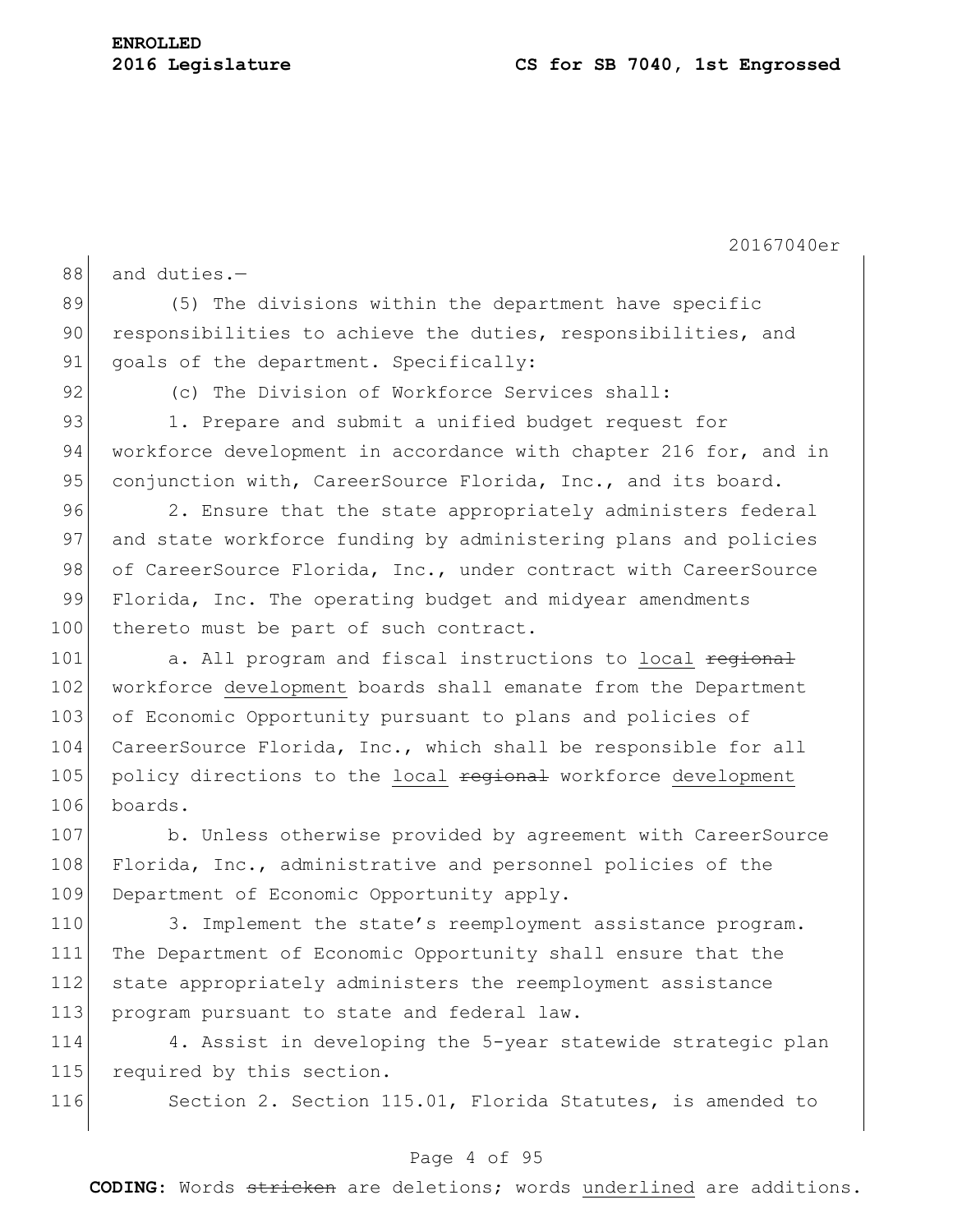117 read:

118 115.01 Leave of absence for military service.—Any county or 119 state official of the state, subject to the provisions and 120 conditions hereinafter set forth, may be granted leave of 121 absence from his or her office, to serve in the volunteer forces 122 of the United States, or in the National Guard of any the state, 123 or in the regular Army or Navy of the United States, when the 124 same shall be called into active service of the United States 125 during war between the United States and a foreign government.

126 Section 3. Paragraph (p) of subsection (5) of section 127 212.08, Florida Statutes, is amended to read:

128 212.08 Sales, rental, use, consumption, distribution, and 129 storage tax; specified exemptions.—The sale at retail, the 130 rental, the use, the consumption, the distribution, and the 131 storage to be used or consumed in this state of the following 132 are hereby specifically exempt from the tax imposed by this 133 chapter.

134 (5) EXEMPTIONS; ACCOUNT OF USE.

135 (p) *Community contribution tax credit for donations.*—

136 1. Authorization.—Persons who are registered with the 137 department under s. 212.18 to collect or remit sales or use tax 138 and who make donations to eligible sponsors are eligible for tax 139 credits against their state sales and use tax liabilities as 140 provided in this paragraph:

141 a. The credit shall be computed as 50 percent of the 142 person's approved annual community contribution.

143 b. The credit shall be granted as a refund against state 144 sales and use taxes reported on returns and remitted in the 12 145 months preceding the date of application to the department for

### Page 5 of 95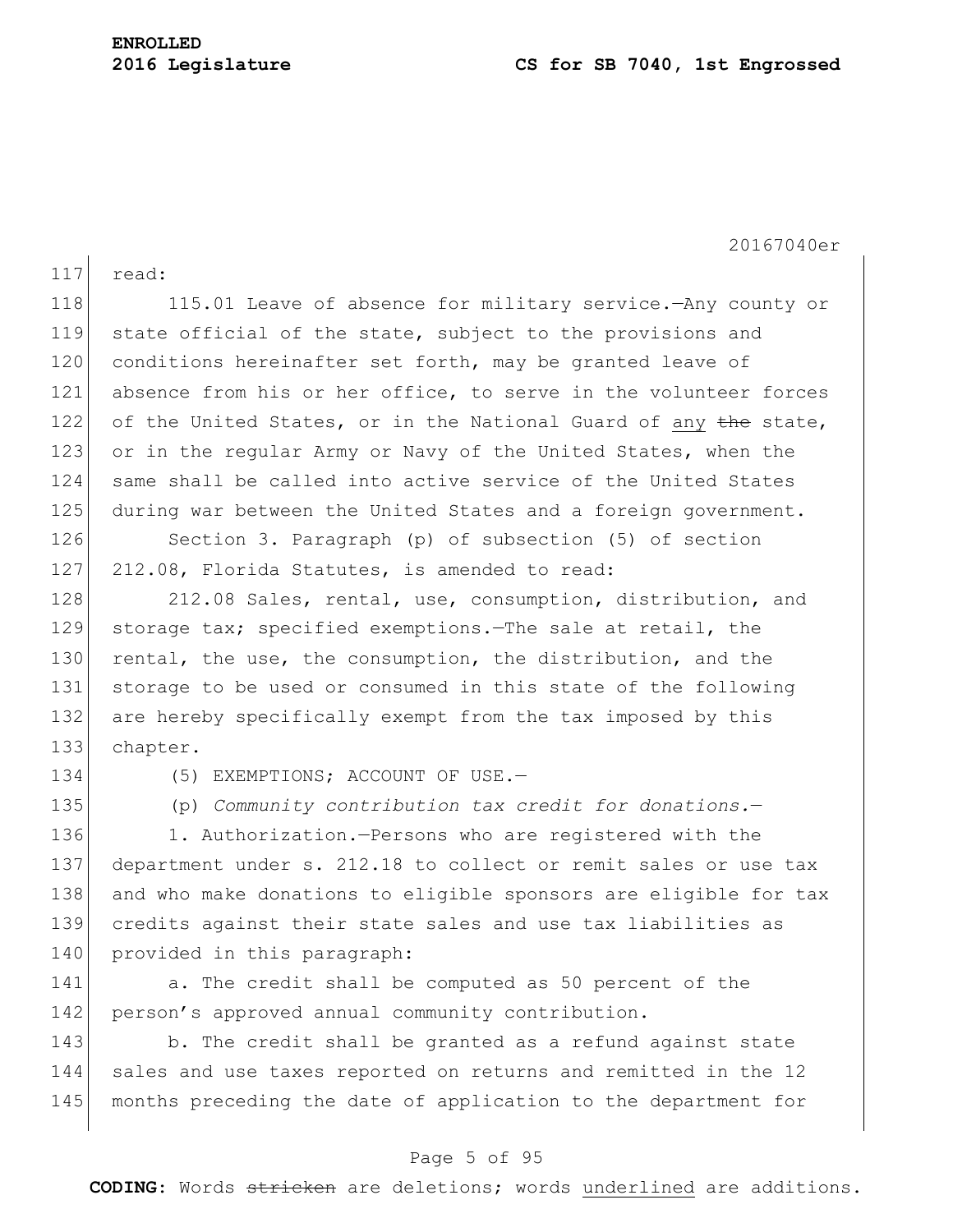20167040er

146 the credit as required in sub-subparagraph  $3.c.$  If the annual 147 credit is not fully used through such refund because of 148 insufficient tax payments during the applicable 12-month period, 149 the unused amount may be included in an application for a refund 150 made pursuant to sub-subparagraph 3.c. in subsequent years 151 against the total tax payments made for such year. Carryover 152 credits may be applied for a 3-year period without regard to any 153 time limitation that would otherwise apply under s. 215.26.

154 c. A person may not receive more than \$200,000 in annual 155 tax credits for all approved community contributions made in any 156 one year.

157 d. All proposals for the granting of the tax credit require 158 the prior approval of the Department of Economic Opportunity.

159 e. The total amount of tax credits which may be granted for 160 all programs approved under this paragraph, s. 220.183, and s. 161 624.5105 is \$18.4 million in the 2015-2016 fiscal year, \$21.4 162 million in the 2016-2017 fiscal year, and \$21.4 million in the 163 2017-2018 fiscal year for projects that provide housing 164 opportunities for persons with special needs or homeownership 165 opportunities for low-income households or very-low-income 166 households and \$3.5 million annually for all other projects. As 167 used in this paragraph, the term "person with special needs" has 168 the same meaning as in s. 420.0004 and the terms "low-income" 169 person," "low-income household," "very-low-income person," and 170 "very-low-income household" have the same meanings as in s. 171 420.9071.

172 f. A person who is eligible to receive the credit provided 173 in this paragraph, s. 220.183, or s.  $624.5105$  may receive the 174 credit only under one section of the person's choice.

### Page 6 of 95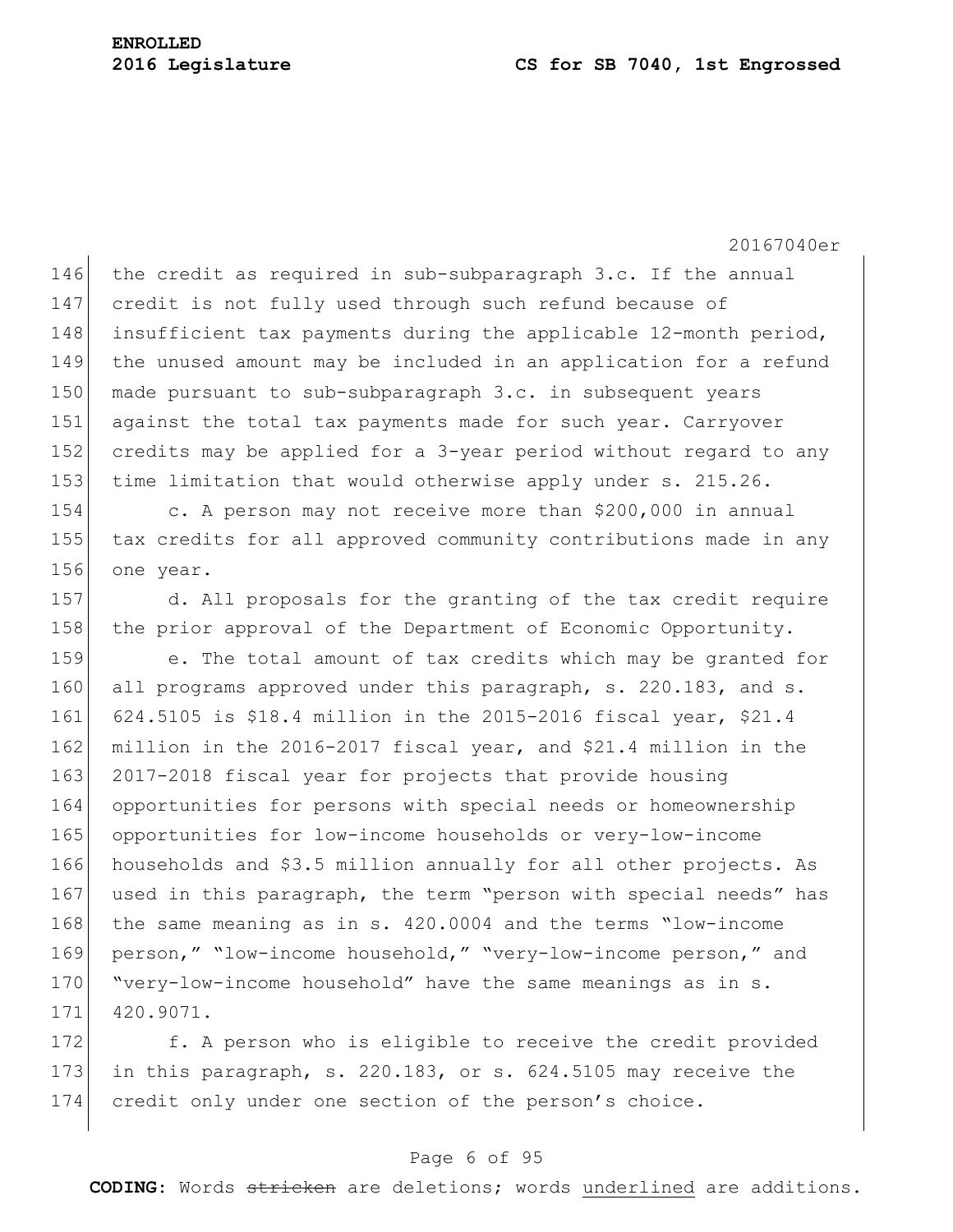175 2. Eligibility requirements.-176 a. A community contribution by a person must be in the 177 following form: 178 (I) Cash or other liquid assets; 179 (II) Real property; 180 (III) Goods or inventory; or 181 (IV) Other physical resources identified by the Department 182 of Economic Opportunity. 183 b. All community contributions must be reserved exclusively 184 for use in a project. As used in this sub-subparagraph, the term 185 | "project" means activity undertaken by an eligible sponsor which 186 is designed to construct, improve, or substantially rehabilitate 187 housing that is affordable to low-income households or very-low-188 income households; designed to provide housing opportunities for 189 persons with special needs; designed to provide commercial, 190 industrial, or public resources and facilities; or designed to 191 improve entrepreneurial and job-development opportunities for 192 low-income persons. A project may be the investment necessary to 193 increase access to high-speed broadband capability in a rural 194 community that had an enterprise zone designated pursuant to 195 chapter 290 as of May 1, 2015, including projects that result in 196 improvements to communications assets that are owned by a 197 business. A project may include the provision of museum 198 educational programs and materials that are directly related to 199 a project approved between January 1, 1996, and December 31, 200 1999, and located in an area which was in an enterprise zone 201 designated pursuant to s. 290.0065 as of May 1, 2015. This 202 paragraph does not preclude projects that propose to construct 203 or rehabilitate housing for low-income households or very-low-

### Page 7 of 95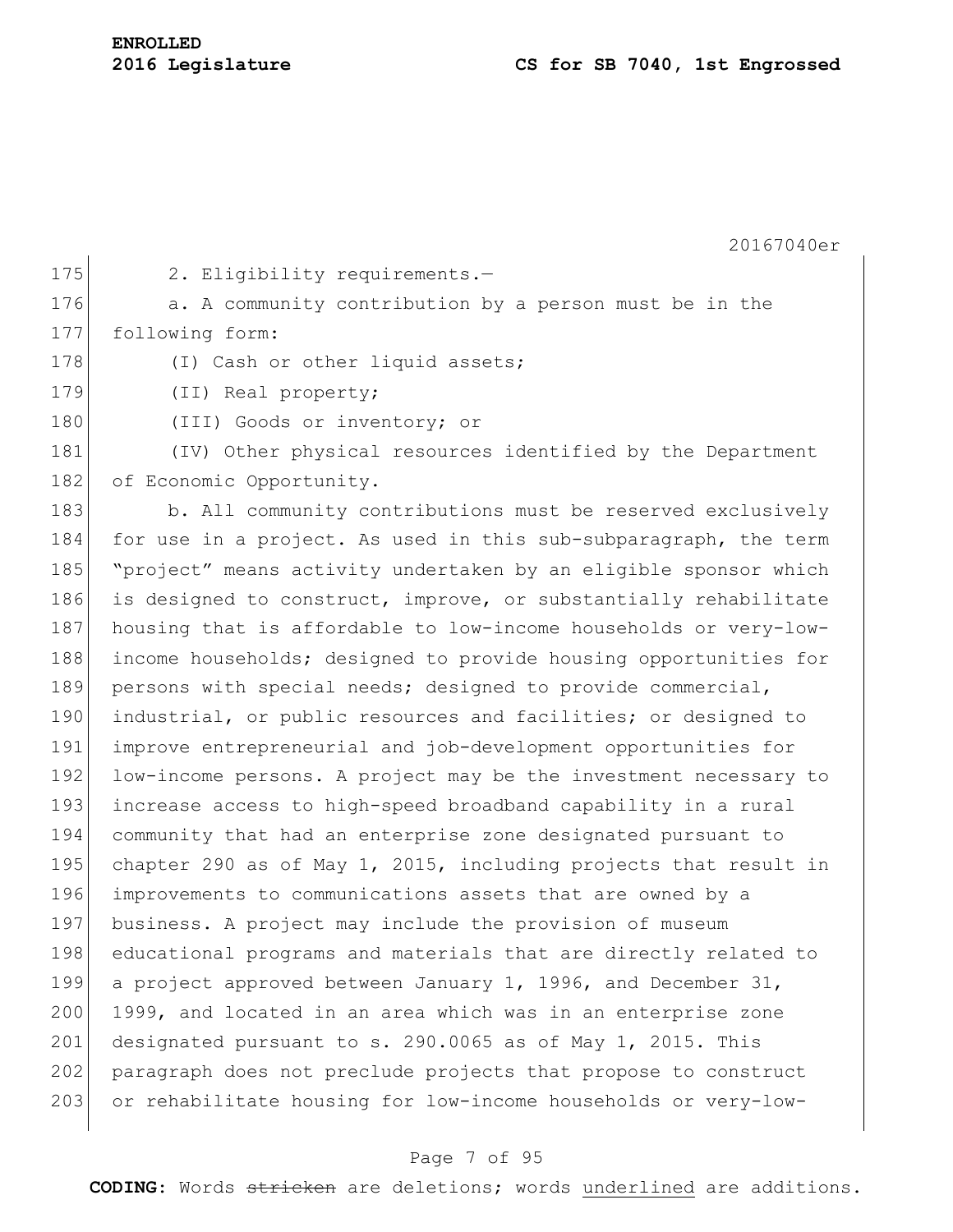20167040er 204 income households on scattered sites or housing opportunities 205 for persons with special needs. With respect to housing, 206 contributions may be used to pay the following eligible special 207 needs, low-income, and very-low-income housing-related 208 activities: 209 (I) Project development impact and management fees for 210 special needs, low-income, or very-low-income housing projects; 211 (II) Down payment and closing costs for persons with 212 special needs, low-income persons, and very-low-income persons; 213 (III) Administrative costs, including housing counseling 214 and marketing fees, not to exceed 10 percent of the community 215 contribution, directly related to special needs, low-income, or 216 very-low-income projects; and 217 (IV) Removal of liens recorded against residential property 218 by municipal, county, or special district local governments if 219 satisfaction of the lien is a necessary precedent to the 220 transfer of the property to a low-income person or very-low-221 income person for the purpose of promoting home ownership. 222 Contributions for lien removal must be received from a 223 nonrelated third party. 224 c. The project must be undertaken by an "eligible sponsor," 225 which includes: 226 (I) A community action program; 227 (II) A nonprofit community-based development organization 228 whose mission is the provision of housing for persons with 229 specials needs, low-income households, or very-low-income 230 households or increasing entrepreneurial and job-development

231 opportunities for low-income persons;

232 (III) A neighborhood housing services corporation;

## Page 8 of 95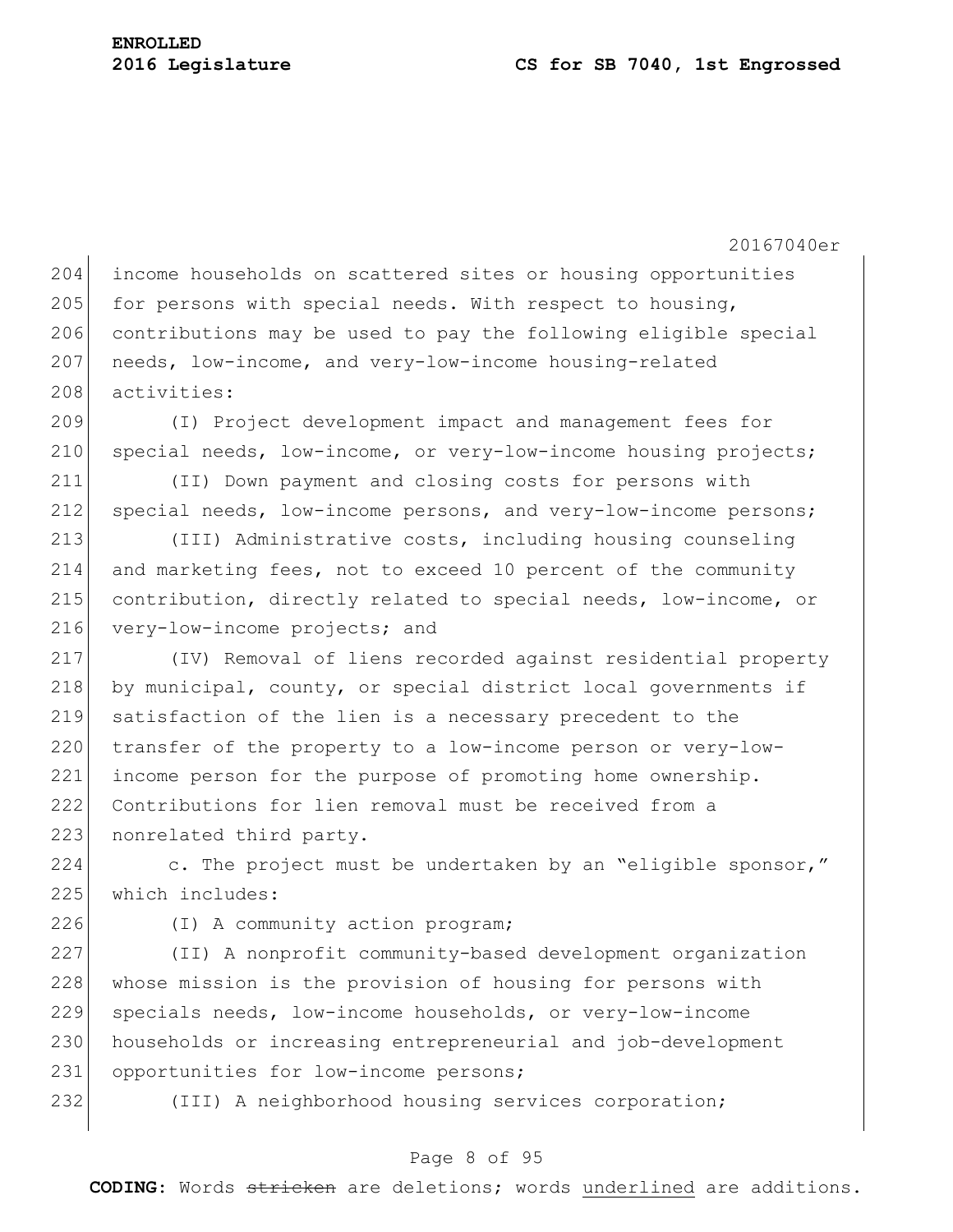|     | 20167040er                                                          |
|-----|---------------------------------------------------------------------|
| 233 | (IV) A local housing authority created under chapter 421;           |
| 234 | (V) A community redevelopment agency created under s.               |
| 235 | 163.356;                                                            |
| 236 | (VI) A historic preservation district agency or                     |
| 237 | organization;                                                       |
| 238 | (VII) A local regional workforce development board;                 |
| 239 | (VIII) A direct-support organization as provided in s.              |
| 240 | 1009.983;                                                           |
| 241 | (IX) An enterprise zone development agency created under s.         |
| 242 | 290.0056;                                                           |
| 243 | (X) A community-based organization incorporated under               |
| 244 | chapter 617 which is recognized as educational, charitable, or      |
| 245 | scientific pursuant to s. $501(c)$ (3) of the Internal Revenue Code |
| 246 | and whose bylaws and articles of incorporation include              |
| 247 | affordable housing, economic development, or community              |
| 248 | development as the primary mission of the corporation;              |
| 249 | (XI) Units of local government;                                     |
| 250 | (XII) Units of state government; or                                 |
| 251 | (XIII) Any other agency that the Department of Economic             |
| 252 | Opportunity designates by rule.                                     |
| 253 |                                                                     |
| 254 | A contributing person may not have a financial interest in the      |
| 255 | eligible sponsor.                                                   |
| 256 | d. The project must be located in an area which was in an           |
| 257 | enterprise zone designated pursuant to chapter 290 as of May 1,     |
| 258 | 2015, or a Front Porch Florida Community, unless the project        |
| 259 | increases access to high-speed broadband capability in a rural      |
| 260 | community that had an enterprise zone designated pursuant to        |
| 261 | chapter 290 as of May 1, 2015, but is physically located outside    |

# Page 9 of 95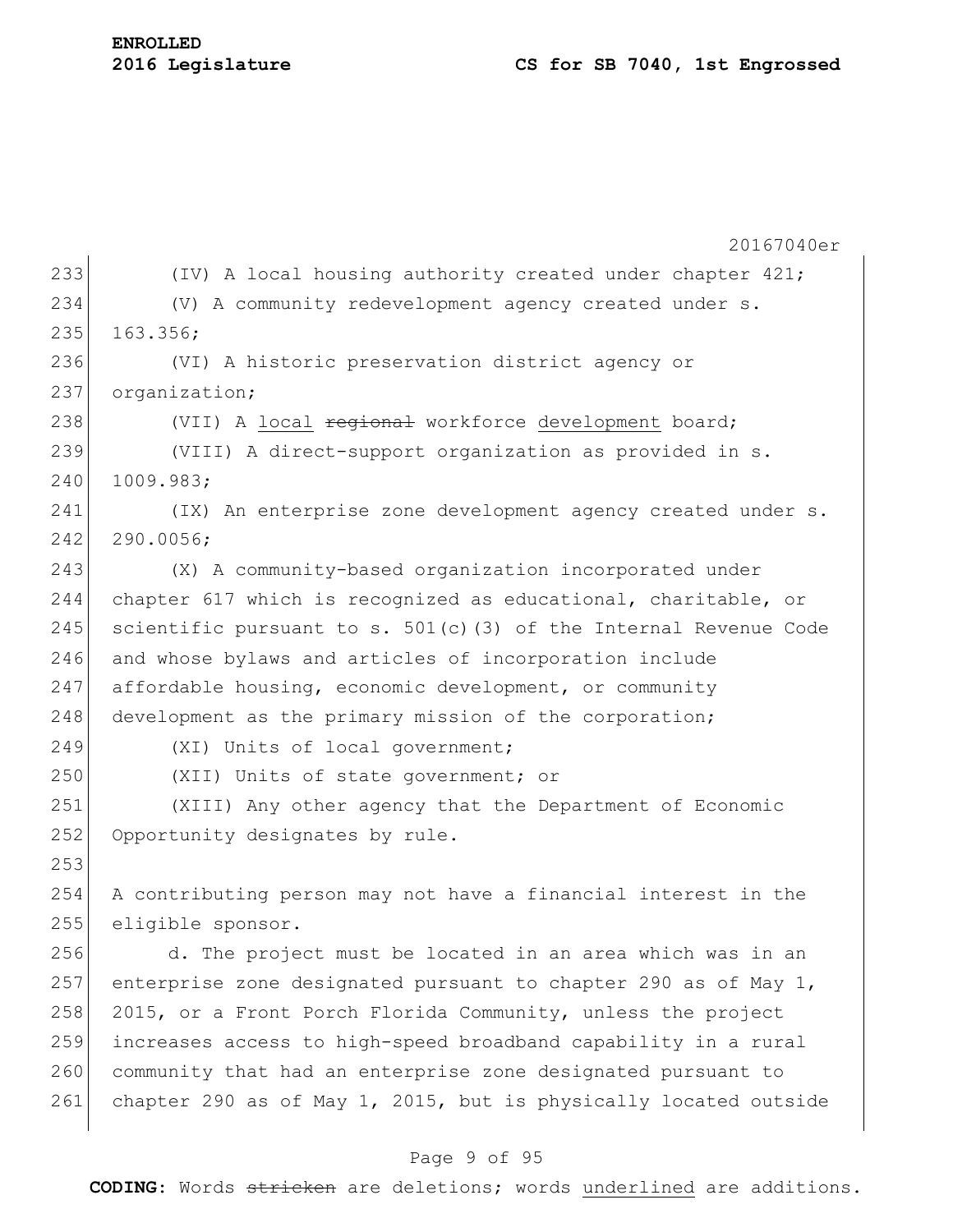262 the designated rural zone boundaries. Any project designed to 263 construct or rehabilitate housing for low-income households or 264 very-low-income households or housing opportunities for persons 265 with special needs is exempt from the area requirement of this 266 sub-subparagraph.

 $267$  e.(I) If, during the first 10 business days of the state 268 fiscal year, eligible tax credit applications for projects that 269 provide housing opportunities for persons with special needs or 270 homeownership opportunities for low-income households or very-271 low-income households are received for less than the annual tax 272 credits available for those projects, the Department of Economic 273 Opportunity shall grant tax credits for those applications and 274 grant remaining tax credits on a first-come, first-served basis 275 for subsequent eligible applications received before the end of 276 the state fiscal year. If, during the first 10 business days of 277 the state fiscal year, eligible tax credit applications for 278 projects that provide housing opportunities for persons with 279 special needs or homeownership opportunities for low-income 280 households or very-low-income households are received for more 281 than the annual tax credits available for those projects, the 282 Department of Economic Opportunity shall grant the tax credits 283 for those applications as follows:

284 (A) If tax credit applications submitted for approved 285 projects of an eligible sponsor do not exceed  $$200,000$  in total, 286 the credits shall be granted in full if the tax credit 287 applications are approved.

288 (B) If tax credit applications submitted for approved 289 projects of an eligible sponsor exceed \$200,000 in total, the 290 amount of tax credits granted pursuant to sub-sub-sub-

### Page 10 of 95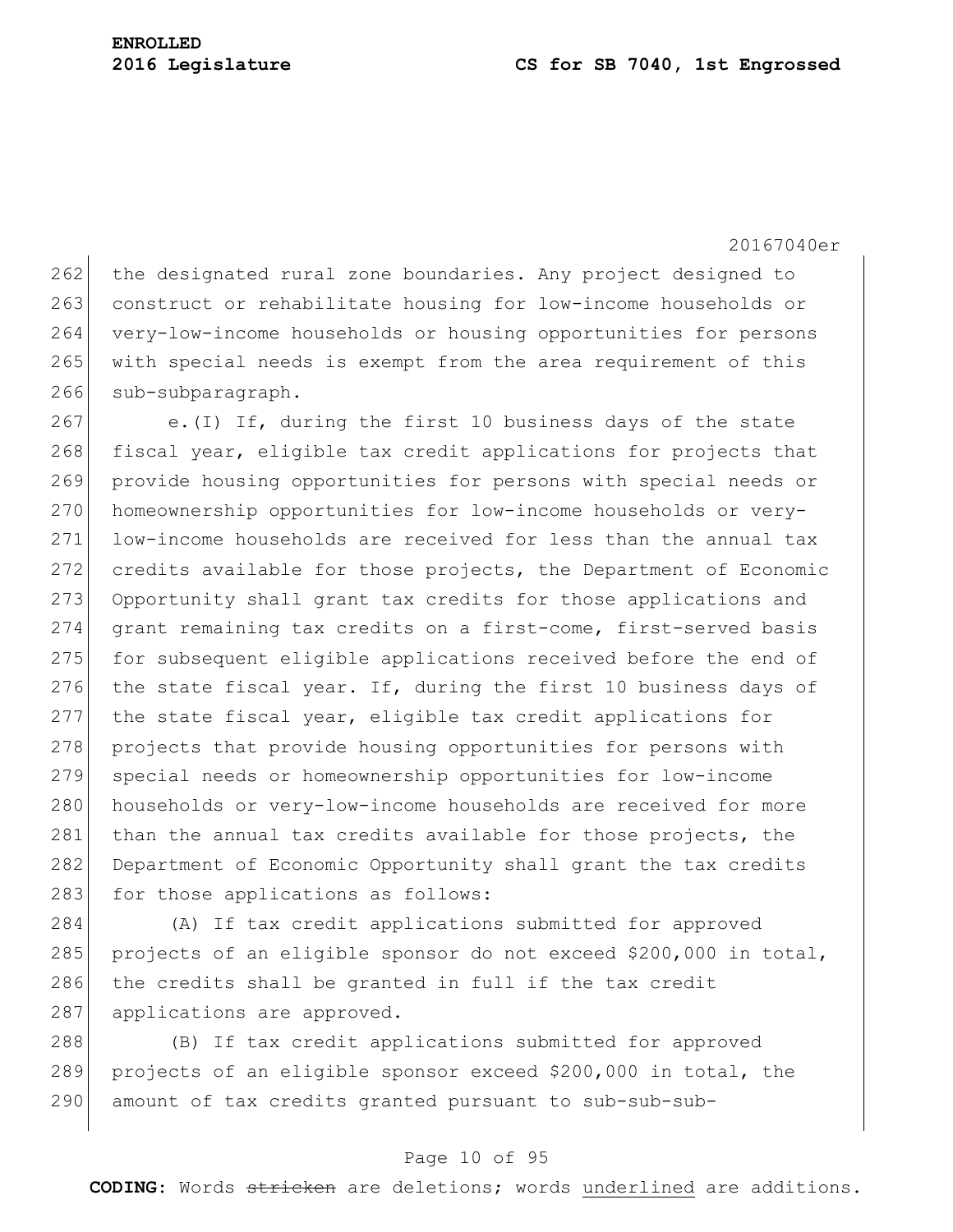291 subparagraph (A) shall be subtracted from the amount of 292 available tax credits, and the remaining credits shall be 293 granted to each approved tax credit application on a pro rata 294 basis.

295 (II) If, during the first 10 business days of the state 296 fiscal year, eligible tax credit applications for projects other than those that provide housing opportunities for persons with 298 special needs or homeownership opportunities for low-income households or very-low-income households are received for less 300 than the annual tax credits available for those projects, the Department of Economic Opportunity shall grant tax credits for 302 those applications and shall grant remaining tax credits on a first-come, first-served basis for subsequent eligible applications received before the end of the state fiscal year. 305 If, during the first 10 business days of the state fiscal year, eligible tax credit applications for projects other than those that provide housing opportunities for persons with special needs or homeownership opportunities for low-income households or very-low-income households are received for more than the annual tax credits available for those projects, the Department of Economic Opportunity shall grant the tax credits for those applications on a pro rata basis.

313 3. Application requirements.-

 a. An eligible sponsor seeking to participate in this program must submit a proposal to the Department of Economic Opportunity which sets forth the name of the sponsor, a description of the project, and the area in which the project is 318 located, together with such supporting information as is prescribed by rule. The proposal must also contain a resolution

### Page 11 of 95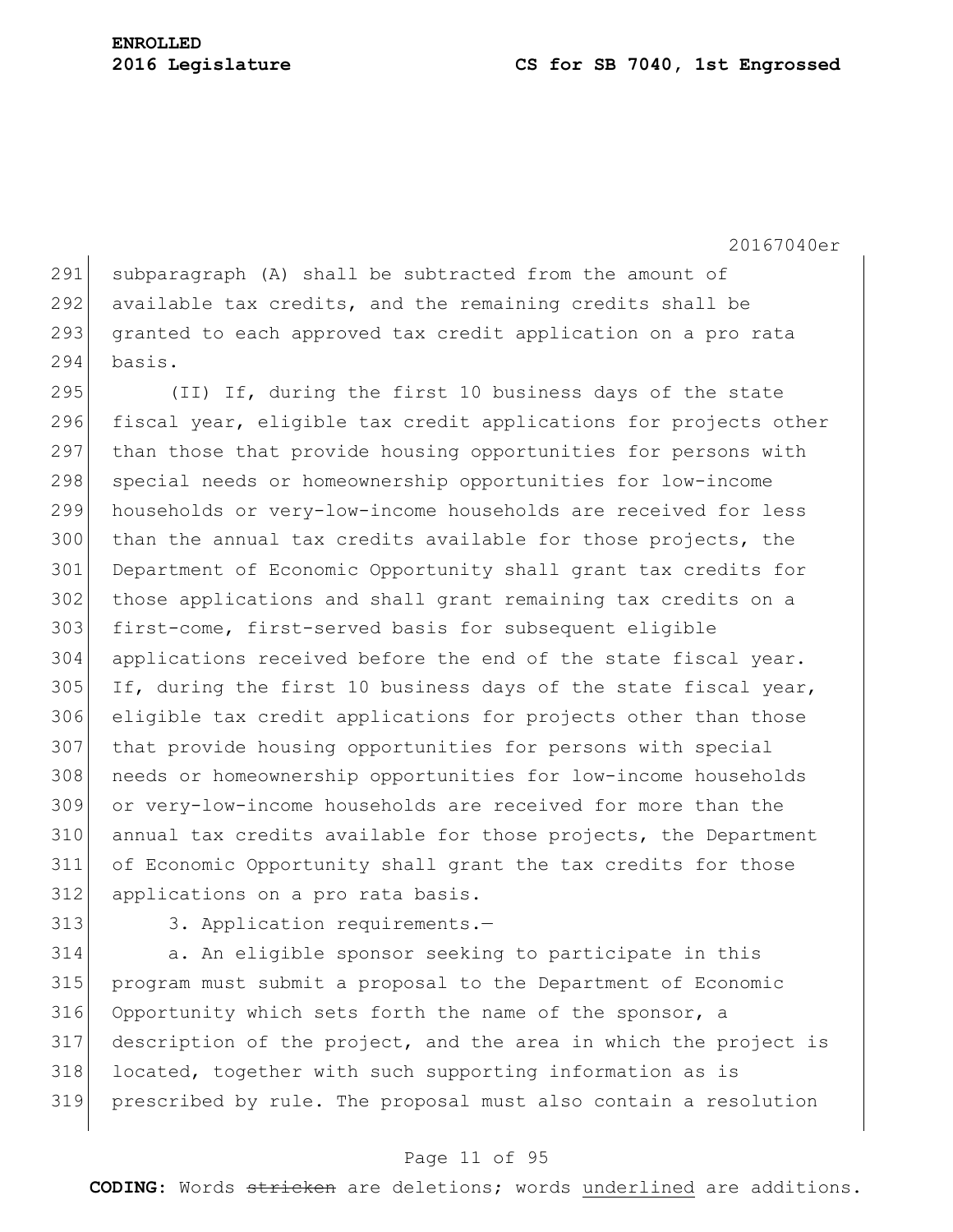20167040er 320 from the local governmental unit in which the project is located 321 certifying that the project is consistent with local plans and 322 regulations.

 b. A person seeking to participate in this program must submit an application for tax credit to the Department of Economic Opportunity which sets forth the name of the sponsor, a description of the project, and the type, value, and purpose of the contribution. The sponsor shall verify, in writing, the 328 terms of the application and indicate its receipt of the 329 contribution, and such verification must accompany the 330 | application for tax credit. The person must submit a separate tax credit application to the Department of Economic Opportunity 332 for each individual contribution that it makes to each individual project.

 c. A person who has received notification from the Department of Economic Opportunity that a tax credit has been approved must apply to the department to receive the refund. Application must be made on the form prescribed for claiming 338 refunds of sales and use taxes and be accompanied by a copy of the notification. A person may submit only one application for 340 refund to the department within a 12-month period.

341 4. Administration.—

342 a. The Department of Economic Opportunity may adopt rules 343 necessary to administer this paragraph, including rules for the 344 approval or disapproval of proposals by a person.

345 b. The decision of the Department of Economic Opportunity 346 must be in writing, and, if approved, the notification shall  $347$  state the maximum credit allowable to the person. Upon approval, 348 the Department of Economic Opportunity shall transmit a copy of

### Page 12 of 95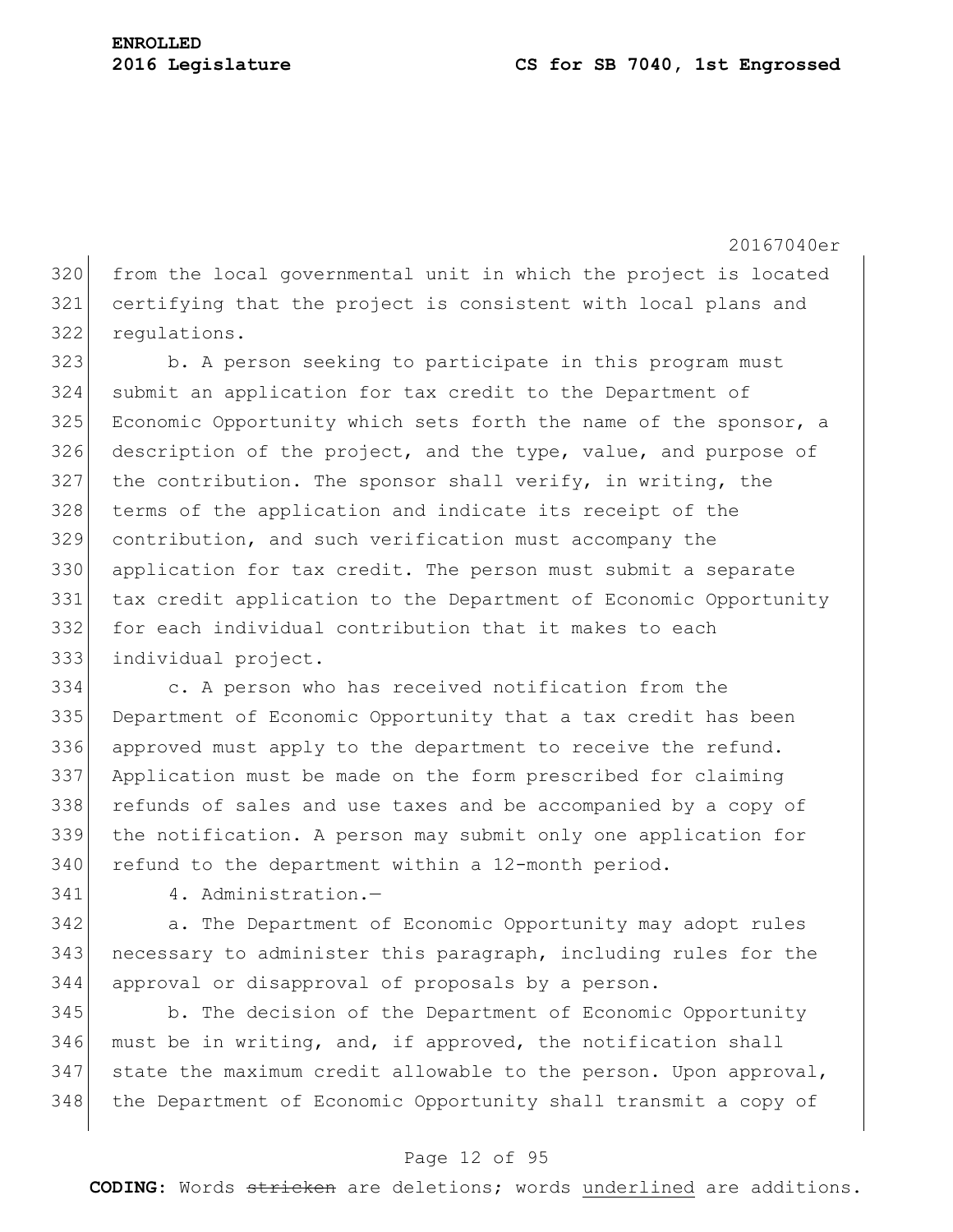349 the decision to the department. 350 c. The Department of Economic Opportunity shall 351 periodically monitor all projects in a manner consistent with 352 available resources to ensure that resources are used in 353 accordance with this paragraph; however, each project must be 354 reviewed at least once every 2 years. 355 d. The Department of Economic Opportunity shall, in 356 consultation with the statewide and regional housing and 357 financial intermediaries, market the availability of the 358 community contribution tax credit program to community-based 359 organizations. 360 5. Expiration.—This paragraph expires June 30, 2018; 361 however, any accrued credit carryover that is unused on that 362 date may be used until the expiration of the 3-year carryover 363 period for such credit. 364 Section 4. Paragraph (c) of subsection (2) of section 365 220.183, Florida Statutes, is amended to read: 366 220.183 Community contribution tax credit.— 367 (2) ELIGIBILITY REQUIREMENTS.-368 (c) The project must be undertaken by an "eligible 369 sponsor," defined here as: 370 1. A community action program; 371 2. A nonprofit community-based development organization 372 whose mission is the provision of housing for persons with 373 special needs or low-income or very-low-income households or 374 increasing entrepreneurial and job-development opportunities for 375 low-income persons; 376 3. A neighborhood housing services corporation; 377 4. A local housing authority, created pursuant to chapter

### Page 13 of 95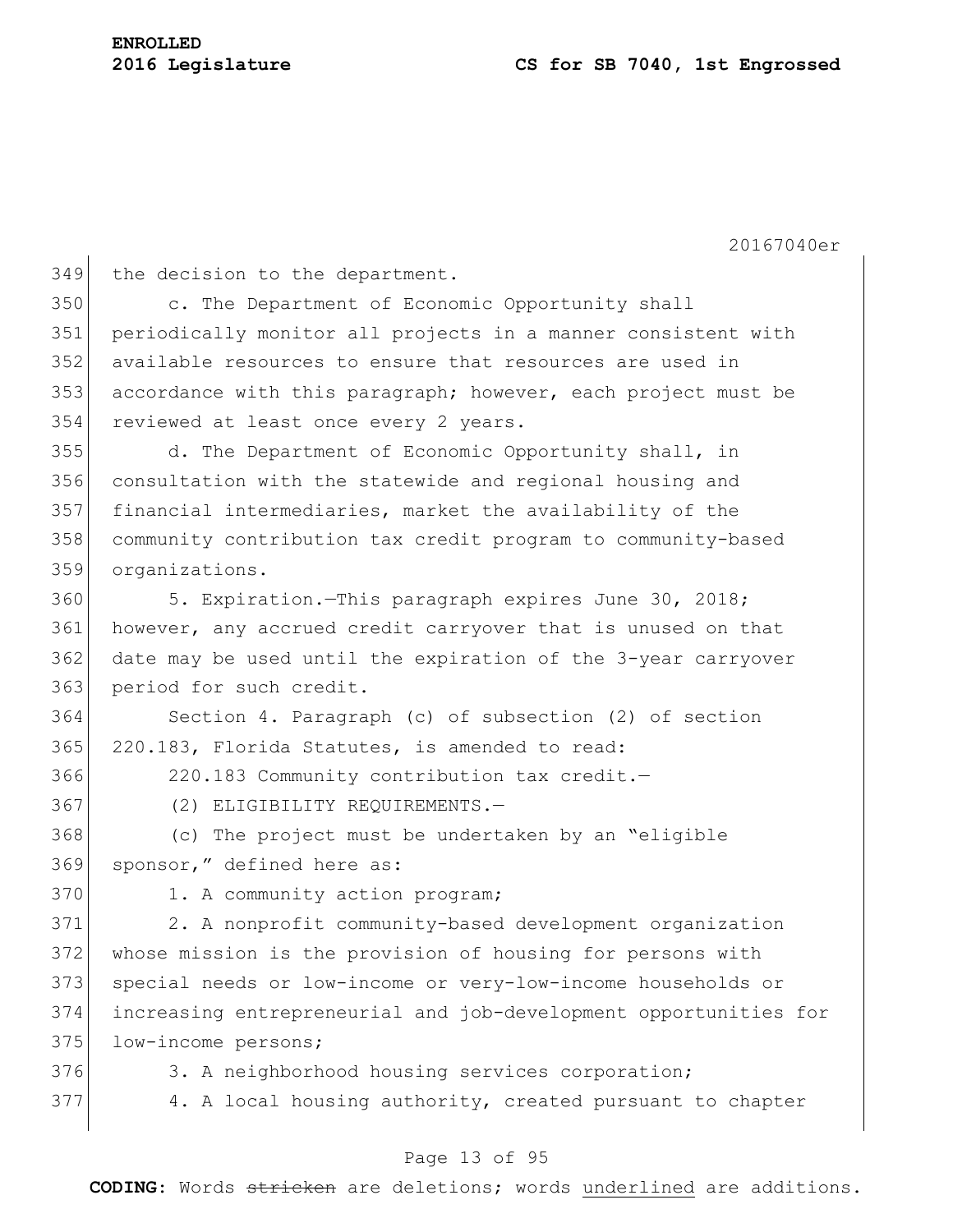|     | 20167040er                                                          |
|-----|---------------------------------------------------------------------|
| 378 | 421;                                                                |
| 379 | 5. A community redevelopment agency, created pursuant to s.         |
| 380 | 163.356;                                                            |
| 381 | 6. A historic preservation district agency or organization;         |
| 382 | 7. A local regional workforce development board;                    |
| 383 | 8. A direct-support organization as provided in s.                  |
| 384 | 1009.983;                                                           |
| 385 | 9. An enterprise zone development agency created pursuant           |
| 386 | to s. 290.0056;                                                     |
| 387 | 10. A community-based organization incorporated under               |
| 388 | chapter 617 which is recognized as educational, charitable, or      |
| 389 | scientific pursuant to s. $501(c)$ (3) of the Internal Revenue Code |
| 390 | and whose bylaws and articles of incorporation include              |
| 391 | affordable housing, economic development, or community              |
| 392 | development as the primary mission of the corporation;              |
| 393 | 11. Units of local government;                                      |
| 394 | 12. Units of state government; or                                   |
| 395 | 13. Such other agency as the Department of Economic                 |
| 396 | Opportunity may, from time to time, designate by rule.              |
| 397 |                                                                     |
| 398 | In no event shall a contributing business firm have a financial     |
| 399 | interest in the eligible sponsor.                                   |
| 400 | Section 5. Paragraph (1) of subsection (2) of section               |
| 401 | 250.10, Florida Statutes, is amended to read:                       |
| 402 | 250.10 Appointment and duties of the Adjutant General.-             |
| 403 | (2) The Adjutant General shall:                                     |
| 404 | (1) Subject to annual appropriations, administer youth              |
| 405 | About Face programs and adult Forward March programs at sites to    |
| 406 | be selected by the Adjutant General. Both programs must provide     |

# Page 14 of 95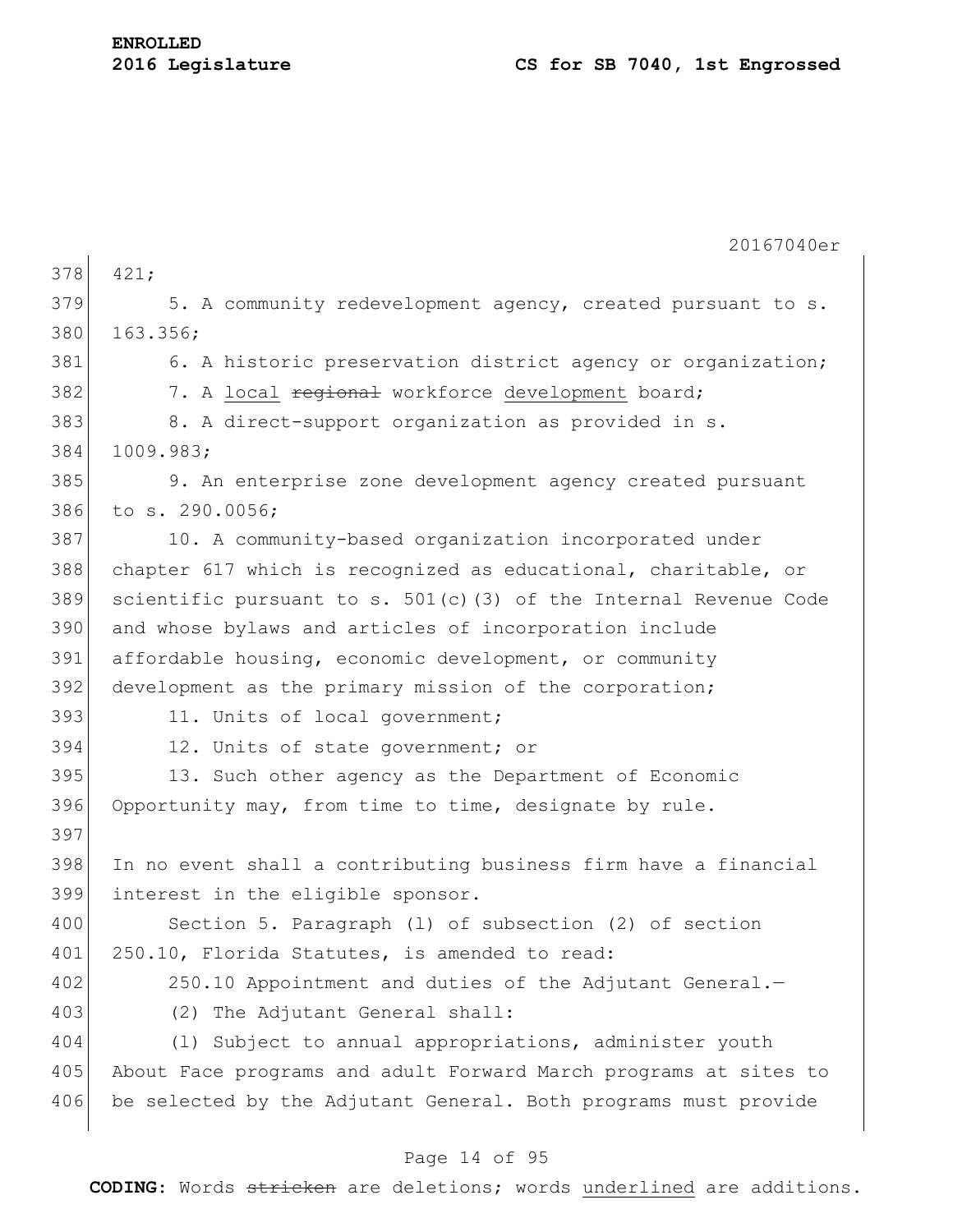407 schoolwork assistance, focusing on the skills needed to master 408 basic high school competencies and functional life skills, 409 including teaching students to work effectively in groups; 410 providing basic instruction in computer skills; teaching basic 411 problem-solving, decisionmaking, and reasoning skills; teaching 412 how the business world and free enterprise work through computer 413 simulations; and teaching home finance and budgeting and other 414 daily living skills.

415 1. About Face is a summer and year-round after-school life-416 preparation program for economically disadvantaged and at-risk 417 youths from 13 through 17 years of age. The program must provide 418 training in academic study skills, and the basic skills that 419 businesses require for employment consideration.

420 2. Forward March is a job-readiness program for 421 economically disadvantaged participants who are directed to 422 Forward March by the local regional workforce development 423 boards. The Forward March program shall provide training on 424 topics that directly relate to the skills required for real-425 world success. The program shall emphasize functional life 426 skills, computer literacy, interpersonal relationships, 427 critical-thinking skills, business skills, preemployment and 428 work maturity skills, job-search skills, exploring careers 429 activities, how to be a successful and effective employee, and 430 some job-specific skills. The program also shall provide 431 extensive opportunities for participants to practice generic job 432 skills in a supervised work setting. Upon completion of the 433 program, Forward March shall return participants to the local 434 regional workforce development boards for placement in a job 435 placement pool.

### Page 15 of 95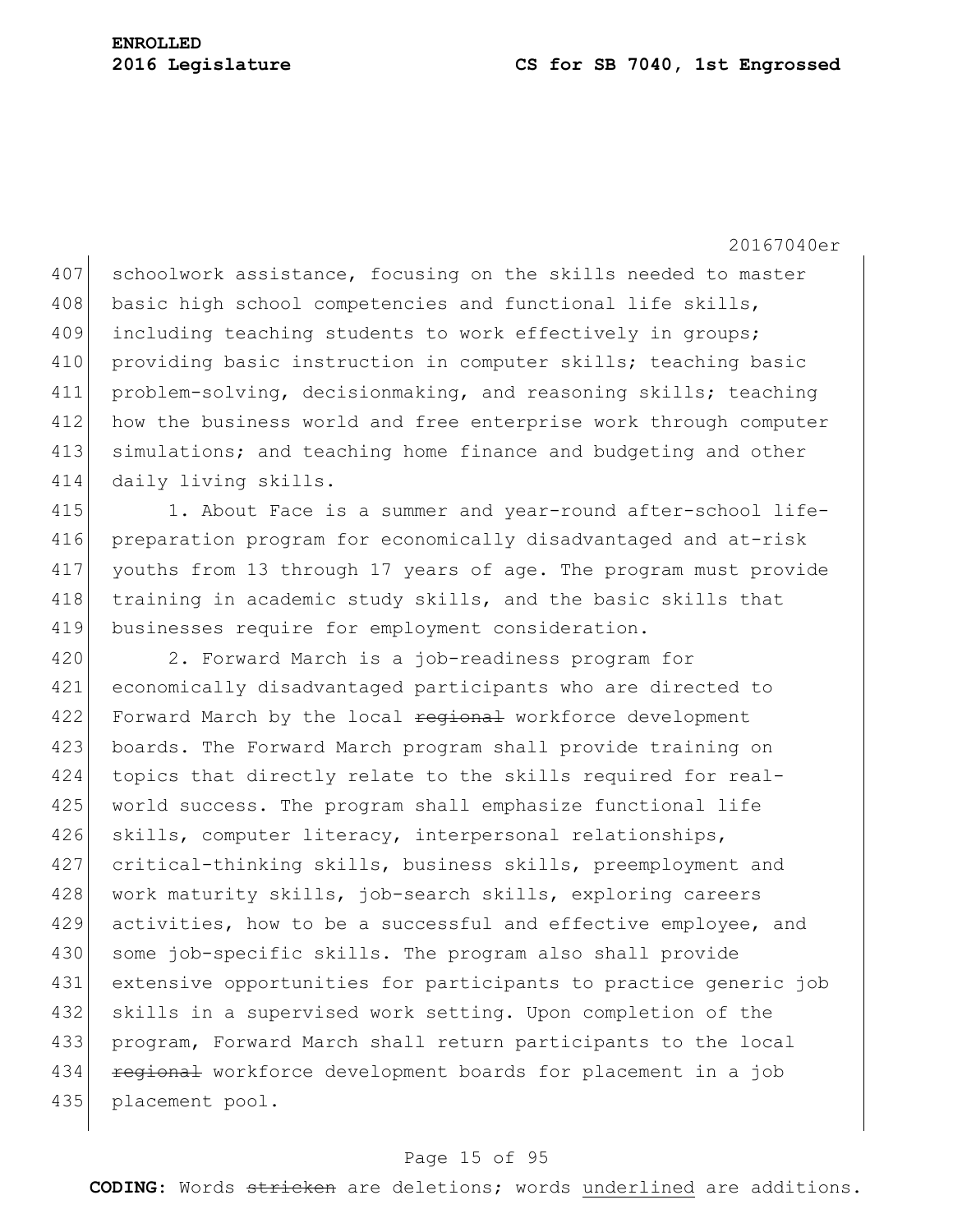# **ENROLLED**

20167040er 436 Section 6. Subsection (1) of section 250.482, Florida 437 Statutes, is amended to read: 438 250.482 Troops ordered into state active service; not to be 439 penalized by employers and postsecondary institutions.-440 (1) If a member of the National Guard is ordered into state 441 active duty pursuant to this chapter or into active duty as 442 defined by the law of any other state, a private or public 443 employer, or an employing or appointing authority of this state, 444 its counties, school districts, municipalities, political 445 subdivisions, career centers, community colleges, or 446 universities, may not discharge, reprimand, or in any other way 447 penalize such member because of his or her absence by reason of 448 state active duty. 449 Section 7. Section 250.81, Florida Statutes, is amended to 450 read: 451 250.81 Legislative intent.—It is the intent of the 452 Legislature that men and women who serve in the National Guard 453 of any state Florida National Guard, the United States Armed 454 Forces, and Armed Forces Reserves understand their rights under 455 | applicable state and federal laws. Further, it is the intent of 456 the Legislature that Florida residents and businesses understand 457 the rights afforded to the men and women who volunteer their 458 time and sacrifice their lives to protect the freedoms granted 459 by the Constitutions of the United States and the State of 460 Florida. 461 Section 8. Subsection (8) of section 288.047, Florida

462 Statutes, is amended to read:

463 288.047 Quick-response training for economic development.— 464 (8) The Quick-Response Training Program is created to

### Page 16 of 95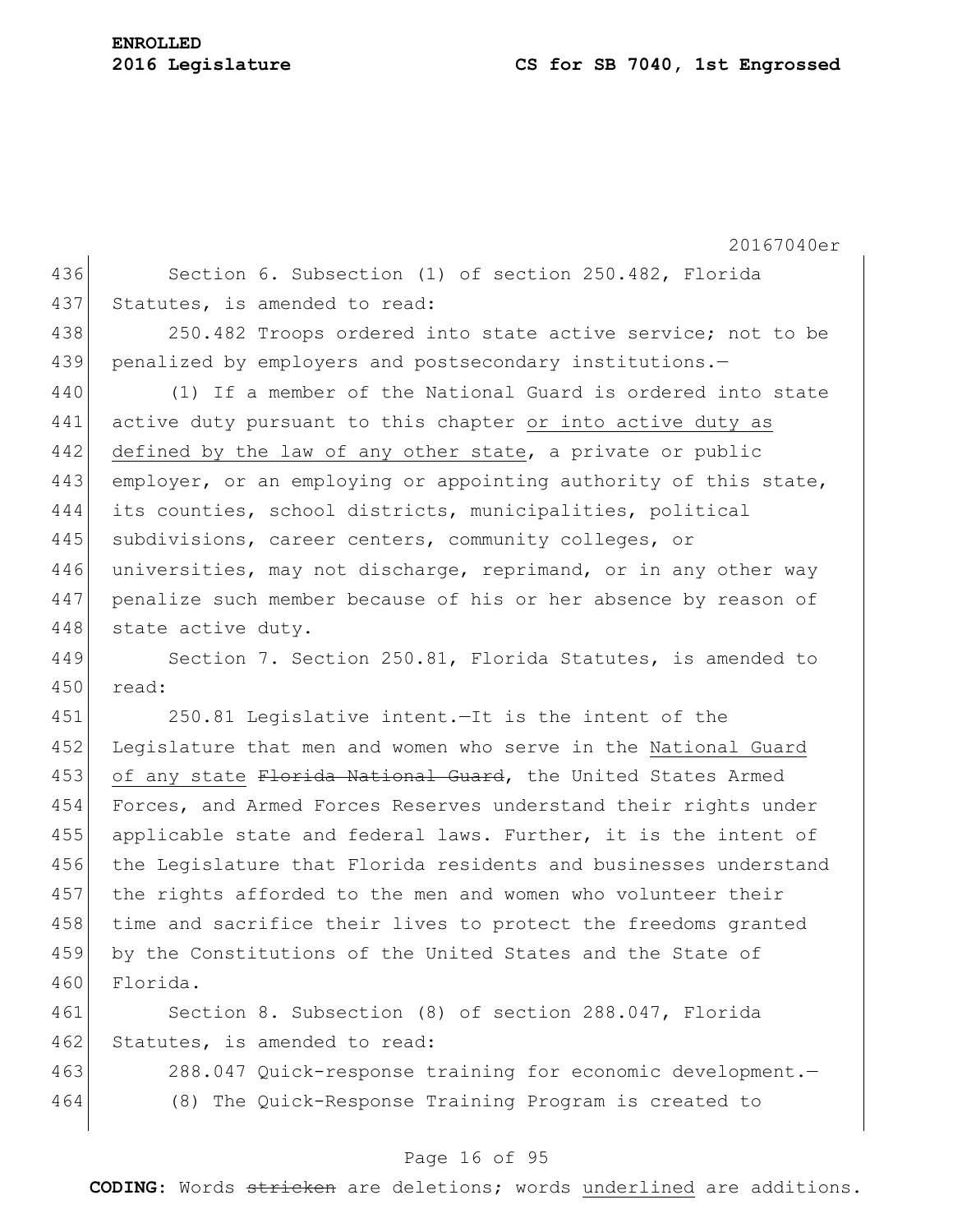465 provide assistance to participants in the welfare transition 466 program. CareerSource Florida, Inc., may award quick-response 467 training grants and develop applicable guidelines for the 468 training of participants in the welfare transition program. In 469 addition to a local economic development organization, grants 470 must be endorsed by the applicable local regional workforce 471 development board.

472 (a) Training funded pursuant to this subsection may not 473 exceed 12 months, and may be provided by the local community 474 college, school district, local regional workforce development 475 board, or the business employing the participant, including on-476 the-job training. Training will provide entry-level skills to 477 new workers, including those employed in retail, who are 478 participants in the welfare transition program.

479 (b) Participants trained pursuant to this subsection must 480 be employed at a job paying at least \$6 per hour.

481 (c) Funds made available pursuant to this subsection may be 482 expended in connection with the relocation of a business from 483 one community to another if approved by CareerSource Florida, 484 Inc.

485 Section 9. Subsection (2) of section 290.0056, Florida 486 Statutes, is amended to read:

487 290.0056 Enterprise zone development agency.

488 (2) When the governing body creates an enterprise zone 489 development agency, that body shall appoint a board of 490 commissioners of the agency, which shall consist of not fewer 491 than 8 or more than 13 commissioners. The governing body may 492 appoint at least one representative from each of the following: 493 the local chamber of commerce; local financial or insurance

### Page 17 of 95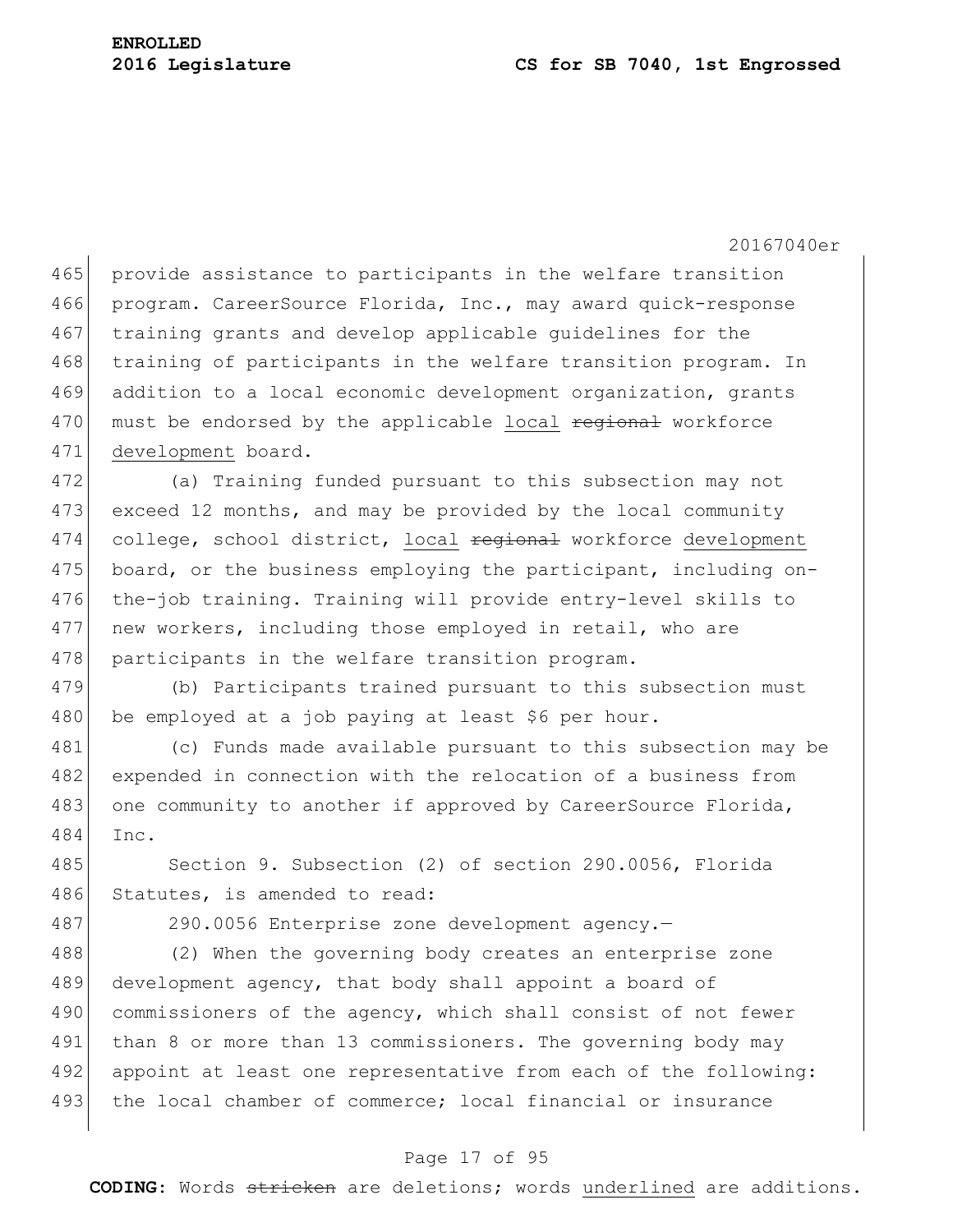20167040er

494 entities; local businesses and, where possible, businesses 495 operating within the nominated area; the residents residing 496 within the nominated area; nonprofit community-based 497 organizations operating within the nominated area; the local 498 **regional** workforce development board; the local code enforcement 499 agency; and the local law enforcement agency. The terms of 500 office of the commissioners shall be for 4 years, except that,  $501$  in making the initial appointments, the governing body shall 502 appoint two members for terms of 3 years, two members for terms 503 of 2 years, and one member for a term of 1 year; the remaining 504 initial members shall serve for terms of 4 years. A vacancy 505 occurring during a term shall be filled for the unexpired term. 506 The importance of including individuals from the nominated area 507 shall be considered in making appointments. Further, the 508 importance of minority representation on the agency shall be 509 considered in making appointments so that the agency generally 510 reflects the gender and ethnic composition of the community as a 511 whole.

512 Section 10. Paragraph (c) of subsection (9) of section 513 322.34, Florida Statutes, is amended to read:

514 322.34 Driving while license suspended, revoked, canceled,  $515$  or disqualified.-

516 (9)

517 (c) Notwithstanding s. 932.703(1)(c) or s. 932.7055, when 518 the seizing agency obtains a final judgment granting forfeiture 519 of the motor vehicle under this section, 30 percent of the net 520 proceeds from the sale of the motor vehicle shall be retained by 521 the seizing law enforcement agency and 70 percent shall be 522 deposited in the General Revenue Fund for use by local regional

### Page 18 of 95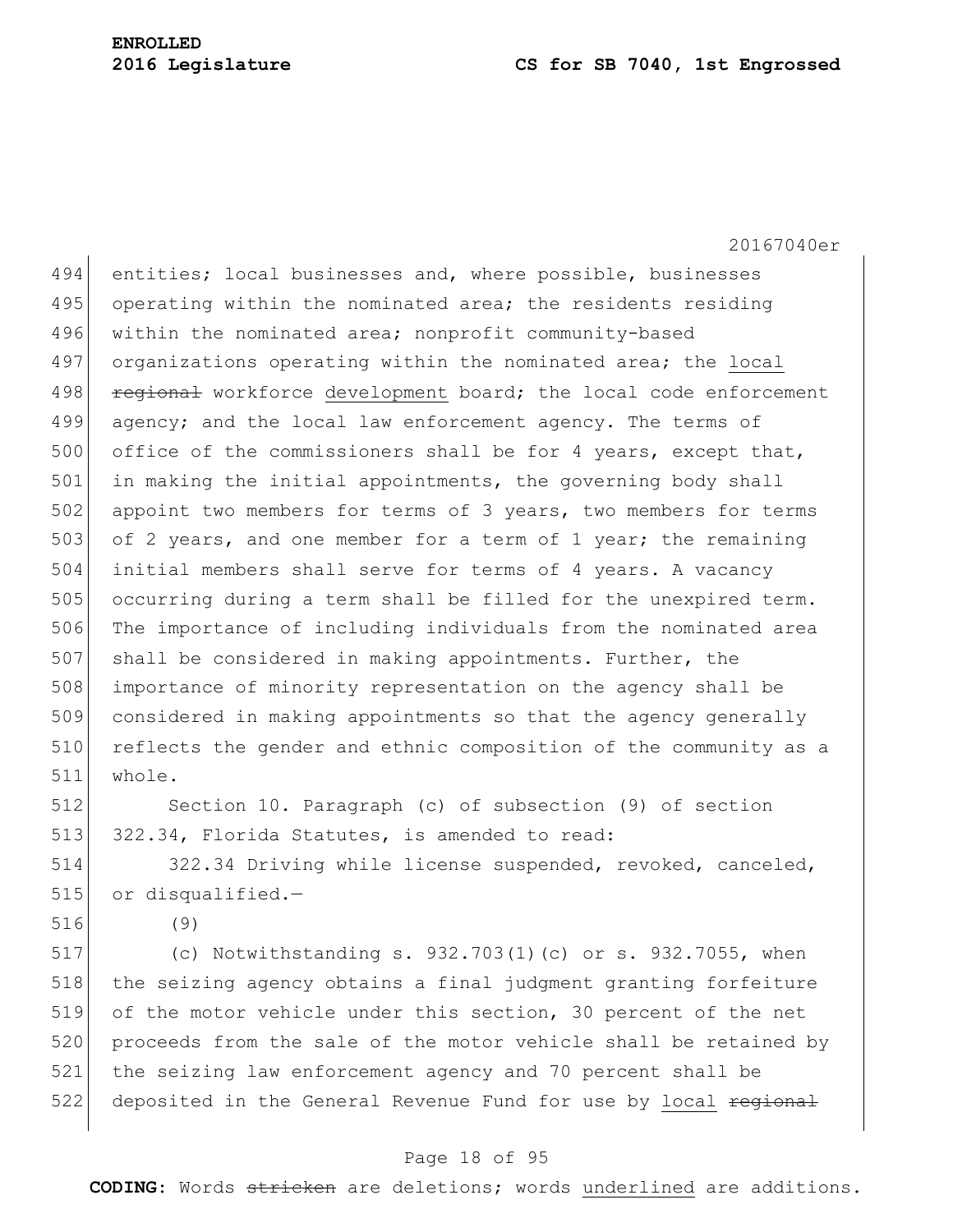523 workforce development boards in providing transportation 524 services for participants of the welfare transition program. In 525 a forfeiture proceeding under this section, the court may 526 consider the extent that the family of the owner has other 527 public or private means of transportation.

528 Section 11. Subsection (1) of section 341.052, Florida 529 Statutes, is amended to read:

530 341.052 Public transit block grant program; administration; 531 eligible projects; limitation.—

532 (1) There is created a public transit block grant program 533 which shall be administered by the department. Block grant funds 534 shall only be provided to "Section 9" providers and "Section 18" 535 providers designated by the United States Department of 536 Transportation and community transportation coordinators as 537 defined in chapter 427. Eligible providers must establish public 538 transportation development plans consistent, to the maximum 539 extent feasible, with approved local government comprehensive 540 plans of the units of local government in which the provider is 541 located. In developing public transportation development plans, 542 eligible providers must solicit comments from local regional 543 workforce development boards established under chapter 445. The 544 development plans must address how the public transit provider 545 will work with the appropriate local regional workforce 546 development board to provide services to participants in the 547 welfare transition program. Eligible providers must provide 548 information to the local regional workforce development board 549 serving the county in which the provider is located regarding 550 the availability of transportation services to assist program 551 participants.

### Page 19 of 95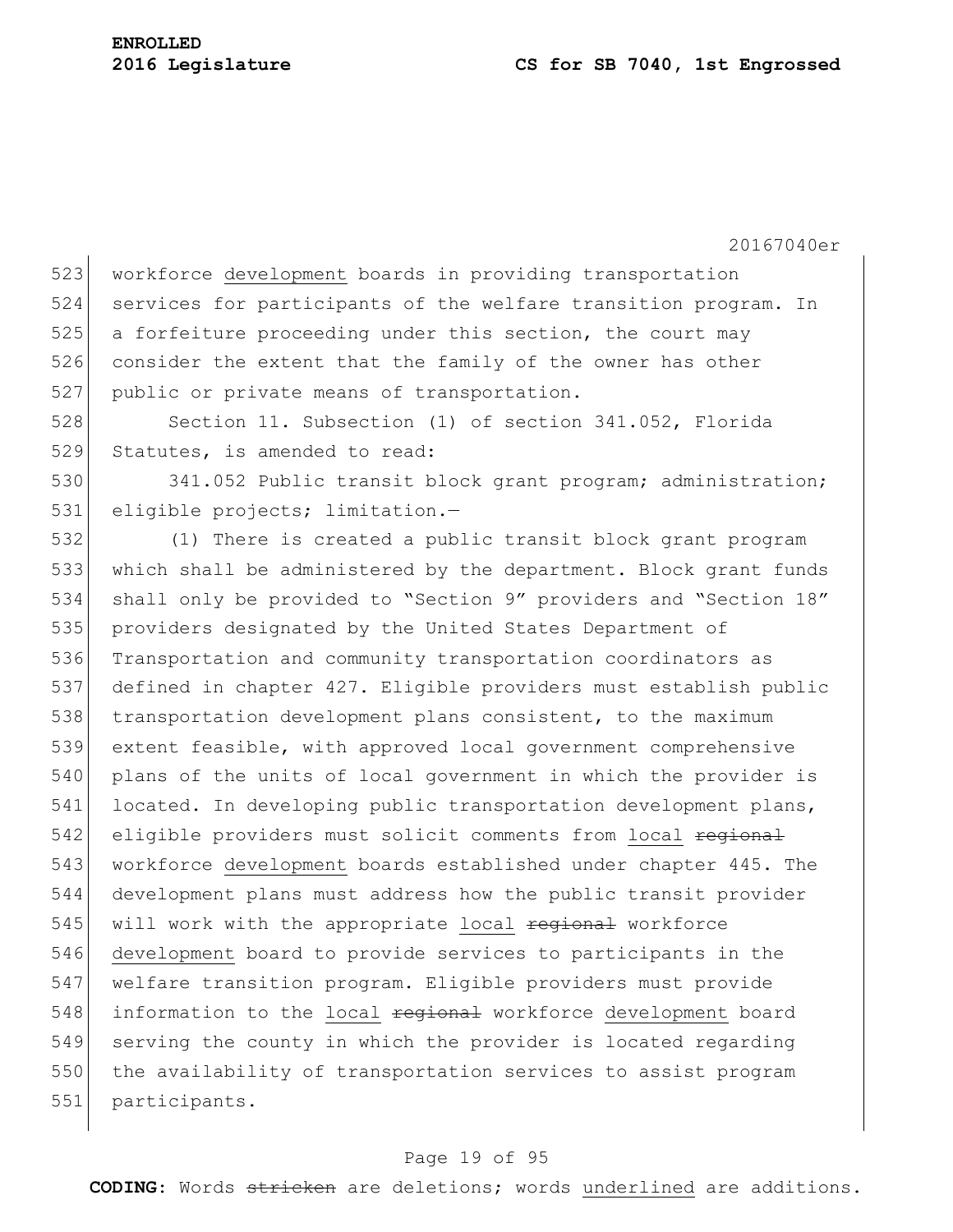# **ENROLLED**

20167040er 552 Section 12. Subsection (2) of section 414.045, Florida 553 Statutes, is amended to read: 554 414.045 Cash assistance program.—Cash assistance families 555 include any families receiving cash assistance payments from the 556 state program for temporary assistance for needy families as 557 defined in federal law, whether such funds are from federal 558 funds, state funds, or commingled federal and state funds. Cash 559 assistance families may also include families receiving cash 560 assistance through a program defined as a separate state

562 (2) Oversight by the board of directors of CareerSource 563 Florida, Inc., and the service delivery and financial planning 564 responsibilities of the local regional workforce development 565 boards apply to the families defined as work-eligible cases in 566 paragraph (1)(a). The department shall be responsible for 567 program administration related to families in groups defined in 568 paragraph (1)(b), and the department shall coordinate such 569 administration with the board of directors of CareerSource 570 Florida, Inc., to the extent needed for operation of the 571 program.

572 Section 13. Paragraphs (a), (d), and (e) of subsection (4) 573 of section 414.065, Florida Statutes, are amended to read:

561 program.

574 414.065 Noncompliance with work requirements.-

 (4) EXCEPTIONS TO NONCOMPLIANCE PENALTIES.—Unless otherwise provided, the situations listed in this subsection shall constitute exceptions to the penalties for noncompliance with 578 participation requirements, except that these situations do not constitute exceptions to the applicable time limit for receipt 580 of temporary cash assistance:

### Page 20 of 95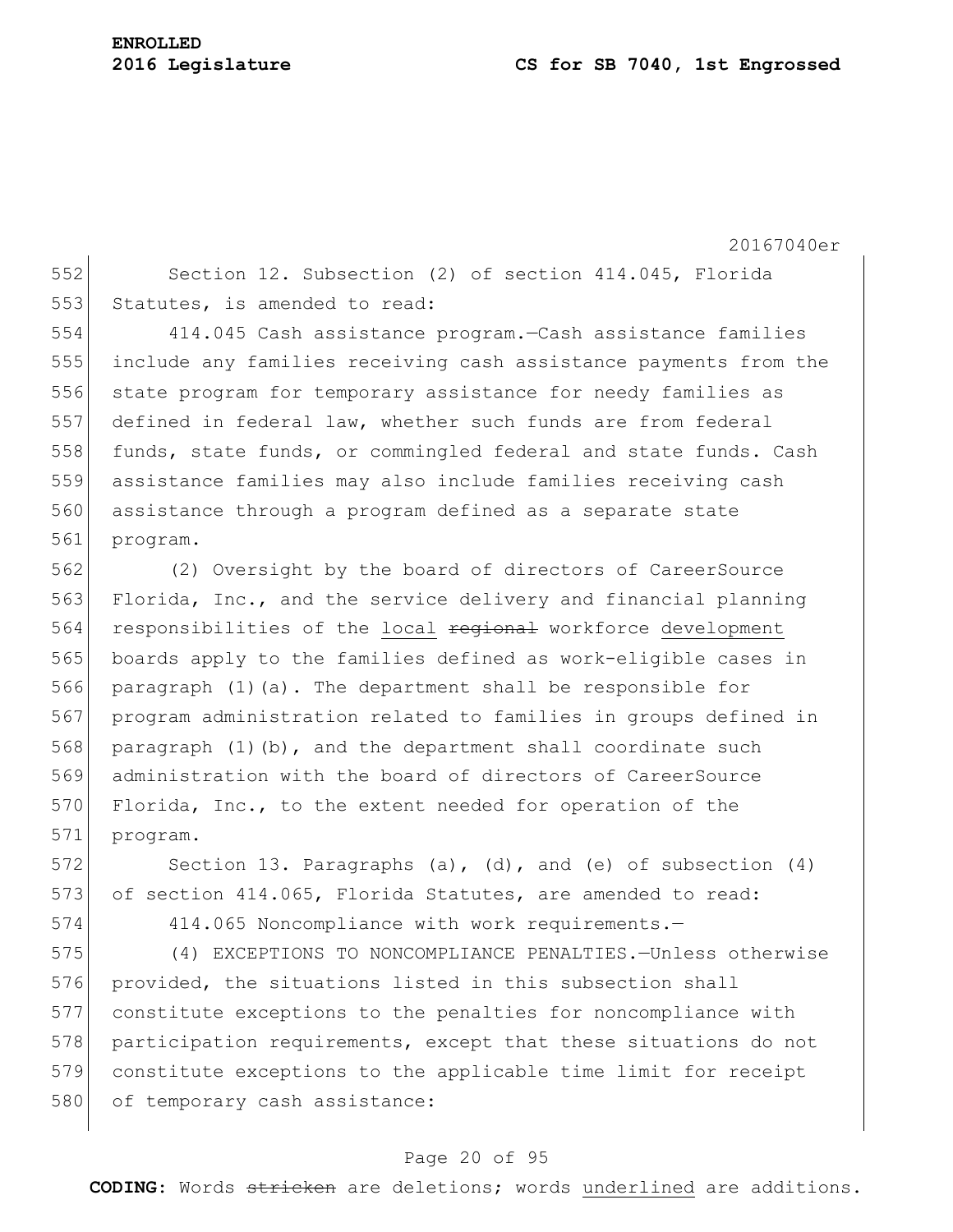20167040er

 (a) *Noncompliance related to child care.*—Temporary cash assistance may not be terminated for refusal to participate in 583 work activities if the individual is a single parent caring for a child who has not attained 6 years of age, and the adult 585 proves to the local regional workforce development board an inability to obtain needed child care for one or more of the following reasons, as defined in the Child Care and Development 588 Fund State Plan required by 45 C.F.R. part 98:

589 1. Unavailability of appropriate child care within a 590 reasonable distance from the individual's home or worksite.

591 2. Unavailability or unsuitability of informal child care 592 by a relative or under other arrangements.

593 3. Unavailability of appropriate and affordable formal 594 child care arrangements.

 (d) *Noncompliance related to medical incapacity.*—If an individual cannot participate in assigned work activities due to a medical incapacity, the individual may be excepted from the activity for a specific period, except that the individual shall be required to comply with the course of treatment necessary for the individual to resume participation. A participant may not be excused from work activity requirements unless the participant's 602 medical incapacity is verified by a physician licensed under 603 chapter 458 or chapter 459, in accordance with procedures established by rule of the department. An individual for whom 605 there is medical verification of limitation to participate in work activities shall be assigned to work activities consistent with such limitations. Evaluation of an individual's ability to 608 participate in work activities or development of a plan for work activity assignment may include vocational assessment or work

### Page 21 of 95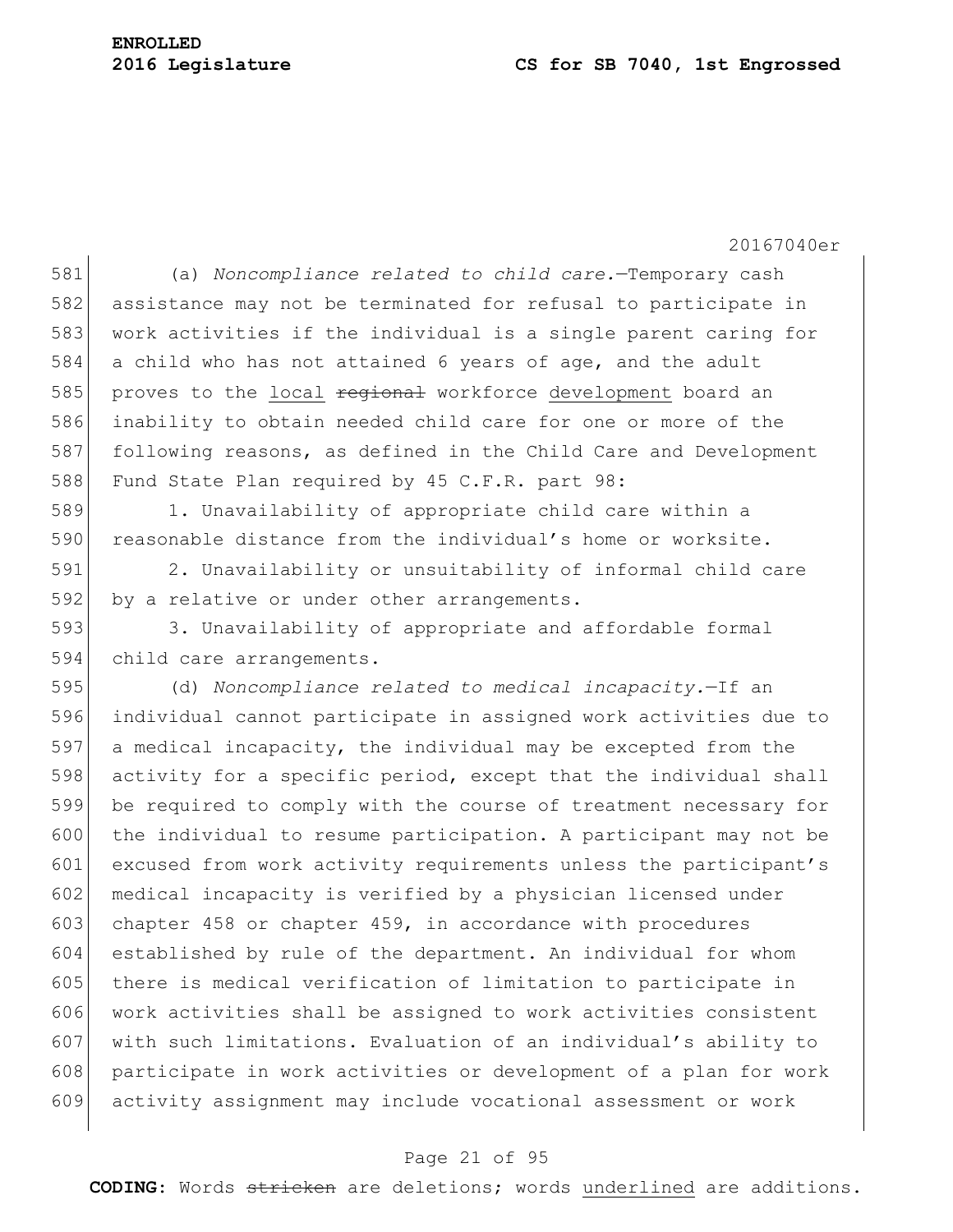evaluation. The department or a local regional workforce development board may require an individual to cooperate in medical or vocational assessment necessary to evaluate the individual's ability to participate in a work activity.

 (e) *Noncompliance related to outpatient mental health or substance abuse treatment.*—If an individual cannot participate in the required hours of work activity due to a need to become or remain involved in outpatient mental health or substance abuse counseling or treatment, the individual may be exempted 619 from the work activity for up to 5 hours per week, not to exceed 620 100 hours per year. An individual may not be excused from a work activity unless a mental health or substance abuse professional recognized by the department or local regional workforce development board certifies the treatment protocol and provides verification of attendance at the counseling or treatment 625 sessions each week.

626 Section 14. Paragraph (d) of subsection (1) of section 627 414.085, Florida Statutes, is amended to read:

628 414.085 Income eligibility standards.—

629 (1) For purposes of program simplification and effective 630 program management, certain income definitions, as outlined in 631 the food assistance regulations at 7 C.F.R. s. 273.9, shall be 632 applied to the temporary cash assistance program as determined 633 by the department to be consistent with federal law regarding 634 temporary cash assistance and Medicaid for needy families, 635 except as to the following:

636 (d) An incentive payment to a participant authorized by a 637 local regional workforce development board may shall not be 638 considered income.

### Page 22 of 95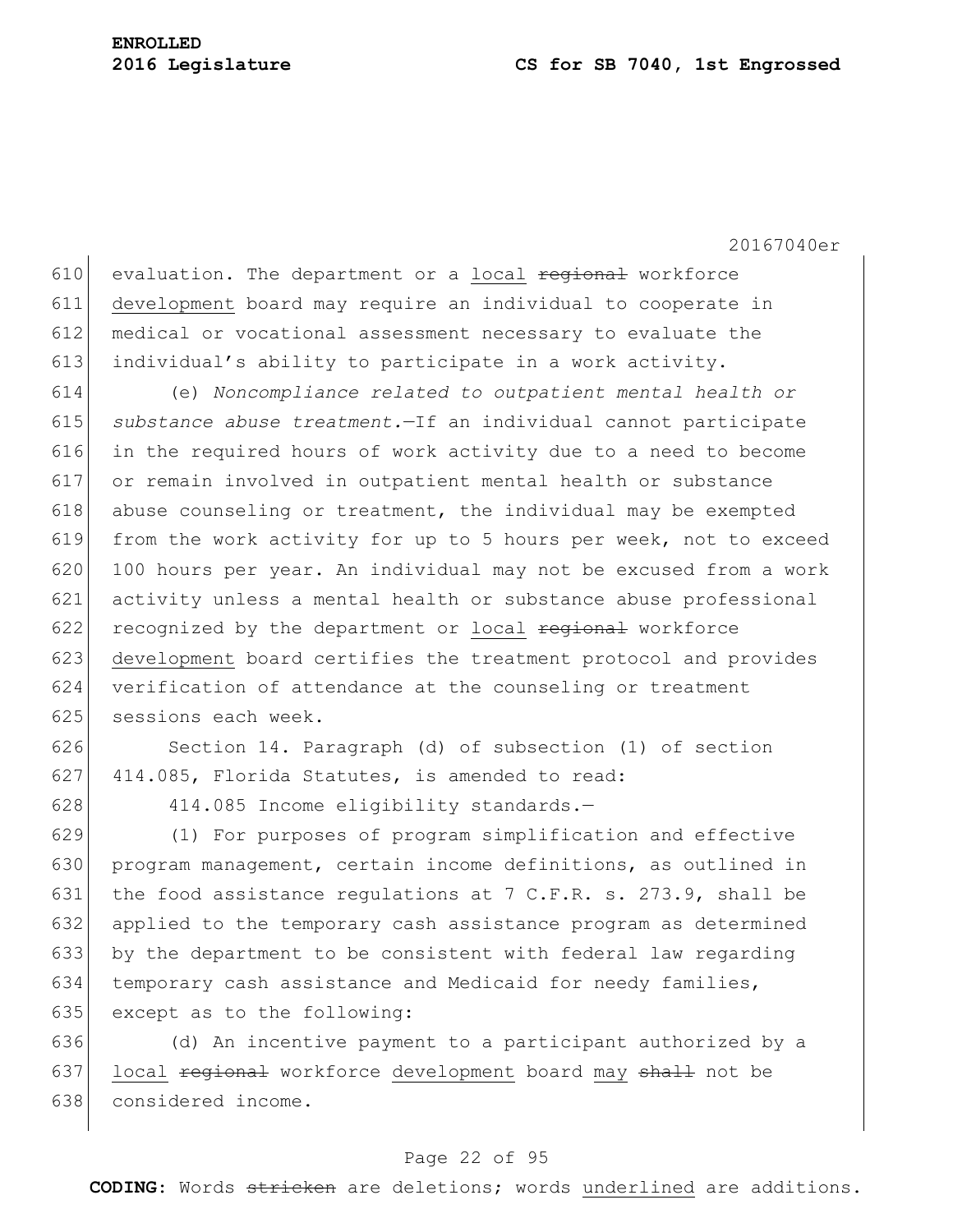20167040er 639 Section 15. Subsection (1) of section 414.095, Florida 640 Statutes, is amended to read: 641 414.095 Determining eligibility for temporary cash  $642$  assistance.-643 (1) ELIGIBILITY.—An applicant must meet eligibility 644 requirements of this section before receiving services or 645 temporary cash assistance under this chapter, except that an 646 applicant shall be required to register for work and engage in 647 work activities in accordance with s. 445.024, as designated by 648 the local  $\frac{1}{100}$  regional workforce development board, and may receive 649 support services or child care assistance in conjunction with 650 such requirement. The department shall make a determination of 651 eligibility based on the criteria listed in this chapter. The 652 department shall monitor continued eligibility for temporary 653 cash assistance through periodic reviews consistent with the 654 food assistance eligibility process. Benefits may shall not be 655 denied to an individual solely based on a felony drug 656 conviction, unless the conviction is for trafficking pursuant to 657 s. 893.135. To be eligible under this section, an individual 658 convicted of a drug felony must be satisfactorily meeting the 659 requirements of the temporary cash assistance program, including 660 all substance abuse treatment requirements. Within the limits 661 specified in this chapter, the state opts out of the provision 662 of Pub. L. No. 104-193, s. 115, that eliminates eligibility for 663 temporary cash assistance and food assistance for any individual 664 convicted of a controlled substance felony. 665 Section 16. Subsections (3) and (10) of section 414.105,

666 Florida Statutes, are amended to read:

667 414.105 Time limitations of temporary cash assistance.—

### Page 23 of 95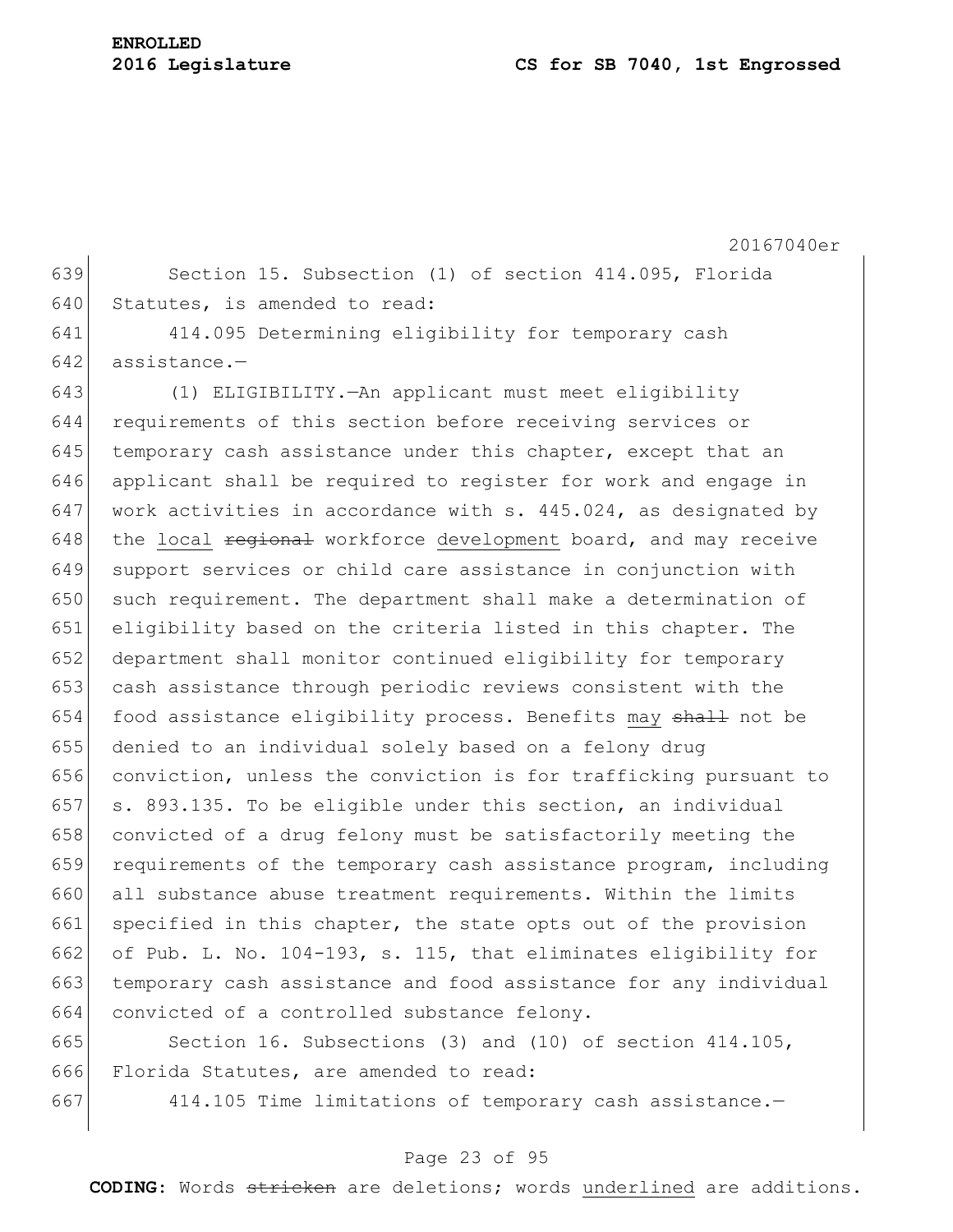Except as otherwise provided in this section, an applicant or current participant shall receive temporary cash assistance for 670 no more than a lifetime cumulative total of 48 months, unless otherwise provided by law.

672 (3) The department, in cooperation with CareerSource 673 Florida, Inc., shall establish a procedure for approving 674 hardship exemptions and for reviewing hardship cases at least 675 once every 2 years. Local Regional workforce development boards 676 may assist in making these determinations.

677  $(10)$  A member of the staff of the local  $\frac{1}{100}$  workforce 678 development board shall interview and assess the employment 679 prospects and barriers of each participant who is within 6 680 months of reaching the 48-month time limit. The staff member 681 shall assist the participant in identifying actions necessary to 682 become employed before  $\frac{p}{p}$  becohing the benefit time limit 683 for temporary cash assistance and, if appropriate, shall refer 684 the participant for services that could facilitate employment.

685 Section 17. Section 414.106, Florida Statutes, is amended 686 to read:

 414.106 Exemption from public meetings law.—That portion of 688 a meeting held by the department, CareerSource Florida, Inc., or 689 a local regional workforce development board or local committee created pursuant to s. 445.007 at which personal identifying information contained in records relating to temporary cash 692 assistance is discussed is exempt from s. 286.011 and s. 24(b), Art. I of the State Constitution if the information identifies a participant, a participant's family, or a participant's family or household member.

696 Section 18. Subsection (1) of section 414.295, Florida

### Page 24 of 95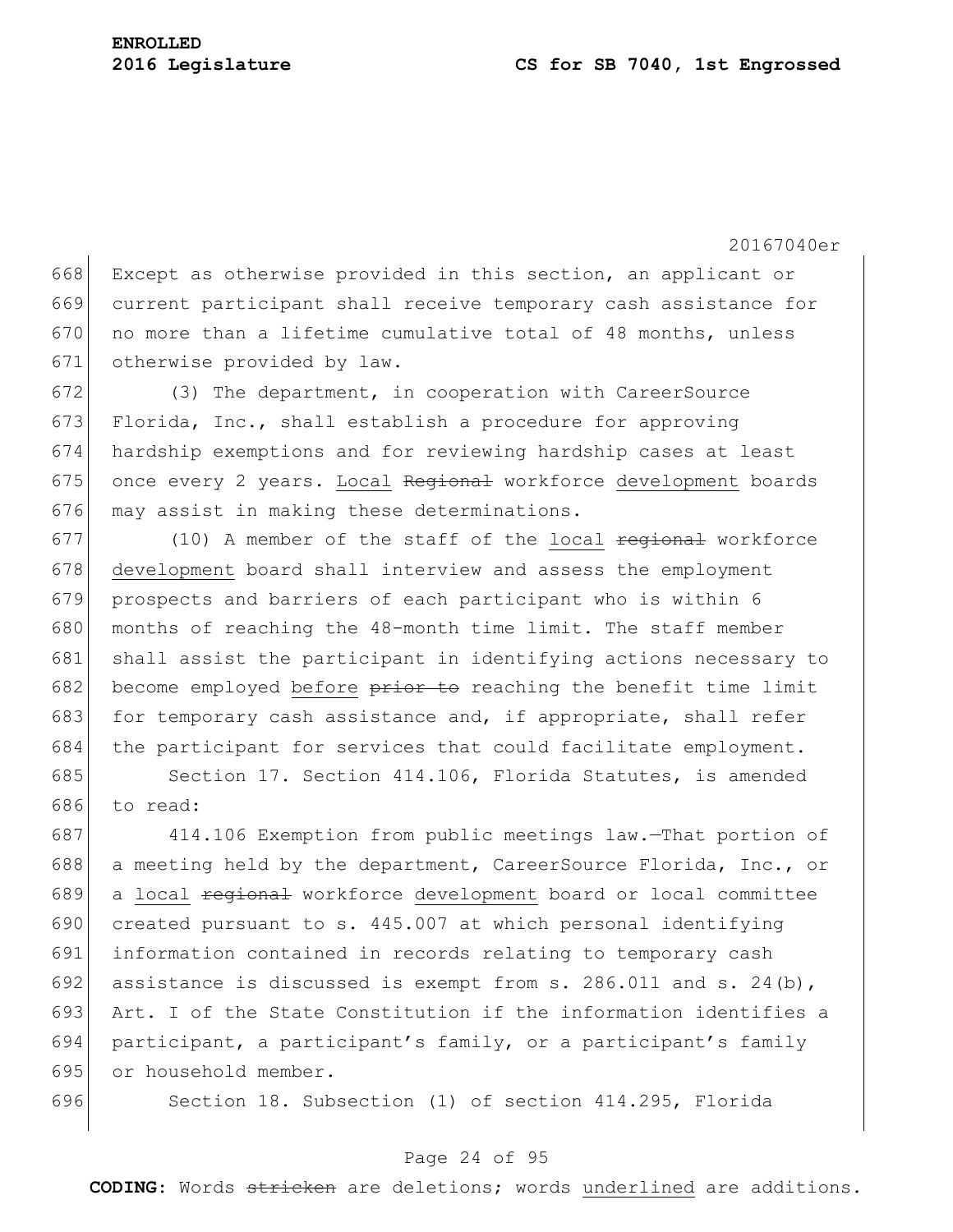697 Statutes, is amended to read:

698 414.295 Temporary cash assistance programs; public records 699 exemption.—

700 (1) Personal identifying information of a temporary cash 701 assistance program participant, a participant's family, or a 702 participant's family or household member, except for information 703 identifying a parent who does not live in the same home as the 704 child, which is held by the department, the Office of Early 705 Learning, CareerSource Florida, Inc., the Department of Health, 706 the Department of Revenue, the Department of Education, or a 707 local regional workforce development board or local committee 708 created pursuant to s. 445.007 is confidential and exempt from 709 s. 119.07(1) and s. 24(a), Art. I of the State Constitution. 710 Such confidential and exempt information may be released for 711 purposes directly connected with:

712 (a) The administration of the temporary assistance for 713 needy families plan under Title IV-A of the Social Security Act, 714 as amended, by the department, the Office of Early Learning, 715 CareerSource Florida, Inc., the Department of Military Affairs, 716 the Department of Health, the Department of Revenue, the 717 Department of Education, a local regional workforce development 718 board or local committee created pursuant to s. 445.007, or a 719 school district.

720 (b) The administration of the state's plan or program 721 approved under Title IV-B, Title IV-D, or Title IV-E of the 722 Social Security Act, as amended, or under Title I, Title X, 723 Title XIV, Title XVI, Title XIX, Title XX, or Title XXI of the 724 Social Security Act, as amended.

725 (c) An investigation, prosecution, or criminal, civil, or

### Page 25 of 95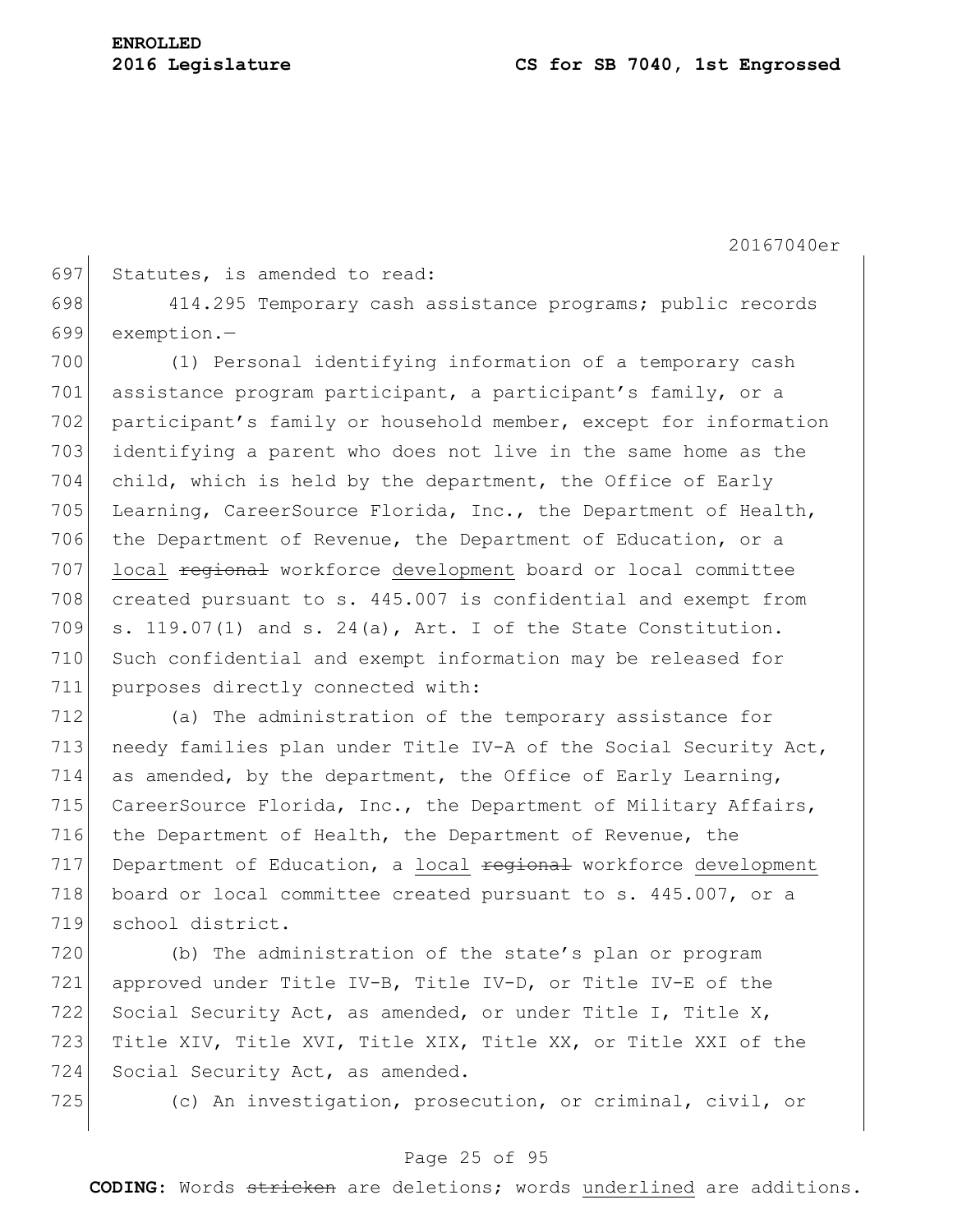administrative proceeding conducted in connection with the administration of any of the plans or programs specified in 728 paragraph (a) or paragraph (b) by a federal, state, or local 729 governmental entity, upon request by that entity, if such 730 request is made pursuant to the proper exercise of that entity's 731 duties and responsibilities.

 (d) The administration of any other state, federal, or federally assisted program that provides assistance or services on the basis of need, in cash or in kind, directly to a participant.

736 (e) An audit or similar activity, such as a review of expenditure reports or financial review, conducted in connection with the administration of plans or programs specified in paragraph (a) or paragraph (b) by a governmental entity 740 authorized by law to conduct such audit or activity.

 (f) The administration of the reemployment assistance 742 program.

 (g) The reporting to the appropriate agency or official of information about known or suspected instances of physical or mental injury, sexual abuse or exploitation, or negligent treatment or maltreatment of a child or elderly person receiving assistance, if circumstances indicate that the health or welfare 748 of the child or elderly person is threatened.

 (h) The administration of services to elderly persons under ss. 430.601-430.606.

 Section 19. Paragraph (e) of subsection (1) of section 752 420.623, Florida Statutes, is amended to read:

420.623 Local coalitions for the homeless.—

(1) ESTABLISHMENT.—The department shall establish local

### Page 26 of 95

**CODING**: Words stricken are deletions; words underlined are additions.

20167040er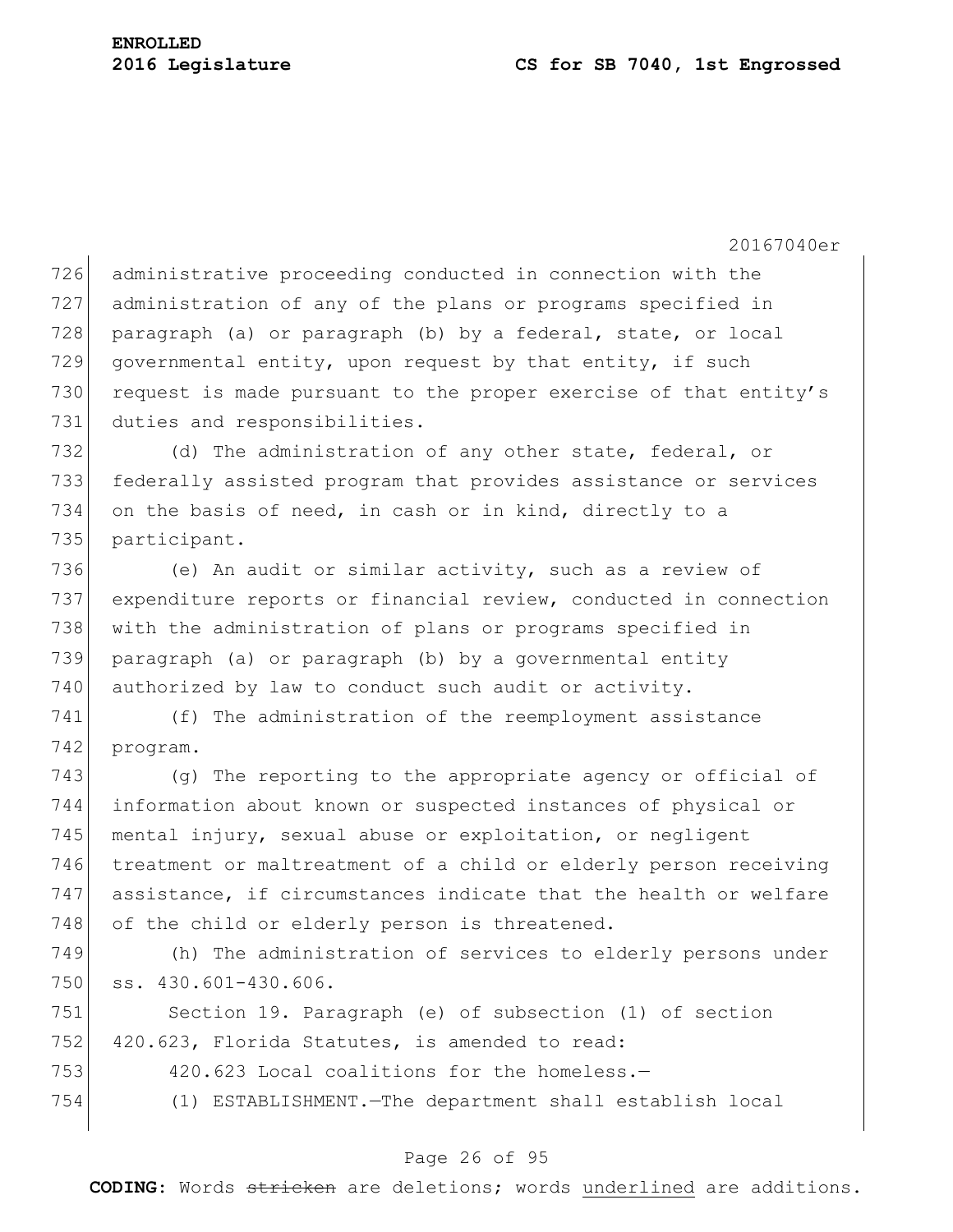20167040er

 coalitions to plan, network, coordinate, and monitor the delivery of services to the homeless. Appropriate local groups and organizations involved in providing services for the homeless and interested business groups and associations shall be given an opportunity to participate in such coalitions, 760 including, but not limited to:

761 (e) Local Regional workforce development boards. 762 Section 20. Subsection (8) of section 420.624, Florida 763 Statutes, is amended to read:

764 420.624 Local homeless assistance continuum of care.-

765 (8) Continuum of care plans must promote participation by 766 all interested individuals and organizations and may not exclude 767 individuals and organizations on the basis of race,  $color$ 768 national origin, sex, handicap, familial status, or religion. 769 Faith-based organizations must be encouraged to participate. To 770 the extent possible, these components should be coordinated and 771 integrated with other mainstream health, social services, and 772 employment programs for which homeless populations may be 773 eligible, including Medicaid, State Children's Health Insurance 774 Program, Temporary Assistance for Needy Families, Food 775 Assistance Program, and services funded through the Mental 776 Health and Substance Abuse Block Grant, the Workforce Innovation 777 and Opportunity Investment Act, and the welfare-to-work grant 778 program.

779 Section 21. Subsection (27) of section 427.013, Florida 780 Statutes, is amended to read:

781 427.013 The Commission for the Transportation 782 Disadvantaged; purpose and responsibilities.—The purpose of the 783 commission is to accomplish the coordination of transportation

### Page 27 of 95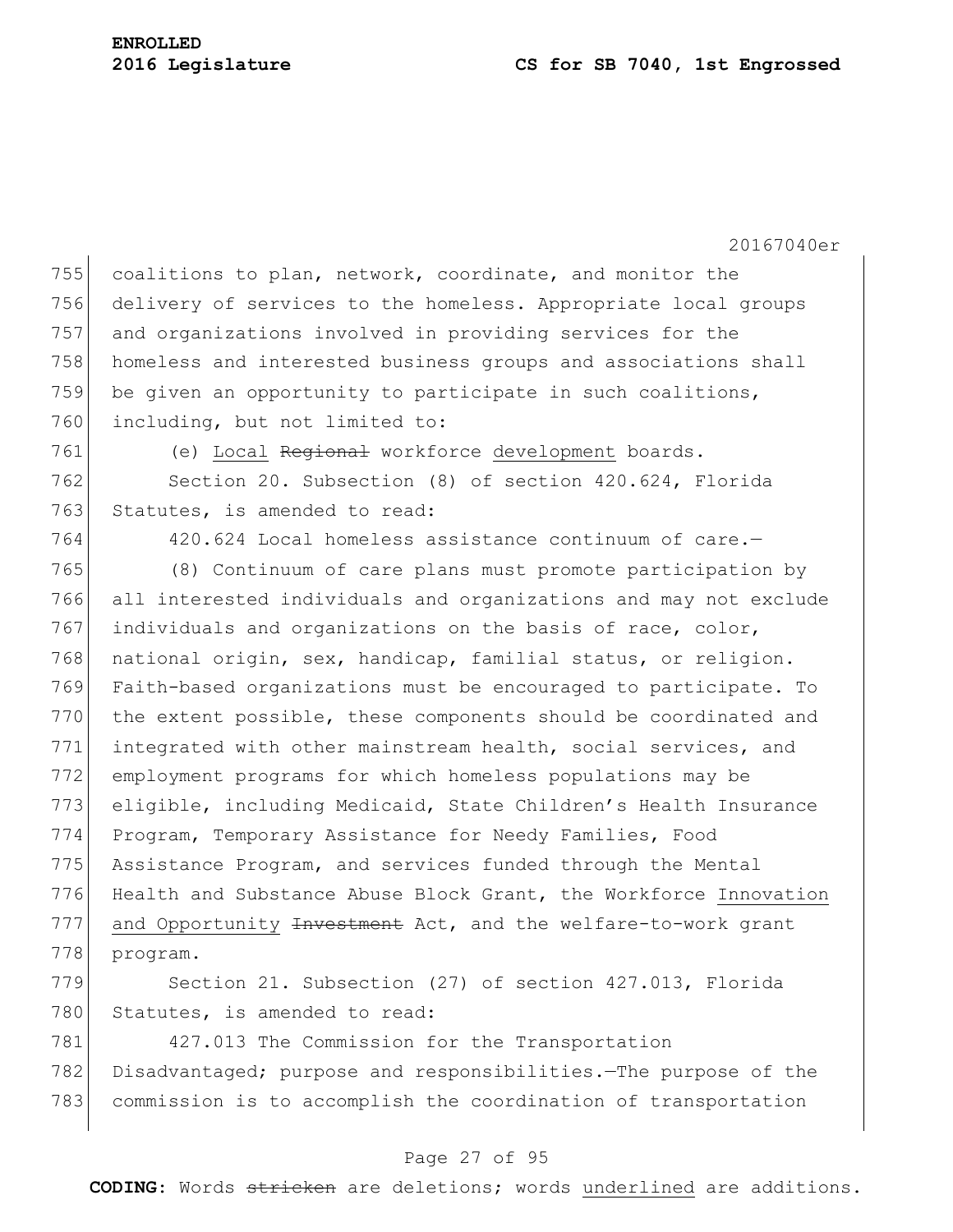784 services provided to the transportation disadvantaged. The goal 785 of this coordination is to assure the cost-effective provision 786 of transportation by qualified community transportation 787 coordinators or transportation operators for the transportation 788 disadvantaged without any bias or presumption in favor of 789 multioperator systems or not-for-profit transportation operators 790 over single operator systems or for-profit transportation 791 operators. In carrying out this purpose, the commission shall:

792 (27) Ensure that local community transportation 793 coordinators work cooperatively with local regional workforce 794 development boards established in chapter 445 to provide 795 assistance in the development of innovative transportation 796 services for participants in the welfare transition program.

797 Section 22. Subsection (9) of section 427.0155, Florida 798 Statutes, is amended to read:

799 427.0155 Community transportation coordinators; powers and 800 duties.—Community transportation coordinators shall have the 801 following powers and duties:

802 (9) Work cooperatively with local regional workforce 803 development boards established in chapter 445 to provide 804 assistance in the development of innovative transportation 805 services for participants in the welfare transition program.

806 Section 23. Subsection (7) of section 427.0157, Florida 807 Statutes, is amended to read:

808 427.0157 Coordinating boards; powers and duties. - The 809 purpose of each coordinating board is to develop local service 810 needs and to provide information, advice, and direction to the 811 community transportation coordinators on the coordination of 812 services to be provided to the transportation disadvantaged. The

### Page 28 of 95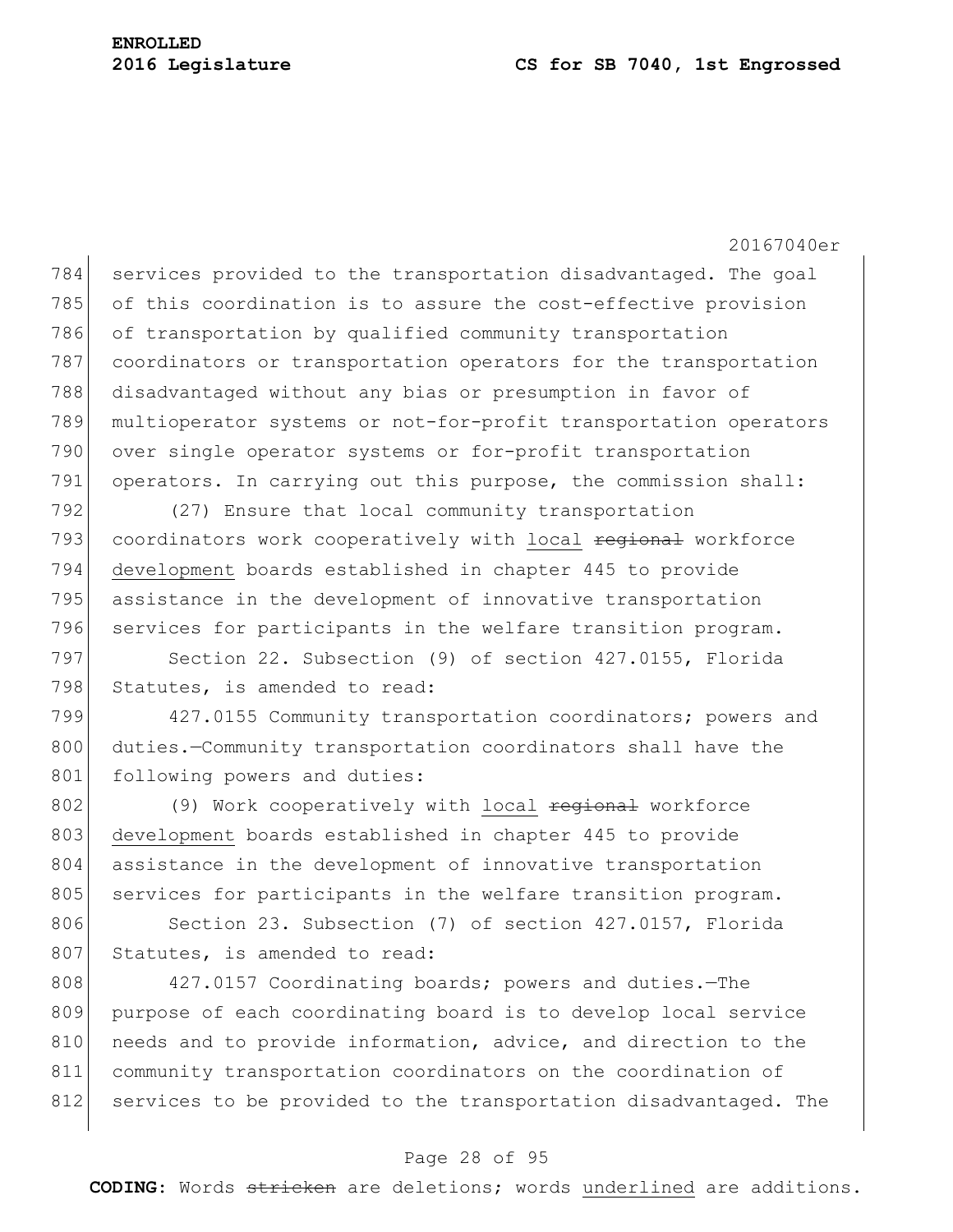20167040er

813 commission shall, by rule, establish the membership of 814 coordinating boards. The members of each board shall be 815 appointed by the metropolitan planning organization or 816 designated official planning agency. The appointing authority 817 shall provide each board with sufficient staff support and 818 resources to enable the board to fulfill its responsibilities 819 under this section. Each board shall meet at least quarterly and 820 shall:

821 (7) Work cooperatively with local <del>regional</del> workforce 822 development boards established in chapter 445 to provide 823 assistance in the development of innovative transportation 824 services for participants in the welfare transition program.

825 Section 24. Paragraphs (b) and (c) of subsection (1) of 826 section 443.091, Florida Statutes, are amended to read: 827 443.091 Benefit eligibility conditions.-

828 (1) An unemployed individual is eligible to receive 829 benefits for any week only if the Department of Economic 830 Opportunity finds that:

831 (b) She or he has completed the department's online work 832 registration and subsequently reports to the one-stop career 833 center as directed by the local regional workforce development 834 board for reemployment services. This requirement does not apply 835 to persons who are:

836 1. Non-Florida residents:

837 2. On a temporary layoff;

838 3. Union members who customarily obtain employment through 839 a union hiring hall;

840 4. Claiming benefits under an approved short-time 841 compensation plan as provided in s. 443.1116; or

### Page 29 of 95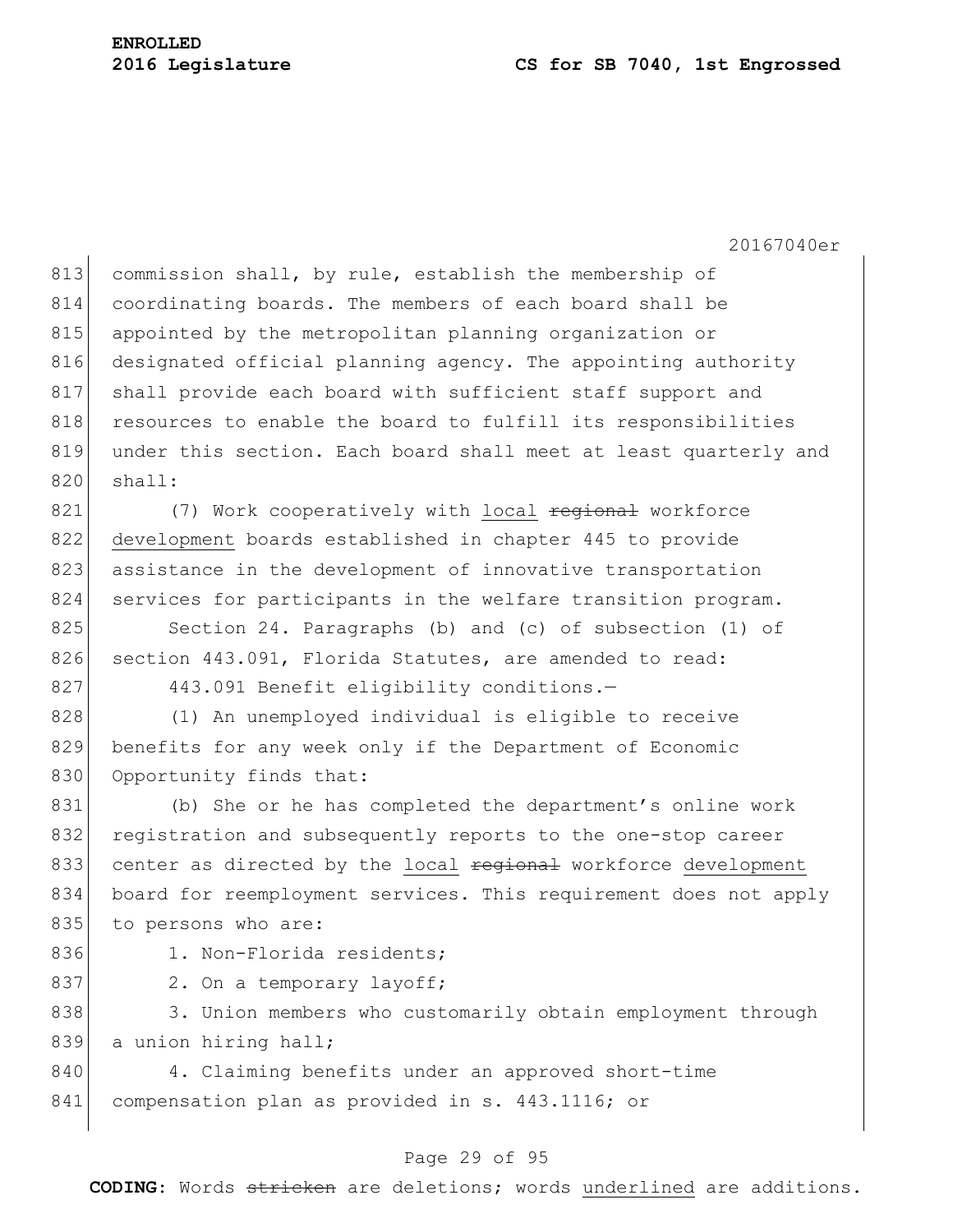842 5. Unable to complete the online work registration due to 843 illiteracy, physical or mental impairment, a legal prohibition 844 from using a computer, or a language impediment. If a person is 845 exempted from the online work registration under this 846 subparagraph, then the filing of his or her claim constitutes 847 registration for work.

 $848$  (c) To make continued claims for benefits, she or he is 849 reporting to the department in accordance with this paragraph 850 and department rules. Department rules may not conflict with s. 851  $443.111(1)(b)$ , which requires that each claimant continue to 852 report regardless of any pending appeal relating to her or his 853 eligibility or disqualification for benefits.

854 1. For each week of unemployment claimed, each report must, 855 at a minimum, include the name, address, and telephone number of 856 each prospective employer contacted, or the date the claimant 857 reported to a one-stop career center, pursuant to paragraph  $(d)$ .

858 2. The department shall offer an online assessment aimed at 859 identifying an individual's skills, abilities, and career 860 aptitude. The skills assessment must be voluntary, and the 861 department shall allow a claimant to choose whether to take the 862 skills assessment. The online assessment shall be made available 863 to any person seeking services from a local regional workforce 864 development board or a one-stop career center.

 $865$  a. If the claimant chooses to take the online assessment, 866 the outcome of the assessment shall be made available to the 867 claimant, local regional workforce development board, and one-868 stop career center. The department, local workforce development 869 board, or one-stop career center shall use the assessment to 870 develop a plan for referring individuals to training and

### Page 30 of 95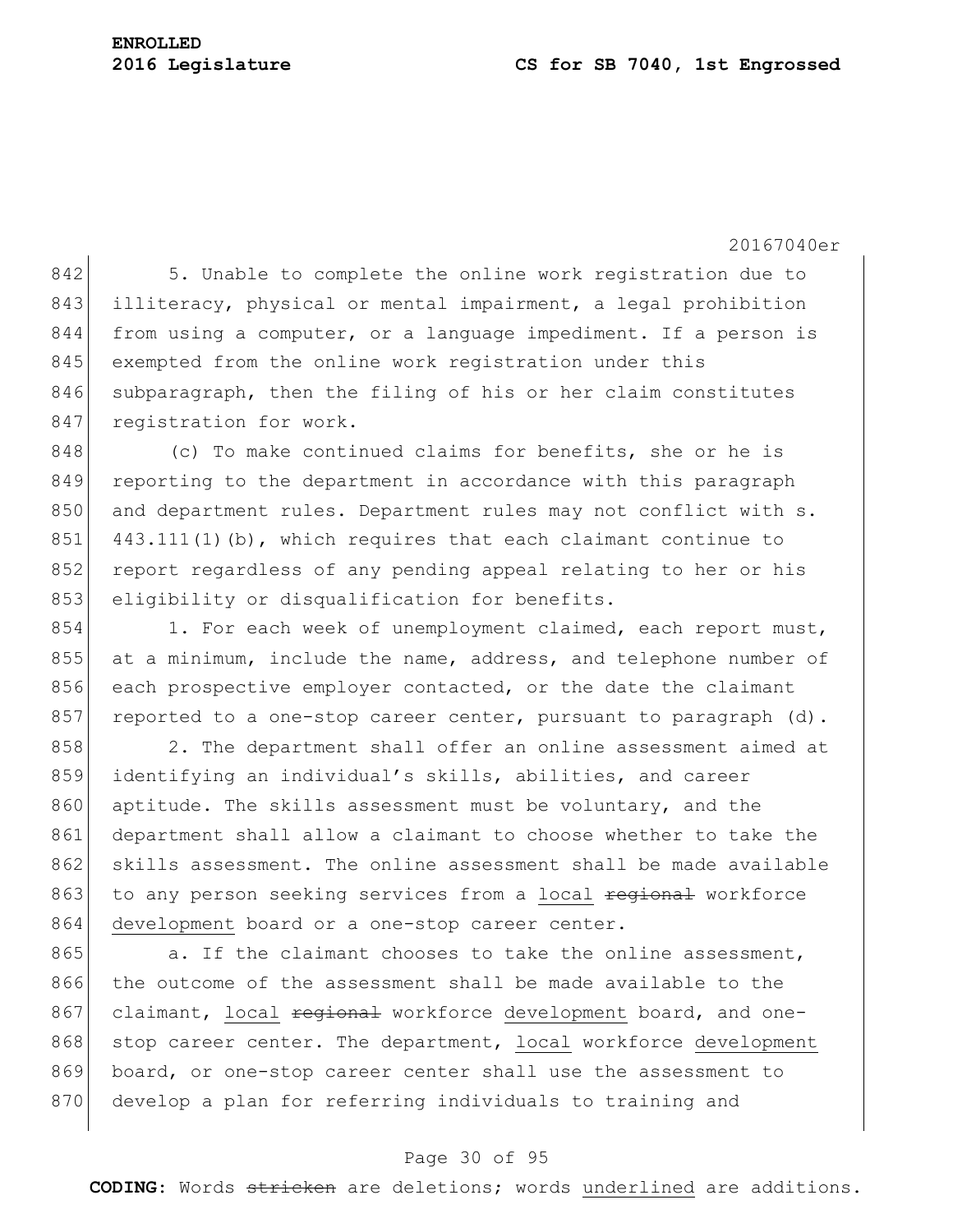871 employment opportunities. Aggregate data on assessment outcomes 872 may be made available to CareerSource Florida, Inc., and 873 Enterprise Florida, Inc., for use in the development of policies 874 related to education and training programs that will ensure that 875 businesses in this state have access to a skilled and competent 876 workforce.

877 b. Individuals shall be informed of and offered services 878 through the one-stop delivery system, including career 879 counseling, the provision of skill match and job market 880 information, and skills upgrade and other training 881 opportunities, and shall be encouraged to participate in such 882 services at no cost to the individuals. The department shall 883 coordinate with CareerSource Florida, Inc., the local workforce 884 development boards, and the one-stop career centers to identify, 885 develop, and use best practices for improving the skills of 886 individuals who choose to participate in skills upgrade and 887 other training opportunities. The department may contract with 888 an entity to create the online assessment in accordance with the 889 competitive bidding requirements in s. 287.057. The online 890 assessment must work seamlessly with the Reemployment Assistance 891 Claims and Benefits Information System.

892 Section 25. Paragraph (c) of subsection (5) of section 893 443.1116, Florida Statutes, is amended to read:

894 443.1116 Short-time compensation.-

895 (5) ELIGIBILITY REQUIREMENTS FOR SHORT-TIME COMPENSATION 896 BENEFITS.-

897 (c) The department may not deny short-time compensation 898 benefits to an individual who is otherwise eligible for these 899 benefits for any week because such individual is participating

### Page 31 of 95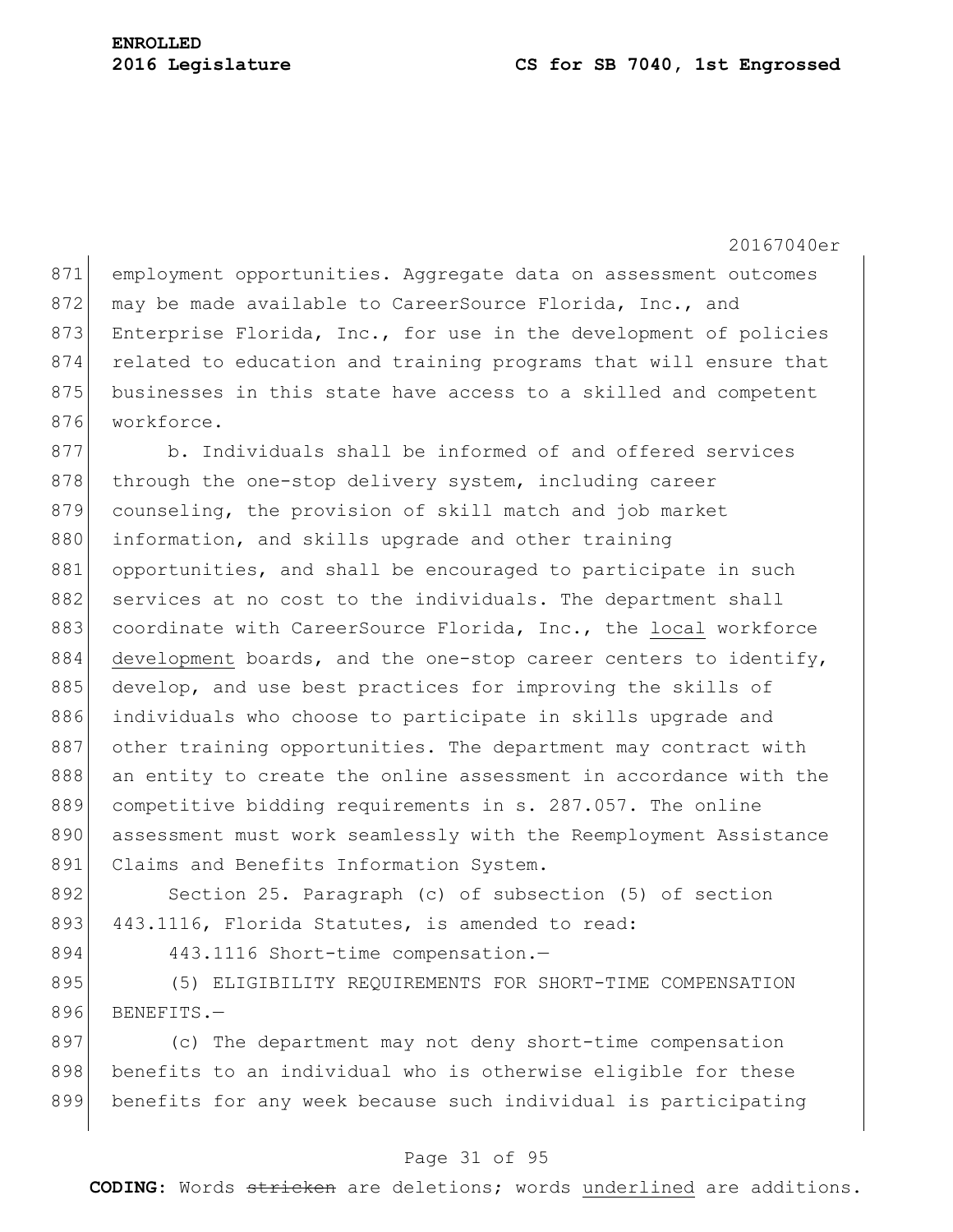20167040er 900 in an employer-sponsored training or a training under the 901 Workforce Innovation and Opportunity <del>Investment</del> Act to improve 902 job skills when the training is approved by the department. 903 Section 26. Section 445.003, Florida Statutes, is amended 904 to read: 905 445.003 Implementation of the federal Workforce Innovation 906 and Opportunity Investment Act of 1998.-907 (1) WORKFORCE INNOVATION AND OPPORTUNITY <del>INVESTMENT</del> ACT 908 PRINCIPLES. - The state's approach to implementing the federal 909 Workforce Innovation and Opportunity Investment Act of 1998, 910 Pub. L. No. 113-128  $\frac{105-220}{100}$ , should have six elements: 911 (a) *Streamlining services.*—Florida's employment and 912 training programs must be coordinated and consolidated at 913 locally managed one-stop delivery system centers. 914 (b) *Empowering individuals.*—Eligible participants will make 915 informed decisions, choosing the qualified training program that 916 best meets their needs. 917 (c) *Universal access.*—Through a one-stop delivery system, 918 every Floridian will have access to employment services. 919 (d) *Increased accountability.*—The state, localities, and 920 training providers will be held accountable for their 921 performance. 922 (e) *Local board and private sector leadership.*—Local 923 workforce development boards will focus on strategic planning, 924 policy development, and oversight of the local system, choosing 925 local managers to direct the operational details of their one-926 stop delivery system centers. 927 (f) *Local flexibility and integration.*—Localities will have 928 exceptional flexibility to build on existing reforms. Unified

### Page 32 of 95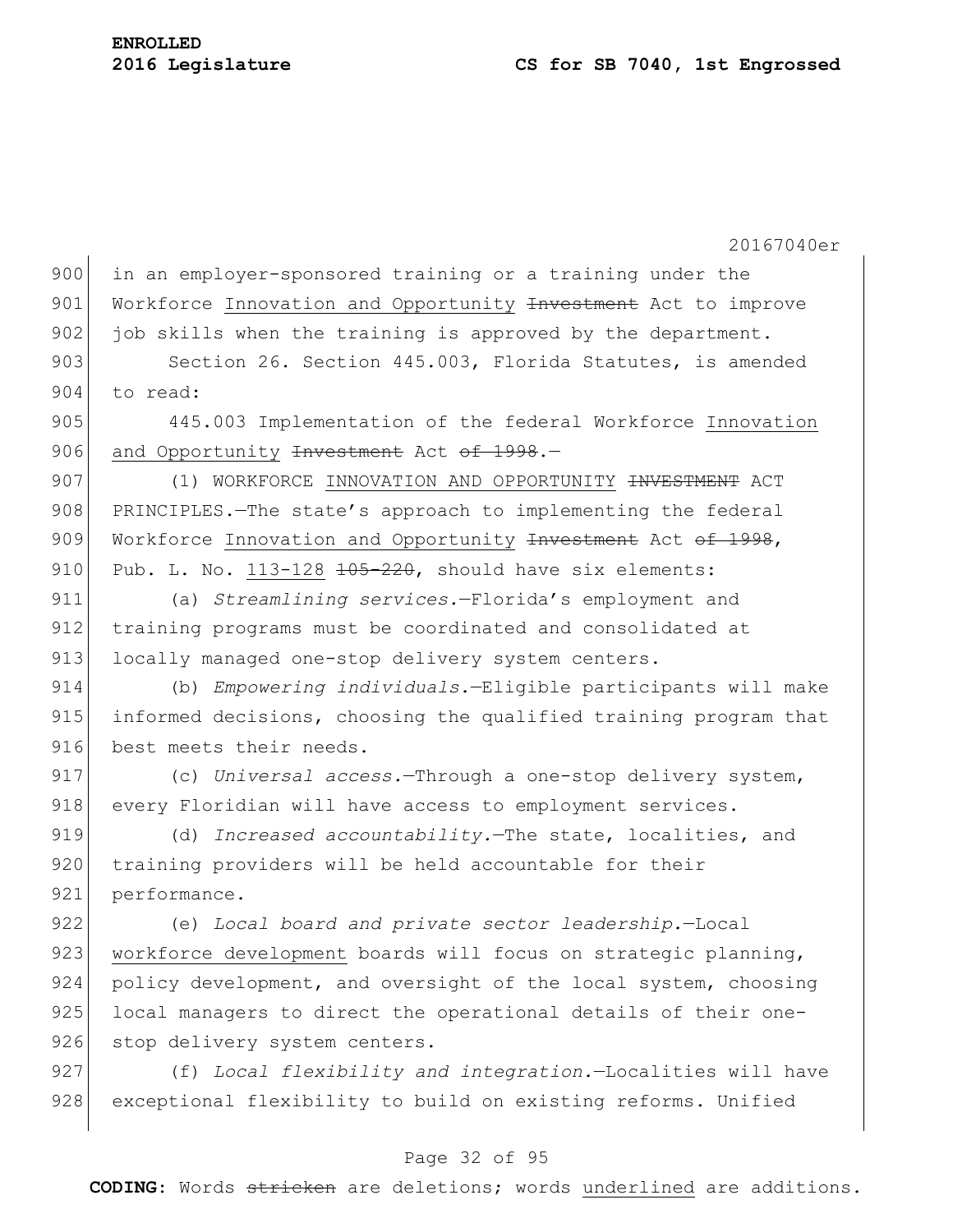929 planning will free local groups from conflicting 930 micromanagement, while waivers and WorkFlex will allow local 931 innovations.

932 (2) FOUR-YEAR FIVE-YEAR PLAN.-CareerSource Florida, Inc., 933 shall prepare and submit a 4-year 5-year plan, consistent with 934 the requirements of the Workforce Innovation and Opportunity Act 935 which must include secondary career education, to fulfill the 936 early implementation requirements of Pub. L. No. 105-220 and 937 applicable state statutes. Mandatory and optional federal 938 partners shall be fully involved in designing the plan's one-939 stop delivery system strategy. The plan must shall clearly 940 define each program's statewide duties and role relating to the 941 system. Any optional federal partner may immediately choose to 942  $\left| \right|$  fully integrate its program's plan with this plan, which shall, 943 | notwithstanding any other state provisions, fulfill all their 944 state planning and reporting requirements as they relate to the  $945$  one-stop delivery system. The plan must detail a process that 946 would fully integrate all federally mandated and optional  $947$  partners by the second year of the plan. All optional federal 948 program partners in the planning process shall be mandatory 949 participants in the second year of the plan.

950 (3) FUNDING.

951 (a) Title I, Workforce Innovation and Opportunity 952 Investment Act of 1998 funds; Wagner-Peyser funds; and 953 NAFTA/Trade Act funds will be expended based on the 4-year  $5-$ 954 year plan of CareerSource Florida, Inc. The plan must shall 955 outline and direct the method used to administer and coordinate 956 various funds and programs that are operated by various 957 agencies. The following provisions apply to these funds:

### Page 33 of 95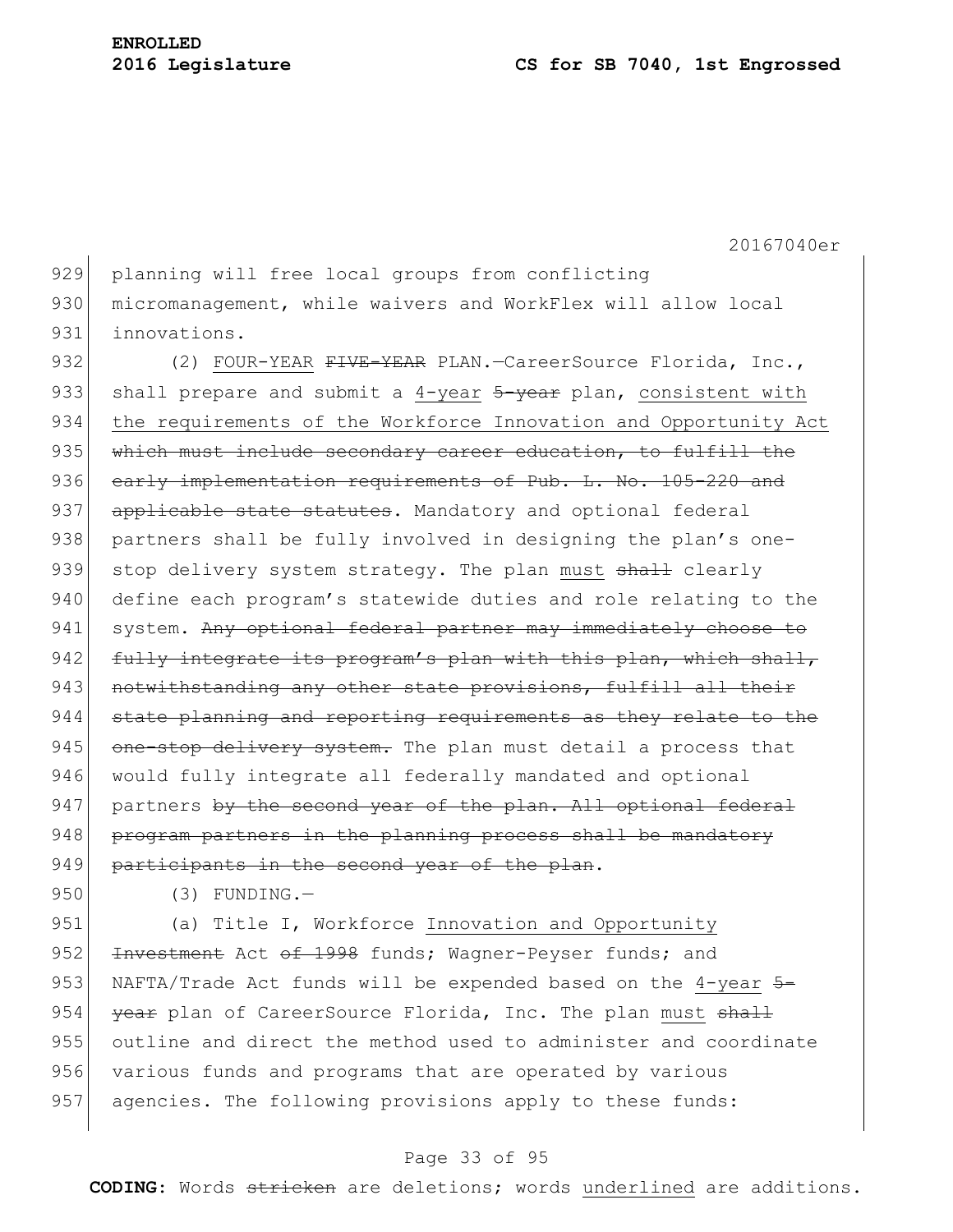20167040er

958 1. At least 50 percent of the Title I funds for Adults and 959 Dislocated Workers which are passed through to local regional 960 workforce development boards shall be allocated to and expended 961 on Individual Training Accounts unless a local regional 962 workforce development board obtains a waiver from CareerSource 963 Florida, Inc. Tuition, books, and fees of training providers and 964 other training services prescribed and authorized by the 965 Workforce Innovation and Opportunity Investment Act of 1998 966 qualify as Individual Training Account expenditures.

967 2. Fifteen percent of Title I funding shall be retained at 968 the state level and dedicated to state administration and shall 969 be used to design, develop, induce, and fund innovative 970 Individual Training Account pilots, demonstrations, and 971 programs. Of such funds retained at the state level, \$2 million 972 shall be reserved for the Incumbent Worker Training Program 973 created under subparagraph 3. Eligible state administration 974 costs include the costs of: funding for the board and staff of 975 CareerSource Florida, Inc.; operating fiscal, compliance, and 976 management accountability systems through CareerSource Florida, 977 Inc.; conducting evaluation and research on workforce 978 development activities; and providing technical and capacity 979 building assistance to local workforce development areas regions 980 at the direction of CareerSource Florida, Inc. Notwithstanding 981 s. 445.004, such administrative costs may not exceed 25 percent 982 of these funds. An amount not to exceed 75 percent of these 983 funds shall be allocated to Individual Training Accounts and 984 other workforce development strategies for other training 985 designed and tailored by CareerSource Florida, Inc., including, 986 but not limited to, programs for incumbent workers, displaced

### Page 34 of 95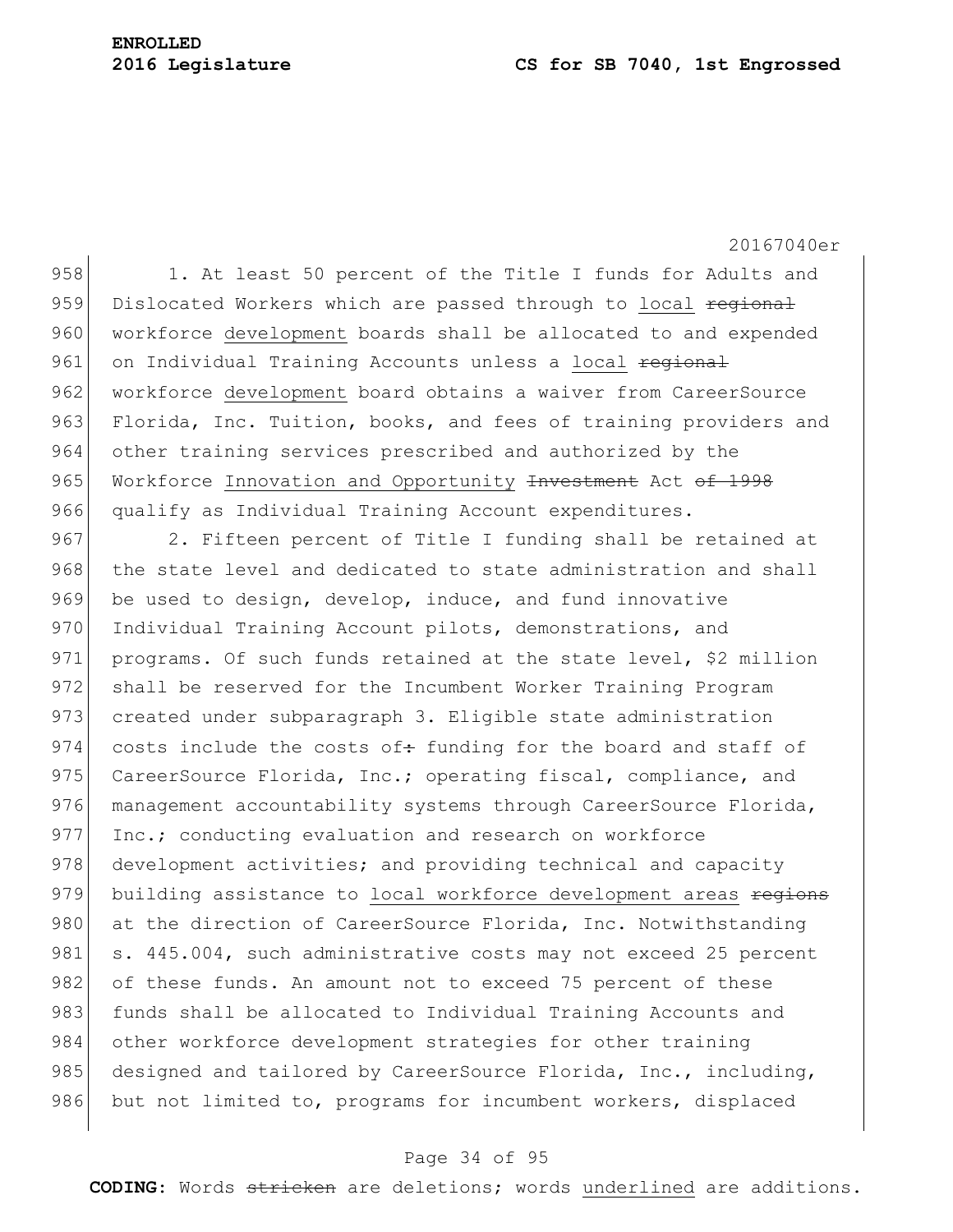987 homemakers, nontraditional employment, and enterprise zones. 988 CareerSource Florida, Inc., shall design, adopt, and fund 989 Individual Training Accounts for distressed urban and rural 990 communities.

991 3. The Incumbent Worker Training Program is created for the 992 purpose of providing grant funding for continuing education and 993 training of incumbent employees at existing Florida businesses. 994 The program will provide reimbursement grants to businesses that 995 pay for preapproved, direct, training-related costs.

996 a. The Incumbent Worker Training Program will be 997 administered by CareerSource Florida, Inc., which may, at its 998 discretion, contract with a private business organization to 999 serve as grant administrator.

1000 b. The program shall be administered pursuant to section 1001 134(d)(4) of the Workforce Innovation and Opportunity Act  $T<sub>o</sub>$  be 1002 eligible for the program's grant funding, a business must have 1003 been in operation in Florida for a minimum of 1 year prior to 1004 the application for grant funding; have at least one full-time 1005 employee; demonstrate financial viability; and be current on all 1006 state tax obligations. Priority for funding shall be given to 1007 businesses with 25 employees or fewer, businesses in rural 1008 areas, businesses in distressed inner-city areas, businesses in 1009 a qualified targeted industry, businesses whose grant proposals 1010 represent a significant upgrade in employee skills, or 1011 businesses whose grant proposals represent a significant layoff 1012 avoidance strategy.

1013 c. All costs reimbursed by the program must be preapproved 1014 by CareerSource Florida, Inc., or the grant administrator. The 1015 program may not reimburse businesses for trainee wages, the

### Page 35 of 95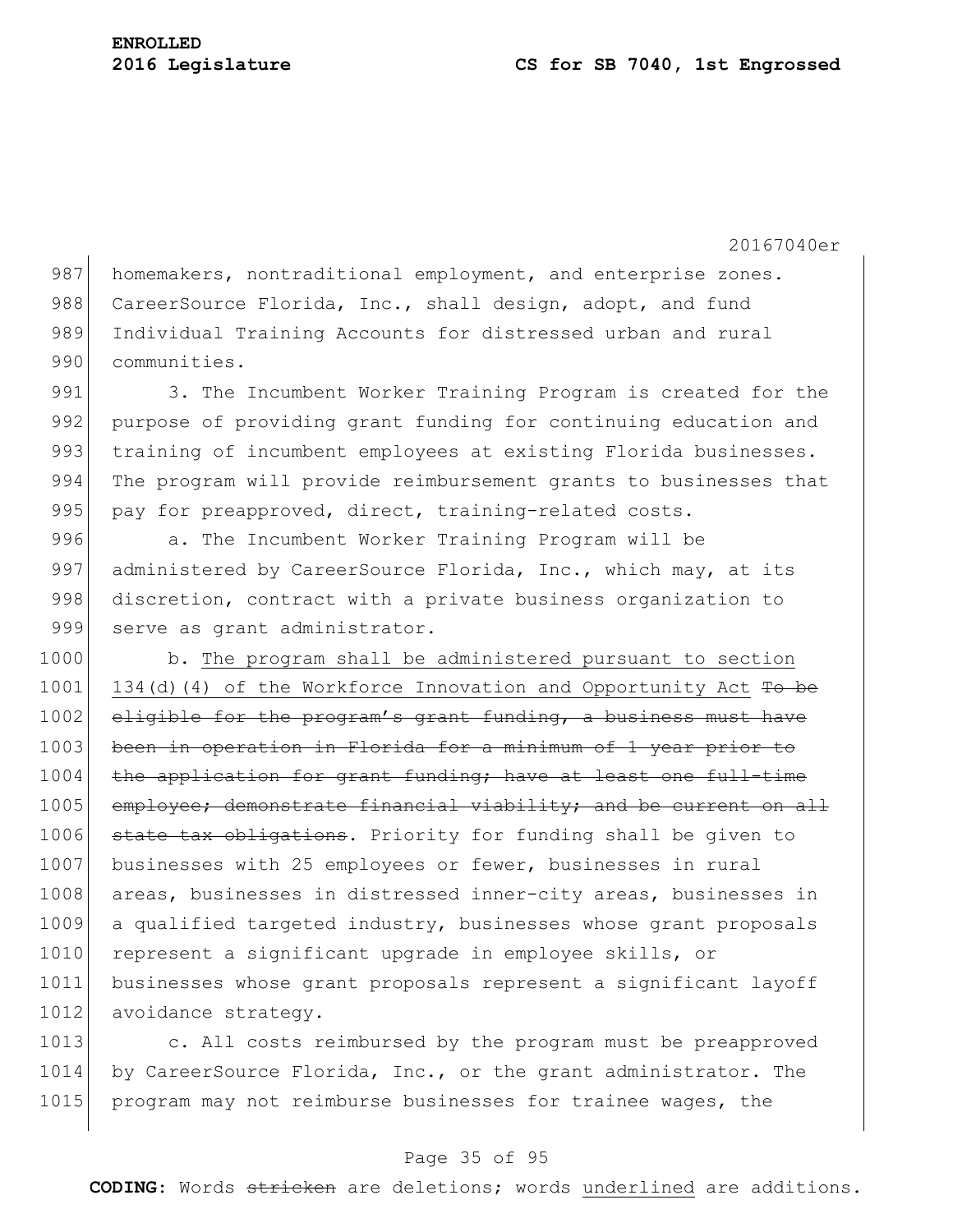1016 purchase of capital equipment, or the purchase of any item or 1017 service that may possibly be used outside the training project. 1018 A business approved for a grant may be reimbursed for 1019 preapproved, direct, training-related costs including tuition, 1020 fees, books and training materials, and overhead or indirect 1021 costs not to exceed 5 percent of the grant amount.

1022 d. A business that is selected to receive grant funding 1023 must provide a matching contribution to the training project, 1024 including, but not limited to, wages paid to trainees or the 1025 purchase of capital equipment used in the training project; must 1026 sign an agreement with CareerSource Florida, Inc., or the grant 1027 administrator to complete the training project as proposed in 1028 the application; must keep accurate records of the project's 1029 implementation process; and must submit monthly or quarterly 1030 reimbursement requests with required documentation.

 e. All Incumbent Worker Training Program grant projects shall be performance-based with specific measurable performance outcomes, including completion of the training project and job 1034 retention. CareerSource Florida, Inc., or the grant administrator shall withhold the final payment to the grantee until a final grant report is submitted and all performance 1037 criteria specified in the grant contract have been achieved.

1038 f. CareerSource Florida, Inc., may establish quidelines 1039 necessary to implement the Incumbent Worker Training Program.

1040 g. No more than 10 percent of the Incumbent Worker Training 1041 Program's total appropriation may be used for overhead or 1042 indirect purposes.

1043 4. At least 50 percent of Rapid Response funding shall be 1044 dedicated to Intensive Services Accounts and Individual Training

### Page 36 of 95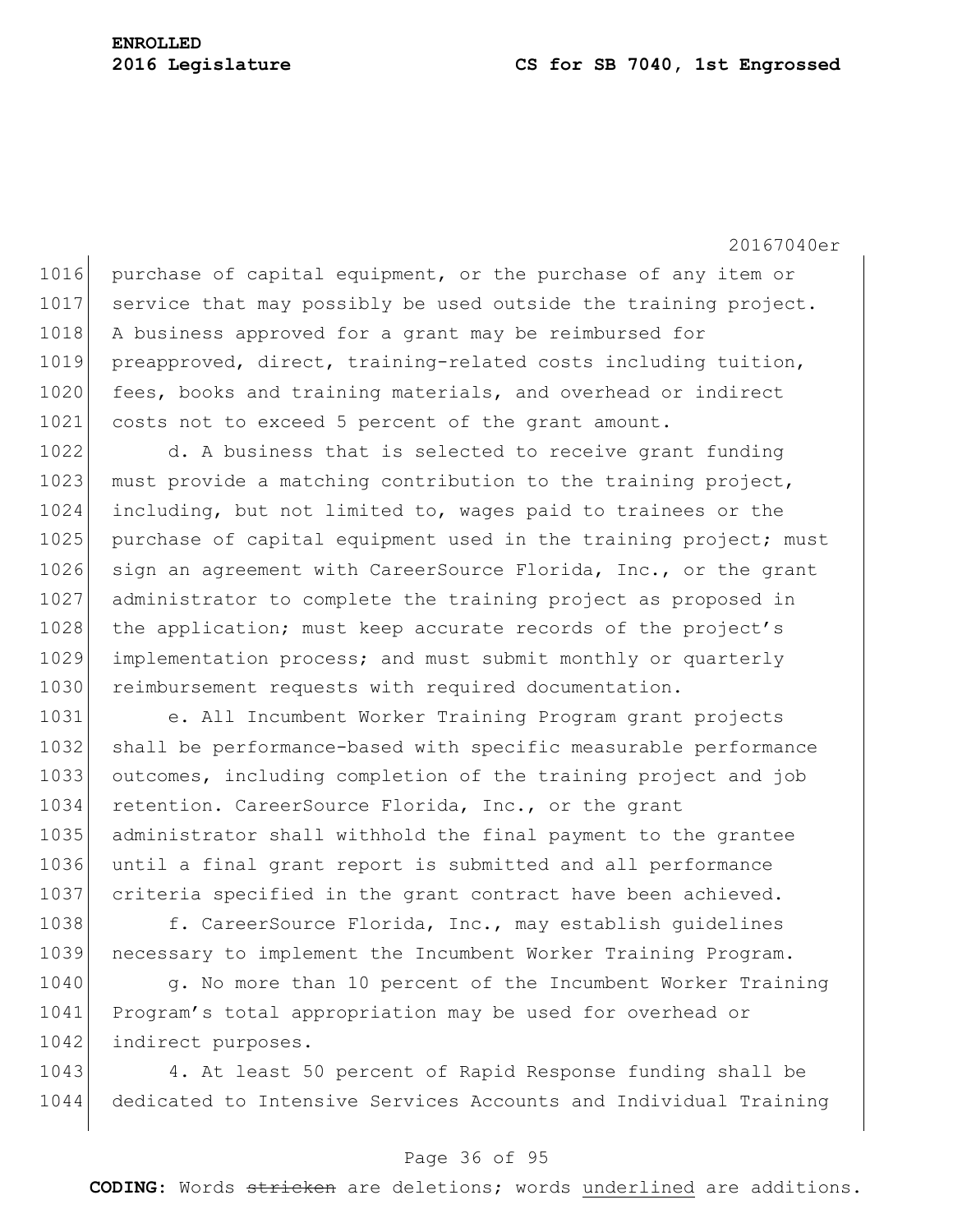20167040er 1045 Accounts for dislocated workers and incumbent workers who are at 1046 risk of dislocation. CareerSource Florida, Inc., shall also 1047 maintain an Emergency Preparedness Fund from Rapid Response 1048 funds, which will immediately issue Intensive Service Accounts, 1049 Individual Training Accounts, and other federally authorized 1050 assistance to eligible victims of natural or other disasters. At 1051 the direction of the Governor, these Rapid Response funds shall 1052 be released to local regional workforce development boards for 1053 immediate use after events that qualify under federal law. 1054 Funding shall also be dedicated to maintain a unit at the state 1055 level to respond to Rapid Response emergencies and to work with 1056 state emergency management officials and local regional 1057 workforce development boards. All Rapid Response funds must be 1058 expended based on a plan developed by CareerSource Florida, 1059 Inc., and approved by the Governor.

1060 (b) The administrative entity for Title I, Workforce 1061 Innovation and Opportunity <del>Investment</del> Act of 1998 funds, and 1062 Rapid Response activities is the Department of Economic 1063 Opportunity, which shall provide direction to local regional 1064 workforce development boards regarding Title I programs and 1065 Rapid Response activities pursuant to the direction of 1066 CareerSource Florida, Inc.

1067 (4) FEDERAL REQUIREMENTS, EXCEPTIONS AND REQUIRED 1068 MODIFICATIONS.—

1069 (a) CareerSource Florida, Inc., may provide indemnification 1070 from audit liabilities to local regional workforce development 1071 boards that act in full compliance with state law and board 1072 policy.

1073 (b) CareerSource Florida, Inc., may negotiate and

#### Page 37 of 95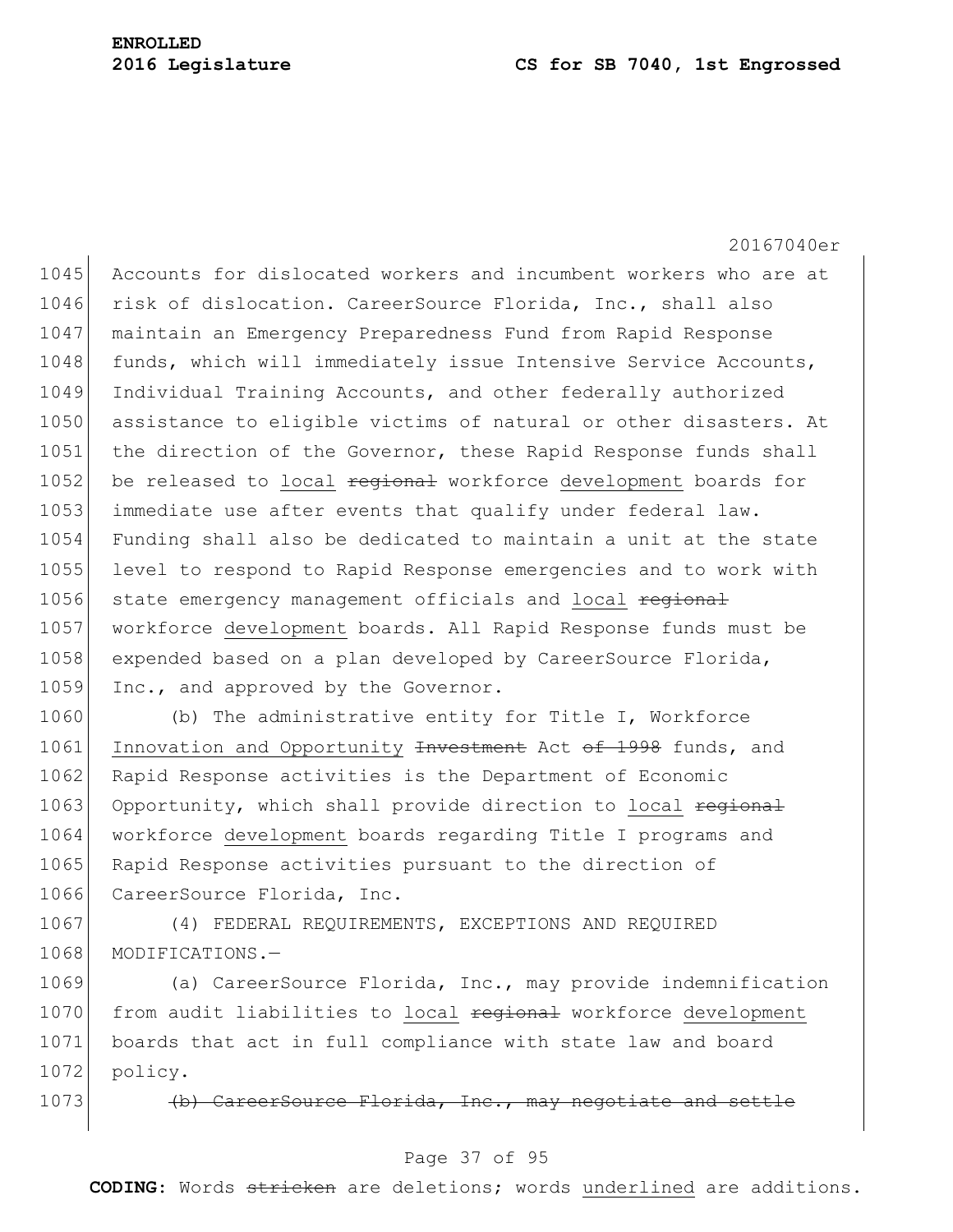1074 all outstanding issues with the United States Department of 1075 Labor relating to decisions made by CareerSource Florida, Inc., 1076 any predecessor workforce organization, and the Legislature with 1077 regard to the Job Training Partnership Act, making settlements 1078 and closing out all JTPA program year grants. 1079  $(b)$  (b) (e) CareerSource Florida, Inc., may make modifications 1080 to the state's plan, policies, and procedures to comply with 1081 federally mandated requirements that in its judgment must be 1082 complied with to maintain funding provided pursuant to Pub. L. 1083 No. 113-128 105-220. The board shall provide written notice to 1084 the Governor, the President of the Senate, and the Speaker of 1085 the House of Representatives within 30 days after any such 1086 changes or modifications. 1087 (c) CareerSource Florida, Inc., shall enter into a 1088 | memorandum of understanding with the Florida Department of

1089 Education to ensure that federally mandated requirements of Pub. 1090 L. No. 113-128 are met and are in compliance with the state plan 1091 for workforce development.

1092 (5) LONG-TERM CONSOLIDATION OF WORKFORCE DEVELOPMENT. 1093 CareerSource Florida, Inc., may recommend workforce-related 1094 divisions, bureaus, units, programs, duties, commissions, 1095 boards, and councils for elimination, consolidation, or 1096 privatization.

1097 Section 27. Subsections (3), (4), (5), (9), (11), and (12) 1098 of section 445.004, Florida Statutes, are amended to read:

1099 445.004 CareerSource Florida, Inc.; creation; purpose; 1100 membership; duties and powers.-

1101 (3)(a) CareerSource Florida, Inc., shall be governed by a 1102 board of directors, whose membership and appointment must be

#### Page 38 of 95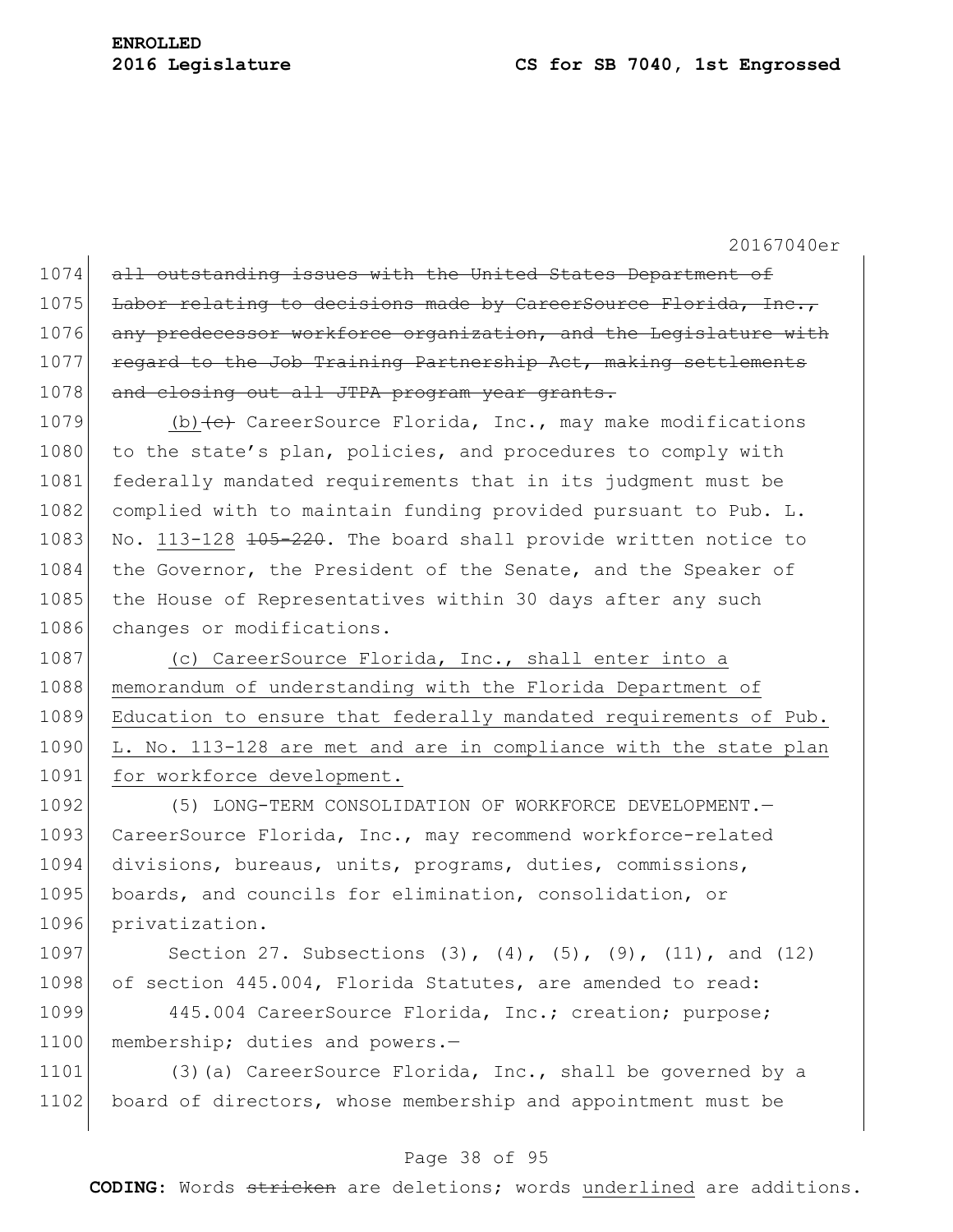20167040er 1103 consistent with Pub. L. No. 113-128, Title I, s. 101(b)  $\frac{105-220}{7}$ 1104  $T$ itle I, s. 111(b). Members described in Pub. L. No. 113-128, 1105 Title I, s. 101(b)(1)(C)(iii)(I)(aa)  $\frac{105-220}{1000}$ , Title I, s. 1106  $111(b)$  (1) (C) (vi) shall be nonvoting members. The number of 1107 directors shall be determined by the Governor, who shall 1108 consider the importance of minority, gender, and geographic 1109 representation in making appointments to the board. When the 1110 Governor is in attendance, he or she shall preside at all 1111 meetings of the board of directors.

1112 (b) The board of directors of CareerSource Florida, Inc., 1113 shall be chaired by a board member designated by the Governor 1114 pursuant to Pub. L. No. 113-128  $\frac{105-220}{105}$ . A member may not serve 1115 more than two terms.

1116 (c) Members appointed by the Governor may serve no more 1117 than two terms and must be appointed for 3-year terms. However, 1118 in order to establish staggered terms for board members, the 1119 Governor shall appoint or reappoint one-third of the board 1120 members for 1-year terms, one-third of the board members for 2-1121 year terms, and one-third of the board members for 3-year terms 1122 beginning July 1, 2016 2005. Subsequent appointments or 1123 reappointments shall be for 3-year terms, except that a member 1124 appointed to fill a vacancy on the board shall be appointed to 1125 serve only the remainder of the term of the member whom he or 1126 she is replacing, and may be appointed for a subsequent 3-year 1127 term. Private sector representatives of businesses, appointed by 1128 the Governor pursuant to Pub. L. No.  $113-128$   $\overline{105-220}$ , shall 1129 constitute a majority of the membership of the board. Private 1130 sector representatives shall be appointed from nominations 1131 received by the Governor, including, but not limited to, those

#### Page 39 of 95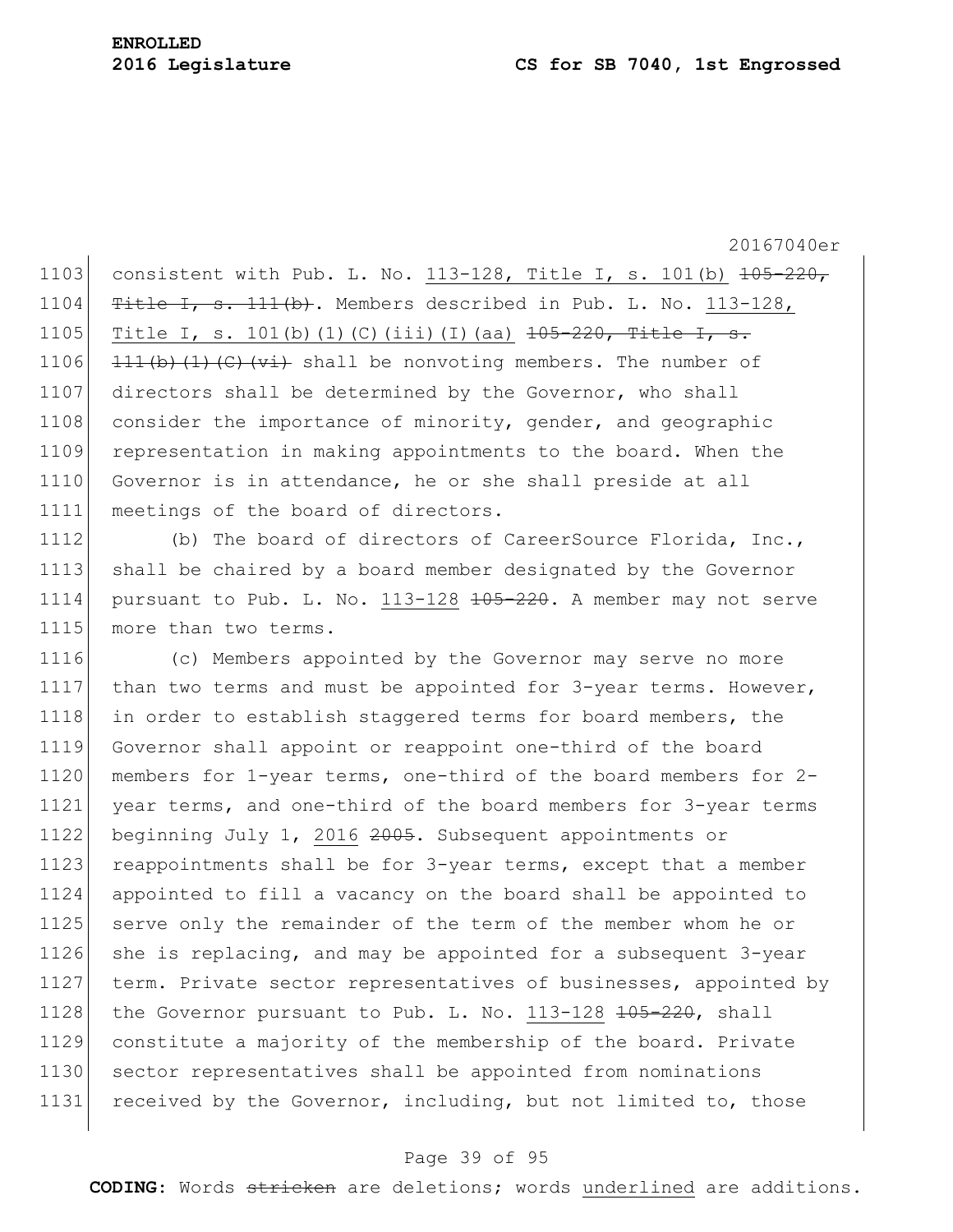20167040er 1132 nominations made by the President of the Senate and the Speaker 1133 of the House of Representatives. Private sector appointments to 1134 the board must be representative of the business community of 1135 this state; no fewer than one-half of the appointments must be 1136 representative of small businesses, and at least five members 1137 must have economic development experience. Members appointed by 1138 the Governor serve at the pleasure of the Governor and are 1139 eligible for reappointment. 1140 (d) The board must include the vice chairperson of the 1141 board of directors of Enterprise Florida, Inc., and one member 1142 representing each of the Workforce Innovation and Opportunity 1143 Act partners, including the Division of Career and Adult 1144 Education, and other entities representing programs identified 1145 | in the Workforce Innovation and Opportunity Act, as determined 1146 necessary.

1147 (e) (d) A member of the board of directors of CareerSource 1148 Florida, Inc., may be removed by the Governor for cause. Absence 1149 from three consecutive meetings results in automatic removal. 1150 The chair of CareerSource Florida, Inc., shall notify the 1151 Governor of such absences.

1152 (f)(e) Representatives of businesses appointed to the board 1153 of directors may not include providers of workforce services.

 (4)(a) The president of CareerSource Florida, Inc., shall be hired by the board of directors of CareerSource Florida, Inc., and shall serve at the pleasure of the Governor in the capacity of an executive director and secretary of CareerSource 1158 Florida, Inc.

1159 (b) The board of directors of CareerSource Florida, Inc., 1160 shall meet at least quarterly and at other times upon the call

#### Page 40 of 95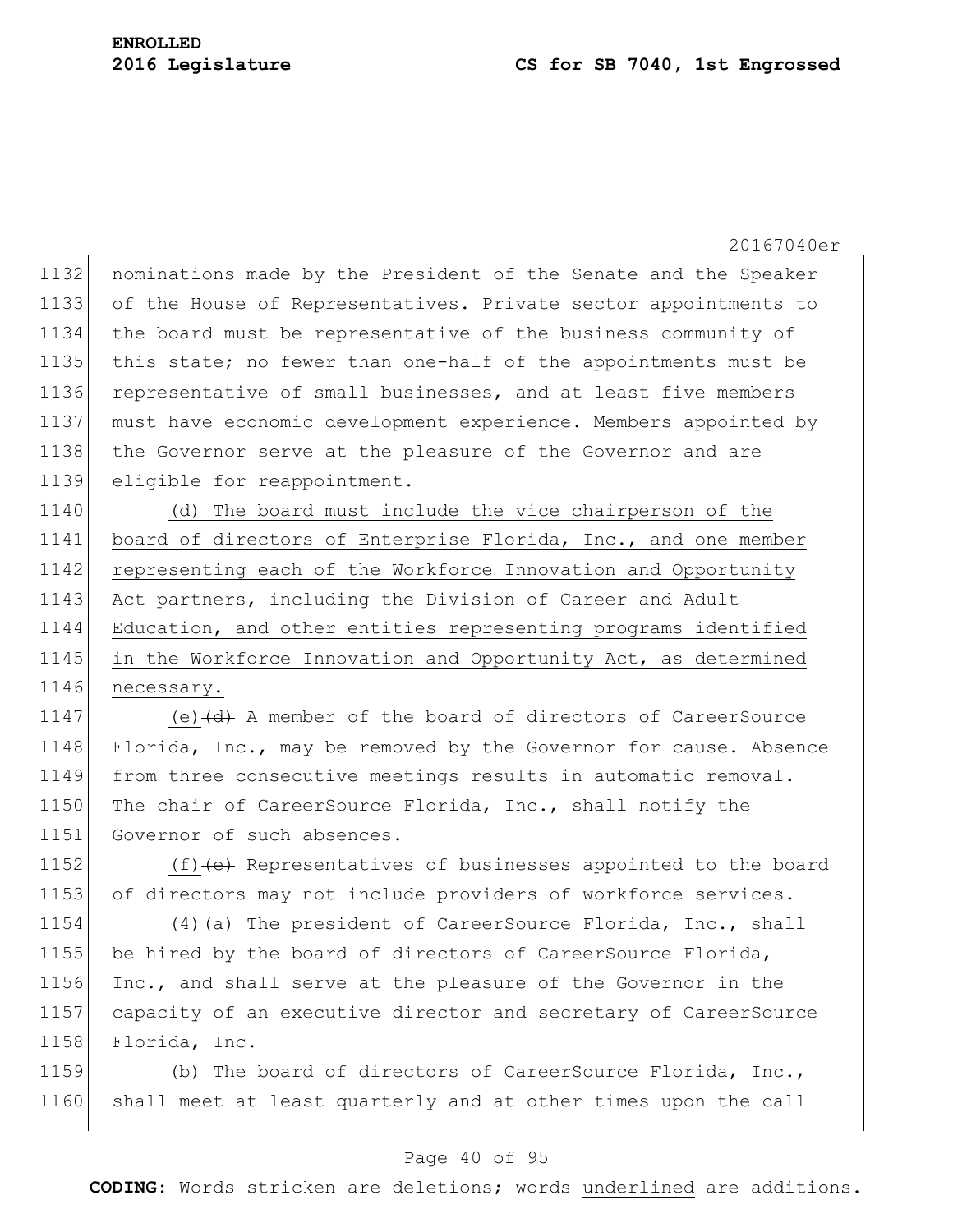1161 of its chair. The board and its committees, subcommittees, or 1162 other subdivisions may use any method of telecommunications to 1163 conduct meetings, including establishing a quorum through 1164 telecommunications, if the public is given proper notice of the 1165 telecommunications meeting and is given reasonable access to 1166 observe and, if appropriate, participate.

1167 (c) A majority of the total current membership of the board 1168 of directors of CareerSource Florida, Inc., constitutes a 1169 quorum.

1170 (d) A majority of those voting is required to organize and 1171 conduct the business of the board, except that a majority of the 1172 entire board of directors is required to adopt or amend the 1173 bylaws.

 (e) Except as delegated or authorized by the board of directors of CareerSource Florida, Inc., individual members have no authority to control or direct the operations of CareerSource Florida, Inc., or the actions of its officers and employees, 1178 including the president.

1179 (f) Members of the board of directors of CareerSource 1180 Florida, Inc., and its committees serve without compensation, 1181 but these members, the president, and the employees of 1182 CareerSource Florida, Inc., may be reimbursed for all 1183 reasonable, necessary, and actual expenses pursuant to  $s$ . 1184 112.061.

1185 (g) The board of directors of CareerSource Florida, Inc., 1186 may establish an executive committee consisting of the chair and 1187 at least six additional board members selected by the chair, one 1188 of whom must be a representative of organized labor. The 1189 executive committee and the president have such authority as the

#### Page 41 of 95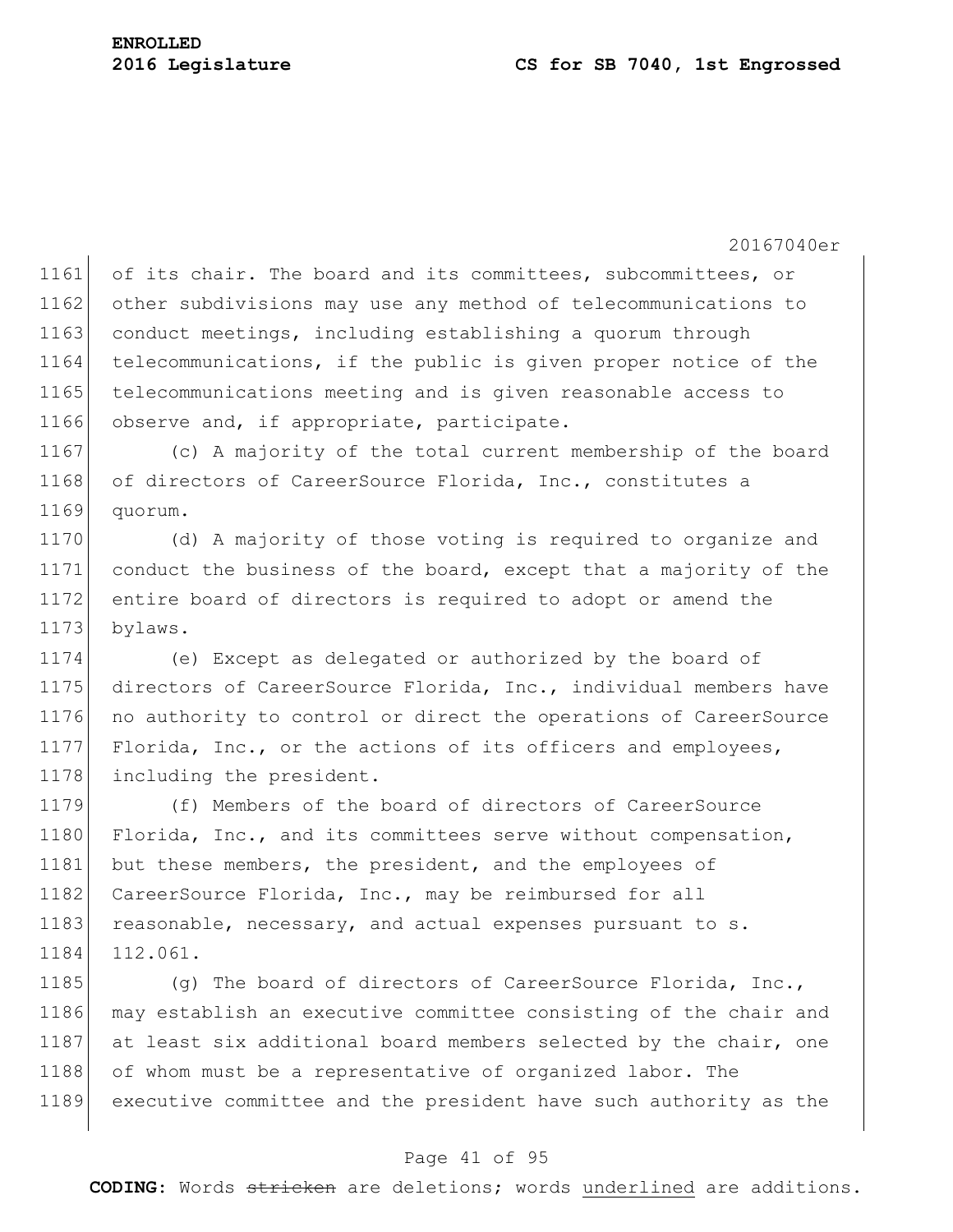1190 board delegates to them, except that the board of directors may 1191 not delegate to the executive committee authority to take action 1192 that requires approval by a majority of the entire board of 1193 directors.

1194 (h) The chair may appoint committees to fulfill the board's 1195 responsibilities, to comply with federal requirements, or to 1196 obtain technical assistance, and must incorporate members of 1197 local regional workforce development boards into its structure.

1198 (i) Each member of the board of directors who is not 1199 otherwise required to file a financial disclosure pursuant to s. 1200 8, Art. II of the State Constitution or s. 112.3144 must file 1201 disclosure of financial interests pursuant to s. 112.3145.

1202 (5) CareerSource Florida, Inc., shall have all the powers 1203 and authority not explicitly prohibited by statute which are 1204 necessary or convenient to carry out and effectuate its purposes 1205 as determined by statute, Pub. L. No.  $113-128$   $\overline{105-220}$ , and the 1206 Governor, as well as its functions, duties, and 1207 responsibilities, including, but not limited to, the following:

1208 (a) Serving as the state's Workforce Development <del>Investment</del> 1209 Board pursuant to Pub. L. No.  $113-128$   $\overline{+05-220}$ . Unless otherwise 1210 required by federal law, at least 90 percent of workforce 1211 development funding must go toward direct customer service.

1212 (b) Providing oversight and policy direction to ensure that 1213 the following programs are administered by the department in 1214 compliance with approved plans and under contract with 1215 CareerSource Florida, Inc.:

1216 1. Programs authorized under Title I of the Workforce 1217 Investment Innovation and Opportunity Act of 1998, Pub. L. No. 1218 113-128 <del>105-220</del>, with the exception of programs funded directly

#### Page 42 of 95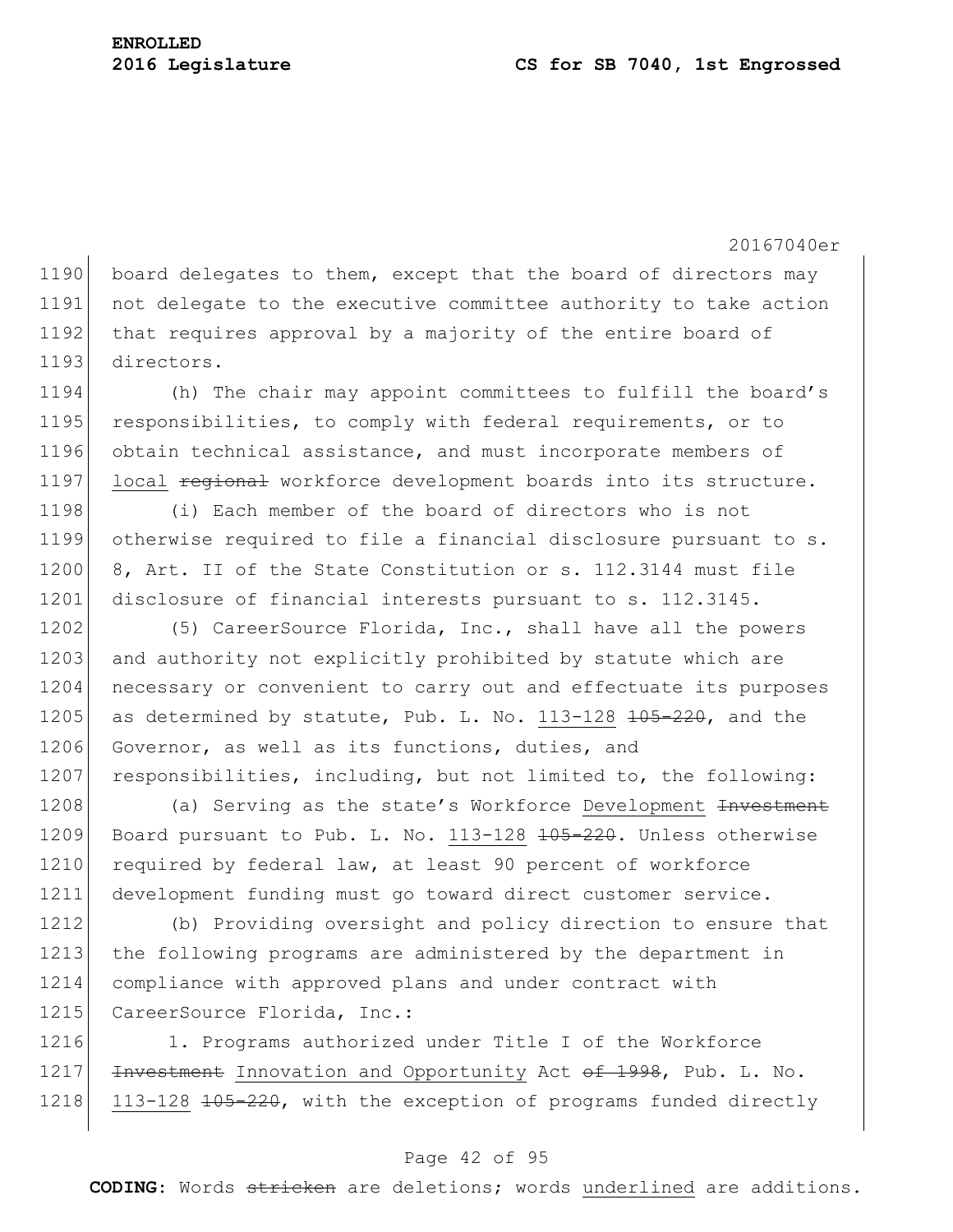20167040er 1219 by the United States Department of Labor under Title I, s. 167. 1220 2. Programs authorized under the Wagner-Peyser Act of 1933, 1221 as amended, 29 U.S.C. ss. 49 et seq. 1222 3. Activities authorized under Title II of the Trade Act of 1223  $2002$ , as amended, 19 U.S.C. ss. 2272 et seq., and the Trade 1224 Adjustment Assistance Program. 1225 4. Activities authorized under 38 U.S.C. chapter 41, 1226 including job counseling, training, and placement for veterans. 1227 5. Employment and training activities carried out under 1228 funds awarded to this state by the United States Department of 1229 Housing and Urban Development. 1230 6. Welfare transition services funded by the Temporary 1231 Assistance for Needy Families Program, created under the 1232 Personal Responsibility and Work Opportunity Reconciliation Act 1233 of 1996, as amended, Pub. L. No. 104-193, and Title IV, s. 403, 1234 of the Social Security Act, as amended. 1235 7. Displaced homemaker programs, provided under s. 446.50. 1236 8. The Florida Bonding Program, provided under Pub. L. No.  $1237$  97-300, s. 164(a)(1). 1238 9. The Food Assistance Employment and Training Program, 1239 provided under the Food and Nutrition Act of 2008, 7 U.S.C. ss. 1240 2011-2032; the Food Security Act of 1988, Pub. L. No. 99-198; 1241 and the Hunger Prevention Act, Pub. L. No. 100-435. 1242 10. The Quick-Response Training Program, provided under ss. 1243 288.046-288.047. Matching funds and in-kind contributions that 1244 are provided by clients of the Quick-Response Training Program 1245 shall count toward the requirements of s. 288.904, pertaining to 1246 the return on investment from activities of Enterprise Florida, 1247 Inc.

#### Page 43 of 95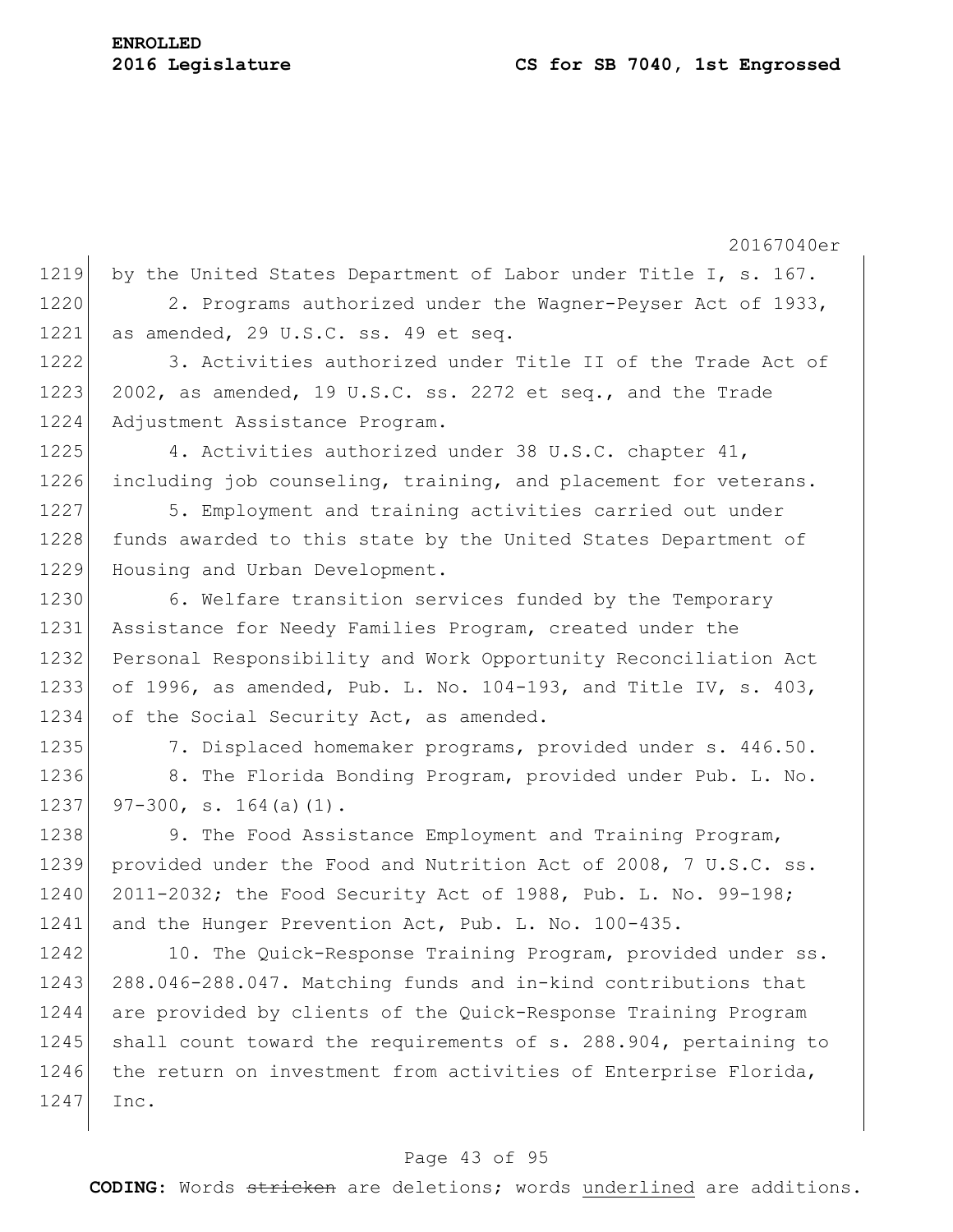20167040er 1248 1248 11. The Work Opportunity Tax Credit, provided under the Tax 1249 and Trade Relief Extension Act of 1998, Pub. L. No. 105-277, and 1250 the Taxpayer Relief Act of 1997, Pub. L. No. 105-34. 1251 12. Offender placement services, provided under ss. 1252 944.707-944.708. 1253 (c) The department may adopt rules necessary to administer 1254 the provisions of this chapter which relate to implementing and 1255 administering the programs listed in paragraph (b) as well as 1256 rules related to eligible training providers and auditing and 1257 monitoring subrecipients of the workforce system grant funds. 1258 (d) Contracting with public and private entities as 1259 necessary to further the directives of this section. All 1260 contracts executed by CareerSource Florida, Inc., must include 1261 specific performance expectations and deliverables. All 1262 CareerSource Florida, Inc., contracts, including those 1263 solicited, managed, or paid by the department pursuant to  $s$ . 1264 20.60(5)(c) are exempt from s. 112.061, but shall be governed by 1265 subsection (1). 1266 (e) Notifying the Governor, the President of the Senate, 1267 and the Speaker of the House of Representatives of noncompliance 1268 by the department or other agencies or obstruction of the 1269 board's efforts by such agencies. Upon such notification, the 1270 Executive Office of the Governor shall assist agencies to bring

1272 (f) Ensuring that the state does not waste valuable 1273 training resources. The board shall direct that all resources, 1274 including equipment purchased for training Workforce Innovation 1275 and Opportunity <del>Investment</del> Act clients, be available for use at 1276 all times by eligible populations as first priority users. At

1271 them into compliance with board objectives.

#### Page 44 of 95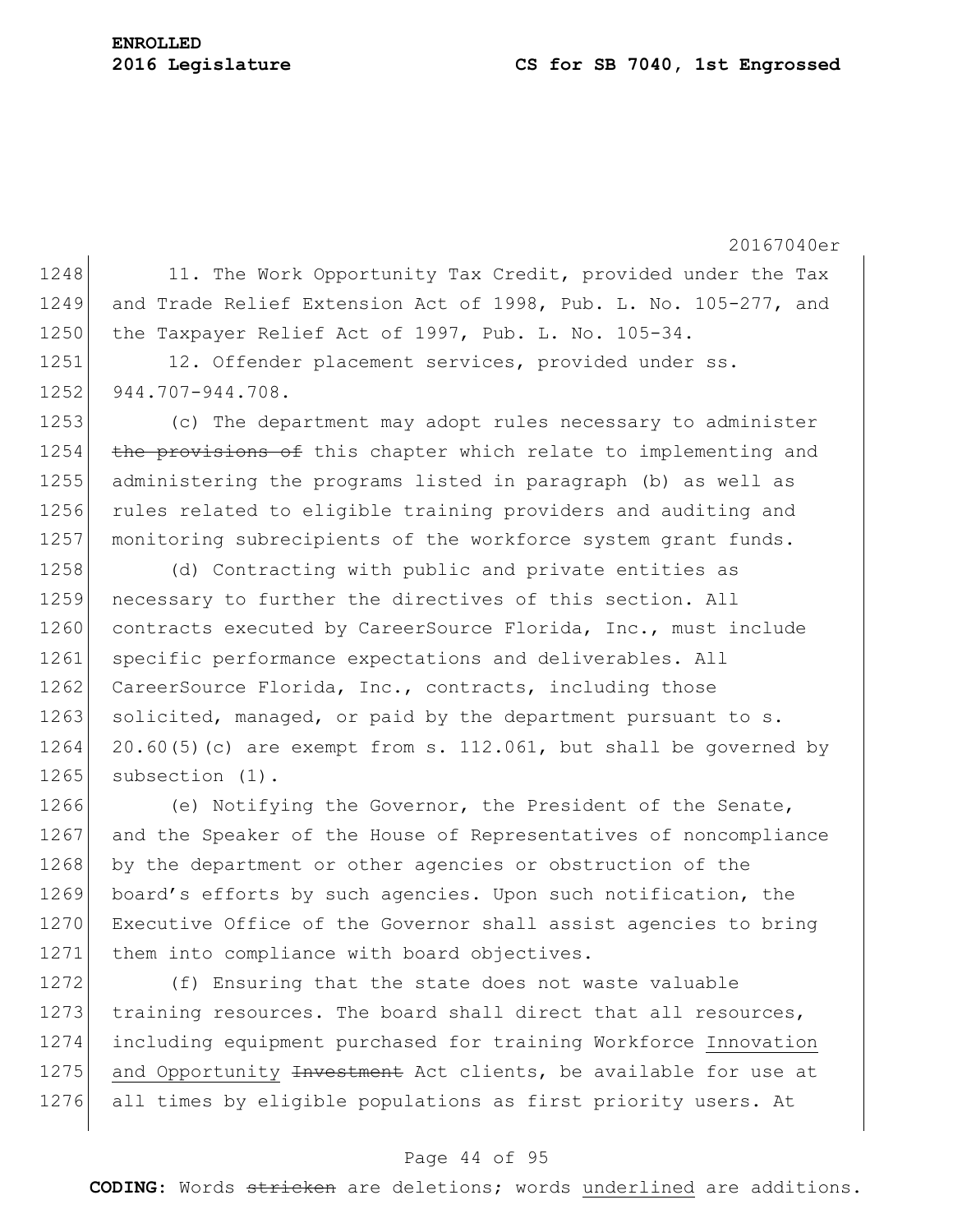#### **2016 Legislature CS for SB 7040, 1st Engrossed**

20167040er

 $1277$  times when eligible populations are not available, such 1278 resources shall be used for any other state-authorized education 1279 and training purpose. CareerSource Florida, Inc., may authorize 1280 expenditures to award suitable framed certificates, pins, or 1281 other tokens of recognition for performance by a local regional 1282 workforce development board, its committees and subdivisions, 1283 and other units of the workforce system. CareerSource Florida, 1284 Inc., may also authorize expenditures for promotional items, 1285 such as t-shirts, hats, or pens printed with messages promoting 1286 the state's workforce system to employers, job seekers, and 1287 program participants. However, such expenditures are subject to 1288 federal regulations applicable to the expenditure of federal  $1289$  funds.

1290 (g) Establishing a dispute resolution process for all 1291 memoranda of understanding or other contracts or agreements 1292 entered into between the department and local regional workforce 1293 development boards.

1294 (h) Archiving records with the Bureau of Archives and 1295 Records Management of the Division of Library and Information 1296 Services of the Department of State.

1297 (9) CareerSource Florida, Inc., in collaboration with the 1298 local regional workforce development boards and appropriate 1299 state agencies and local public and private service providers 1300 and in consultation with the Office of Program Policy Analysis 1301 and Government Accountability, shall establish uniform 1302 performance accountability measures that apply across the core 1303 programs and standards to gauge the performance of the state and 1304 local workforce development boards in achieving the workforce 1305 development strategy. These measures and standards must be

#### Page 45 of 95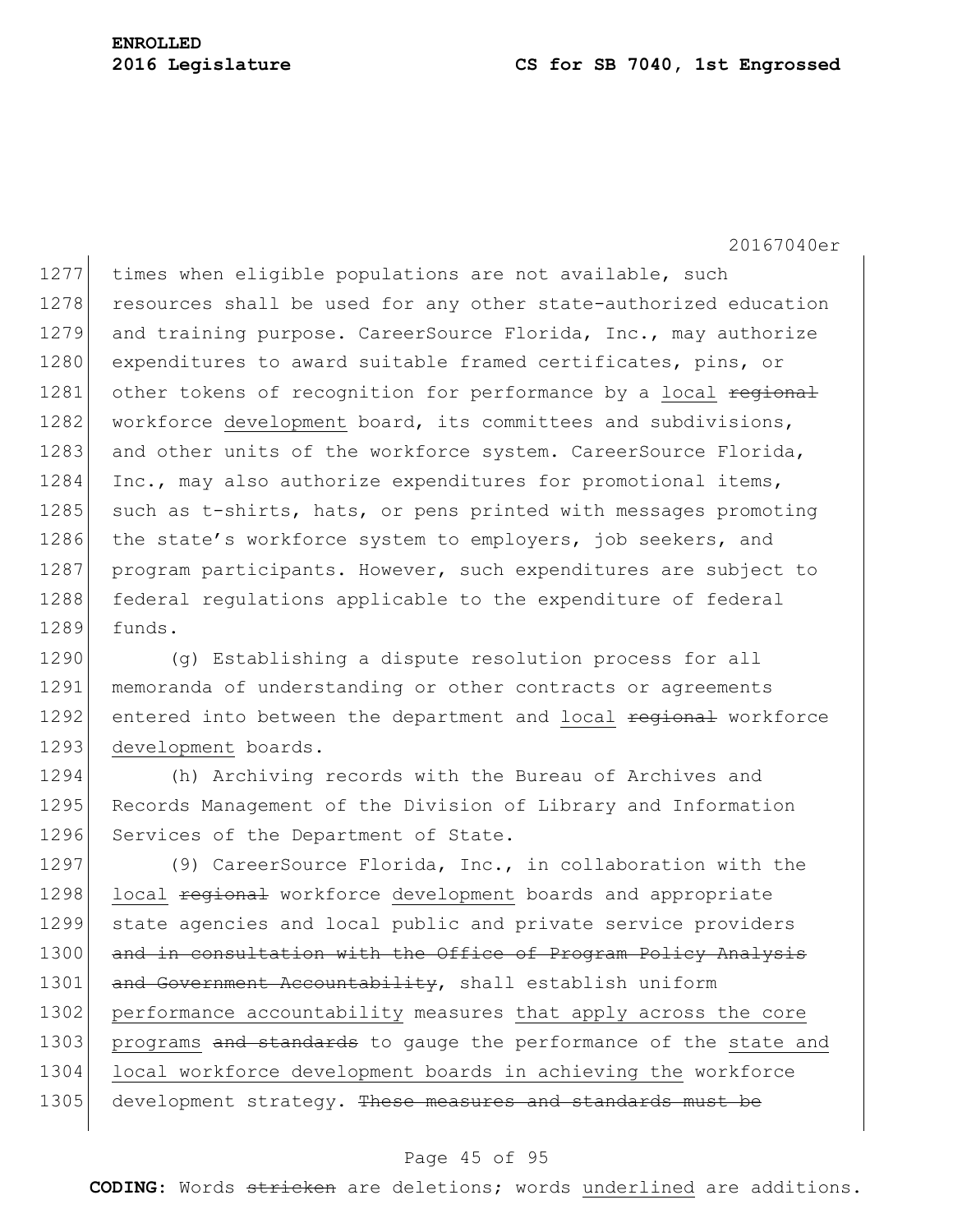| 1306 | organized into three outcome tiers.                              |
|------|------------------------------------------------------------------|
| 1307 | (a) The performance accountability measures for the core         |
| 1308 | programs consist of the primary indicators of performance, any   |
| 1309 | additional indicators of performance, and a state-adjusted level |
| 1310 | of performance for each indicator pursuant to Pub. L. No. 113-   |
| 1311 | 128, Title I, s. 116(b) first tier of measures must be organized |
| 1312 | to provide benchmarks for systemwide outcomes. CareerSource      |
| 1313 | Florida, Inc., shall, in collaboration with the Office of        |
| 1314 | Program Policy Analysis and Government Accountability, establish |
| 1315 | goals for the tier-one outcomes. Systemwide outcomes may include |
| 1316 | employment in occupations demonstrating continued growth in      |
| 1317 | wages; continued employment after 3, 6, 12, and 24 months;       |
| 1318 | reduction in and elimination of public assistance reliance; job  |
| 1319 | placement; employer satisfaction; and positive return on         |
| 1320 | investment of public resources.                                  |
| 1321 | (b) The performance accountability measures for each local       |
| 1322 | area consist of the primary indicators of performance, any       |
| 1323 | additional indicators of performance, and a local level of       |
| 1324 | performance for each indicator pursuant to Pub. L. No. 113-128.  |
| 1325 | The local level of performance is determined by the local board, |
| 1326 | the chief elected official, and the Governor pursuant to Pub. L. |
| 1327 | No. 113-128, Title I, s. 116(c) second tier of measures must be  |
| 1328 | organized to provide a set of benchmark outcomes for the         |
| 1329 | strategic components of the workforce development strategy. Cost |
| 1330 | per entered employment, earnings at placement, retention in      |
| 1331 | employment, job placement, and entered employment rate must be   |
| 1332 | included among the performance outcome measures.                 |
| 1333 | (c) Performance accountability measures shall be used to         |
| 1334 | generate performance reports pursuant to Pub. L. No. 113-128,    |
|      |                                                                  |

## Page 46 of 95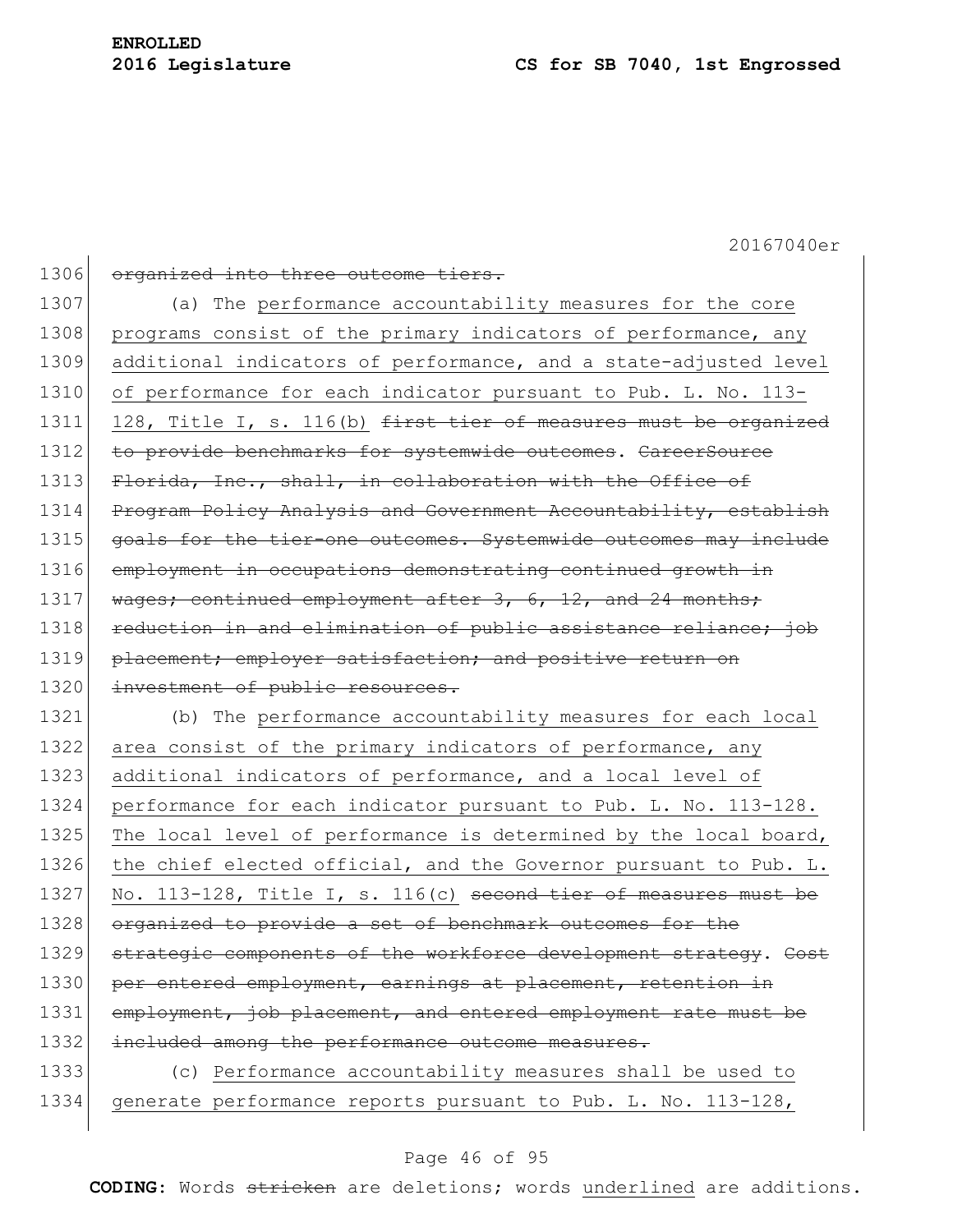| 1335 | Title I, s. 116(d) <del>The third tier of measures must be the</del> |
|------|----------------------------------------------------------------------|
| 1336 | operational output measures to be used by the agency                 |
| 1337 | implementing programs, which may be specific to federal              |
| 1338 | requirements. The tier-three measures must be developed by the       |
| 1339 | agencies implementing programs, which may consult with               |
| 1340 | CareerSource Florida, Inc., in this effort. Such measures must       |
| 1341 | be reported to CareerSource Florida, Inc., by the appropriate        |
| 1342 | implementing agency.                                                 |
| 1343 | (d) Regional differences must be reflected in the                    |
| 1344 | establishment of performance goals and may include job               |
| 1345 | availability, unemployment rates, average worker wage, and           |
| 1346 | available employable population.                                     |
| 1347 | (e) Job placement must be reported pursuant to s. 1008.39.           |
| 1348 | Positive outcomes for providers of education and training must       |
| 1349 | be consistent with ss. 1008.42 and 1008.43.                          |
| 1350 | (d) $(f)$ The performance accountability uniform measures of         |
| 1351 | success that are adopted by CareerSource Florida, Inc., or the       |
| 1352 | local regional workforce development boards must be developed in     |
| 1353 | a manner that provides for an equitable comparison of the            |
| 1354 | relative success or failure of any service provider in terms of      |
| 1355 | positive outcomes.                                                   |
| 1356 | (g) By December 1 of each year, CareerSource Florida, Inc.,          |
| 1357 | shall provide the Legislature with a report detailing the            |
| 1358 | performance of Florida's workforce development system, as            |
| 1359 | reflected in the three-tier measurement system. The report also      |
| 1360 | must benchmark Florida outcomes for all tiers as compared with       |
| 1361 | other states that collect data similarly.                            |
| 1362 | (11) The workforce development system must use a charter-            |
| 1363 | process approach aimed at encouraging local design and control       |
|      |                                                                      |

## Page 47 of 95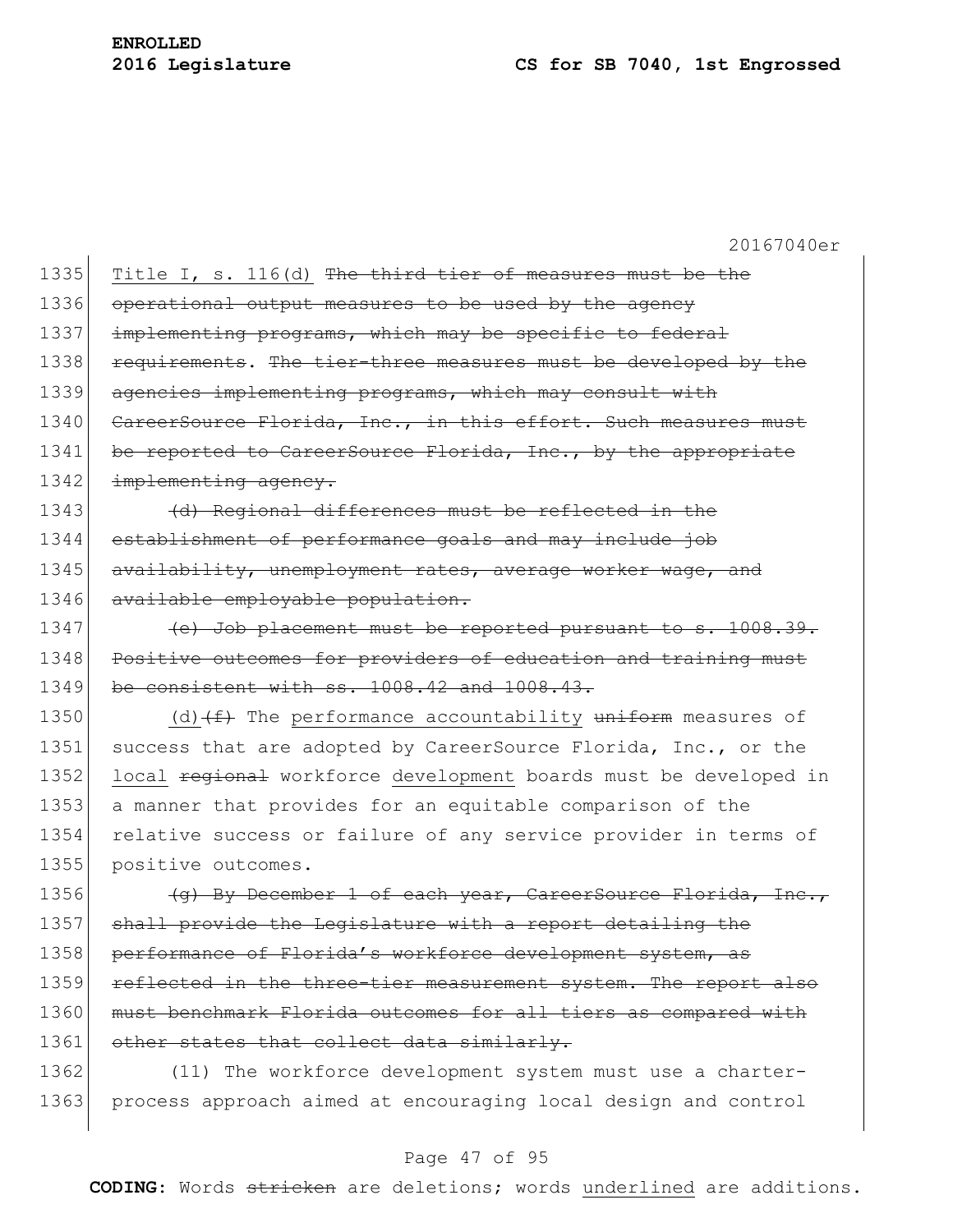#### **2016 Legislature CS for SB 7040, 1st Engrossed**

20167040er

1364 of service delivery and targeted activities. CareerSource 1365 Florida, Inc., shall be responsible for granting charters to 1366 local regional workforce development boards that have a 1367 membership consistent with the requirements of federal and state 1368 law and have developed a plan consistent with the state's 1369 workforce development strategy. The plan must specify methods 1370 for allocating the resources and programs in a manner that 1371 eliminates unwarranted duplication, minimizes administrative 1372 costs, meets the existing job market demands and the job market 1373 demands resulting from successful economic development 1374 activities, ensures access to quality workforce development 1375 services for all Floridians, allows for pro rata or partial 1376 distribution of benefits and services, prohibits the creation of 1377 a waiting list or other indication of an unserved population, 1378 serves as many individuals as possible within available 1379 resources, and maximizes successful outcomes. As part of the 1380 charter process, CareerSource Florida, Inc., shall establish 1381 incentives for effective coordination of federal and state 1382 programs, outline rewards for successful job placements, and 1383 institute collaborative approaches among local service 1384 providers. Local decisionmaking and control shall be important 1385 components for inclusion in this charter application.

1386 (12) CareerSource Florida, Inc., shall enter into agreement 1387 with Space Florida and collaborate with vocational institutes, 1388 community colleges, colleges, and universities in this state, to 1389 develop a workforce development strategy to implement the 1390 workforce provisions of s. 331.3051.

1391 Section 28. Section 445.006, Florida Statutes, is amended 1392 to read:

#### Page 48 of 95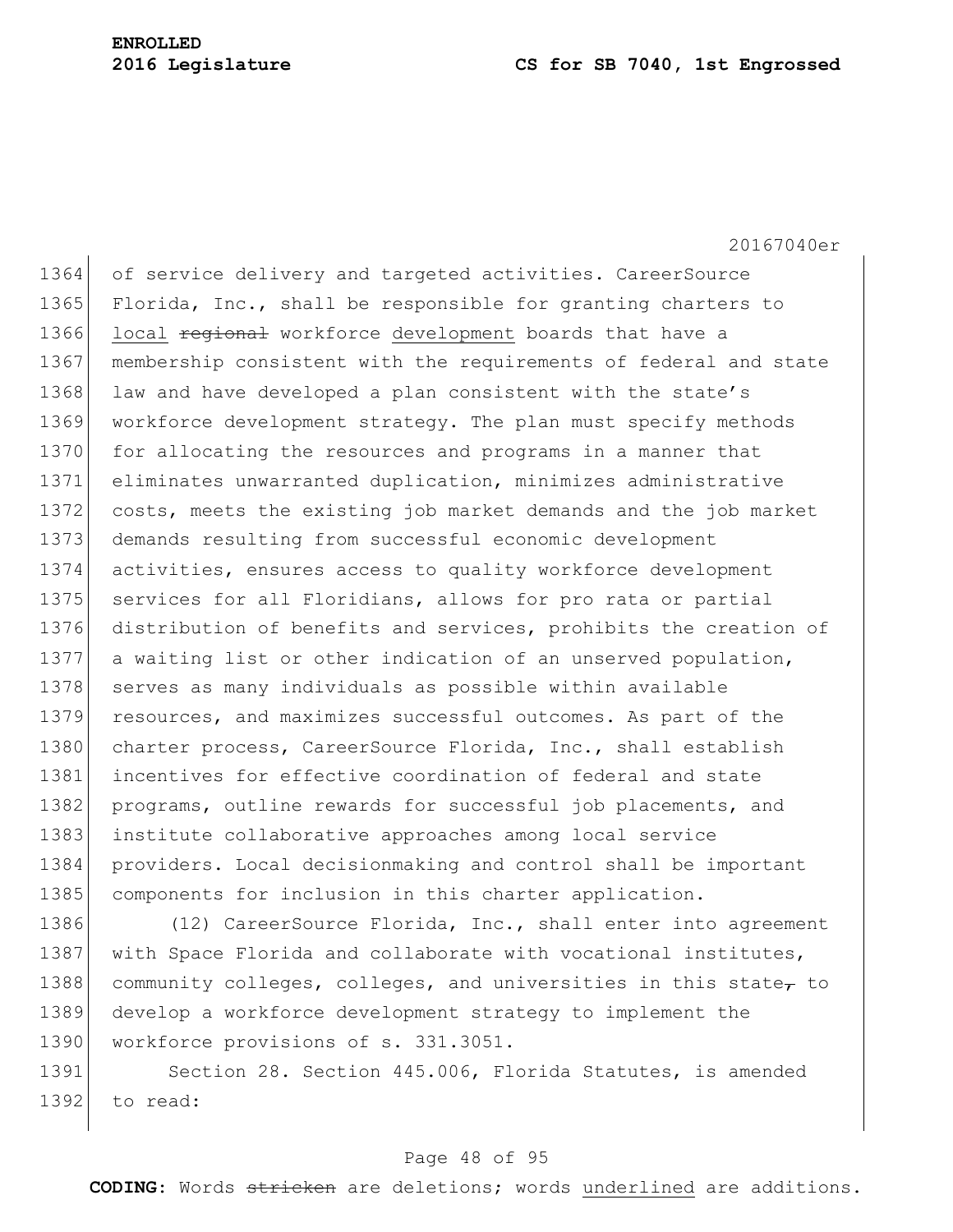# **ENROLLED**

## **2016 Legislature CS for SB 7040, 1st Engrossed**

|      | 20167040er                                                       |
|------|------------------------------------------------------------------|
| 1393 | 445.006 State plan Strategic and operational plans for           |
| 1394 | workforce development.-                                          |
| 1395 | (1) STATE PLAN.-CareerSource Florida, Inc., in conjunction       |
| 1396 | with state and local partners in the workforce system, shall     |
| 1397 | develop a state plan that produces an educated and skilled       |
| 1398 | workforce. The state plan must consist of strategic and          |
| 1399 | operational planning elements. The state plan shall be submitted |
| 1400 | by the Governor to the United States Department of Labor         |
| 1401 | pursuant to the requirements of Pub. L. No. 113-128 strategie    |
| 1402 | plan that produces skilled employees for employers in the state. |
| 1403 | The strategic plan shall be updated or modified by January 1 of  |
| 1404 | each year.                                                       |
| 1405 | (2) STRATEGIC PLANNING ELEMENTS.-CareerSource Florida,           |
| 1406 | Inc., in conjunction with state and local partners in the        |
| 1407 | workforce system, shall develop strategic planning elements,     |
| 1408 | pursuant to Pub. L. No. 113-128, Title I, s. 102, for the state  |
| 1409 | plan.                                                            |
| 1410 | (a) The strategic planning elements of the state plan must       |
| 1411 | include, but need not be limited to, strategies for:             |
| 1412 | 1. (a) Fulfilling the workforce system goals and strategies      |
| 1413 | prescribed in s. 445.004;                                        |
| 1414 | 2. (b) Aggregating, integrating, and leveraging workforce        |
| 1415 | system resources;                                                |
| 1416 | 3. (e) Coordinating the activities of federal, state, and        |
| 1417 | local workforce system partners;                                 |
| 1418 | 4. (d) Addressing the workforce needs of small businesses;       |
| 1419 | and                                                              |
| 1420 | 5. (e) Fostering the participation of rural communities and      |
| 1421 | distressed urban cores in the workforce system.                  |

## Page 49 of 95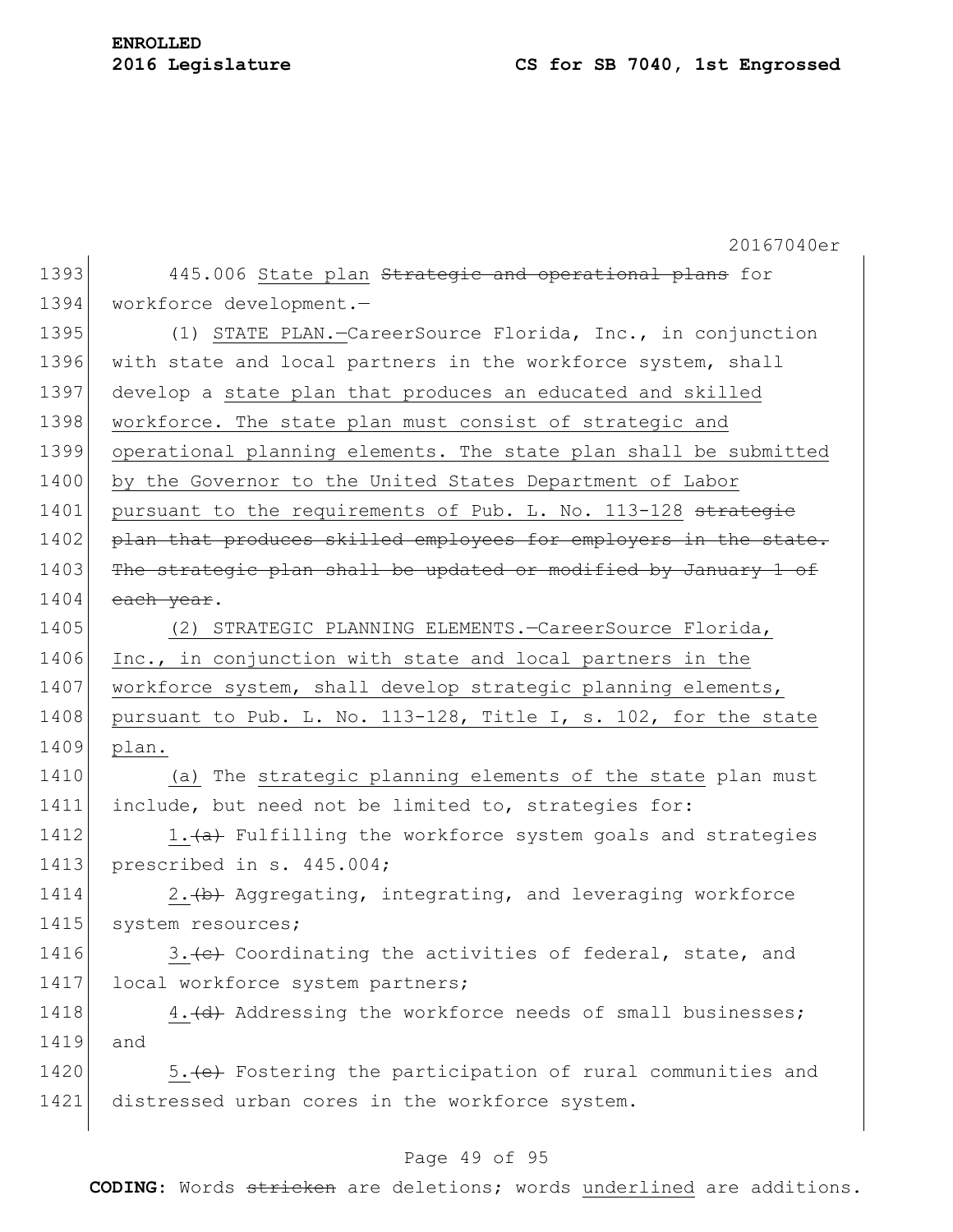| 1422 | (2) CareerSource Florida, Inc., shall establish an              |
|------|-----------------------------------------------------------------|
| 1423 | operational plan to implement the state strategic plan. The     |
| 1424 | operational plan shall be submitted to the Governor and the     |
| 1425 | Legislature along with the strategic plan and must reflect the  |
| 1426 | allocation of resources as appropriated by the Legislature to   |
| 1427 | specific responsibilities enumerated in law. As a component of  |
| 1428 | the operational plan required under this section, CareerSource  |
| 1429 | Florida, Inc., shall develop a workforce marketing plan, with   |
| 1430 | the goal of educating individuals inside and outside the state  |
| 1431 | about the employment market and employment conditions in the    |
| 1432 | state. The marketing plan must include, but need not be limited |
| 1433 | to, strategies for:                                             |
| 1434 | (a) Distributing information to secondary and postsecondary     |
| 1435 | education institutions about the diversity of businesses in the |
| 1436 | state, specific clusters of businesses or business sectors in   |
| 1437 | the state, and occupations by industry which are in demand by   |
| 1438 | employers in the state;                                         |
| 1439 | (b) Distributing information about and promoting use of the     |
| 1440 | Internet-based job matching and labor market information system |
| 1441 | authorized under s. 445.011; and                                |
| 1442 | (c) Coordinating with Enterprise Florida, Inc., to ensure       |
| 1443 | that workforce marketing efforts complement the economic        |
| 1444 | development marketing efforts of the state.                     |
| 1445 | (3) The operational plan must include performance measures,     |
| 1446 | standards, measurement criteria, and contract quidelines in the |
| 1447 | following areas with respect to participants in the welfare     |
| 1448 | transition program:                                             |
| 1449 | (a) Work participation rates, by type of activity;              |
| 1450 | (b) Caseload trends;                                            |
|      |                                                                 |

## Page 50 of 95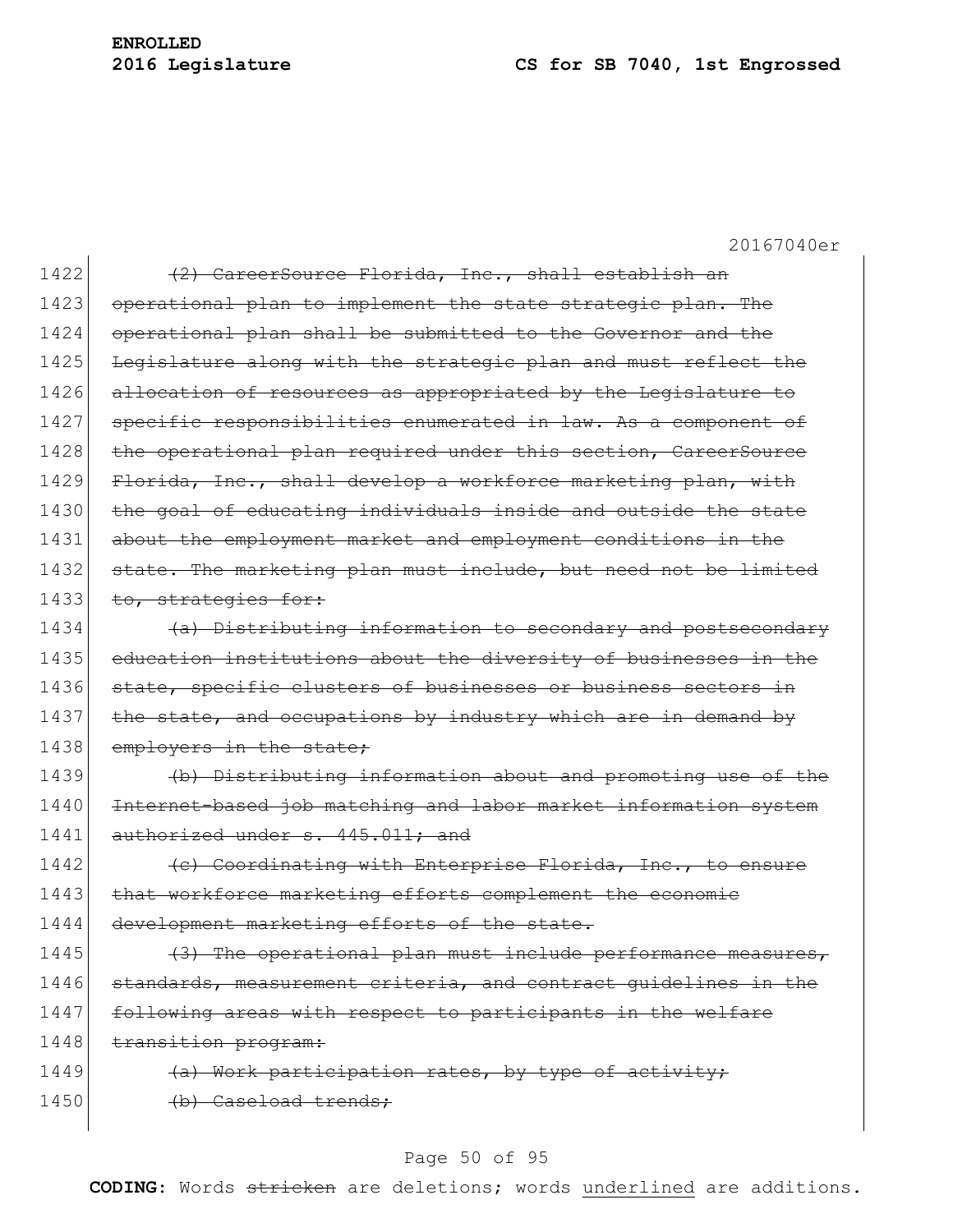| 1451 | (c) Recidivism;                                                 |
|------|-----------------------------------------------------------------|
| 1452 | (d) Participation in diversion and relocation assistance        |
| 1453 | programs;                                                       |
| 1454 | (e) Employment retention;                                       |
| 1455 | (f) Wage growth; and                                            |
| 1456 | (g) Other issues identified by the board of directors of        |
| 1457 | CareerSource Florida, Inc.                                      |
| 1458 | (b) $(4)$ The strategic planning elements $p$ lan must include  |
| 1459 | criteria for allocating workforce resources to local regional   |
| 1460 | workforce development boards. With respect to allocating funds  |
| 1461 | to serve customers of the welfare transition program, such      |
| 1462 | criteria may include weighting factors that indicate the        |
| 1463 | relative degree of difficulty associated with securing and      |
| 1464 | retaining employment placements for specific subsets of the     |
| 1465 | welfare transition caseload.                                    |
| 1466 | (3) OPERATIONAL PLANNING ELEMENTS.-CareerSource Florida,        |
| 1467 | Inc., in conjunction with state and local partners in the       |
| 1468 | workforce system, shall develop operational planning elements,  |
| 1469 | pursuant to Pub. L. No. 113-128, Title I, s. 102, for the state |
| 1470 | plan.                                                           |
| 1471 | (5) (a) The operational plan may include a performance-based    |
| 1472 | payment structure to be used for all welfare transition program |
| 1473 | eustomers which takes into account:                             |
| 1474 | 1. The degree of difficulty associated with placement and       |
| 1475 | retention;                                                      |
| 1476 | 2. The quality of the placement with respect to salary,         |
| 1477 | benefits, and opportunities for advancement; and                |
| 1478 | The employee's retention in the placement.                      |
| 1479 | (b) The payment structure may provide for bonus payments of     |
|      |                                                                 |

## Page 51 of 95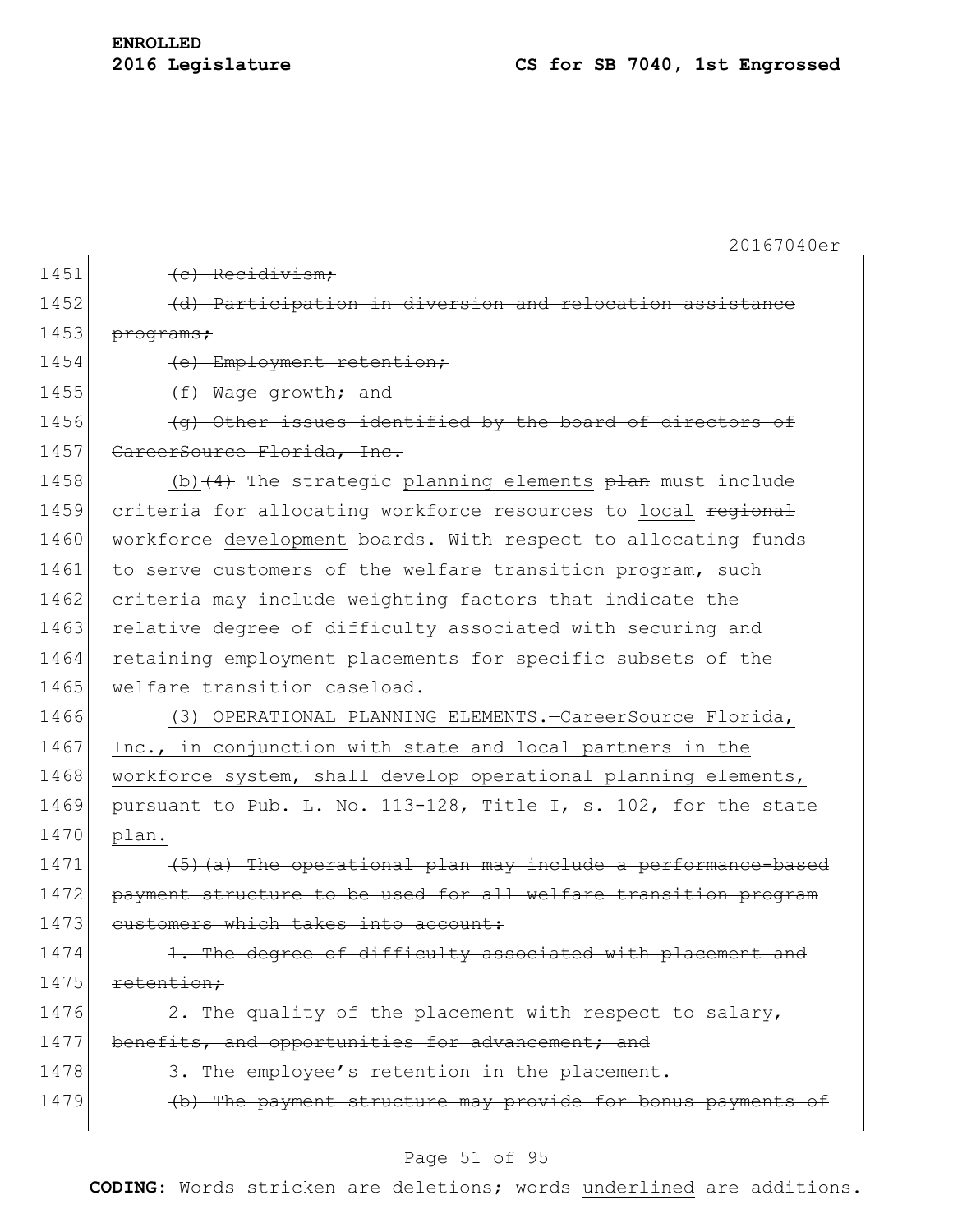| 1480 | up to 10 percent of the contract amount to providers that        |
|------|------------------------------------------------------------------|
| 1481 | achieve notable success in achieving contract objectives,        |
| 1482 | including, but not limited to, success in diverting families in  |
| 1483 | which there is an adult who is subject to work requirements from |
| 1484 | receiving cash assistance and in achieving long-term job         |
| 1485 | retention and wage growth with respect to welfare transition     |
| 1486 | program customers. A service provider shall be paid a maximum of |
| 1487 | one payment per service for each participant during any given 6- |
| 1488 | month period.                                                    |
| 1489 | (6) (a) The operational plan must include strategies that        |
| 1490 | are designed to prevent or reduce the need for a person to       |
| 1491 | receive public assistance, including:                            |
| 1492 | 1. A teen pregnancy prevention component that includes, but      |
| 1493 | is not limited to, a plan for implementing the Teen Pregnancy    |
| 1494 | Prevention Community Initiative within each county of the        |
| 1495 | services area in which the teen birth rate is higher than the    |
| 1496 | state average;                                                   |
| 1497 | 2. A component that encourages community-based welfare           |
| 1498 | prevention and reduction initiatives that increase support       |
| 1499 | provided by noncustodial parents to their welfare-dependent      |
| 1500 | children and are consistent with program and financial           |
| 1501 | guidelines developed by CareerSource Florida, Inc., and the      |
| 1502 | Commission on Responsible Fatherhood. These initiatives mav      |
| 1503 | include improved paternity establishment, work activities for    |
| 1504 | noncustodial parents, programs aimed at decreasing out-of-       |
| 1505 | wedlock pregnancies, encouraging involvement of fathers with     |
| 1506 | their children which includes court-ordered supervised           |
| 1507 | visitation, and increasing child support payments;               |
| 1508 | component that encourages formation and maintenance<br>Θ£        |
|      |                                                                  |

## Page 52 of 95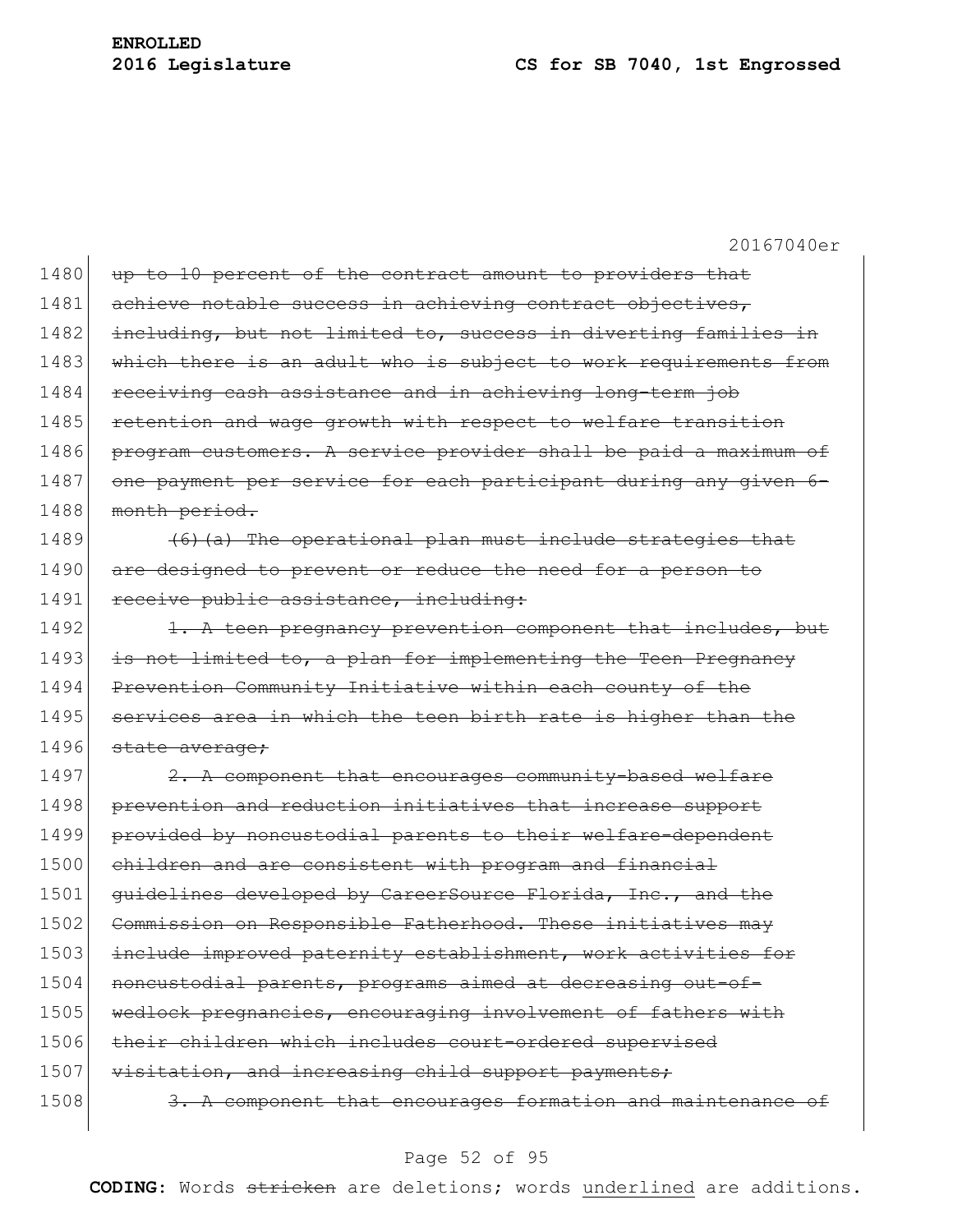|      | 20167040er                                                      |
|------|-----------------------------------------------------------------|
| 1509 | two-parent families through, among other things, court-ordered  |
| 1510 | supervised visitation;                                          |
| 1511 | 4. A component that fosters responsible fatherhood in           |
| 1512 | families receiving assistance; and                              |
| 1513 | 5. A component that fosters the provision of services that      |
| 1514 | reduce the incidence and effects of domestic violence on women  |
| 1515 | and children in families receiving assistance.                  |
| 1516 | (b) Specifications for welfare transition program services      |
| 1517 | that are to be delivered include, but are not limited to:       |
| 1518 | 1. Initial assessment services prior to an individual being     |
| 1519 | placed in an employment service, to determine whether the       |
| 1520 | individual should be referred for relocation, up-front          |
| 1521 | diversion, education, or employment placement. Assessment       |
| 1522 | services shall be paid on a fixed unit rate and may not provide |
| 1523 | educational or employment placement services.                   |
| 1524 | 2. Referral of participants to diversion and relocation         |
| 1525 | programs.                                                       |
| 1526 | 3. Preplacement services, including assessment, staffing,       |
| 1527 | eareer plan development, work orientation, and employability    |
| 1528 | skills enhancement.                                             |
| 1529 | 4. Services necessary to secure employment for a welfare        |
| 1530 | transition program participant.                                 |
| 1531 | 5. Services necessary to assist participants in retaining       |
| 1532 | employment, including, but not limited to, remedial education,  |
| 1533 | language skills, and personal and family counseling.            |
| 1534 | 6. Desired quality of job placements with regard to salary,     |
| 1535 | benefits, and opportunities for advancement.                    |
| 1536 | 7. Expectations regarding job retention.                        |
| 1537 | 8. Strategies to ensure that transition services are            |
|      |                                                                 |

## Page 53 of 95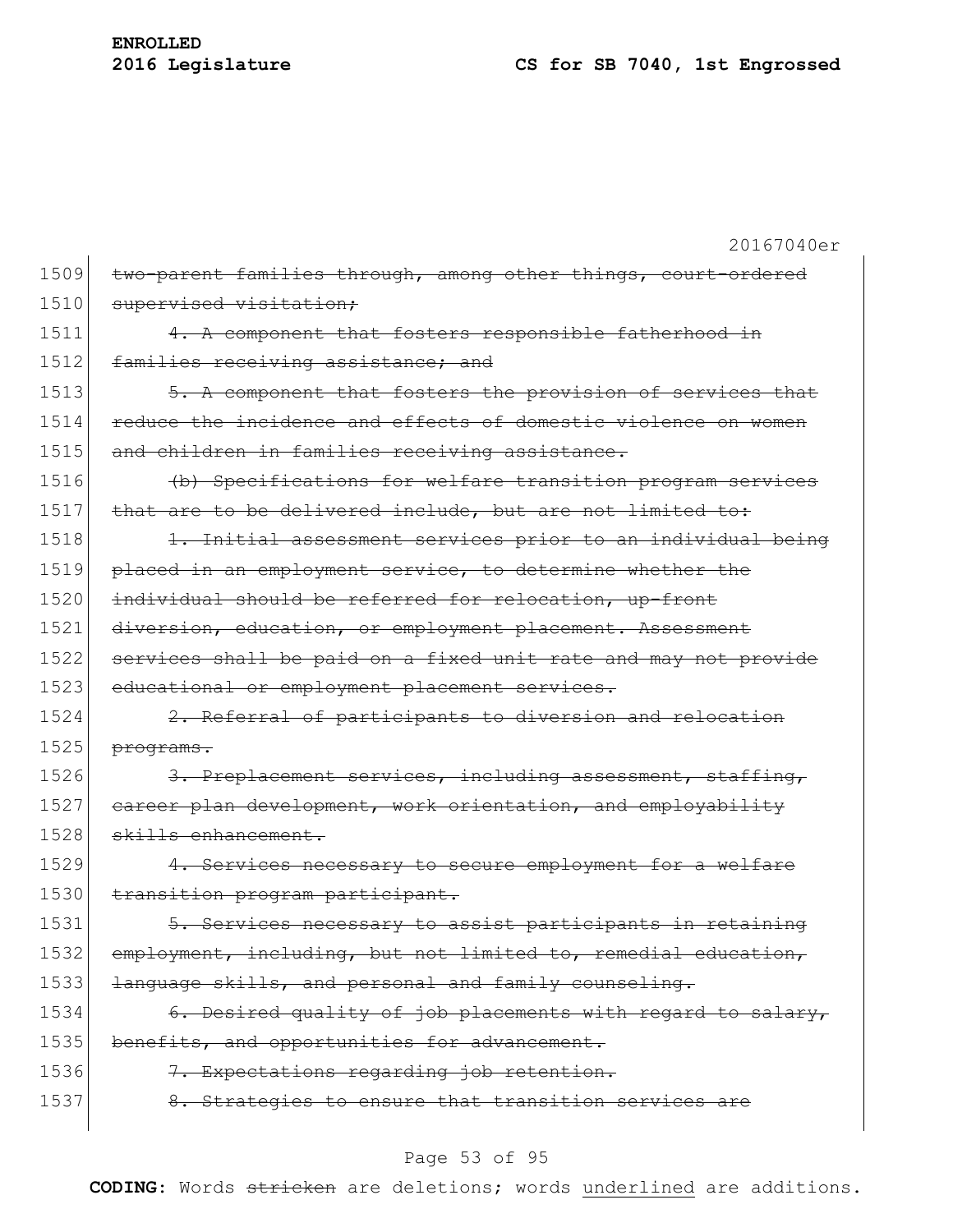1538 provided to participants for the mandated period of eligibility. 1539 9. Services that must be provided to the participant 1540 throughout an education or training program, such as monitoring 1541 attendance and progress in the program.  $1542$  10. Services that must be delivered to welfare transition 1543 program participants who have a deferral from work requirements  $1544$  but wish to participate in activities that meet federal 1545 participation requirements. 1546 11. Expectations regarding continued participant awareness 1547 of available services and benefits. 1548 Section 29. Section 445.007, Florida Statutes, is amended 1549 to read: 1550 445.007 Local Regional workforce development boards. 1551 (1) One regional workforce development board shall be 1552 appointed in each designated service delivery area and shall 1553 serve as the local workforce development investment board 1554 pursuant to Pub. L. No. 113-128 <del>105-220</del>. The membership of the 1555 board must  $\frac{1}{2}$  be consistent with Pub. L. No. 113-128  $\frac{105-220}{200}$ 1556 Title I, s. 107(b)  $s. 117(b)$  but may not exceed the minimum 1557 | membership required in Pub. L. No. 105-220, Title I, s. 1558  $|$  117(b)(2)(A) and in this subsection. Upon approval by the 1559 Governor, the chief elected official may appoint additional 1560 members above the limit set by this subsection. If a public 1561 education or training provider is represented on the board, a 1562 representative of a private education nonprofit provider and a 1563 representative of a private for-profit provider must also be 1564 appointed to the board. CareerSource Florida, Inc., may waive 1565 this requirement if requested by a local workforce development 1566 board if it is demonstrated that such representatives do not

#### Page 54 of 95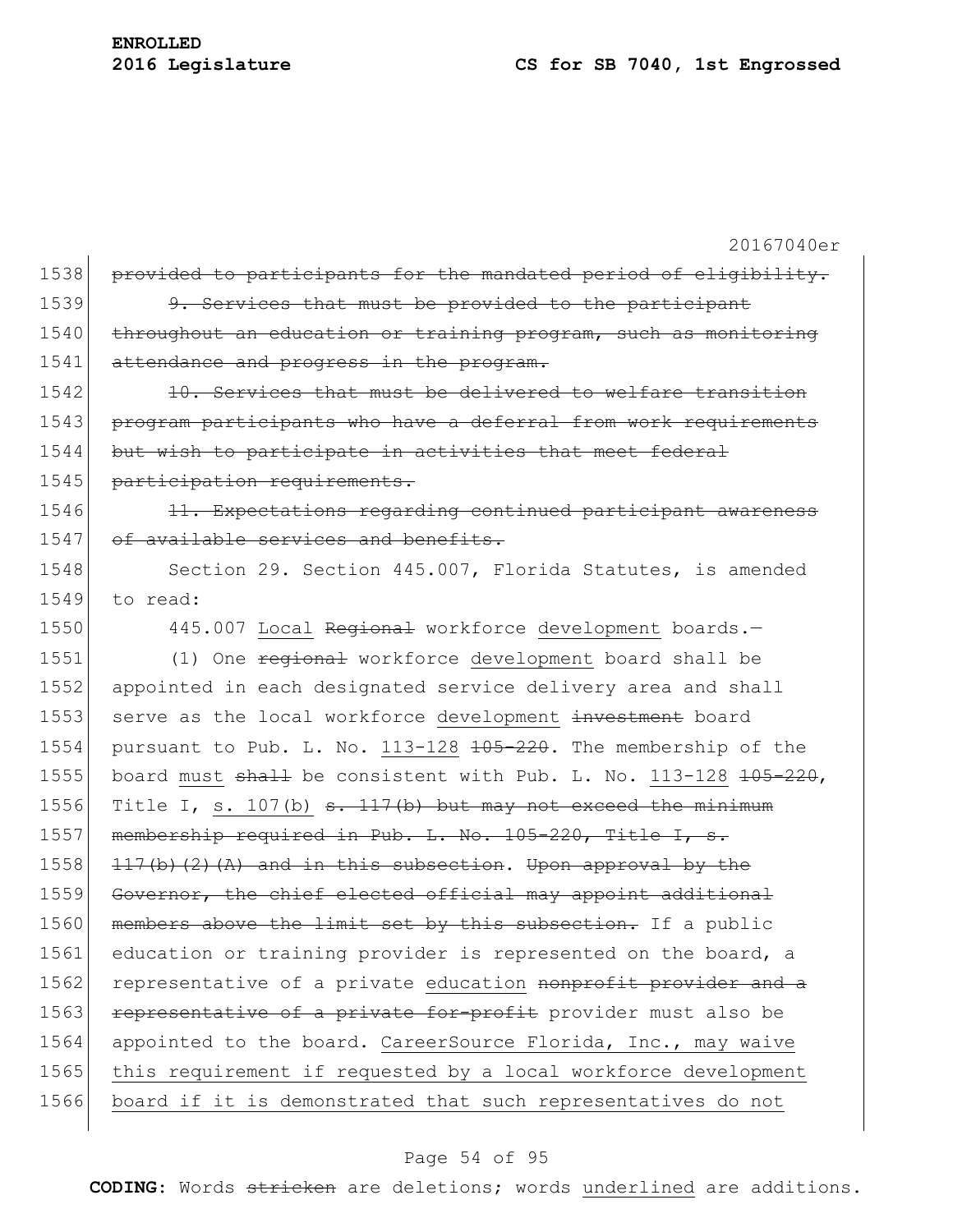1567 exist in the region. The board shall include one nonvoting 1568 representative from a military installation if a military 1569 installation is located within the region and the appropriate 1570 military command or organization authorizes such representation. 1571 It is the intent of the Legislature that membership of a 1572 regional workforce board include persons who are current or 1573 former recipients of welfare transition assistance as defined in  $1574$  s.  $445.002(2)$  or workforce services as provided in s.  $445.009(1)$ 1575 or that such persons be included as ex officio members of the 1576 board or of committees organized by the board. The importance of 1577 minority and gender representation shall be considered when 1578 making appointments to the board. The board, its committees, 1579 subcommittees, and subdivisions, and other units of the 1580 workforce system, including units that may consist in whole or 1581 in part of local governmental units, may use any method of 1582 telecommunications to conduct meetings, including establishing a 1583 quorum through telecommunications, provided that the public is 1584 given proper notice of the telecommunications meeting and 1585 reasonable access to observe and, when appropriate, participate. 1586 Local Regional workforce development boards are subject to 1587 chapters 119 and 286 and s. 24, Art. I of the State 1588 Constitution. If the local regional workforce development board 1589 enters into a contract with an organization or individual 1590 represented on the board of directors, the contract must be 1591 approved by a two-thirds vote of the board, a quorum having been 1592 established, and the board member who could benefit financially 1593 from the transaction must abstain from voting on the contract. A 1594 board member must disclose any such conflict in a manner that is 1595 consistent with the procedures outlined in s. 112.3143. Each

#### Page 55 of 95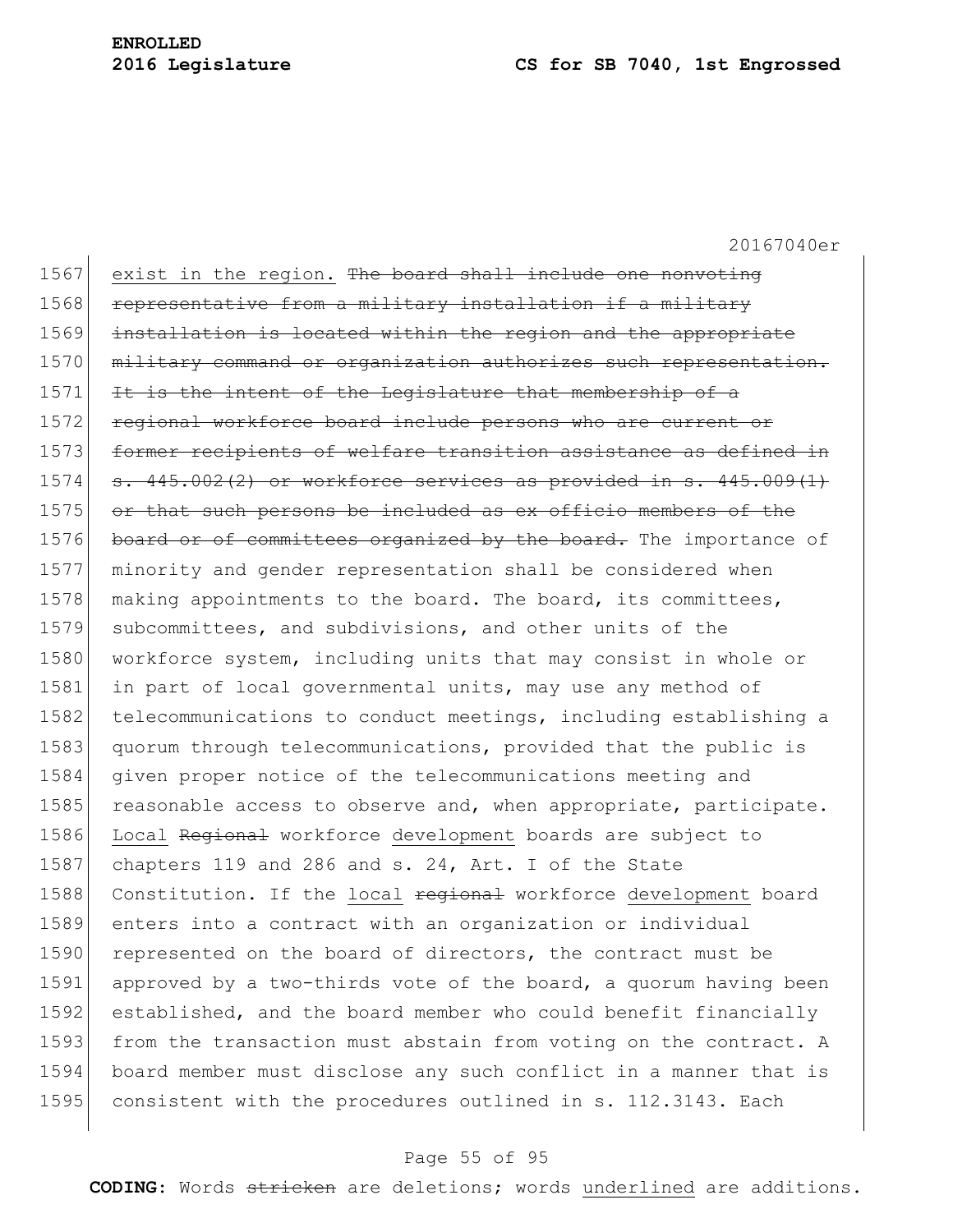20167040er 1596 member of a local regional workforce development board who is 1597 not otherwise required to file a full and public disclosure of 1598 financial interests pursuant to s. 8, Art. II of the State 1599 Constitution or s. 112.3144 shall file a statement of financial 1600 interests pursuant to s. 112.3145. The executive director or 1601 designated person responsible for the operational and 1602 administrative functions of the local regional workforce 1603 development board who is not otherwise required to file a full 1604 and public disclosure of financial interests pursuant to  $s. 8$ , 1605 Art. II of the State Constitution or s. 112.3144 shall file a 1606 statement of financial interests pursuant to s. 112.3145.

 $1607$  (2)(a) The local  $\frac{1607}{1600}$  workforce development board shall 1608 elect a chair from among the representatives described in Pub. 1609 L. No. 113-128 <del>105-220</del>, Title I, s. 107(b)(2)(A) <del>s.</del> 1610  $\left| \frac{117(k)}{2(k)} \right|$  (2)  $\left| \frac{1}{1} \right\rangle$  to serve for a term of no more than 2 years and 1611 shall serve no more than two terms.

1612 (b) The Governor may remove a member of the board, the 1613 executive director of the board, or the designated person 1614 responsible for the operational and administrative functions of 1615 the board for cause. As used in this paragraph, the term "cause" 1616 includes, but is not limited to, engaging in fraud or other 1617 criminal acts, incapacity, unfitness, neglect of duty, official 1618 incompetence and irresponsibility, misfeasance, malfeasance, 1619 nonfeasance, or lack of performance.

1620 (3) The Department of Economic Opportunity, under the 1621 direction of CareerSource Florida, Inc., shall assign staff to 1622 meet with each local regional workforce development board 1623 annually to review the board's performance and to certify that 1624 the board is in compliance with applicable state and federal

#### Page 56 of 95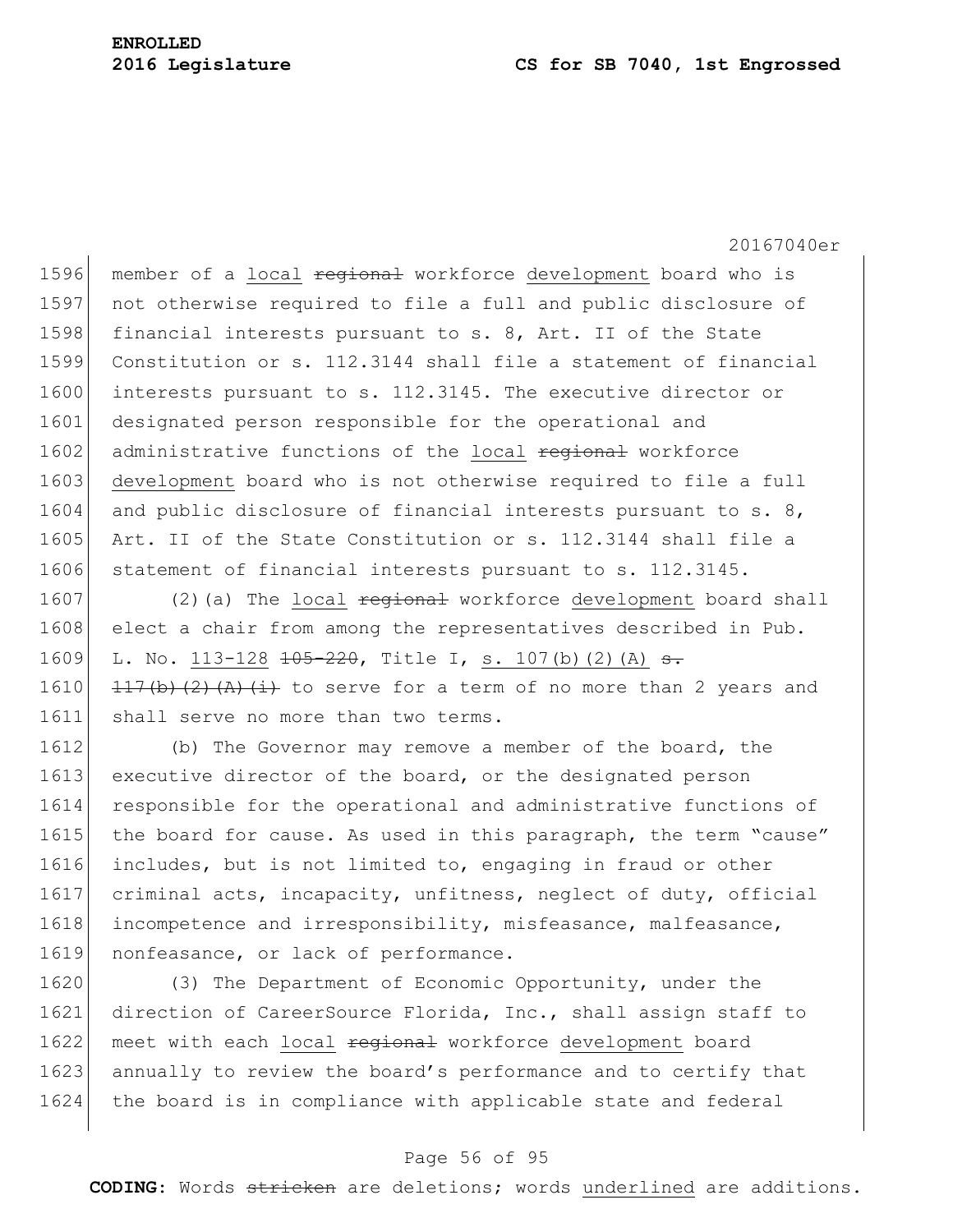20167040er 1625 law. 1626 (4) In addition to the duties and functions specified by 1627 CareerSource Florida, Inc., and by the interlocal agreement 1628 approved by the local county or city governing bodies, the local 1629 regional workforce development board shall have the following 1630 responsibilities: 1631 (a) Develop, submit, ratify, or amend the local plan 1632 pursuant to Pub. L. No. 113-128, Title I, s. 108 <del>105-220, Title</del> 1633  $\left| \frac{1}{2} \right|$ ,  $\left| \frac{1}{2} \right|$ , and the provisions of this act. 1634 (b) Conclude agreements necessary to designate the fiscal 1635 agent and administrative entity. A public or private entity, 1636 including an entity established pursuant to s. 163.01, which 1637 makes a majority of the appointments to a local regional 1638 workforce development board may serve as the board's 1639 administrative entity if approved by CareerSource Florida, Inc., 1640 based upon a showing that a fair and competitive process was 1641 used to select the administrative entity. 1642 (c) Complete assurances required for the charter process of 1643 CareerSource Florida, Inc., and provide ongoing oversight 1644 related to administrative costs, duplicated services, career 1645 counseling, economic development, equal access, compliance and 1646 accountability, and performance outcomes. 1647 (d) Oversee the one-stop delivery system in its local area. 1648 (5) CareerSource Florida, Inc., shall implement a training

1649 program for the local regional workforce development boards to 1650 familiarize board members with the state's workforce development 1651 goals and strategies.

1652 (6) The local regional workforce development board shall 1653 designate all local service providers and may not transfer this

#### Page 57 of 95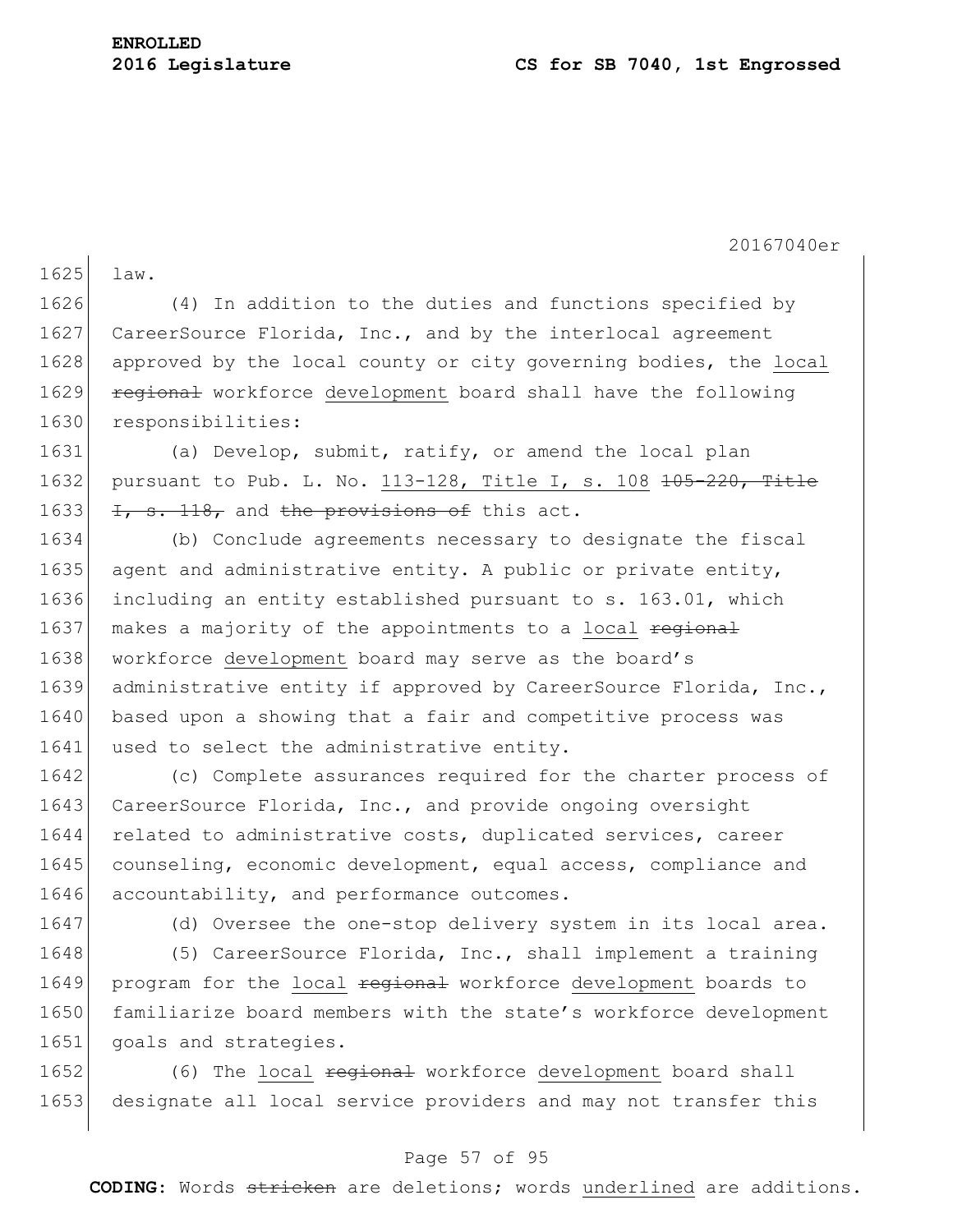#### **2016 Legislature CS for SB 7040, 1st Engrossed**

20167040er

1654 authority to a third party. Consistent with the intent of the 1655 Workforce Innovation and Opportunity Investment Act, local 1656 regional workforce development boards should provide the 1657 greatest possible choice of training providers to those who 1658 qualify for training services. A local regional workforce 1659 development board may not restrict the choice of training 1660 providers based upon cost, location, or historical training 1661 arrangements. However, a board may restrict the amount of 1662 training resources available to any one client. Such 1663 restrictions may vary based upon the cost of training in the 1664 client's chosen occupational area. The local regional workforce 1665 development board may be designated as a one-stop operator and 1666 direct provider of intake, assessment, eligibility 1667 determinations, or other direct provider services except 1668 training services. Such designation may occur only with the 1669 agreement of the chief elected official and the Governor as 1670 specified in 29 U.S.C. s. 2832(f)(2). CareerSource Florida, 1671 Inc., shall establish procedures by which a local regional 1672 workforce development board may request permission to operate 1673 under this section and the criteria under which such permission 1674 may be granted. The criteria shall include, but need not be 1675 limited to, a reduction in the cost of providing the permitted 1676 services. Such permission shall be granted for a period not to 1677 exceed 3 years for any single request submitted by the local 1678 regional workforce development board.

1679 (7) Local Regional workforce development boards shall adopt 1680 a committee structure consistent with applicable federal law and 1681 state policies established by CareerSource Florida, Inc. 1682 (8) The importance of minority and gender representation

#### Page 58 of 95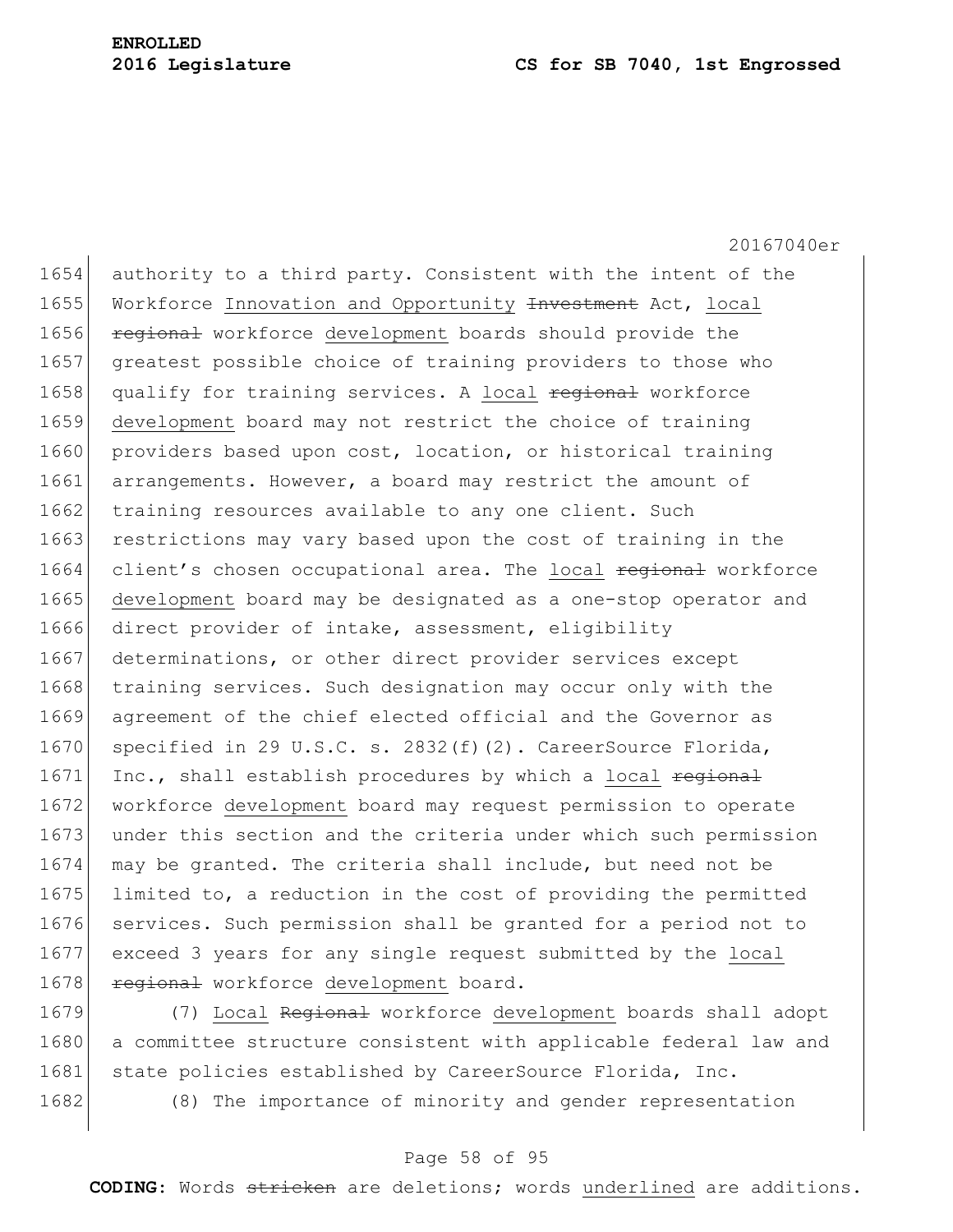1683 shall be considered when appointments are made to any committee 1684 established by the local regional workforce development board.

1685 (9) For purposes of procurement, local regional workforce 1686 development boards and their administrative entities are not 1687 state agencies and are exempt from chapters 120 and 287. The 1688 local regional workforce development boards shall apply the 1689 procurement and expenditure procedures required by federal law 1690 and policies of the Department of Economic Opportunity and 1691 CareerSource Florida, Inc., for the expenditure of federal, 1692 state, and nonpass-through funds. The making or approval of 1693 smaller, multiple payments for a single purchase with the intent 1694 to avoid or evade the monetary thresholds and procedures 1695 established by federal law and policies of the Department of 1696 Economic Opportunity and CareerSource Florida, Inc., is grounds 1697 for removal for cause. Local Regional workforce development 1698 boards, their administrative entities, committees, and 1699 subcommittees, and other workforce units may authorize 1700 expenditures to award suitable framed certificates, pins, or 1701 other tokens of recognition for performance by units of the 1702 workforce system. Local Regional workforce development boards; 1703 their administrative entities, committees, and subcommittees; 1704 and other workforce units may authorize expenditures for 1705 promotional items, such as t-shirts, hats, or pens printed with 1706 messages promoting Florida's workforce system to employers, job 1707 seekers, and program participants. However, such expenditures 1708 are subject to federal regulations applicable to the expenditure 1709 of federal funds. All contracts executed by local regional 1710 workforce development boards must include specific performance 1711 expectations and deliverables.

#### Page 59 of 95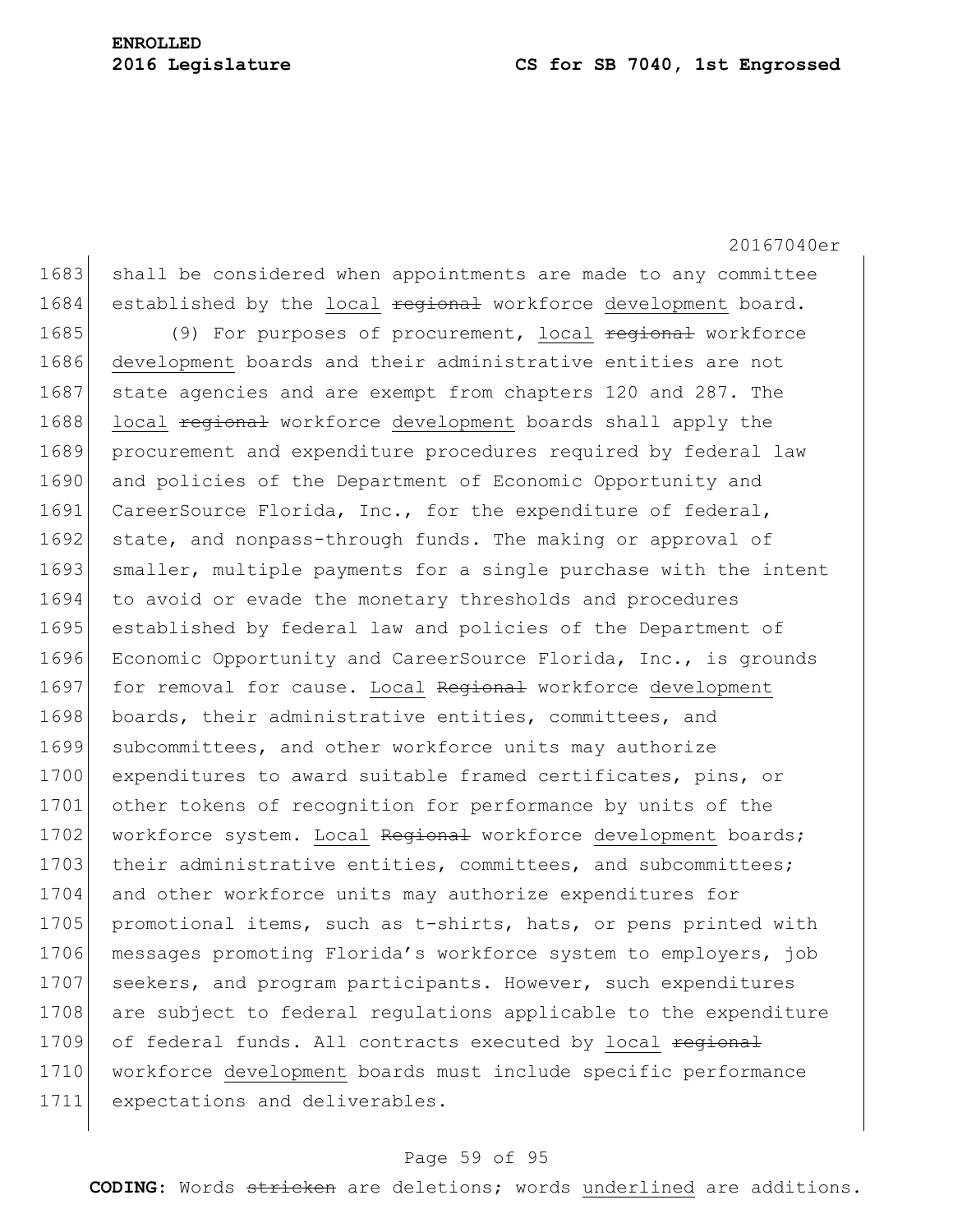#### **2016 Legislature CS for SB 7040, 1st Engrossed**

20167040er

1712 (10) State and federal funds provided to the local regional 1713 workforce development boards may not be used directly or 1714 indirectly to pay for meals, food, or beverages for board 1715 members, staff, or employees of local regional workforce 1716 development boards, CareerSource Florida, Inc., or the 1717 Department of Economic Opportunity except as expressly 1718 authorized by state law. Preapproved, reasonable, and necessary 1719 per diem allowances and travel expenses may be reimbursed. Such 1720 reimbursement shall be at the standard travel reimbursement 1721 rates established in s. 112.061 and shall be in compliance with 1722 all applicable federal and state requirements. CareerSource 1723 Florida, Inc., shall develop a statewide fiscal policy 1724 applicable to the state board and all local regional workforce 1725 development boards, to hold both the state and local  $\frac{1}{100}$ 1726 workforce development boards strictly accountable for adherence 1727 to the policy and subject to regular and periodic monitoring by 1728 the Department of Economic Opportunity, the administrative 1729 entity for CareerSource Florida, Inc. Boards are prohibited from 1730 expending state or federal funds for entertainment costs and 1731 recreational activities for board members and employees as these 1732 terms are defined by 2 C.F.R. part 230.

1733 (11) To increase transparency and accountability, a local 1734 regional workforce development board must comply with the 1735 requirements of this section before contracting with a member of 1736 the board or a relative, as defined in s.  $112.3143(1)(c)$ , of a 1737 board member or of an employee of the board. Such contracts may 1738 not be executed before or without the approval of CareerSource 1739 Florida, Inc. Such contracts, as well as documentation 1740 demonstrating adherence to this section as specified by

#### Page 60 of 95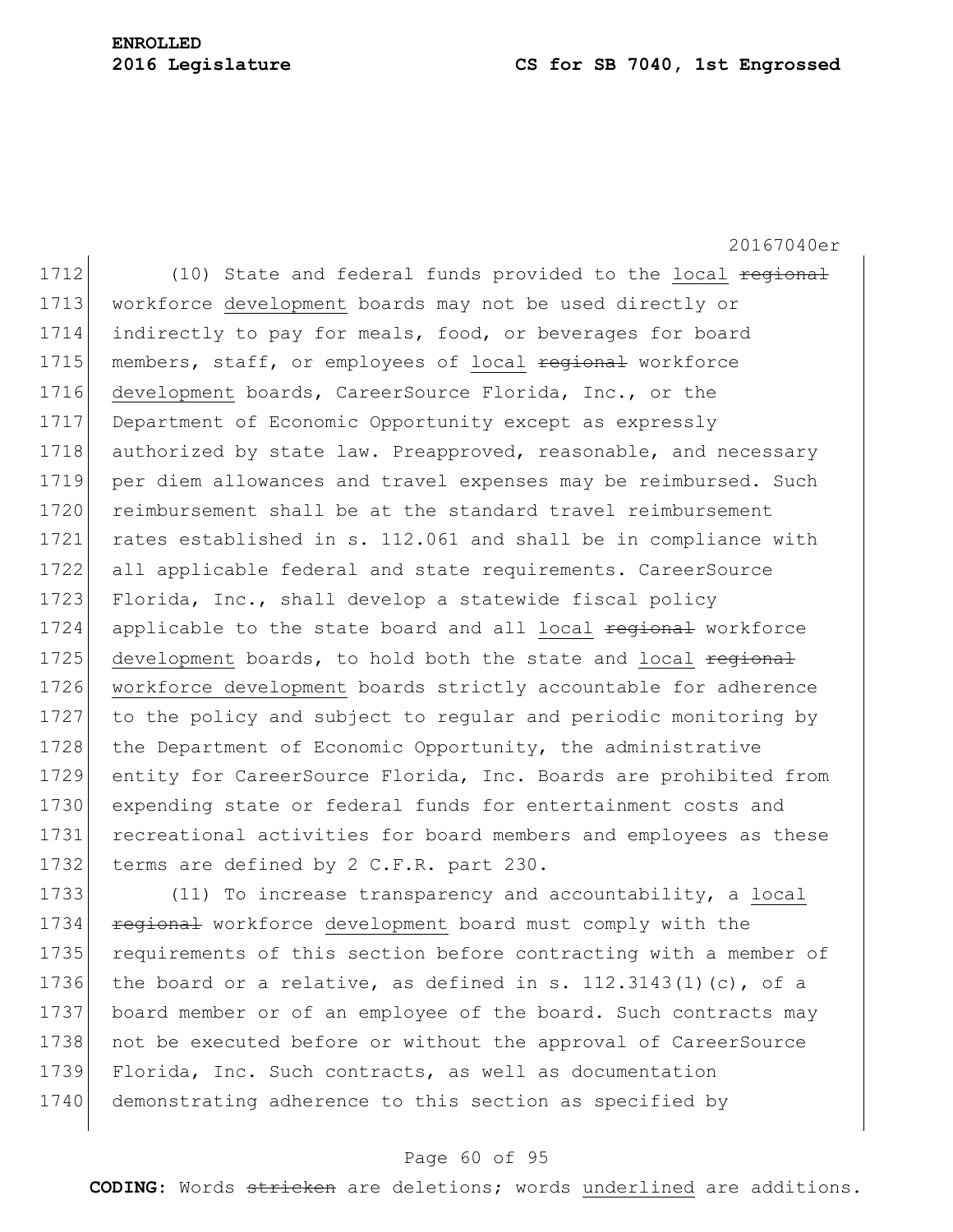20167040er 1741 CareerSource Florida, Inc., must be submitted to the Department 1742 of Economic Opportunity for review and recommendation according 1743 to criteria to be determined by CareerSource Florida, Inc. Such 1744 a contract must be approved by a two-thirds vote of the board, a 1745 quorum having been established; all conflicts of interest must 1746 be disclosed before the vote; and any member who may benefit 1747 from the contract, or whose relative may benefit from the 1748 contract, must abstain from the vote. A contract under \$25,000 1749 between a local regional workforce development board and a 1750 member of that board or between a relative, as defined in s. 1751 112.3143(1)(c), of a board member or of an employee of the board 1752 is not required to have the prior approval of CareerSource 1753 Florida, Inc., but must be approved by a two-thirds vote of the 1754 board, a quorum having been established, and must be reported to 1755 the Department of Economic Opportunity and CareerSource Florida, 1756 Inc., within 30 days after approval. If a contract cannot be 1757 approved by CareerSource Florida, Inc., a review of the decision 1758 to disapprove the contract may be requested by the local 1759 regional workforce development board or other parties to the 1760 disapproved contract.

1761 (12) Each local <del>regional</del> workforce development board shall 1762 develop a budget for the purpose of carrying out the duties of 1763 the board under this section, subject to the approval of the 1764 chief elected official. Each local regional workforce 1765 development board shall submit its annual budget for review to 1766 CareerSource Florida, Inc., no later than 2 weeks after the 1767 chair approves the budget.

1768 (13) By March 1, 2018, CareerSource Florida, Inc., shall 1769 establish regional planning areas in accordance with Pub. L. No.

#### Page 61 of 95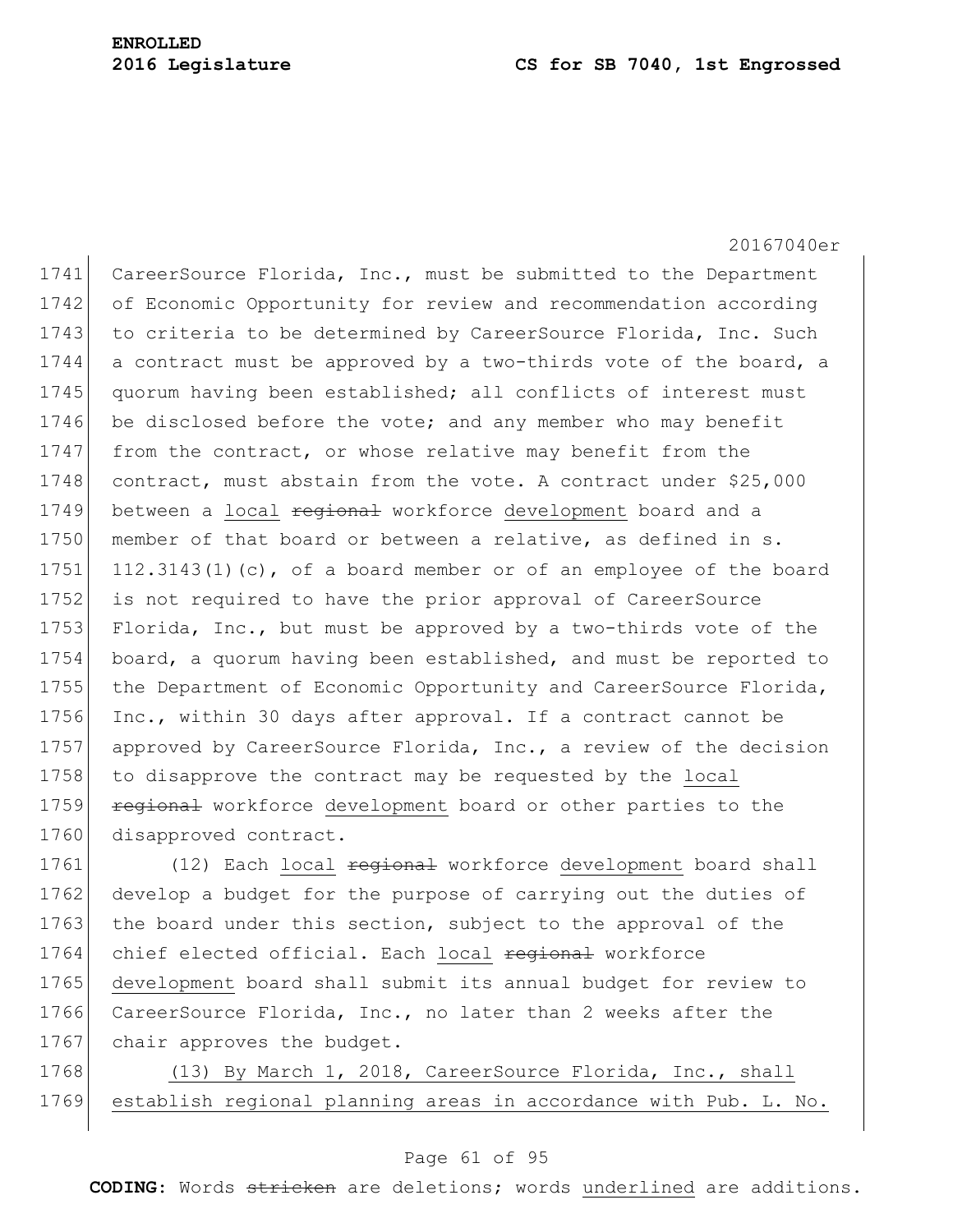20167040er 1770  $113-128$ , Title I, s. 106(a)(2). Local workforce development 1771 boards and chief elected officials within identified regional 1772 planning areas shall prepare a regional workforce development 1773 plan as required under Pub. L. No. 113-128, Title I, s.  $1774$  106(c)(2). 1775 Section 30. Subsections (4) and (5) of section 445.0071, 1776 Florida Statutes, are amended to read: 1777 445.0071 Florida Youth Summer Jobs Pilot Program.— 1778 (4) GOVERNANCE. 1779 (a) The pilot program shall be administered by the local 1780 regional workforce development board in consultation with 1781 CareerSource Florida, Inc. 1782 (b) The local regional workforce development board shall 1783 report to CareerSource Florida, Inc., the number of at-risk and 1784 disadvantaged children who enter the program, the types of work 1785 activities they participate in, and the number of children who 1786 return to school, go on to postsecondary school, or enter the 1787 workforce full time at the end of the program. CareerSource 1788 Florida, Inc., shall report to the Legislature by November 1 of 1789 each year on the performance of the program. 1790 (5) FUNDING. 1791 (a) The local regional workforce development board shall, 1792 consistent with state and federal laws, use funds appropriated 1793 specifically for the pilot program to provide youth wage 1794 payments and educational enrichment activities. The local 1795 **regional** workforce development board and local communities may 1796 obtain private or state and federal grants or other sources of 1797 funds in addition to any appropriated funds. 1798 (b) Program funds shall be used as follows:

#### Page 62 of 95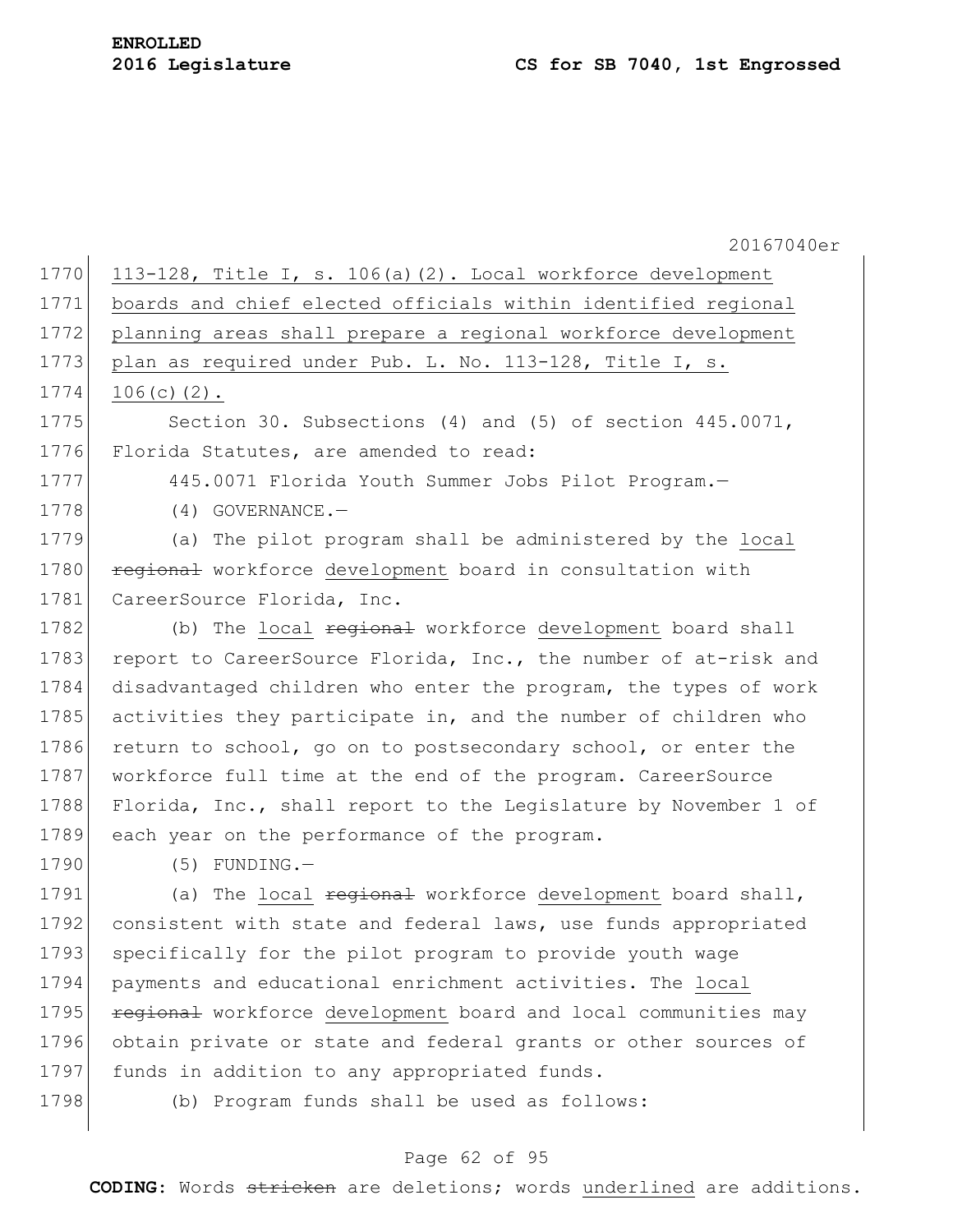## **ENROLLED**

#### **2016 Legislature CS for SB 7040, 1st Engrossed**

20167040er 1799 1. No less than 85 percent of the funds shall be used for 1800 youth wage payments or educational enrichment activities. These 1801 funds shall be matched on a one-to-one basis by each local 1802 community that participates in the program. 1803 2. No more than 2 percent of the funds may be used for 1804 administrative purposes. 1805 3. The remainder of the funds may be used for 1806 transportation assistance, child care assistance, or other 1807 assistance to enable a program participant to enter or remain in 1808 the program. 1809 (c) The local regional workforce development board shall 1810 pay a participating employer an amount equal to one-half of the 1811 wages paid to a youth participating in the program. Payments 1812 shall be made monthly for the duration that the youth 1813 participant is employed as documented by the employer and 1814 confirmed by the local regional workforce development board. 1815 Section 31. Subsections (2) through (7), paragraphs (b), 1816 (c), and (d) of subsection  $(8)$ , paragraph (b) of subsection  $(9)$ , 1817 and subsection (10) of section 445.009, Florida Statutes, are 1818 amended to read: 1819 445.009 One-stop delivery system.-1820 (2)(a) Subject to a process designed by CareerSource 1821 Florida, Inc., and in compliance with Pub. L. No. 113-128 <del>105-</del> 1822 <del>220</del>, local regional workforce development boards shall designate 1823 one-stop delivery system operators. 1824 (b) A local regional workforce development board may 1825 designate as its one-stop delivery system operator any public or 1826 private entity that is eligible to provide services under any 1827 state or federal workforce program that is a mandatory or

#### Page 63 of 95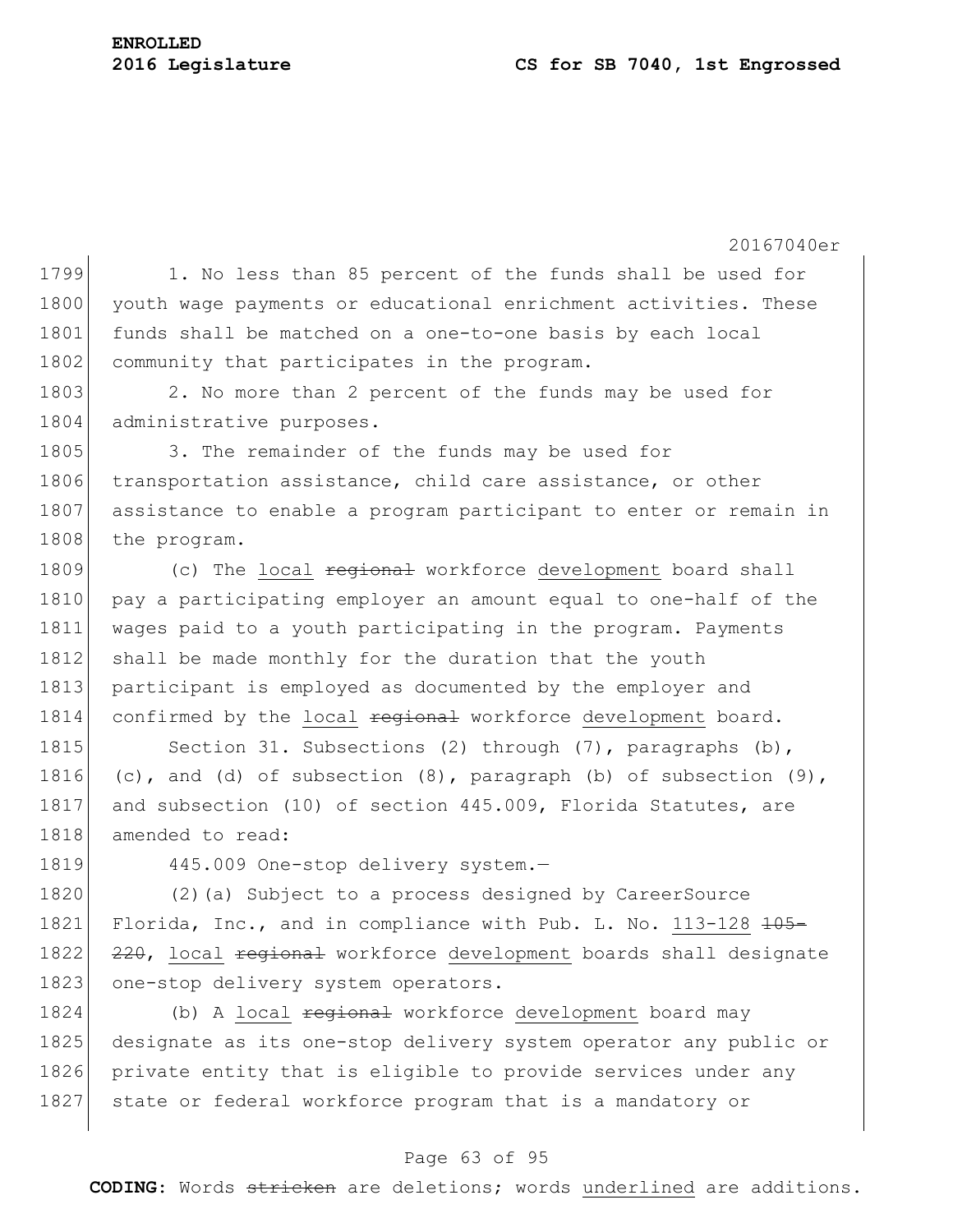20167040er 1828 discretionary partner in the local workforce development area's 1829 region's one-stop delivery system if approved by CareerSource 1830 Florida, Inc., upon a showing by the local regional workforce 1831 development board that a fair and competitive process was used 1832 in the selection. As a condition of authorizing a local regional 1833 workforce development board to designate such an entity as its 1834 one-stop delivery system operator, CareerSource Florida, Inc., 1835 must require the local regional workforce development board to 1836 demonstrate that safeguards are in place to ensure that the one-1837 stop delivery system operator will not exercise an unfair 1838 competitive advantage or unfairly refer or direct customers of 1839 the one-stop delivery system to services provided by that one-1840 stop delivery system operator. A local regional workforce 1841 development board may retain its current one-stop career center 1842 operator without further procurement action if the board has an 1843 established one-stop career center that has complied with 1844 federal and state law.

1845 (c) The local workforce development board must enter into a 1846 memorandum of understanding with each mandatory or optional 1847 partner participating in the one-stop delivery system which 1848 details the partner's required contribution to infrastructure 1849 costs, as required by Pub. L. No. 113-128, s. 121(h). If the 1850 local workforce development board and the one-stop partner are 1851 unable to come to an agreement regarding infrastructure costs by 1852 July 1, 2017, the costs shall be allocated pursuant to a policy 1853 established by the Governor.

1854 (3) Local Regional workforce development boards shall enter 1855 into a memorandum of understanding with the Department of 1856 Economic Opportunity for the delivery of employment services

#### Page 64 of 95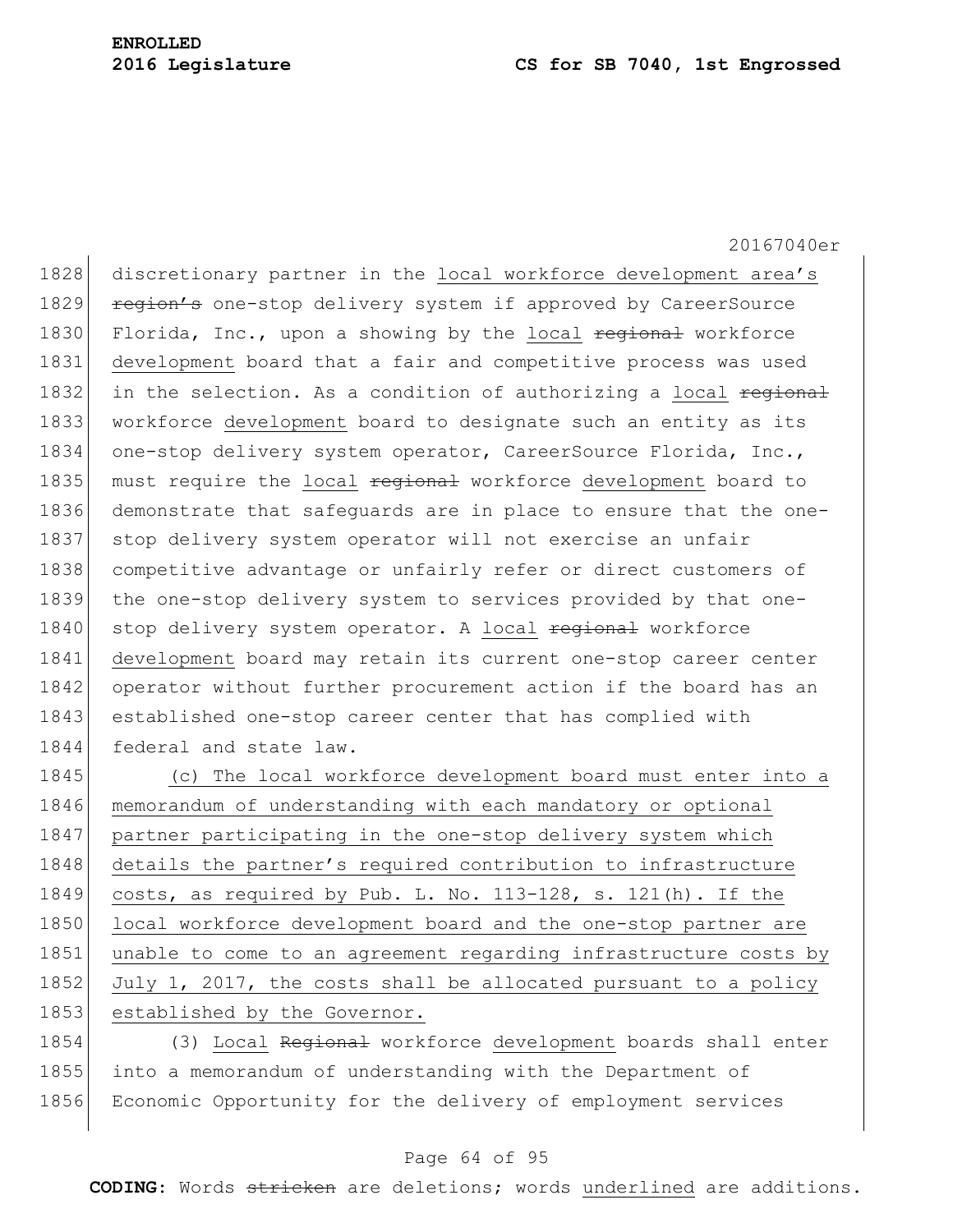20167040er 1857 authorized by the federal Wagner-Peyser Act. This memorandum of 1858 understanding must be performance based. 1859 (a) Unless otherwise required by federal law, at least 90 1860 percent of the Wagner-Peyser funding must go into direct 1861 customer service costs. 1862 (b) Employment services must be provided through the one-1863 stop delivery system, under the quidance of one-stop delivery 1864 system operators. One-stop delivery system operators shall have 1865 overall authority for directing the staff of the workforce 1866 system. Personnel matters shall remain under the ultimate 1867 authority of the department. However, the one-stop delivery 1868 system operator shall submit to the department information 1869 concerning the job performance of employees of the department 1870 who deliver employment services. The department shall consider 1871 any such information submitted by the one-stop delivery system 1872 operator in conducting performance appraisals of the employees.

1873 (c) The department shall retain fiscal responsibility and 1874 accountability for the administration of funds allocated to the 1875 state under the Wagner-Peyser Act. An employee of the department 1876 who is providing services authorized under the Wagner-Peyser Act 1877 shall be paid using Wagner-Peyser Act funds.

1878 (4) One-stop delivery system partners shall enter into a 1879 memorandum of understanding pursuant to Pub. L. No. 113-128 <del>105-</del> 1880  $220$ , Title I, s. 121, with the local regional workforce 1881 development board. Failure of a local partner to participate 1882 cannot unilaterally block the majority of partners from moving 1883 forward with their one-stop delivery system, and CareerSource 1884 Florida, Inc., pursuant to s.  $445.004(5)(e)$ , may make 1885 notification of a local partner that fails to participate.

#### Page 65 of 95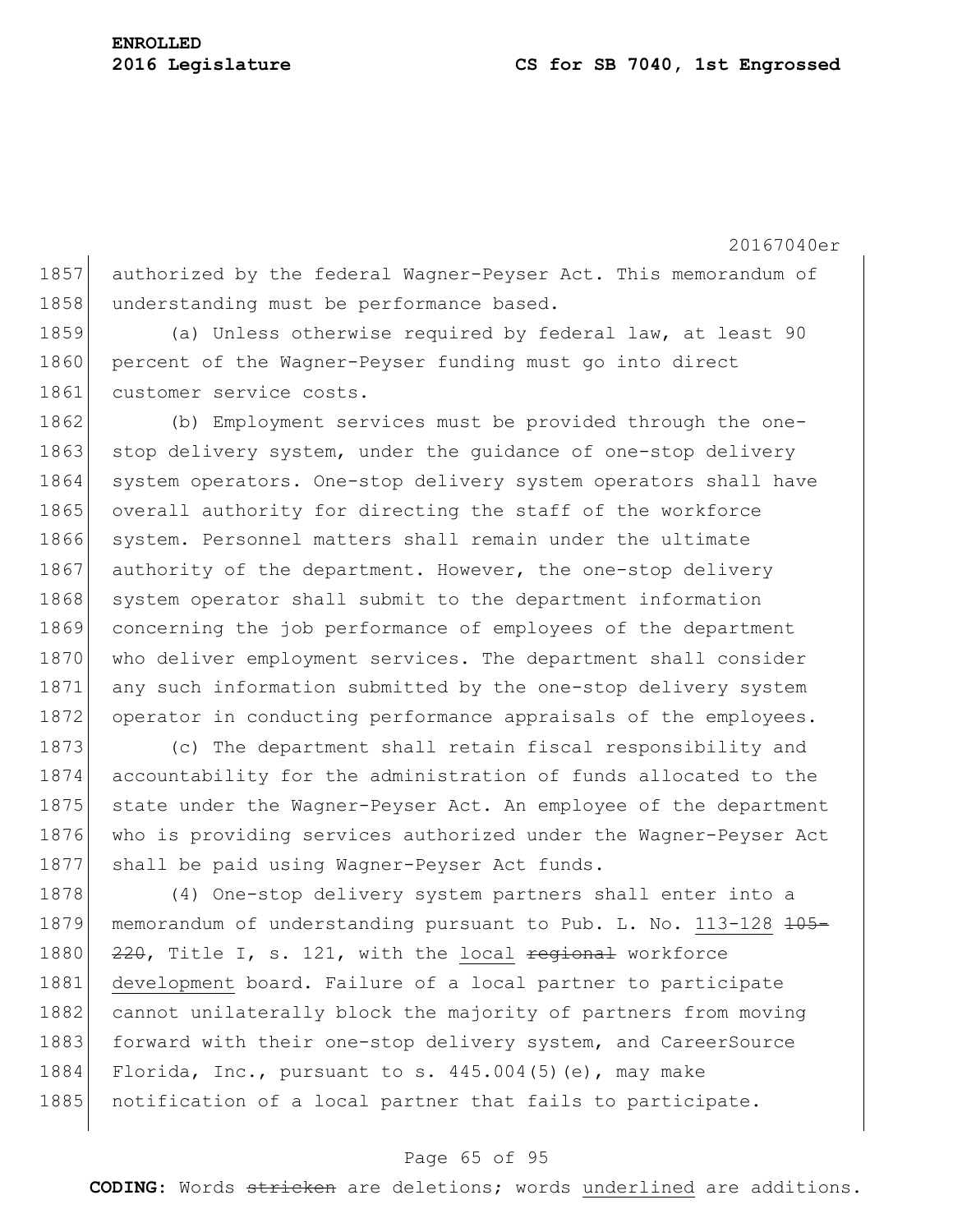#### **2016 Legislature CS for SB 7040, 1st Engrossed**

## **ENROLLED**

20167040er

1886 (5) To the extent possible, local regional workforce 1887 development boards shall include as partners in the local one-1888 stop delivery system entities that provide programs or 1889 activities designed to meet the needs of homeless persons. 1890 (6)(a) To the extent possible, core services, as defined by 1891 Pub. L. No. 113-128 105-220, shall be provided electronically, 1892 using existing systems. These electronic systems shall be linked 1893 and integrated into a comprehensive service system to simplify 1894 access to core services by: 1895 1. Maintaining staff to serve as the first point of contact 1896 with the public seeking access to employment services who are 1897 knowledgeable about each program located in each one-stop 1898 delivery system center as well as related services. An initial 1899 determination of the programs for which a customer is likely to 1900 be eligible and any referral for a more thorough eligibility 1901 determination must be made at this first point of contact; and 1902 2. Establishing an automated, integrated intake screening 1903 and eligibility process where customers will provide information 1904 through a self-service intake process that may be accessed by 1905 staff from any participating program. 1906 (b) To expand electronic capabilities, CareerSource 1907 Florida, Inc., working with local regional workforce development

1908 boards, shall develop a centralized help center to assist local 1909 regional workforce development boards in fulfilling core 1910 services, minimizing the need for fixed-site one-stop delivery 1911 system centers.

1912 (c) To the extent feasible, core services shall be 1913 accessible through the Internet. Through this technology, core 1914 services shall be made available at public libraries, public and

#### Page 66 of 95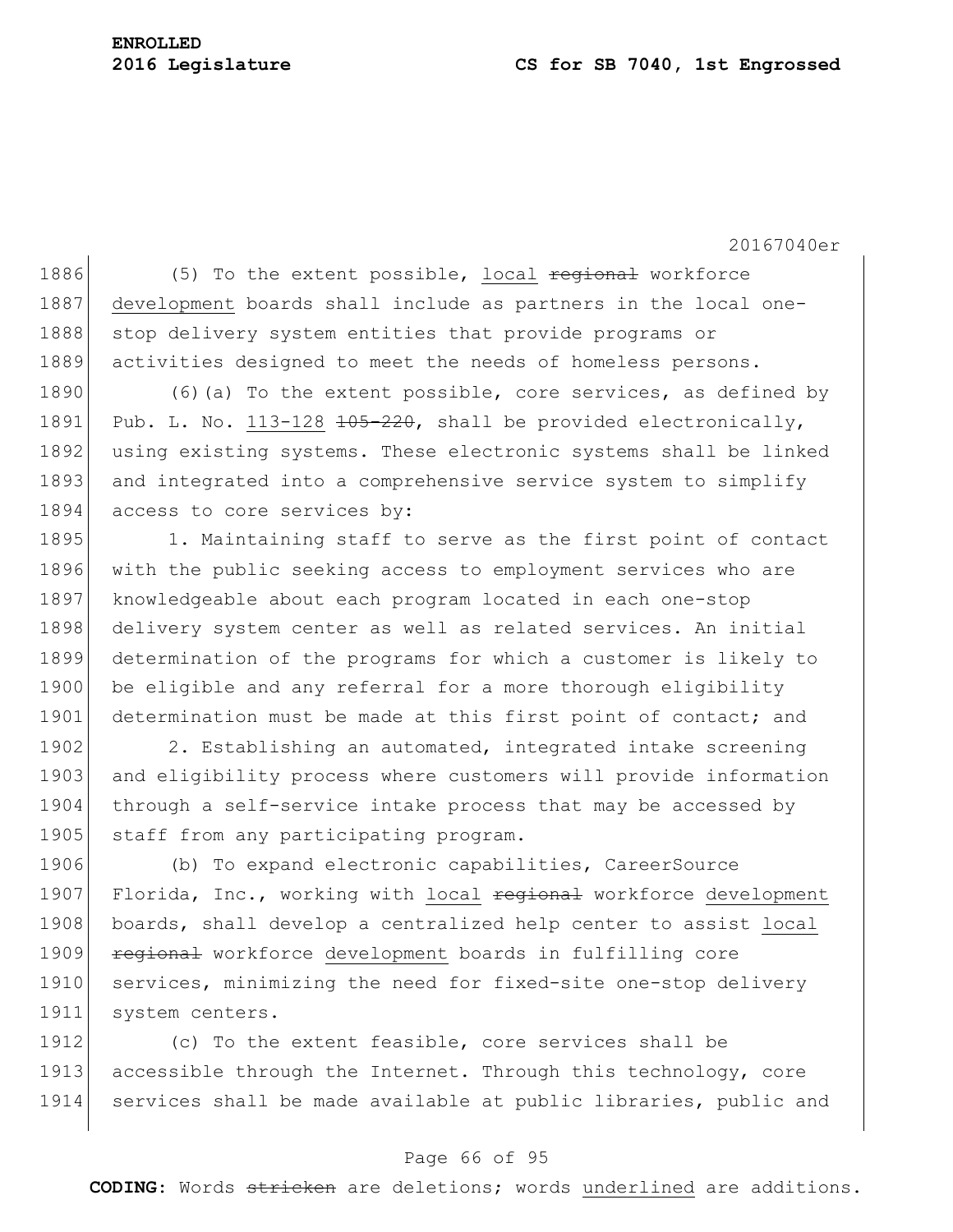1915 private educational institutions, community centers, kiosks, 1916 neighborhood facilities, and satellite one-stop delivery system 1917 sites. Each local regional workforce development board's web 1918 page shall serve as a portal for contacting potential employees 1919 by integrating the placement efforts of universities and private 1920 companies, including staffing services firms, into the existing 1921 one-stop delivery system.

 (7) Intensive services and training provided pursuant to 1923 Pub. L. No. 113-128  $\frac{105-220}{100}$  shall be provided to individuals through Intensive Service Accounts and Individual Training 1925 Accounts. CareerSource Florida, Inc., shall develop an implementation plan, including identification of initially eligible training providers, transition guidelines, and criteria 1928 for use of these accounts. Individual Training Accounts must be compatible with Individual Development Accounts for education allowed in federal and state welfare reform statutes.

1931 (8)

1932 (b) For each approved training program, local regional 1933 workforce development boards, in consultation with training 1934 providers, shall establish a fair-market purchase price to be 1935 paid through an Individual Training Account. The purchase price 1936 must be based on prevailing costs and reflect local economic 1937 factors, program complexity, and program benefits, including 1938 time to beginning of training and time to completion. The price 1939 shall ensure the fair participation of public and nonpublic 1940 postsecondary educational institutions as authorized service 1941 providers and shall prohibit the use of unlawful remuneration to 1942 the student in return for attending an institution. Unlawful 1943 remuneration does not include student financial assistance

#### Page 67 of 95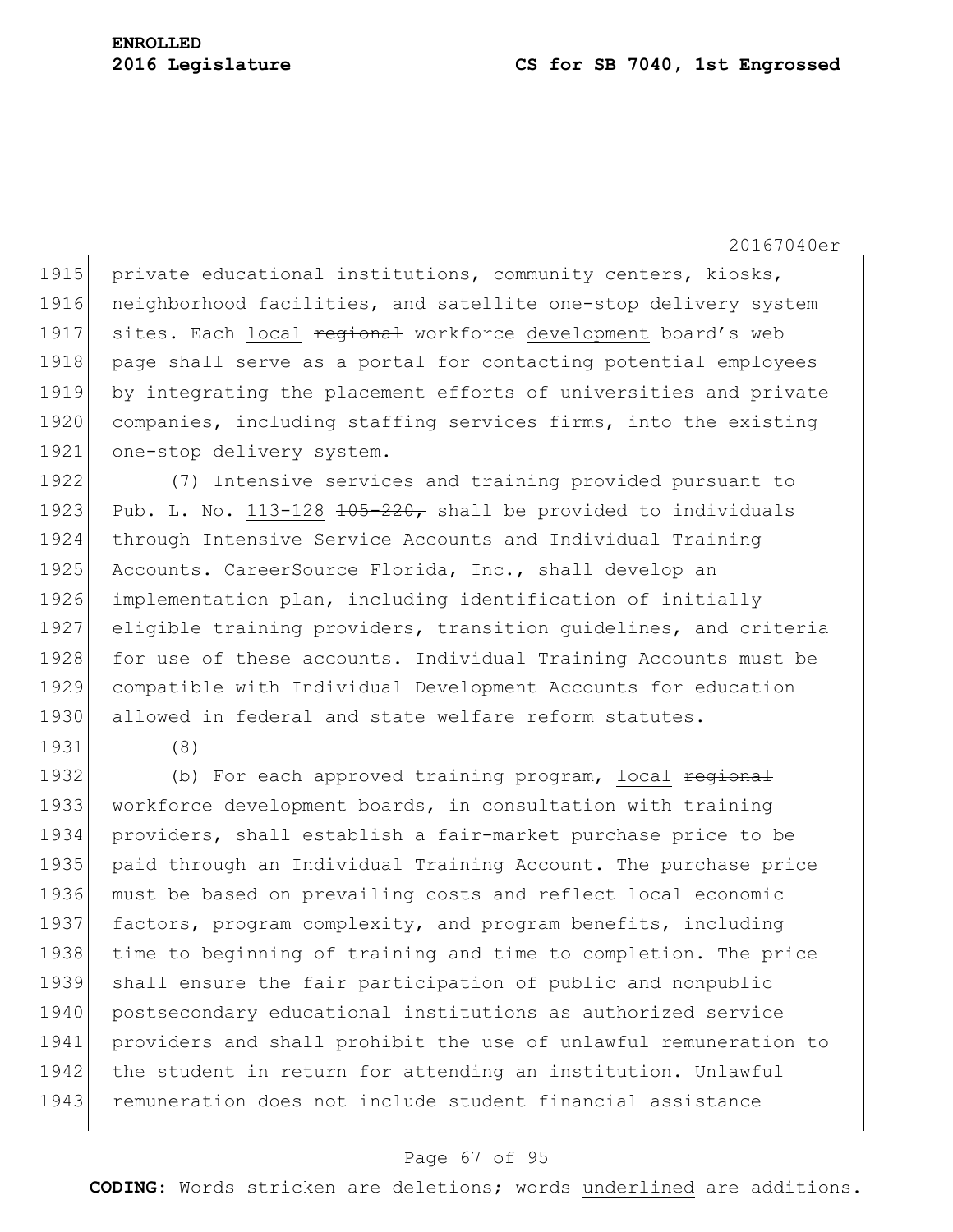1944 programs. 1945 (c) CareerSource Florida, Inc., shall periodically review 1946 Individual Training Account pricing schedules developed by local 1947 **regional** workforce development boards and present findings and 1948 recommendations for process improvement to the President of the 1949 Senate and the Speaker of the House of Representatives. 1950 (d) To the maximum extent possible, training providers 1951 shall use funding sources other than the funding provided under 1952 Pub. L. No. 113-128 <del>105-220</del>. CareerSource Florida, Inc., shall 1953 develop a system to encourage the leveraging of appropriated 1954 resources for the workforce system and shall report on such 1955 efforts as part of the required annual report. 1956 (9) 1957 (b) The network shall assure that a uniform method is used 1958 to determine eligibility for and management of services provided 1959 by agencies that conduct workforce development activities. The 1960 Department of Management Services shall develop strategies to 1961 allow access to the databases and information management systems 1962 of the following systems in order to link information in those 1963 databases with the one-stop delivery system: 1964 1. The Reemployment Assistance Program under chapter 443. 1965 2. The public employment service described in s. 443.181. 1966 3. The public assistance information system used by the 1967 Department of Children and Families FLORIDA System and the 1968 components related to temporary cash assistance, food

1970 4. The Student Financial Assistance System of the 1971 Department of Education.

1969 assistance, and Medicaid eligibility.

1972 5. Enrollment in the public postsecondary education system.

#### Page 68 of 95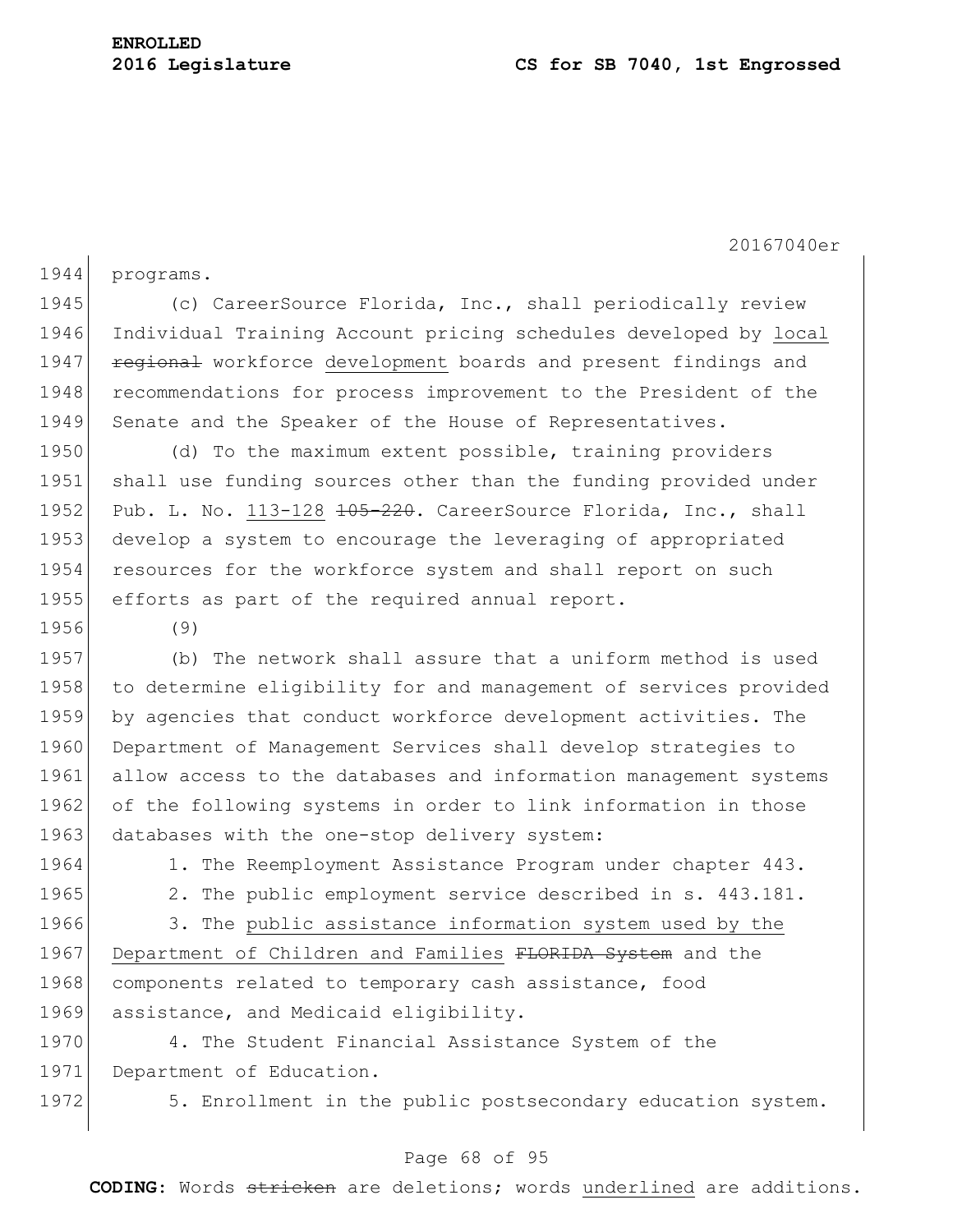20167040er 1973 6. Other information systems determined appropriate by 1974 CareerSource Florida, Inc. 1975 (10) To the maximum extent feasible, the one-stop delivery 1976 system may use private sector staffing services firms in the 1977 provision of workforce services to individuals and employers in 1978 the state. Local Regional workforce development boards may 1979 collaborate with staffing services firms in order to facilitate 1980 the provision of workforce services. Local Regional workforce 1981 development boards may contract with private sector staffing 1982 services firms to design programs that meet the employment needs 1983 of the local workforce development area region. All such 1984 contracts must be performance-based and require a specific 1985 period of job tenure before prior to payment. 1986 Section 32. Subsection (1) of section 445.07, Florida 1987 Statutes, is amended to read: 1988 445.07 Economic security report of employment and earning 1989 outcomes.—

1990 (1) Beginning December 31, 2013, and annually thereafter, 1991 the Department of Economic Opportunity, in consultation with the 1992 Department of Education, shall prepare, or contract with an 1993 entity to prepare, an economic security report of employment and 1994 earning outcomes for degrees or certificates earned at public 1995 | postsecondary educational institutions.

1996 Section 33. Subsections (1) and (3) of section 445.014, 1997 Florida Statutes, are amended to read:

1998 445.014 Small business workforce service initiative.-

1999 (1) Subject to legislative appropriation, CareerSource 2000 Florida, Inc., shall establish a program to encourage local 2001 **regional** workforce development boards to establish one-stop

#### Page 69 of 95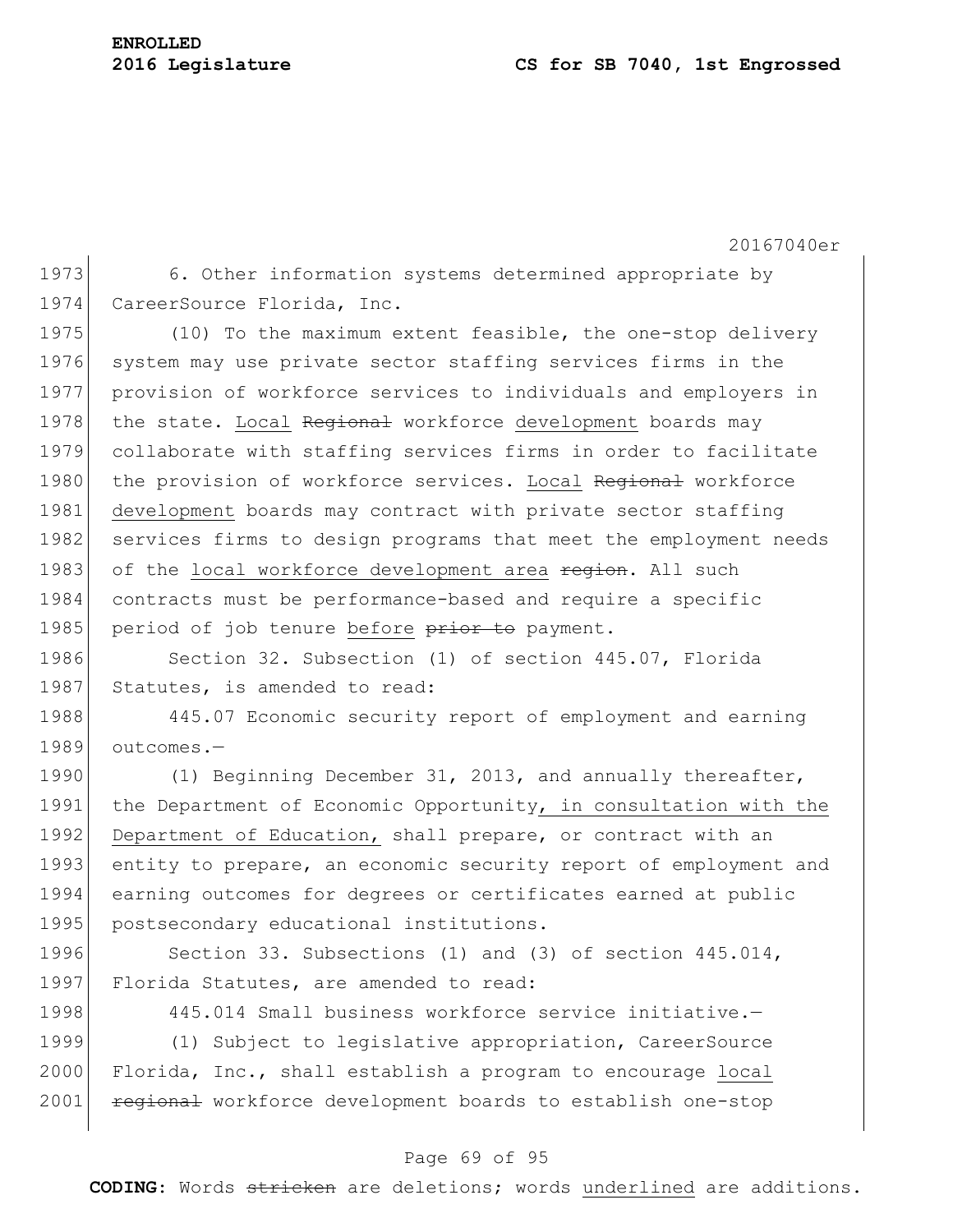20167040er 2002 delivery systems that maximize the provision of workforce and 2003 human-resource support services to small businesses. Under the 2004 program, a local  $\frac{1}{2004}$  workforce development board may apply, 2005 on a competitive basis, for funds to support the provision of 2006 such services to small businesses through the local workforce 2007 development area's region's one-stop delivery system. 2008 (3) CareerSource Florida, Inc., shall establish quidelines 2009 governing the administration of this program and shall establish 2010 criteria to be used in evaluating applications for funding. Such 2011 criteria must include, but need not be limited to, a showing 2012 that the local workforce development regional board has in place 2013 a detailed plan for establishing a one-stop delivery system 2014 designed to meet the workforce needs of small businesses and for 2015 leveraging other funding sources in support of such activities. 2016 Section 34. Subsection (3) of section 445.016, Florida 2017 Statutes, is amended to read: 2018 445.016 Untried Worker Placement and Employment Incentive 2019 Act.— 2020 (3) Incentive payments may be made to for-profit or not-2021 for-profit agents selected by local regional workforce 2022 development boards who successfully place untried workers in 2023 full-time employment for 6 months with an employer after the 2024 employee successfully completes a probationary placement of no 2025 more than 6 months with that employer. Full-time employment that 2026 includes health care benefits will receive an additional

2027 incentive payment.

2028 Section 35. Subsections  $(3)$ ,  $(4)$ , and  $(5)$  of section 2029 445.017, Florida Statutes, are amended to read: 2030 445.017 Diversion.—

#### Page 70 of 95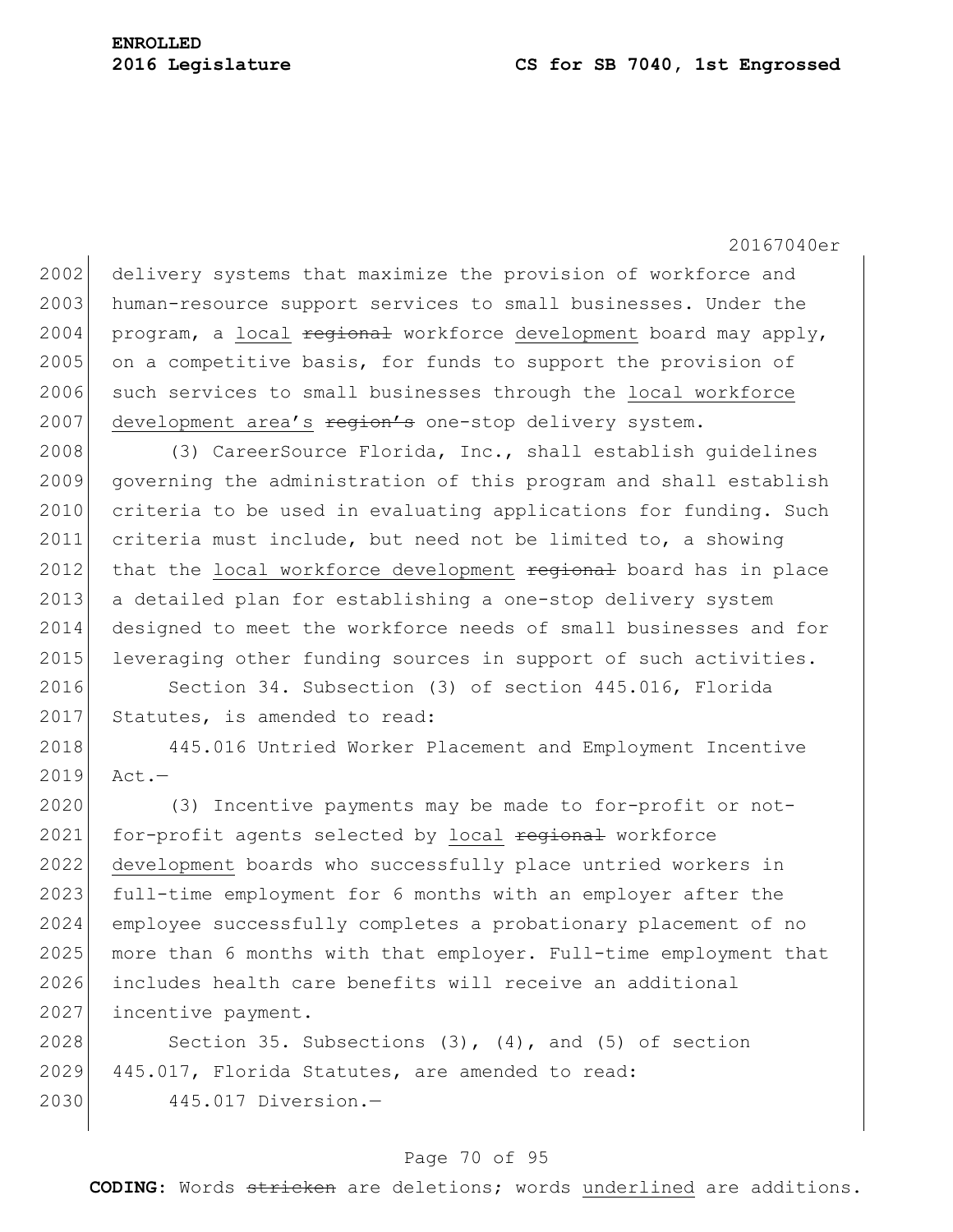## **ENROLLED**

#### **2016 Legislature CS for SB 7040, 1st Engrossed**

20167040er

 (3) Before finding an applicant family eligible for up-2032 front diversion services, the local regional workforce development board must determine that all requirements of eligibility for diversion services would likely be met.

2035 (4) The local regional workforce development board shall 2036 screen each family on a case-by-case basis for barriers to 2037 obtaining or retaining employment. The screening shall identify 2038 barriers that, if corrected, may prevent the family from 2039 receiving temporary cash assistance on a regular basis. 2040 Assistance to overcome a barrier to employment is not limited to 2041 cash, but may include vouchers or other in-kind benefits.

2042 (5) The family receiving up-front diversion must sign an 2043 agreement restricting the family from applying for temporary 2044 cash assistance for 3 months, unless an emergency is  $2045$  demonstrated to the local  $\frac{1}{2045}$  workforce development board. 2046 If a demonstrated emergency forces the family to reapply for 2047 temporary cash assistance within 3 months after receiving a 2048 diversion payment, the diversion payment shall be prorated over 2049 an 8-month period and deducted from any temporary assistance for 2050 which the family is eligible.

2051 Section 36. Subsections (2) and (3) of section 445.021, 2052 Florida Statutes, are amended to read:

2053 445.021 Relocation assistance program.—

2054 (2) The relocation assistance program shall involve five 2055 steps by the local  $\frac{1}{100}$  regional workforce development board, in 2056 cooperation with the Department of Children and Families:

2057 (a) A determination that the family is receiving temporary 2058 cash assistance or that all requirements of eligibility for 2059 diversion services would likely be met.

#### Page 71 of 95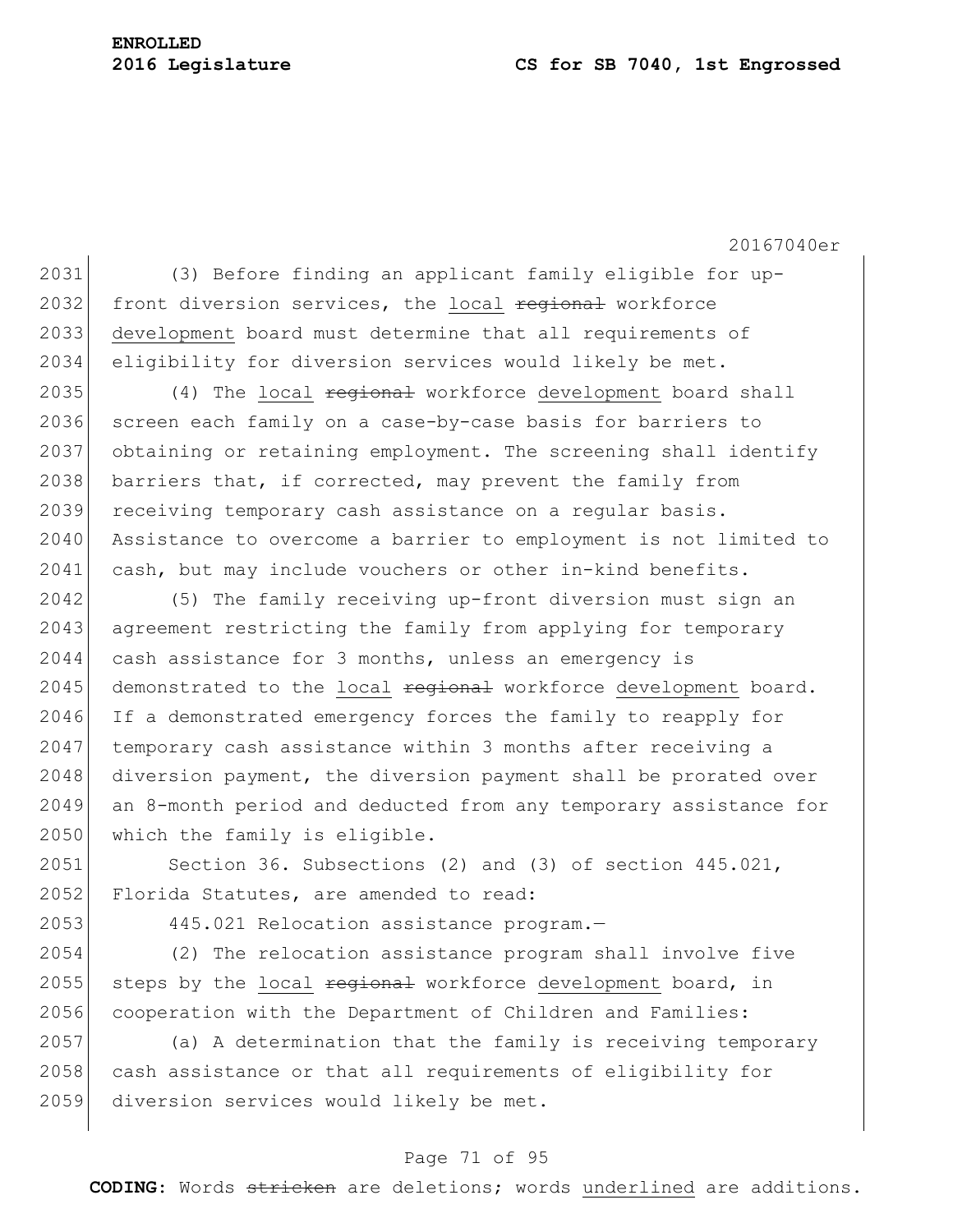$2060$  (b) A determination that there is a basis for believing 2061 that relocation will contribute to the ability of the applicant  $2062$  to achieve self-sufficiency. For example, the applicant:

2063 1. Is unlikely to achieve economic self-sufficiency at the 2064 current community of residence;

2065 2. Has secured a job that provides an increased salary or 2066 improved benefits and that requires relocation to another 2067 community;

2068 3. Has a family support network that will contribute to job  $2069$  retention in another community;

2070 4. Is determined, pursuant to criteria or procedures 2071 established by the board of directors of CareerSource Florida, 2072 Inc., to be a victim of domestic violence who would experience 2073 reduced probability of further incidents through relocation; or

2074 5. Must relocate in order to receive education or training 2075 that is directly related to the applicant's employment or career 2076 advancement.

2077 (c) Establishment of a relocation plan that includes such 2078 requirements as are necessary to prevent abuse of the benefit 2079 and provisions to protect the safety of victims of domestic 2080 violence and avoid provisions that place them in anticipated 2081 danger. The payment to defray relocation expenses shall be 2082 determined based on criteria approved by the board of directors 2083 of CareerSource Florida, Inc. Participants in the relocation 2084 program shall be eligible for diversion or transitional 2085 benefits.

2086 (d) A determination, pursuant to criteria adopted by the 2087 board of directors of CareerSource Florida, Inc., that a 2088 community receiving a relocated family has the capacity to

#### Page 72 of 95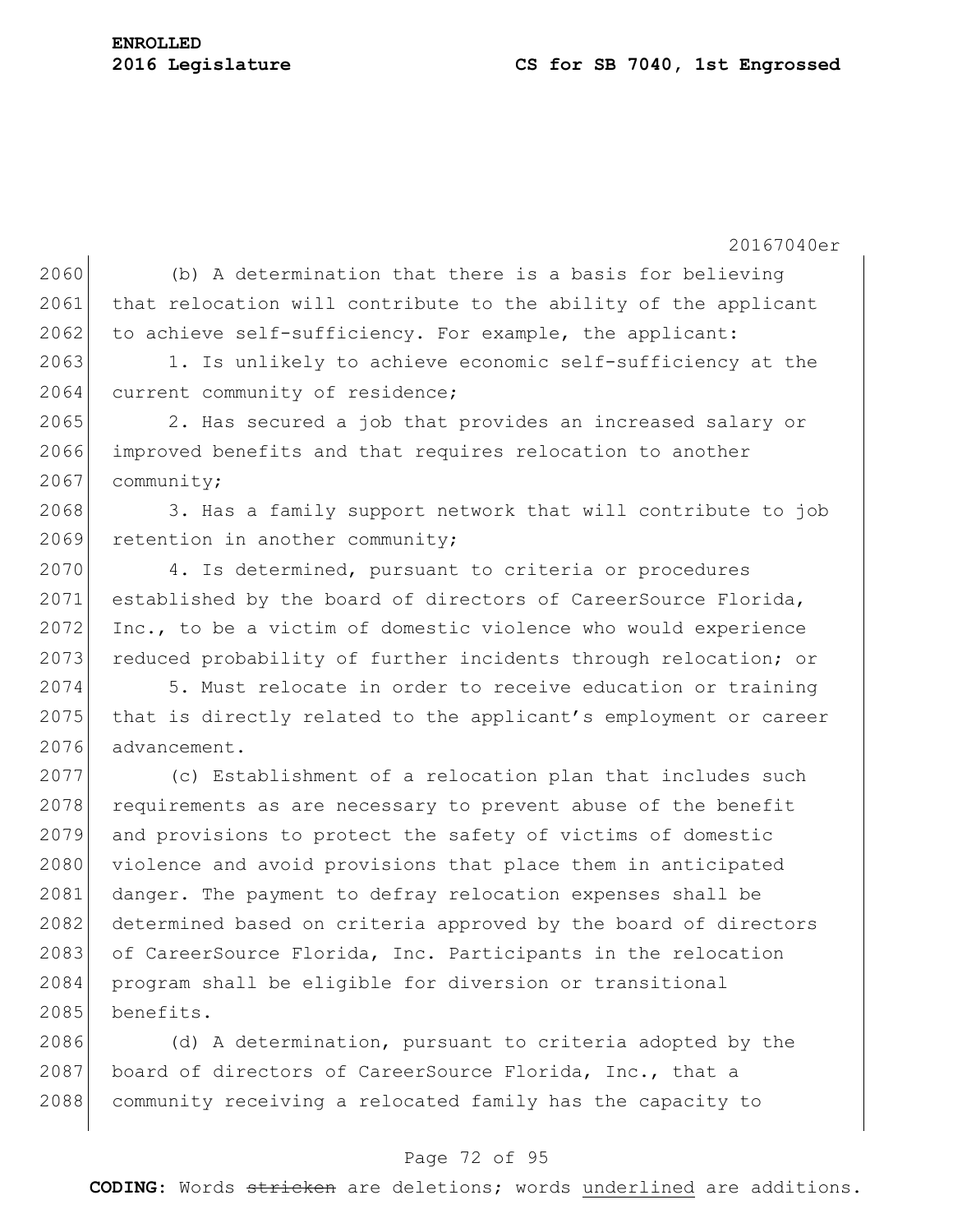2089 provide needed services and employment opportunities.

2090 (e) Monitoring the relocation.

2091 (3) A family receiving relocation assistance for reasons 2092 other than domestic violence must sign an agreement restricting 2093 the family from applying for temporary cash assistance for a 2094 period of 6 months, unless an emergency is demonstrated to the 2095 local regional workforce development board. If a demonstrated 2096 emergency forces the family to reapply for temporary cash 2097 assistance within such period, after receiving a relocation 2098 assistance payment, repayment must be made on a prorated basis 2099 and subtracted from any regular payment of temporary cash 2100 assistance for which the applicant may be eligible.

2101 Section 37. Section 445.022, Florida Statutes, is amended  $2102$  to read:

2103 445.022 Retention Incentive Training Accounts.—To promote 2104 job retention and to enable upward job advancement into higher 2105 skilled, higher paying employment, the board of directors of 2106 CareerSource Florida, Inc., and the local regional workforce 2107 development boards may assemble a list of programs and courses 2108 offered by postsecondary educational institutions which may be 2109 available to participants who have become employed to promote 2110 job retention and advancement.

2111 (1) The board of directors of CareerSource Florida, Inc., 2112 may establish Retention Incentive Training Accounts (RITAs) to 2113 use Temporary Assistance to Needy Families (TANF) block grant 2114 funds specifically appropriated for this purpose. RITAs must 2115 complement the Individual Training Account required by the 2116 federal Workforce Innovation and Opportunity Investment Act of 2117 1998, Pub. L. No. 113-128 105-220.

## Page 73 of 95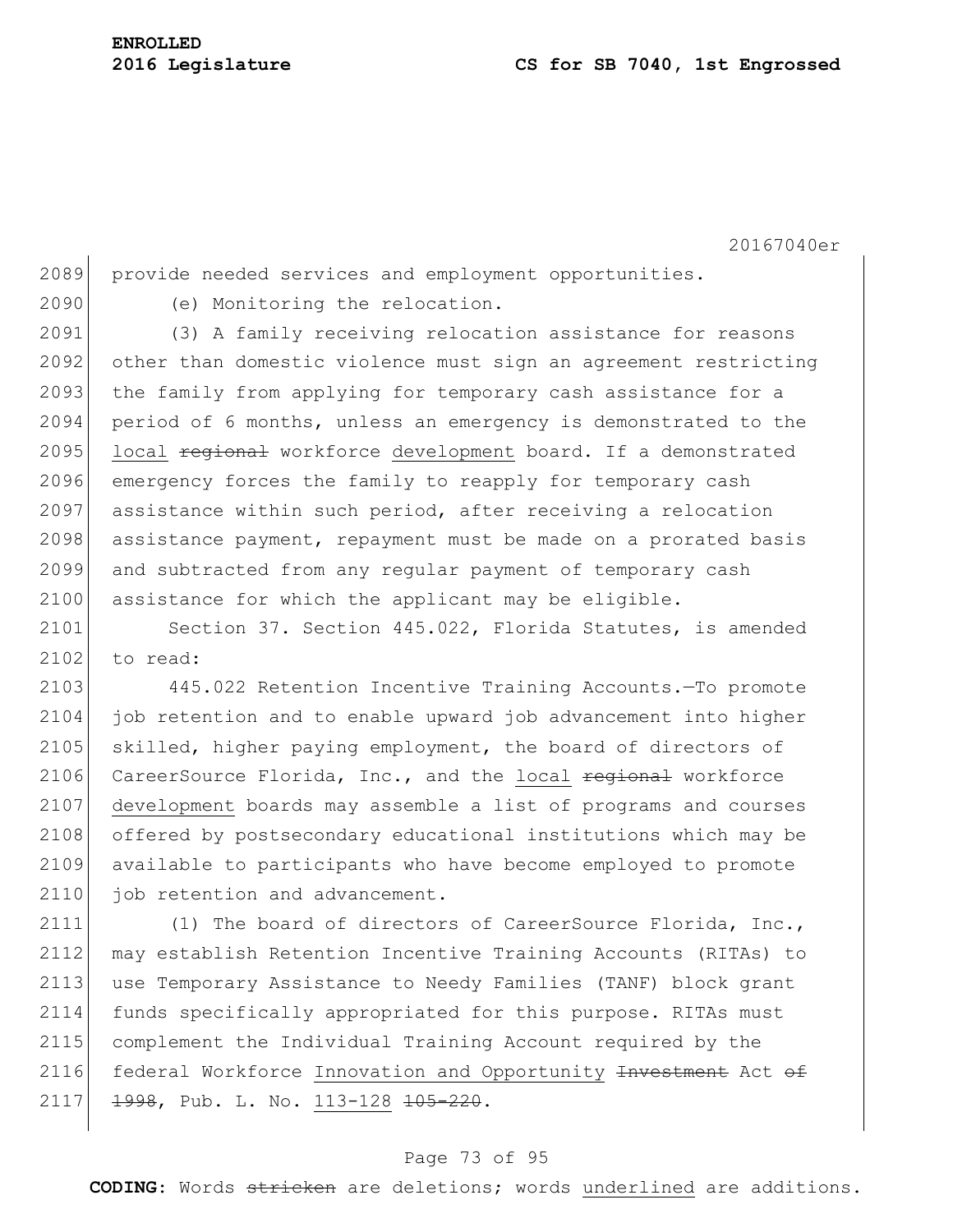20167040er 2118  $(2)$  RITAs may pay for tuition, fees, educational materials, 2119 coaching and mentoring, performance incentives, transportation 2120 to and from courses, child care costs during education courses, 2121 and other such costs as the local regional workforce development 2122 boards determine are necessary to effect successful job 2123 retention and advancement. 2124 (3) Local Regional workforce development boards shall 2125 retain only those courses that continue to meet their 2126 performance standards as established in their local plan. 2127 (4) Local Regional workforce development boards shall 2128 report annually to the Legislature on the measurable retention 2129 and advancement success of each program provider and the 2130 effectiveness of RITAs, making recommendations for any needed 2131 changes or modifications. 2132 Section 38. Subsections (4) and (5) of section 445.024, 2133 Florida Statutes, are amended to read: 2134 445.024 Work requirements.— 2135 (4) PRIORITIZATION OF WORK REQUIREMENTS. -Local Regional 2136 workforce development boards shall require participation in work 2137 activities to the maximum extent possible, subject to federal 2138 and state funding. If funds are projected to be insufficient to 2139 allow full-time work activities by all program participants who 2140 are required to participate in work activities, local  $\frac{1}{100}$ 2141 workforce development boards shall screen participants and

2143 (a) In accordance with federal requirements, at least one 2144 adult in each two-parent family shall be assigned priority for 2145 full-time work activities.

2142 assign priority based on the following:

2146 (b) Among single-parent families, a family that has older

# Page 74 of 95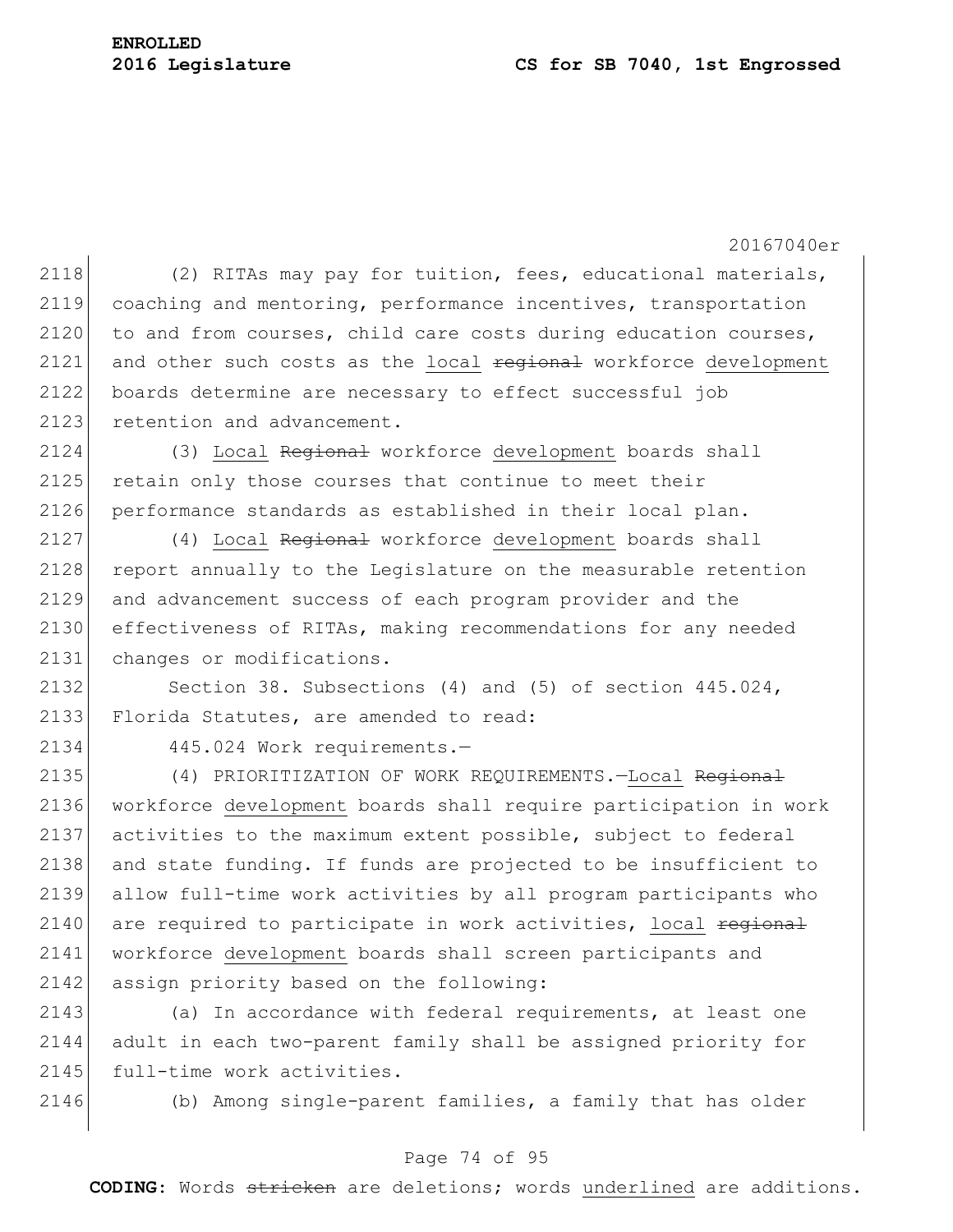2147 preschool children or school-age children shall be assigned 2148 priority for work activities.

2149 (c) A participant who has access to child care services may 2150 be assigned priority for work activities.

2151 (d) Priority may be assigned based on the amount of time 2152 remaining until the participant reaches the applicable time 2153 limit for program participation or may be based on requirements 2154 of a case plan.

2156 Local Regional workforce development boards may limit a 2157 participant's weekly work requirement to the minimum required to 2158 meet federal work activity requirements. Local Regional 2159 workforce development boards may develop screening and 2160 prioritization procedures based on the allocation of resources, 2161 the availability of community resources, the provision of 2162 supportive services, or the work activity needs of the service 2163 area.

2164 (5) USE OF CONTRACTS. -Local Regional workforce development 2165 boards shall provide work activities, training, and other 2166 services, as appropriate, through contracts. In contracting for 2167 work activities, training, or services, the following applies:

2168 (a) A contract must be performance-based. Payment shall be 2169 tied to performance outcomes that include factors such as, but 2170 not limited to, diversion from cash assistance, job entry, job 2171 entry at a target wage, job retention, and connection to 2172 transition services rather than tied to completion of training 2173 or education or any other phase of the program participation 2174 process.

2155

2175 (b) A contract may include performance-based incentive

## Page 75 of 95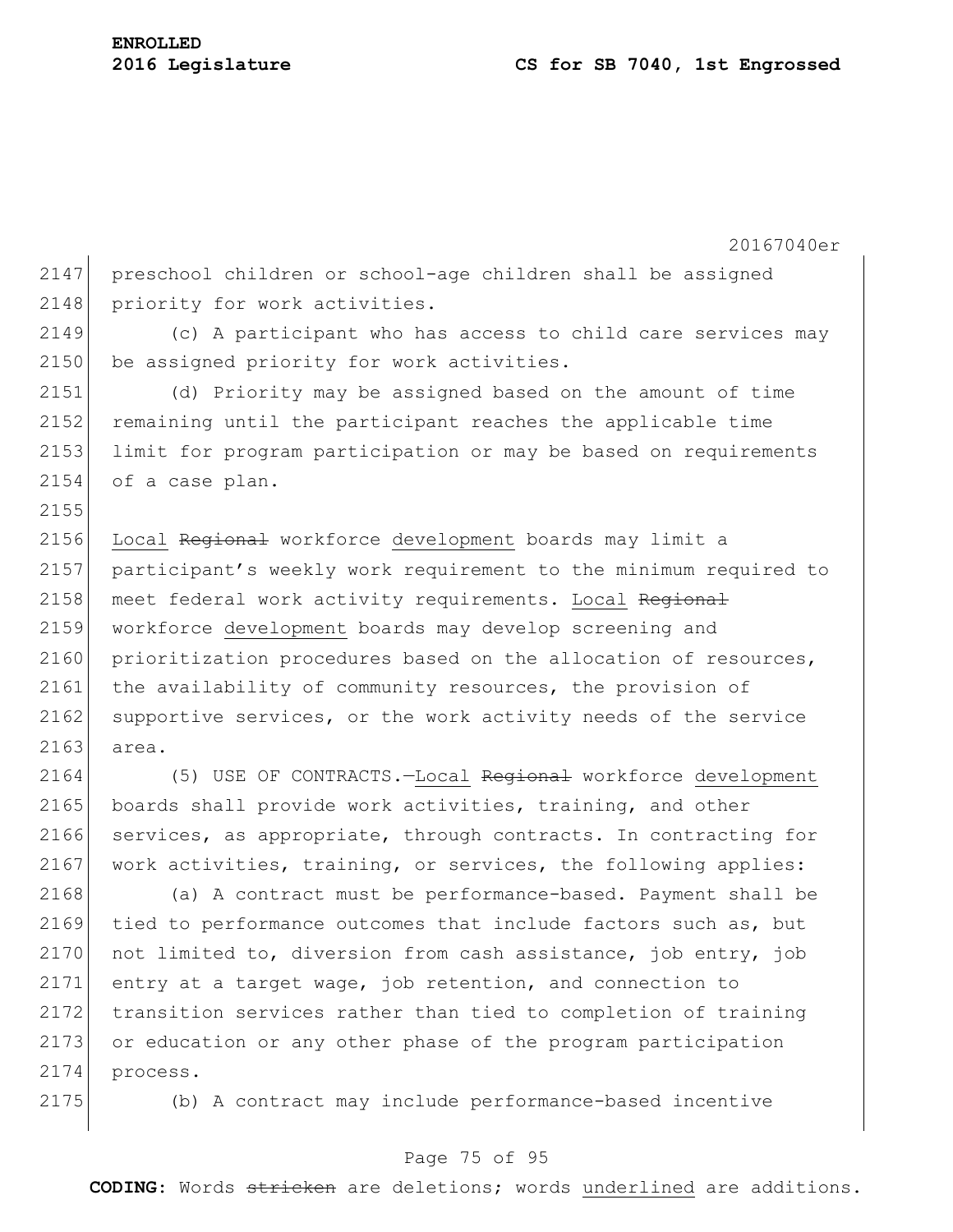$2176$  payments that may vary according to the extent to which the 2177 participant is more difficult to place. Contract payments may be 2178 weighted proportionally to reflect the extent to which the 2179 participant has limitations associated with the long-term 2180 receipt of welfare and difficulty in sustaining employment. The 2181 factors may include the extent of prior receipt of welfare, lack 2182 of employment experience, lack of education, lack of job skills, 2183 and other factors determined appropriate by the local regional 2184 workforce development board.

2185 (c) Notwithstanding the exemption from the competitive 2186 sealed bid requirements provided in s. 287.057(3) (e) for certain 2187 contractual services, each contract awarded under this chapter 2188 must be awarded on the basis of a competitive sealed bid, except 2189 for a contract with a governmental entity as determined by the 2190 local regional workforce development board.

2191 (d) Local Regional workforce development boards may 2192 contract with commercial, charitable, or religious 2193 organizations. A contract must comply with federal requirements 2194 with respect to nondiscrimination and other requirements that 2195 safequard the rights of participants. Services may be provided 2196 under contract, certificate, voucher, or other form of 2197 disbursement.

2198 (e) The administrative costs associated with a contract for 2199 services provided under this section may not exceed the 2200 applicable administrative cost ceiling established in federal  $2201$  law. An agency or entity that is awarded a contract under this 2202 section may not charge more than 7 percent of the value of the 2203 contract for administration unless an exception is approved by  $2204$  the local  $\epsilon$  regional workforce development board. A list of any

# Page 76 of 95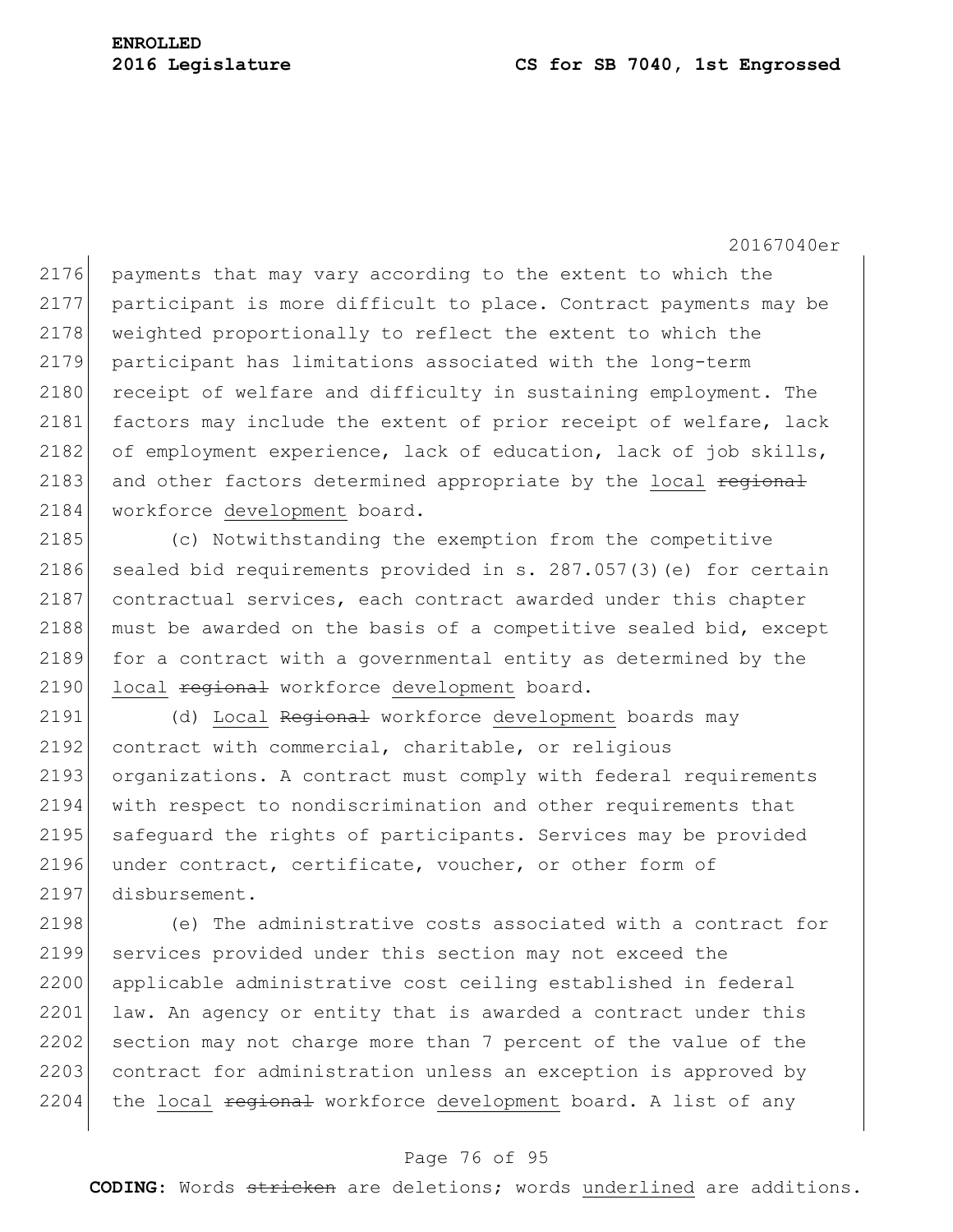2206 of CareerSource Florida, Inc., for review, and the board may 2207 rescind approval of the exception. 2208 (f) Local Regional workforce development boards may enter 2209 into contracts to provide short-term work experience for the 2210 chronically unemployed as provided in this section. 2211 (g) A tax-exempt organization under s. 501(c) of the 2212 Internal Revenue Code of 1986 which receives funds under this 2213 chapter must disclose receipt of federal funds on any 2214 advertising, promotional, or other material in accordance with 2215 federal requirements. 2216 Section 39. Section 445.025, Florida Statutes, is amended  $2217$  to read: 2218 445.025 Other support services. - Support services shall be 2219 provided, if resources permit, to assist participants in 2220 complying with work activity requirements outlined in s. 2221 445.024. If resources do not permit the provision of needed 2222 support services, the local regional workforce development board 2223 may prioritize or otherwise limit provision of support services. 2224 This section does not constitute an entitlement to support 2225 services. Lack of provision of support services may be 2226 considered as a factor in determining whether good cause exists 2227 for failing to comply with work activity requirements but does 2228 not automatically constitute good cause for failing to comply 2229 with work activity requirements, and does not affect any 2230 applicable time limit on the receipt of temporary cash 2231 assistance or the provision of services under chapter 414. 2232 Support services shall include, but need not be limited to: 2233 (1) TRANSPORTATION.—Transportation expenses may be provided

2205 exceptions approved must be submitted to the board of directors

#### Page 77 of 95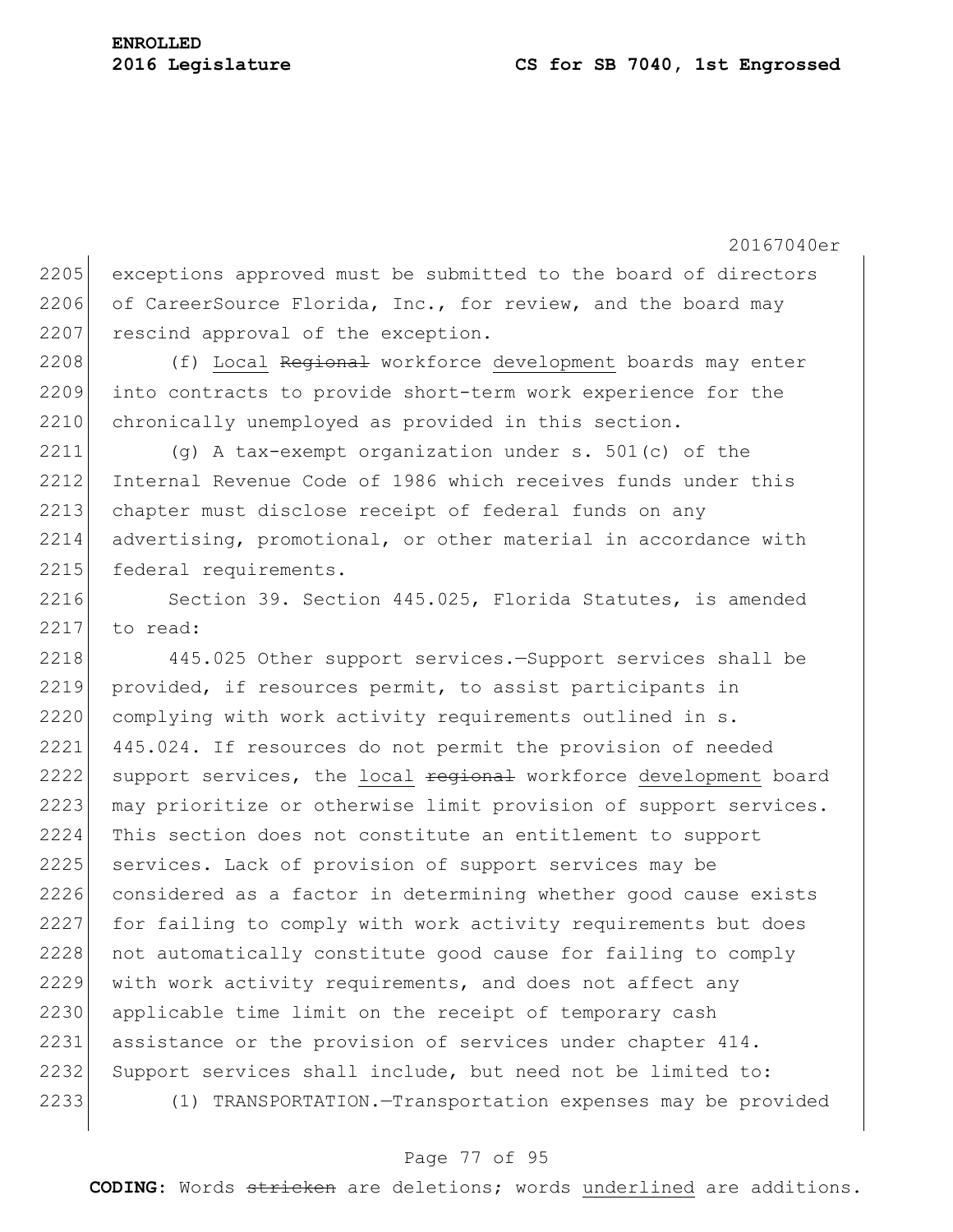2234 to any participant when the assistance is needed to comply with 2235 work activity requirements or employment requirements, including 2236 transportation to and from a child care provider. Payment may be 2237 made in cash or tokens in advance or through reimbursement paid 2238 against receipts or invoices. Transportation services may 2239 include, but are not limited to, cooperative arrangements with 2240 the following: public transit providers; community 2241 transportation coordinators designated under chapter 427; school 2242 districts; churches and community centers; donated motor vehicle 2243 programs, van pools, and ridesharing programs; small enterprise 2244 developments and entrepreneurial programs that encourage 2245 participants to become transportation providers; public and 2246 private transportation partnerships; and other innovative 2247 strategies to expand transportation options available to program 2248 participants.

2249 (a) Local Regional workforce development boards may provide 2250 payment for vehicle operational and repair expenses, including 2251 repair expenditures necessary to make a vehicle functional; 2252 vehicle registration fees; driver license fees; and liability 2253 insurance for the vehicle for a period of up to 6 months. 2254 Request for vehicle repairs must be accompanied by an estimate 2255 of the cost prepared by a repair facility reqistered under s. 2256 559.904.

2257 (b) Transportation disadvantaged funds as defined in 2258 chapter 427 do not include support services funds or funds 2259 appropriated to assist persons eligible under the Workforce 2260 Innovation and Opportunity Act Job Training Partnership Act. It 2261 is the intent of the Legislature that local regional workforce 2262 development boards consult with local community transportation

# Page 78 of 95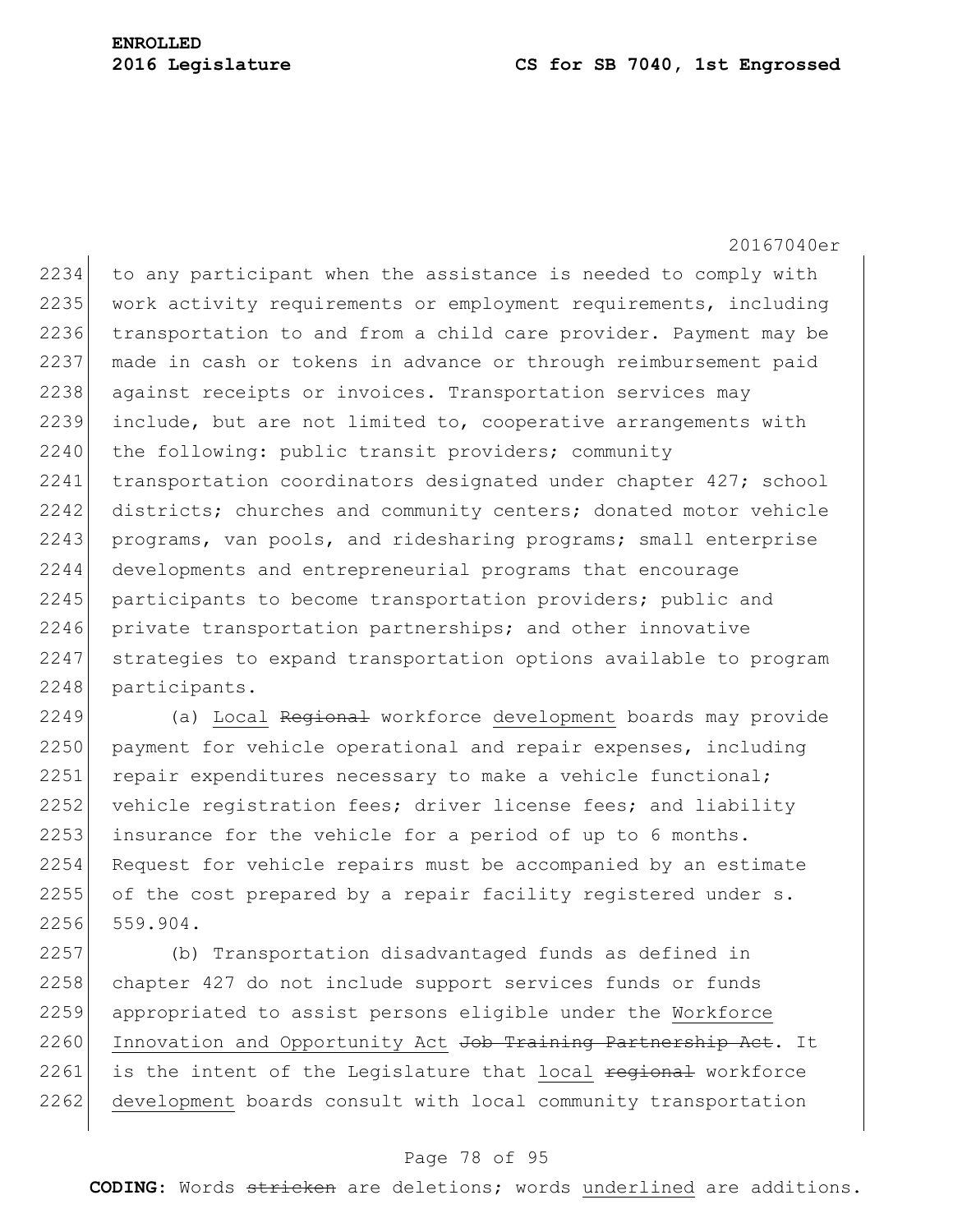2263 coordinators designated under chapter 427 regarding the 2264 availability and cost of transportation services through the 2265 coordinated transportation system before  $\frac{p}{p}$  to contracting 2266 for comparable transportation services outside the coordinated 2267 system.

2268 (2) ANCILLARY EXPENSES.—Ancillary expenses such as books, 2269 tools, clothing, fees, and costs necessary to comply with work 2270 activity requirements or employment requirements may be 2271 provided.

2272 (3) MEDICAL SERVICES.—A family that meets the eligibility 2273 requirements for Medicaid shall receive medical services under 2274 the Medicaid program.

2275 (4) PERSONAL AND FAMILY COUNSELING AND THERAPY.—Counseling 2276 may be provided to participants who have a personal or family 2277 problem or problems caused by substance abuse that is a barrier 2278 to compliance with work activity requirements or employment 2279 requirements. In providing these services, local regional 2280 workforce development boards shall use services that are 2281 available in the community at no additional cost. If these 2282 services are not available, local regional workforce development 2283 boards may use support services funds. Personal or family 2284 counseling not available through Medicaid may not be considered 2285 a medical service for purposes of the required statewide 2286 implementation plan or use of federal funds.

2287 Section 40. Subsection (5) of section 445.026, Florida 2288 Statutes, is amended to read:

2289 445.026 Cash assistance severance benefit.—An individual 2290 who meets the criteria listed in this section may choose to 2291 receive a lump-sum payment in lieu of ongoing cash assistance

# Page 79 of 95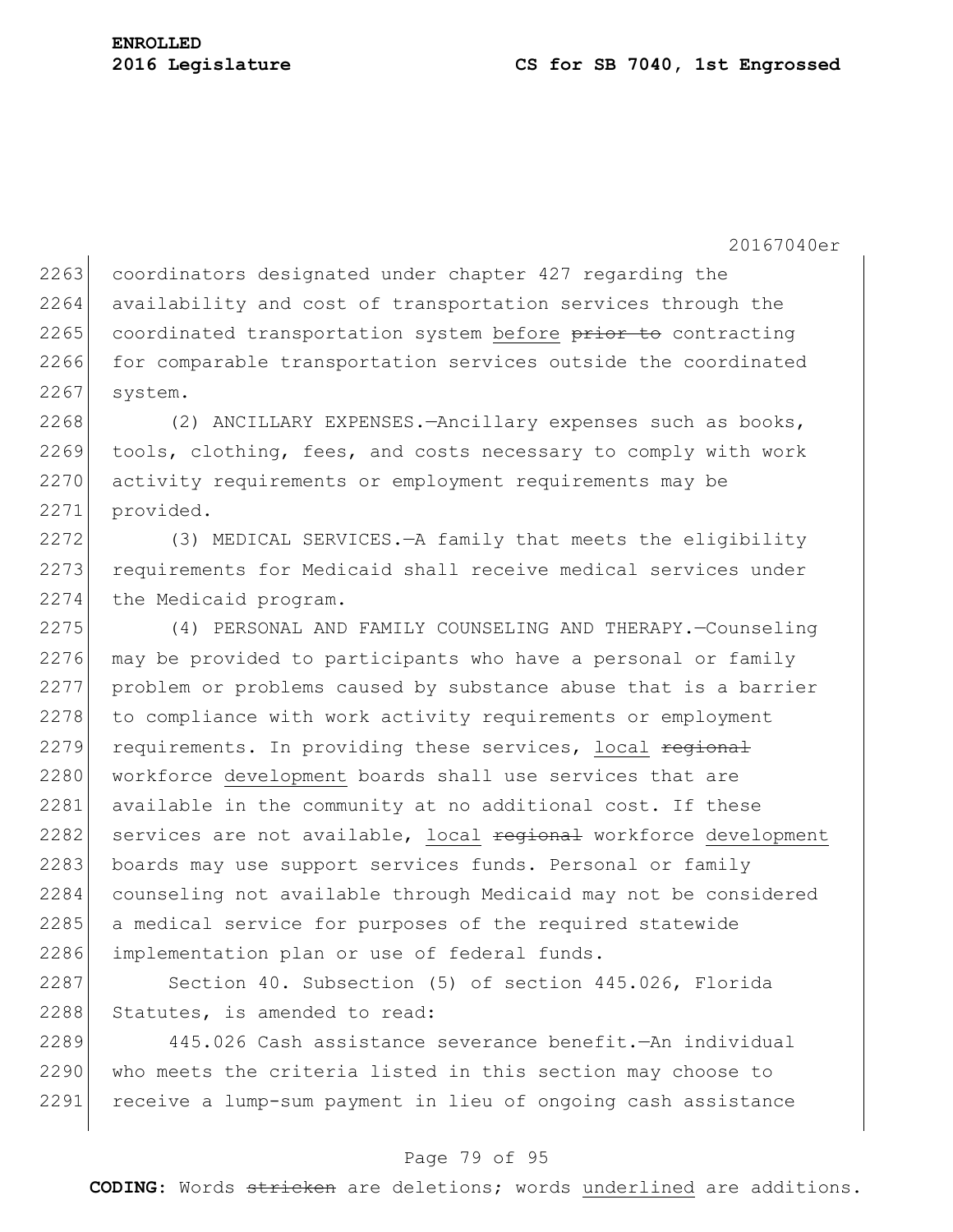2292 payments, provided the individual: 2293 (5) Provides employment and earnings information to the 2294 local regional workforce development board, so that the local 2295 **regional** workforce development board can ensure that the 2296 family's eligibility for severance benefits can be evaluated. 2297 2298 Such individual may choose to accept a one-time, lump-sum 2299 payment of \$1,000 in lieu of receiving ongoing cash assistance. 2300 Such payment shall only count toward the time limitation for the 2301 month in which the payment is made in lieu of cash assistance. A 2302 participant choosing to accept such payment shall be terminated 2303 from cash assistance. However, eligibility for Medicaid, food 2304 assistance, or child care shall continue, subject to the 2305 eligibility requirements of those programs. 2306 Section 41. Subsections (2) and (4) of section 445.030, 2307 Florida Statutes, are amended to read: 2308 445.030 Transitional education and training.—In order to 2309 assist former recipients of temporary cash assistance who are 2310 working or actively seeking employment in continuing their 2311 training and upgrading their skills, education, or training, 2312 support services may be provided for up to 2 years after the 2313 family is no longer receiving temporary cash assistance. This 2314 section does not constitute an entitlement to transitional 2315 education and training. If funds are not sufficient to provide 2316 services under this section, the board of directors of 2317 CareerSource Florida, Inc., may limit or otherwise prioritize 2318 transitional education and training.

2319 (2) Local Regional workforce development boards may 2320 authorize child care or other support services in addition to

## Page 80 of 95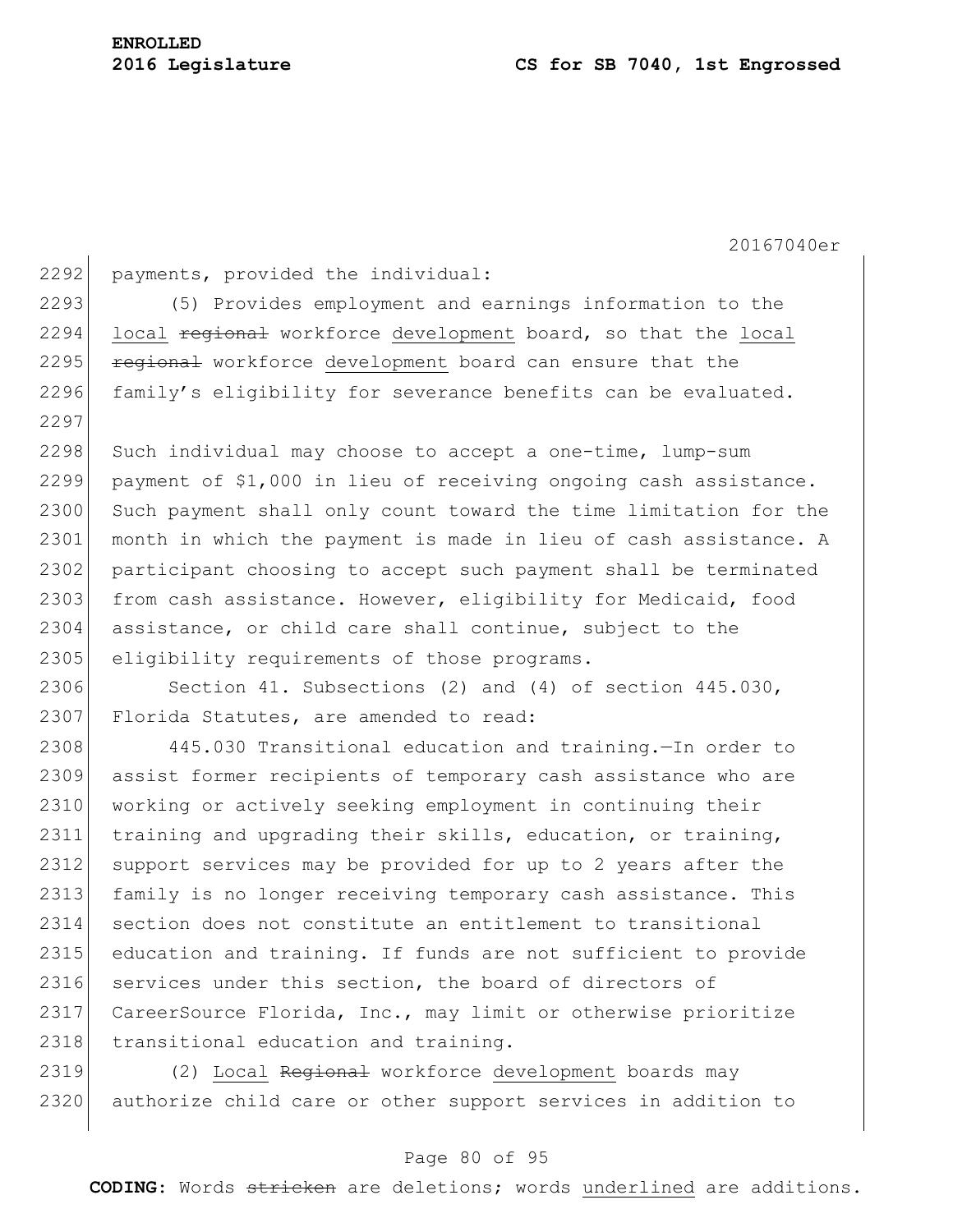20167040er 2321 services provided in conjunction with employment. For example, a 2322 participant who is employed full time may receive child care 2323 services related to that employment and may also receive 2324 additional child care services in conjunction with training to 2325 upgrade the participant's skills. 2326 (4) A local Regional workforce development board may enter 2327 into an agreement with an employer to share the costs relating 2328 to upgrading the skills of participants hired by the employer. 2329 For example, a local regional workforce development board may 2330 agree to provide support services such as transportation or a 2331 wage subsidy in conjunction with training opportunities provided 2332 by the employer. 2333 Section 42. Section 445.031, Florida Statutes, is amended 2334 to read: 2335 445.031 Transitional transportation. - In order to assist 2336 former recipients of temporary cash assistance in maintaining 2337 and sustaining employment or educational opportunities, 2338 transportation may be provided, if funds are available, for up 2339 to 2 years after the participant is no longer in the program. 2340 This does not constitute an entitlement to transitional 2341 transportation. If funds are not sufficient to provide services 2342 under this section, local regional workforce development boards

2343 may limit or otherwise prioritize transportation services. 2344 (1) Transitional transportation must be job or education

2345 related.

2346 (2) Transitional transportation may include expenses 2347 identified in s. 445.025, paid directly or by voucher, as well 2348 as a vehicle valued at not more than  $$8,500$  if the vehicle is 2349 needed for training, employment, or educational purposes.

## Page 81 of 95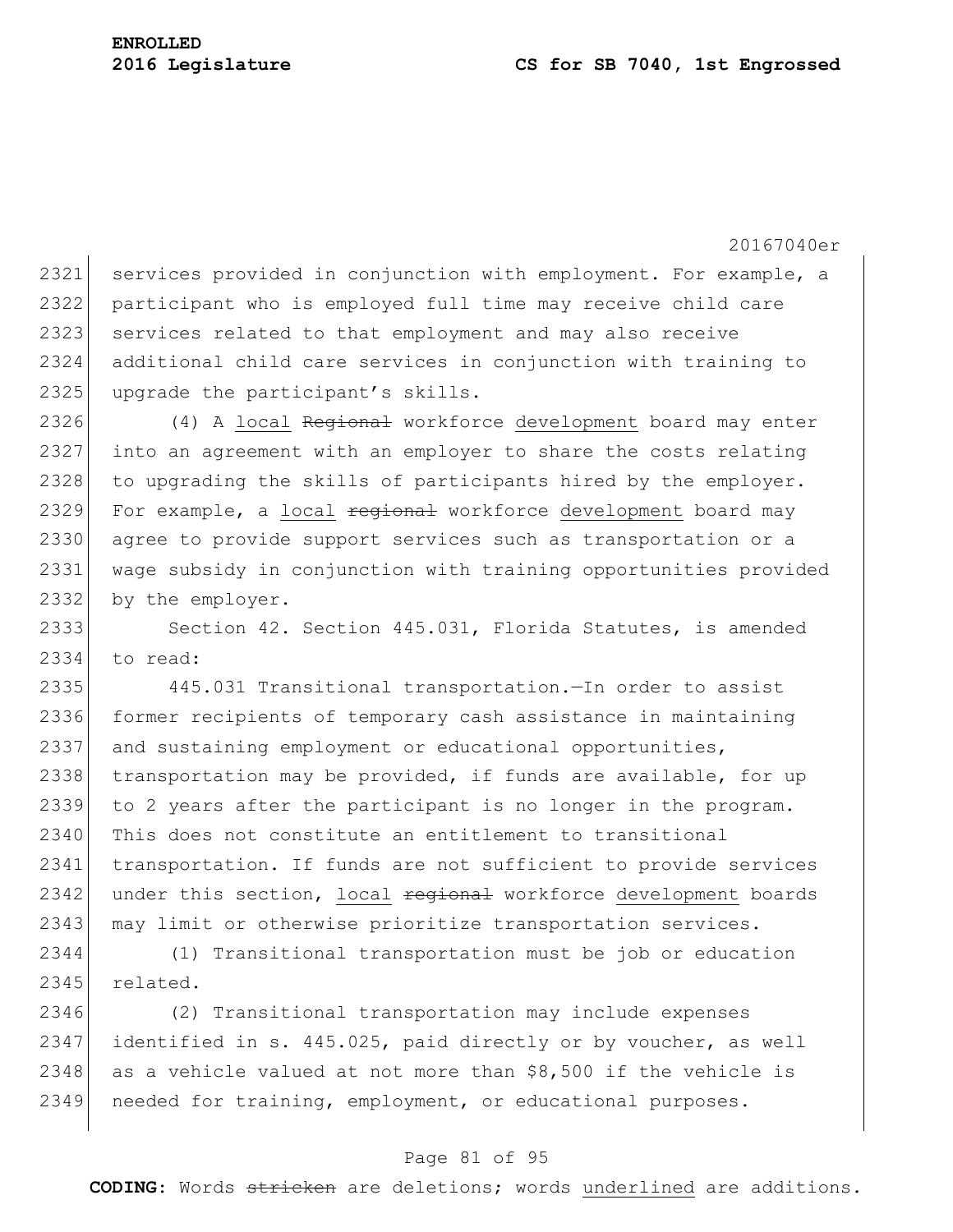# **ENROLLED**

# **2016 Legislature CS for SB 7040, 1st Engrossed**

20167040er 2350 Section 43. Subsection (1), paragraph (b) of subsection 2351 (4), and subsection (5) of section  $445.048$ , Florida Statutes, 2352 are amended to read: 2353 445.048 Passport to Economic Progress program.— 2354 (1) AUTHORIZATION.—Notwithstanding any law to the contrary, 2355 CareerSource Florida, Inc., in conjunction with the Department 2356 of Children and Families and the Department of Economic 2357 Opportunity, shall implement a Passport to Economic Progress 2358 program consistent with the provisions of this section. 2359 CareerSource Florida, Inc., may designate local regional 2360 workforce development boards to participate in the program. 2361 Expenses for the program may come from appropriated revenues or 2362 from funds otherwise available to a local regional workforce 2363 development board which may be legally used for such purposes. 2364 CareerSource Florida, Inc., must consult with the applicable 2365 local regional workforce development boards and the applicable 2366 local offices of the Department of Children and Families which 2367 serve the program areas and must encourage community input into 2368 the implementation process. 2369 (4) INCENTIVES TO ECONOMIC SELF-SUFFICIENCY.— 2370 (b) CareerSource Florida, Inc., in cooperation with the

2371 Department of Children and Families and the Department of 2372 Economic Opportunity, shall offer performance-based incentive 2373 bonuses as a component of the Passport to Economic Progress 2374 program. The bonuses do not represent a program entitlement and 2375 are contingent on achieving specific benchmarks prescribed in 2376 the self-sufficiency plan. If the funds appropriated for this 2377 purpose are insufficient to provide this financial incentive, 2378 | the board of directors of CareerSource Florida, Inc., may reduce

## Page 82 of 95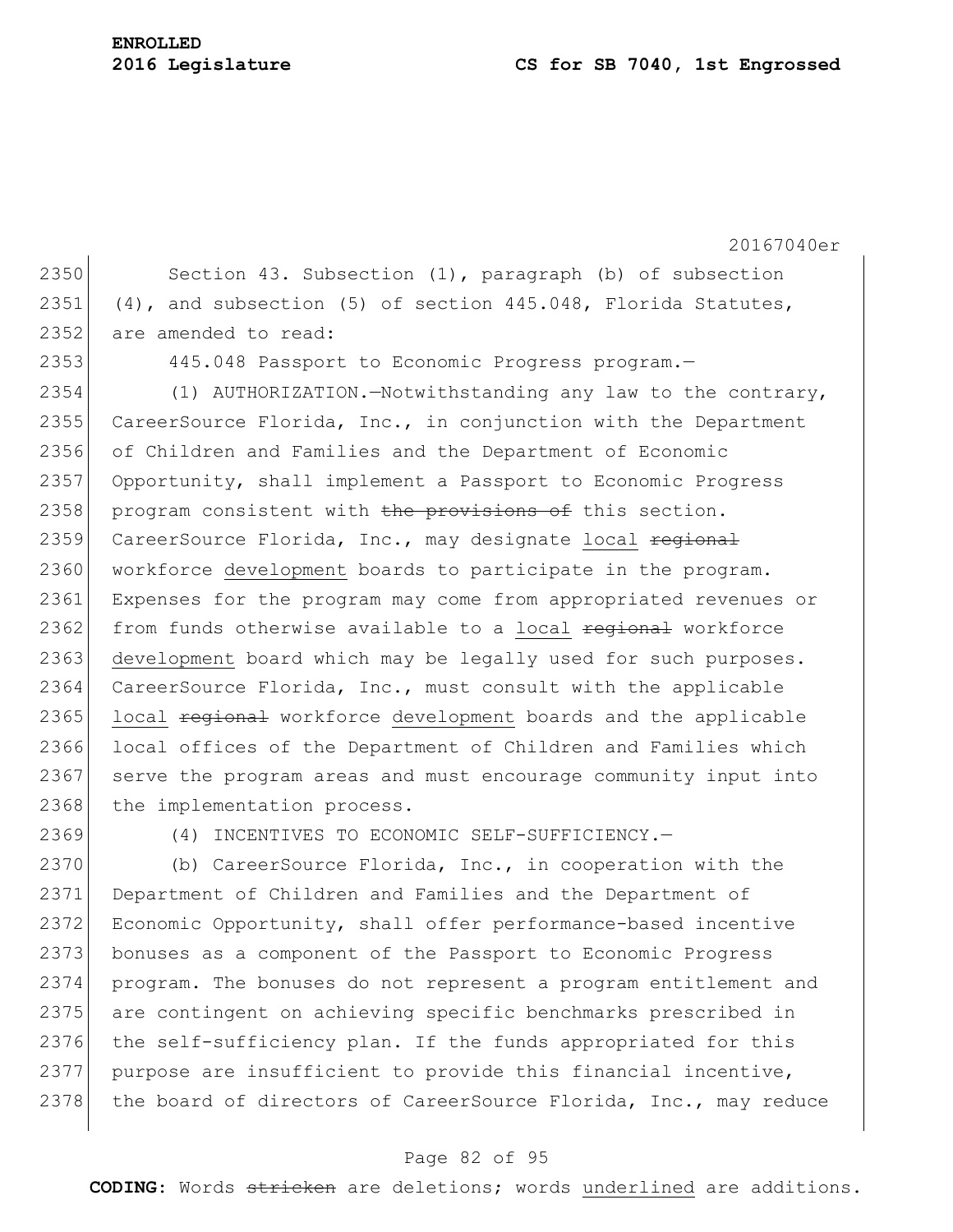20167040er 2379 or suspend the bonuses in order not to exceed the appropriation 2380 or may direct the local workforce development regional boards to 2381 use resources otherwise given to the local workforce development 2382 board regional workforce to pay such bonuses if such payments 2383 comply with applicable state and federal laws. 2384 (5) EVALUATIONS AND RECOMMENDATIONS.—CareerSource Florida, 2385 Inc., in conjunction with the Department of Children and 2386 Families, the Department of Economic Opportunity, and the local 2387 **regional** workforce development boards, shall conduct a 2388 comprehensive evaluation of the effectiveness of the program 2389 operated under this section. Evaluations and recommendations for 2390 the program shall be submitted by CareerSource Florida, Inc., as 2391 part of its annual report to the Legislature. 2392 Section 44. Paragraph (b) of subsection (2), paragraph (d) 2393 of subsection  $(4)$ , and subsections  $(6)$  and  $(7)$  of section 2394 445.051, Florida Statutes, are amended to read: 2395 445.051 Individual development accounts.— 2396 (2) As used in this section, the term: 2397 (b) "Qualified entity" means: 2398 1. A not-for-profit organization described in s. 501(c)(3) 2399 of the Internal Revenue Code of 1986, as amended, and exempt  $2400$  from taxation under s. 501(a) of such code; or 2401 2. A state or local government agency acting in cooperation 2402 with an organization described in subparagraph 1. For purposes 2403 of this section, a local  $\frac{1}{2403}$  workforce development board is 2404 a government agency. 2405 (4) 2406 (d) Eligible participants may receive matching funds for 2407 contributions to the individual development account, pursuant to

## Page 83 of 95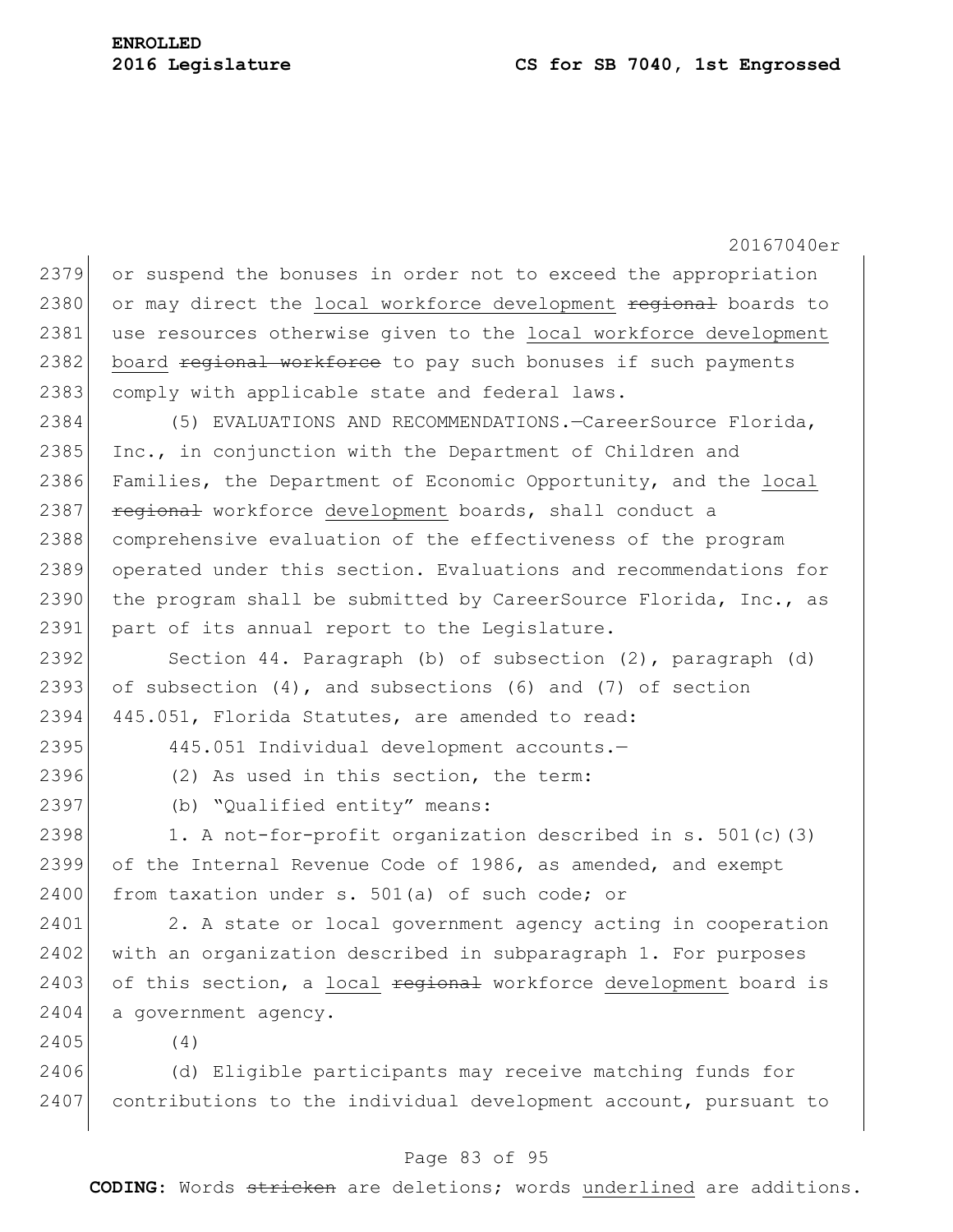2408 the strategic plan for workforce development. When not  $2409$  restricted to the contrary, matching funds may be paid from  $2410$  state and federal funds under the control of the local  $\frac{1}{2}$ 2411 workforce development board, from local agencies, or from 2412 private donations.

2413 (6) CareerSource Florida, Inc., shall establish procedures 2414 for local regional workforce development boards to include in 2415 their annual program and financial plan an application to offer 2416 an individual development account program as part of their TANF 2417 allocation. These procedures must include, but need not be 2418 limited to, administrative costs permitted for the fiduciary 2419 organization and policies relative to identifying the match 2420 ratio and limits on the deposits for which the match will be 2421 provided in the application process. CareerSource Florida, Inc., 2422 shall establish policies and procedures necessary to ensure that 2423 funds held in an individual development account are not 2424 withdrawn except for one or more of the qualified purposes 2425 described in this section.

 $(7)$  Fiduciary organizations shall be the local  $r$  regional workforce development board or other community-based 2428 organizations designated by the local regional workforce development board to serve as intermediaries between individual 2430 account holders and financial institutions holding accounts. Responsibilities of such fiduciary organizations may include 2432 marketing participation, soliciting matching contributions, counseling program participants, and conducting verification and compliance activities.

2435 Section 45. Paragraph (a) of subsection (1) of section 2436 985.622, Florida Statutes, is amended to read:

# Page 84 of 95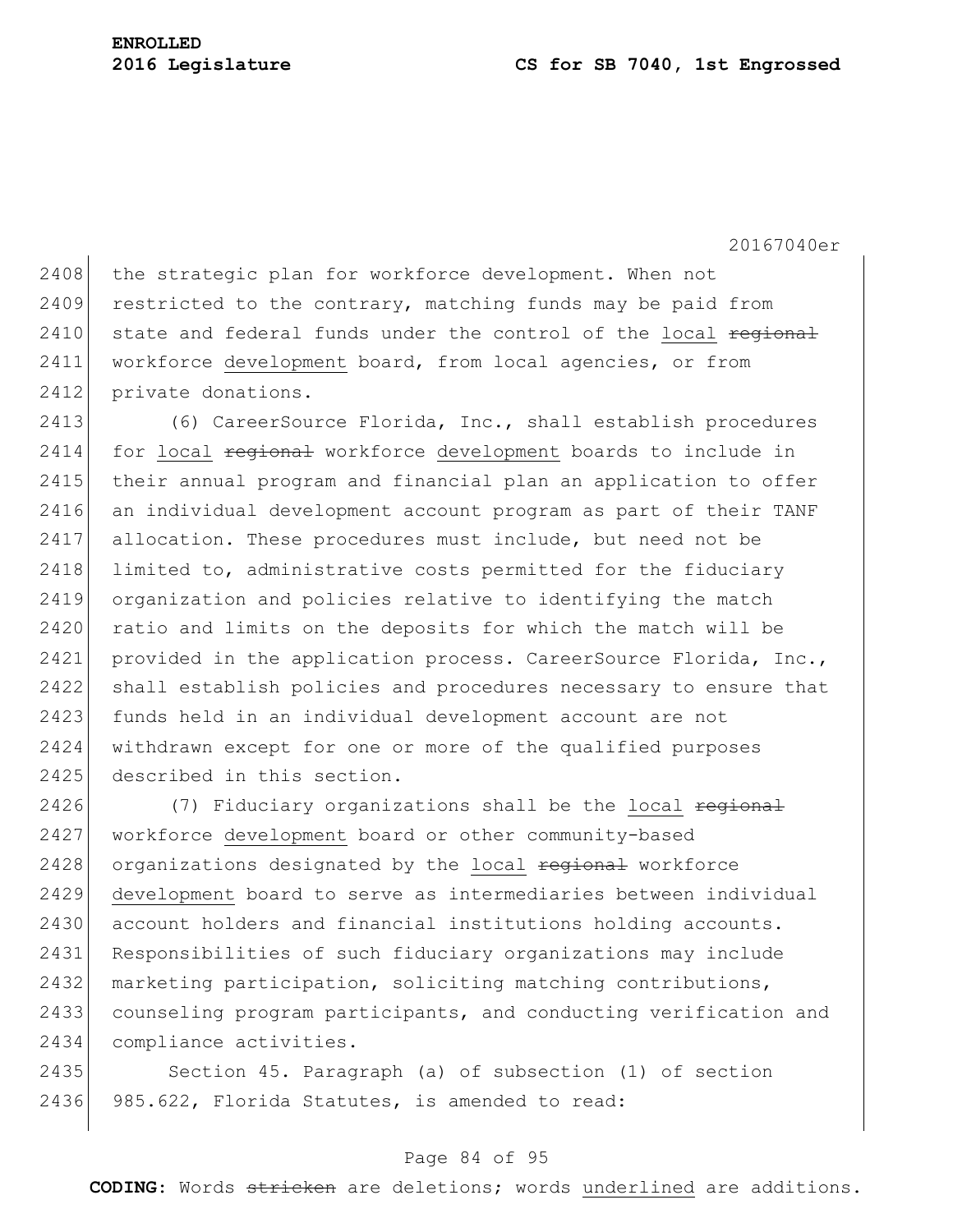2465 amended to read:

20167040er 2437 985.622 Multiagency plan for career and professional 2438 education (CAPE).-2439 (1) The Department of Juvenile Justice and the Department 2440 of Education shall, in consultation with the statewide Workforce 2441 Development Youth Council, school districts, providers, and 2442 others, jointly develop a multiagency plan for career and 2443 professional education (CAPE) that establishes the curriculum, 2444 goals, and outcome measures for CAPE programs in juvenile 2445 justice education programs. The plan must be reviewed annually, 2446 revised as appropriate, and include: 2447 (a) Provisions for maximizing appropriate state and federal 2448 funding sources, including funds under the Workforce Innovation 2449 and Opportunity Act Workforce Investment Act and the Perkins 2450 Act. 2451 Section 46. Paragraph (c) of subsection (4) of section 2452 1002.83, Florida Statutes, is amended to read: 2453 1002.83 Early learning coalitions.— 2454 (4) Each early learning coalition must include the 2455 following member positions; however, in a multicounty coalition, 2456 each ex officio member position may be filled by multiple 2457 nonvoting members but no more than one voting member shall be 2458 seated per member position. If an early learning coalition has 2459 more than one member representing the same entity, only one of 2460 such members may serve as a voting member: 2461 (c) A local regional workforce development board executive 2462 director or his or her permanent designee. 2463 Section 47. Subsections (2) and (3) and paragraph (b) of 2464 subsection (4) of section 1003.491, Florida Statutes, are

### Page 85 of 95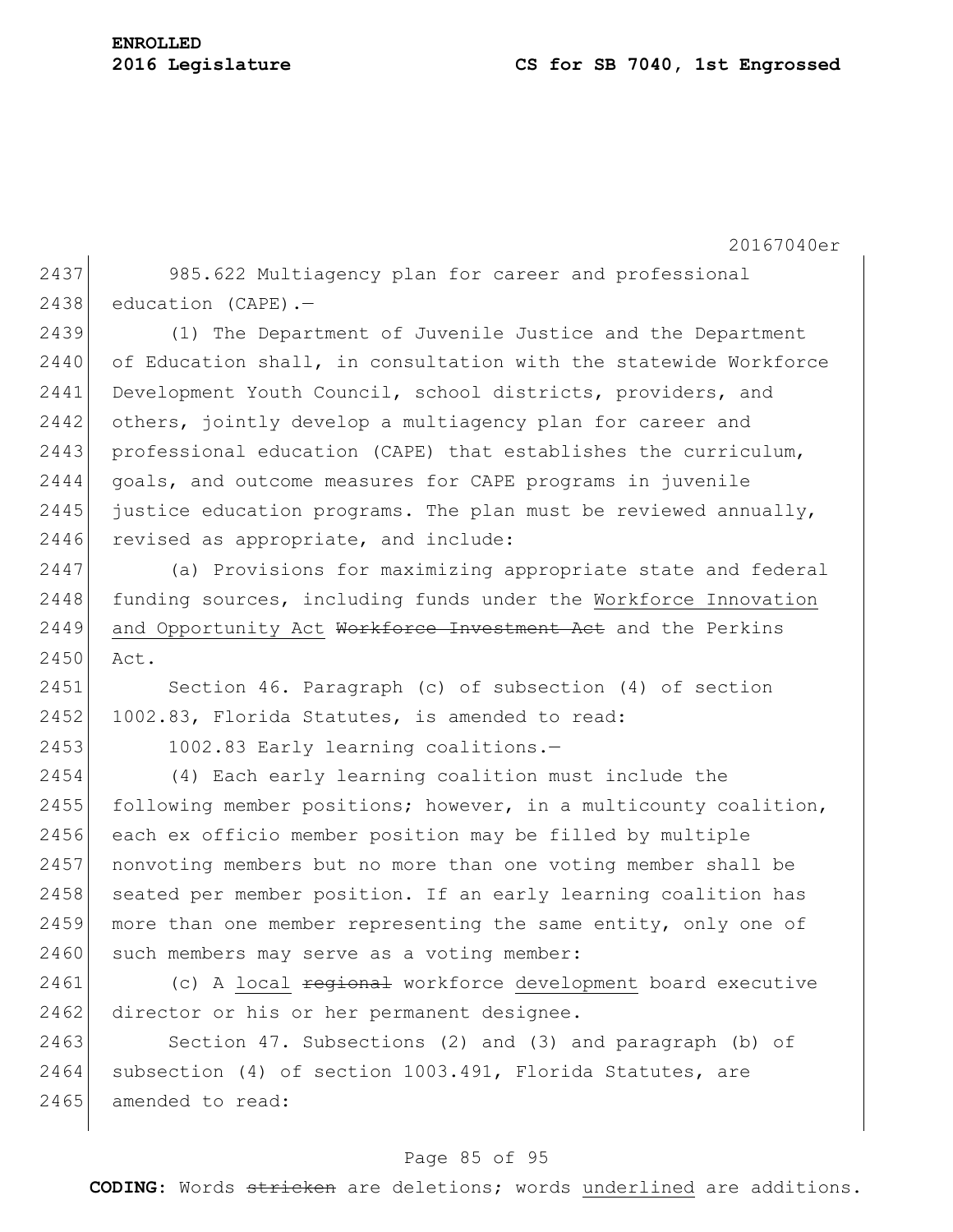20167040er 2466 1003.491 Florida Career and Professional Education Act.—The 2467 Florida Career and Professional Education Act is created to 2468 provide a statewide planning partnership between the business 2469 and education communities in order to attract, expand, and 2470 retain targeted, high-value industry and to sustain a strong, 2471 knowledge-based economy. 2472 (2) Each district school board shall develop, in 2473 collaboration with local  $\frac{1}{100}$  regional workforce development boards,

2474 economic development agencies, and postsecondary institutions 2475 approved to operate in the state, a strategic 3-year plan to 2476 address and meet local and regional workforce demands. If 2477 involvement of a local regional workforce development board or 2478 an economic development agency in the strategic plan development 2479 is not feasible, the local school board, with the approval of 2480 the Department of Economic Opportunity, shall collaborate with 2481 the most appropriate regional business leadership board. Two or 2482 more school districts may collaborate in the development of the 2483 strategic plan and offer career-themed courses, as defined in s.  $2484$  1003.493(1)(b), or a career and professional academy as a joint 2485 venture. The strategic plan must describe in detail provisions 2486 for the efficient transportation of students, the maximum use of 2487 Shared resources, access to courses aligned to state curriculum 2488 standards through virtual education providers legislatively 2489 authorized to provide part-time instruction to middle school 2490 students, and an objective review of proposed career and 2491 professional academy courses and other career-themed courses to 2492 determine if the courses will lead to the attainment of industry 2493 certifications included on the Industry Certified Funding List 2494 pursuant to rules adopted by the State Board of Education. Each

# Page 86 of 95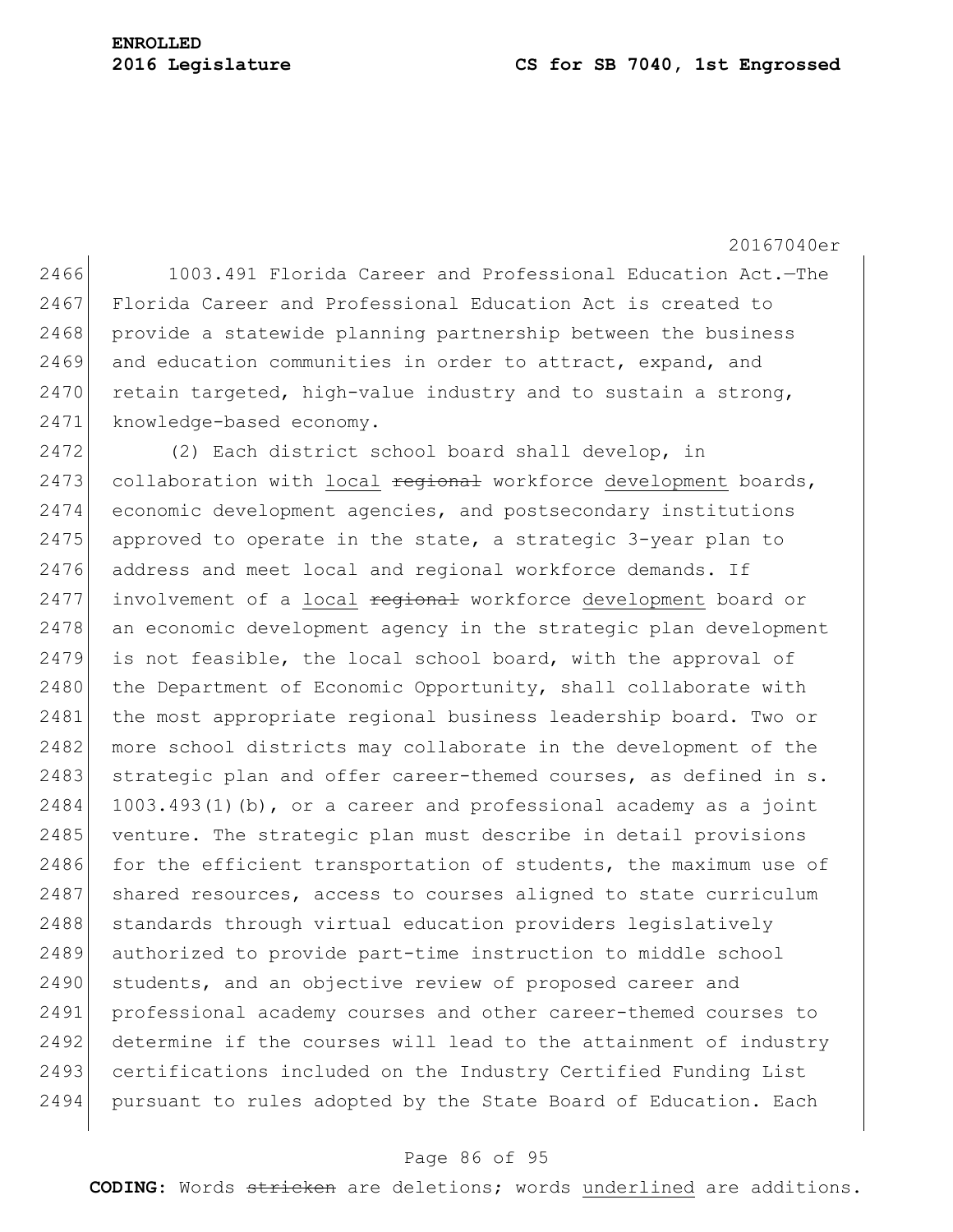2495 strategic plan shall be reviewed, updated, and jointly approved 2496 every 3 years by the local school district, local  $\frac{1}{100}$ 2497 workforce development boards, economic development agencies, and 2498 state-approved postsecondary institutions. 2499 (3) The strategic 3-year plan developed jointly by the 2500 local school district, local regional workforce development 2501 boards, economic development agencies, and state-approved 2502 postsecondary institutions shall be constructed and based on:

2503 (a) Research conducted to objectively determine local and 2504 regional workforce needs for the ensuing 3 years, using labor 2505 projections of the United States Department of Labor and the 2506 Department of Economic Opportunity;

2507 (b) Strategies to develop and implement career academies or 2508 career-themed courses based on those careers determined to be 2509 high-wage, high-skill, and high-demand;

2510 (c) Strategies to provide shared, maximum use of private 2511 sector facilities and personnel;

 (d) Strategies that ensure instruction by industry- certified faculty and standards and strategies to maintain current industry credentials and for recruiting and retaining 2515 faculty to meet those standards;

2516 (e) Strategies to provide personalized student advisement, 2517 including a parent-participation component, and coordination 2518 with middle grades to promote and support career-themed courses 2519 and education planning as required under s. 1003.4156;

 (f) Alignment of requirements for middle school career planning under s. 1003.4156(1)(e), middle and high school career and professional academies or career-themed courses leading to industry certification or postsecondary credit, and high school

## Page 87 of 95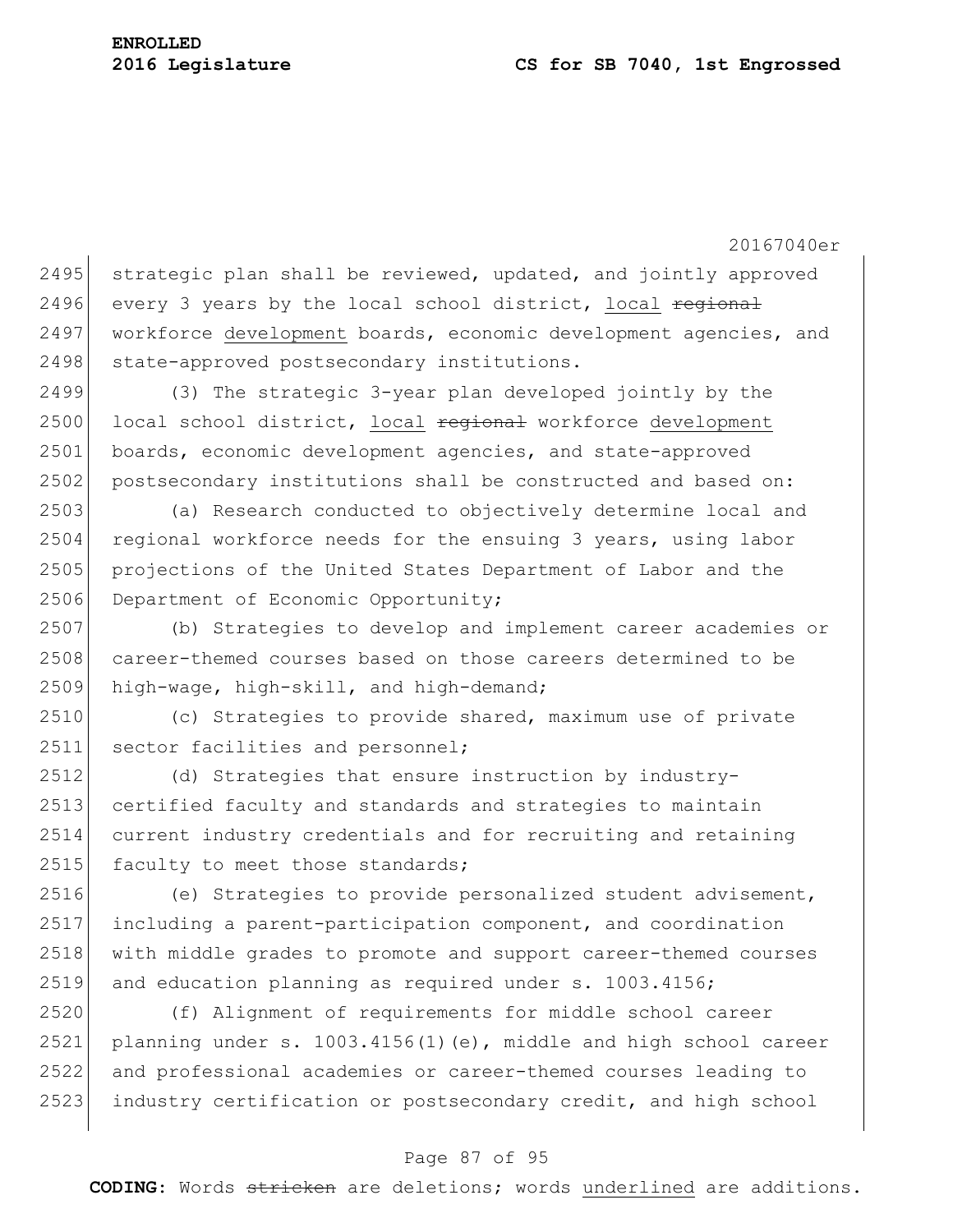2524 graduation requirements; (g) Provisions to ensure that career-themed courses and courses offered through career and professional academies are academically rigorous, meet or exceed appropriate state-adopted 2528 subject area standards, result in attainment of industry certification, and, when appropriate, result in postsecondary credit: (h) Plans to sustain and improve career-themed courses and 2532 career and professional academies; (i) Strategies to improve the passage rate for industry certification examinations if the rate falls below 50 percent; (j) Strategies to recruit students into career-themed courses and career and professional academies which include opportunities for students who have been unsuccessful in traditional classrooms but who are interested in enrolling in

 career-themed courses or a career and professional academy. 2540 School boards shall provide opportunities for students who may be deemed as potential dropouts to enroll in career-themed 2542 courses or participate in career and professional academies;

 (k) Strategies to provide sufficient space within academies to meet workforce needs and to provide access to all interested 2545 and qualified students;

 (l) Strategies to implement career-themed courses or career 2547 and professional academy training that lead to industry 2548 certification in juvenile justice education programs;

 (m) Opportunities for high school students to earn weighted or dual enrollment credit for higher-level career and technical 2551 courses:

(n) Promotion of the benefits of the Gold Seal Bright

# Page 88 of 95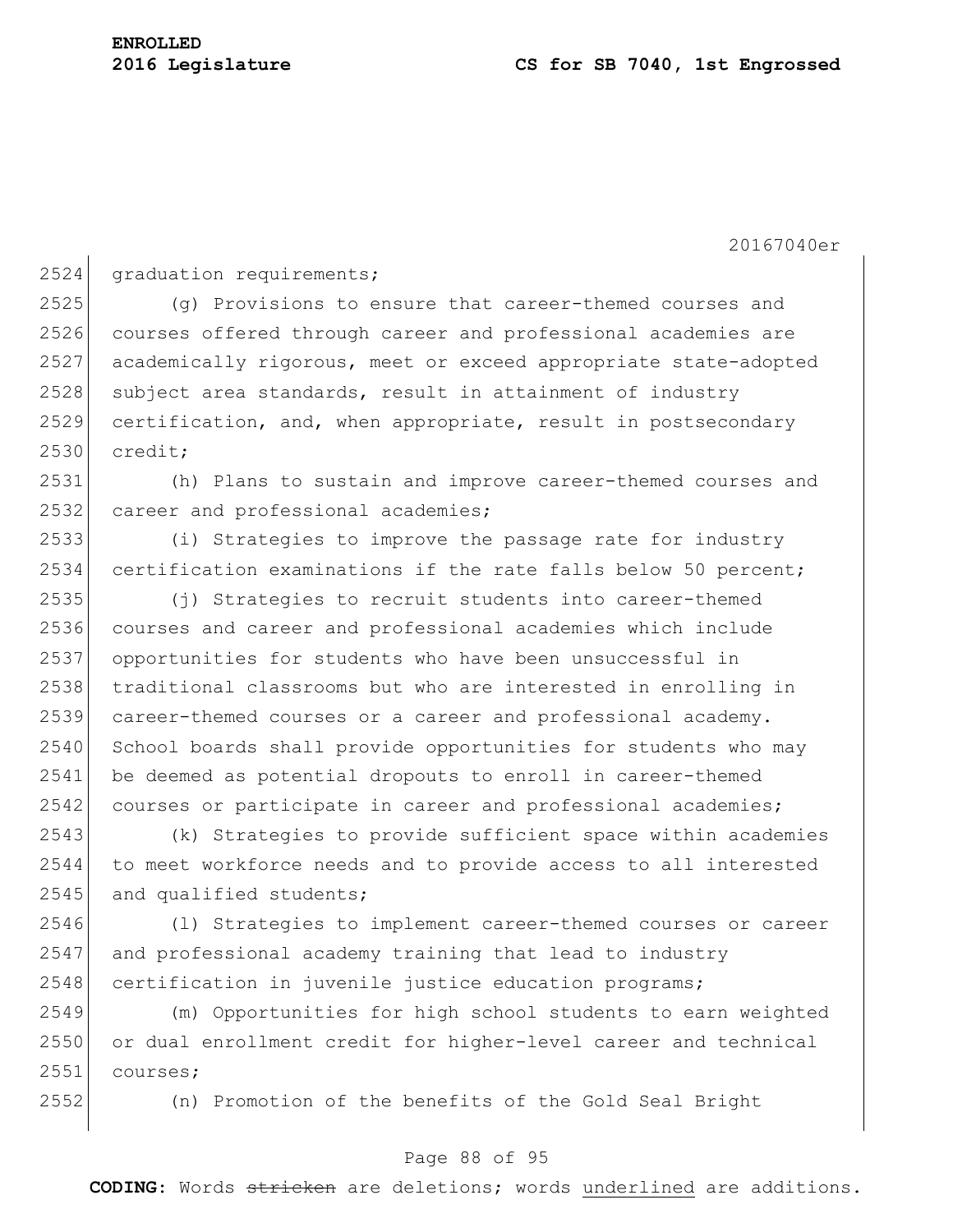2553 Futures Scholarship;

2554 (o) Strategies to ensure the review of district pupil-2555 progression plans and to amend such plans to include career-2556 themed courses and career and professional academy courses and 2557 to include courses that may qualify as substitute courses for 2558 core graduation requirements and those that may be counted as 2559 elective courses: 2560 (p) Strategies to provide professional development for 2561 secondary certified school counselors on the benefits of career 2562 and professional academies and career-themed courses that lead 2563 to industry certification; and 2564 (q) Strategies to redirect appropriated career funding in 2565 secondary and postsecondary institutions to support career 2566 academies and career-themed courses that lead to industry 2567 certification. 2568 (4) The State Board of Education shall establish a process 2569 for the continual and uninterrupted review of newly proposed 2570 core secondary courses and existing courses requested to be 2571 considered as core courses to ensure that sufficient rigor and 2572 relevance is provided for workforce skills and postsecondary 2573 education and aligned to state curriculum standards. 2574 (b) The curriculum review committee shall review newly 2575 proposed core courses electronically. Each proposed core course 2576 shall be approved or denied within 30 days after submission by a 2577 district school board or local regional workforce development 2578 board. All courses approved as core courses for purposes of 2579 middle school promotion and high school graduation shall be 2580 immediately added to the Course Code Directory. Approved core 2581 courses shall also be reviewed and considered for approval for

# Page 89 of 95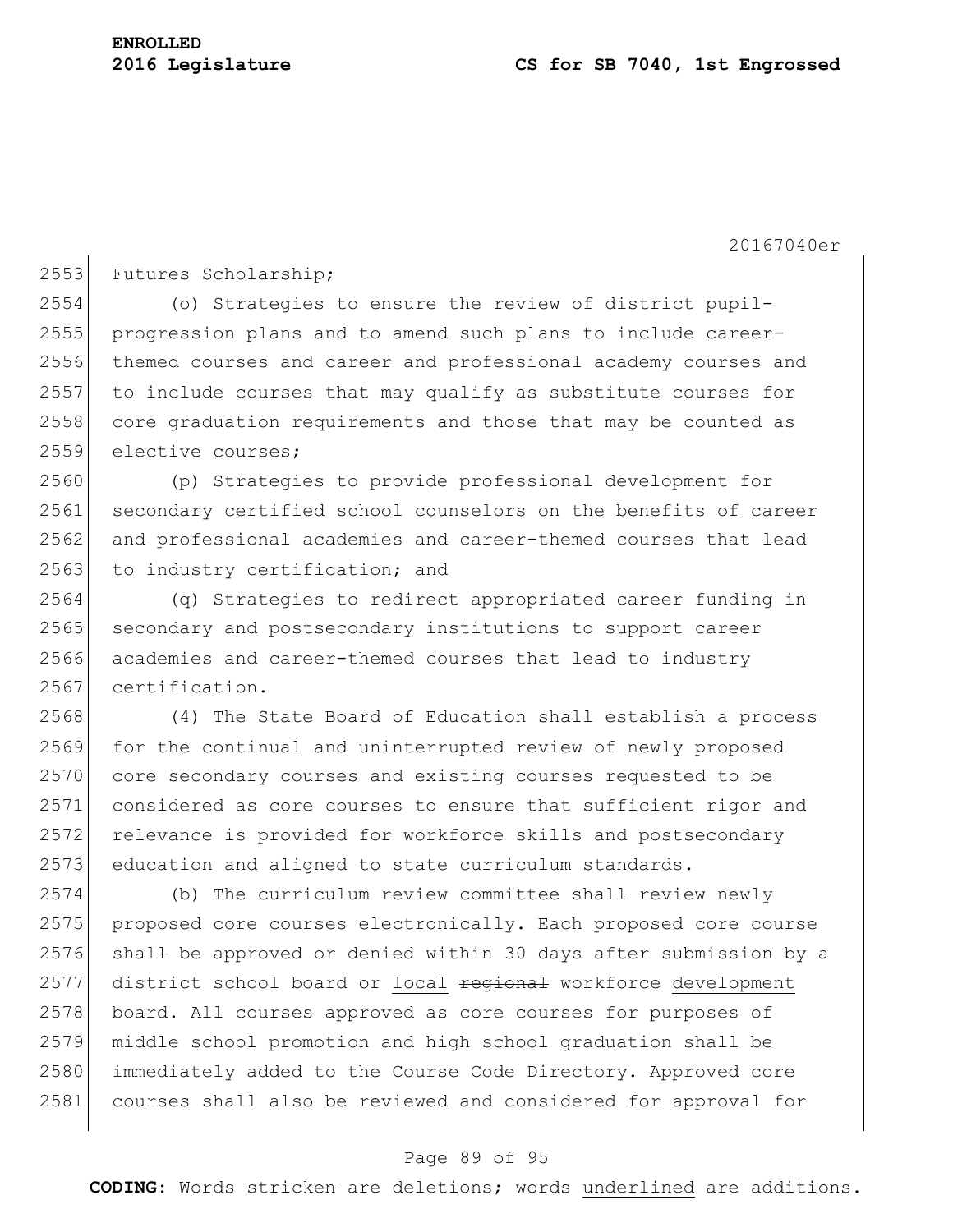#### **2016 Legislature CS for SB 7040, 1st Engrossed**

20167040er

2582 dual enrollment credit. The Board of Governors and the 2583 Commissioner of Education shall jointly recommend an annual 2584 deadline for approval of new core courses to be included for 2585 purposes of postsecondary admissions and dual enrollment credit 2586 the following academic year. The State Board of Education shall 2587 establish an appeals process in the event that a proposed course 2588 is denied which shall require a consensus ruling by the 2589 Department of Economic Opportunity and the Commissioner of 2590 Education within 15 days.

2591 Section 48. Paragraph (a) of subsection (3) of section 2592 1003.492, Florida Statutes, is amended to read:

2593 1003.492 Industry-certified career education programs.-

2594 (3) The State Board of Education shall use the expertise of 2595 CareerSource Florida, Inc., and the Department of Agriculture 2596 and Consumer Services to develop and adopt rules pursuant to ss. 2597 120.536(1) and 120.54 for implementing an industry certification 2598 process.

2599 (a) For nonfarm occupations, industry certification must be 2600 based upon the highest available national standards for specific 2601 industry certification to ensure student skill proficiency and 2602 to address emerging labor market and industry trends. A local 2603 regional workforce development board or a school principal may 2604 apply to CareerSource Florida, Inc., to request additions to the 2605 approved list of industry certifications based on high-skill, 2606 high-wage, and high-demand job requirements in the local  $2607$  regional economy.

2608 Section 49. Subsection (1) and paragraph (d) of subsection 2609 (4) of section 1003.493, Florida Statutes, are amended to read: 2610 1003.493 Career and professional academies and career-

# Page 90 of 95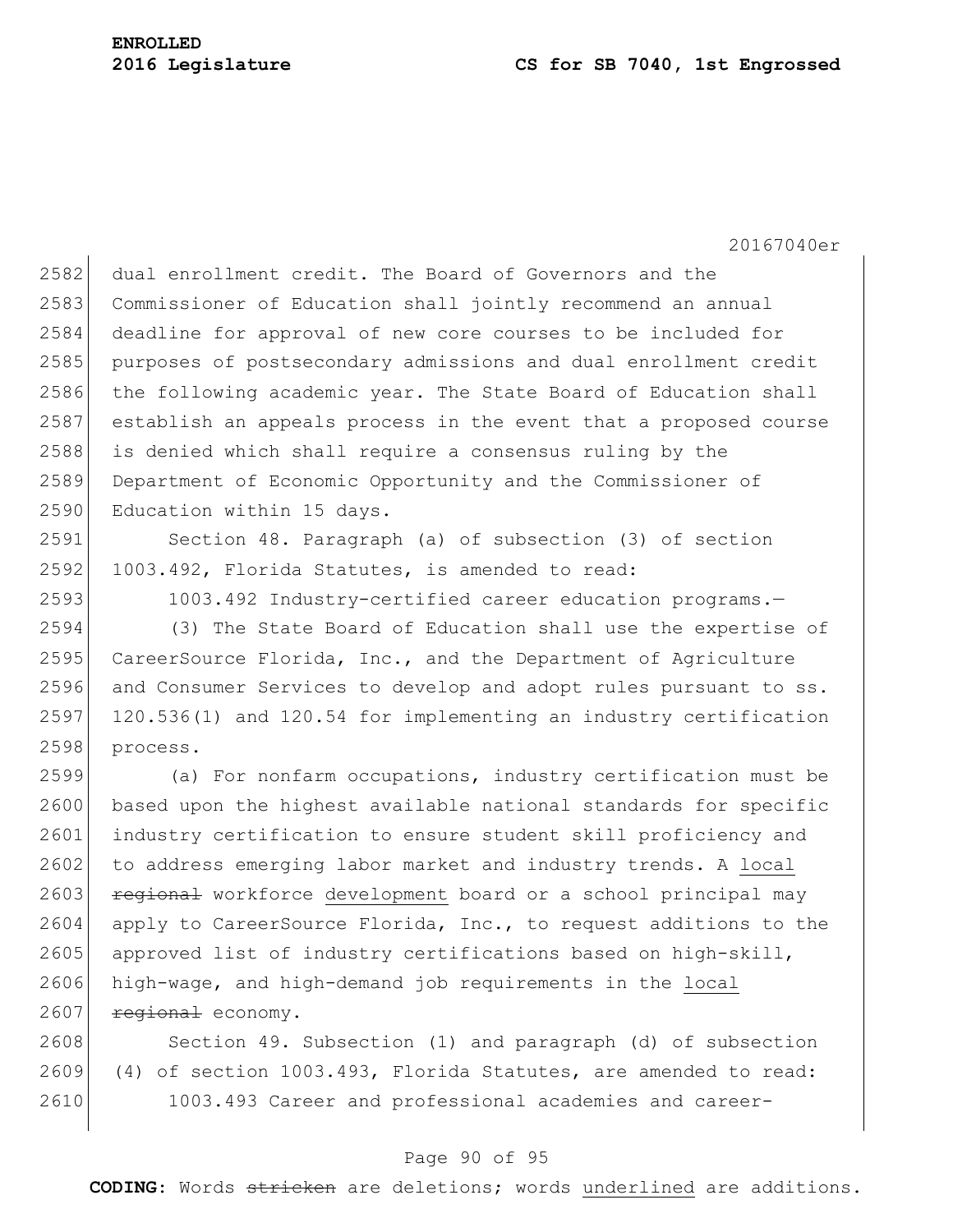2611 themed courses.—

2612 (1)(a) A "career and professional academy" is a research-2613 based program that integrates a rigorous academic curriculum 2614 with an industry-specific curriculum aligned directly to 2615 priority workforce needs established by the local regional 2616 workforce development board or the Department of Economic 2617 Opportunity. Career and professional academies shall be offered 2618 by public schools and school districts. The Florida Virtual 2619 School is encouraged to develop and offer rigorous career and 2620 professional courses as appropriate. Students completing career 2621 and professional academy programs must receive a standard high 2622 school diploma, the highest available industry certification, 2623 and opportunities to earn postsecondary credit if the academy 2624 partners with a postsecondary institution approved to operate in 2625 the state.

 (b) A "career-themed course" is a course, or a course in a 2627 series of courses, that leads to an industry certification identified in the CAPE Industry Certification Funding List pursuant to rules adopted by the State Board of Education. Career-themed courses have industry-specific curriculum aligned 2631 directly to priority workforce needs established by the local 2632 regional workforce development board or the Department of Economic Opportunity. School districts shall offer at least two career-themed courses, and each secondary school is encouraged 2635 to offer at least one career-themed course. The Florida Virtual School is encouraged to develop and offer rigorous career-themed courses as appropriate. Students completing a career-themed 2638 course must be provided opportunities to earn postsecondary credit if the credit for the career-themed course can be

# Page 91 of 95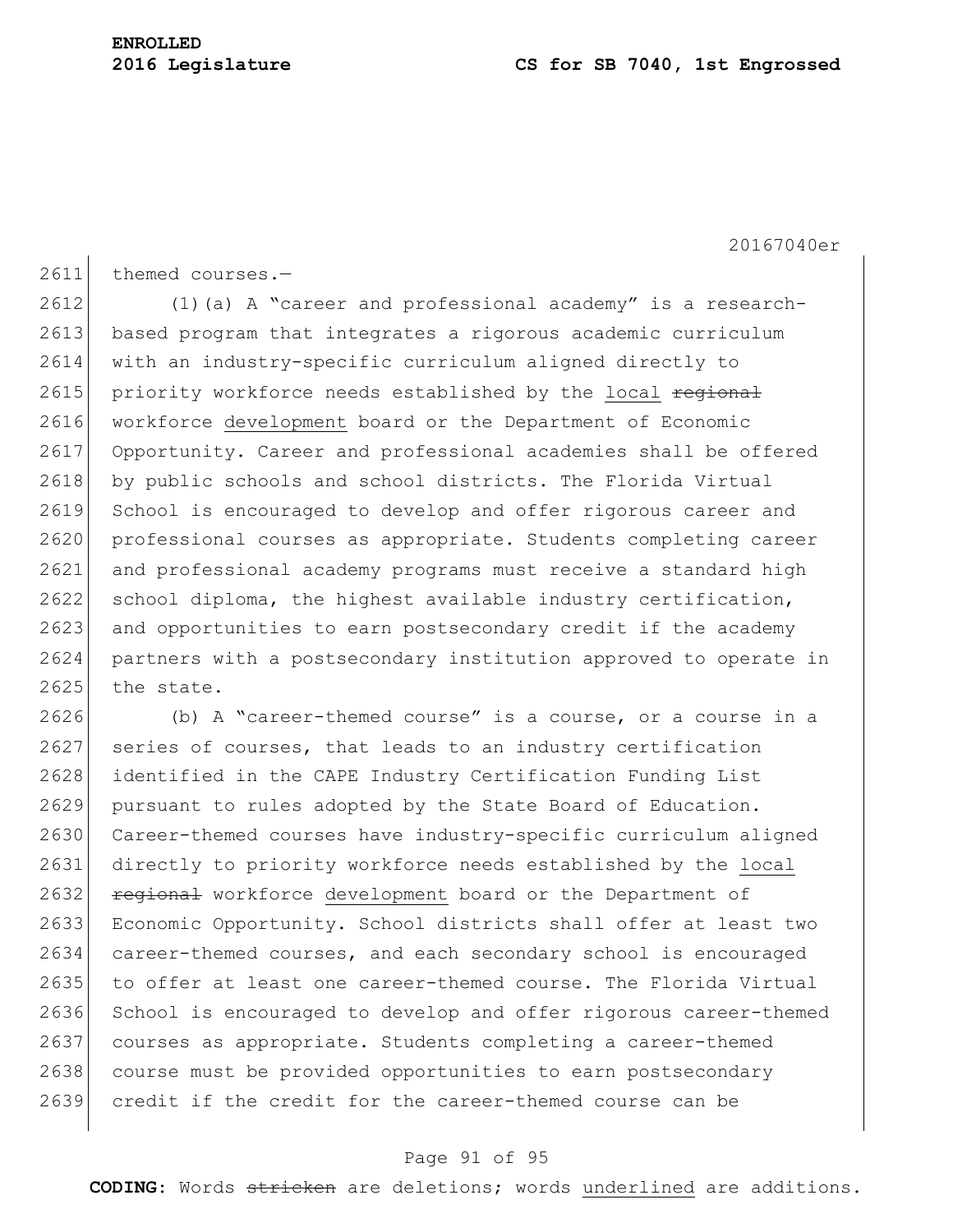20167040er 2640 articulated to a postsecondary institution approved to operate 2641 in the state. 2642 (4) Each career and professional academy and secondary 2643 school providing a career-themed course must: 2644 (d) Provide instruction in careers designated as high-2645 skill, high-wage, and high-demand by the local  $\frac{1}{100}$ 2646 workforce development board, the chamber of commerce, economic 2647 development agencies, or the Department of Economic Opportunity. 2648 Section 50. Subsection (1) of section 1003.4935, Florida 2649 Statutes, is amended to read: 2650 1003.4935 Middle grades career and professional academy 2651 courses and career-themed courses.-2652 (1) Beginning with the 2011-2012 school year, each district 2653 school board, in collaboration with local regional workforce 2654 development boards, economic development agencies, and state-2655 approved postsecondary institutions, shall include plans to 2656 implement a career and professional academy or a career-themed 2657 course, as defined in s. 1003.493(1)(b), in at least one middle 2658 school in the district as part of the strategic 3-year plan 2659 pursuant to s.  $1003.491(2)$ . The strategic plan must provide 2660 students the opportunity to transfer from a middle school career 2661 and professional academy or a career-themed course to a high 2662 school career and professional academy or a career-themed course 2663 currently operating within the school district. Students who 2664 complete a middle school career and professional academy or a 2665 career-themed course must have the opportunity to earn an 2666 industry certificate and high school credit and participate in 2667 career planning, job shadowing, and business leadership 2668 development activities.

## Page 92 of 95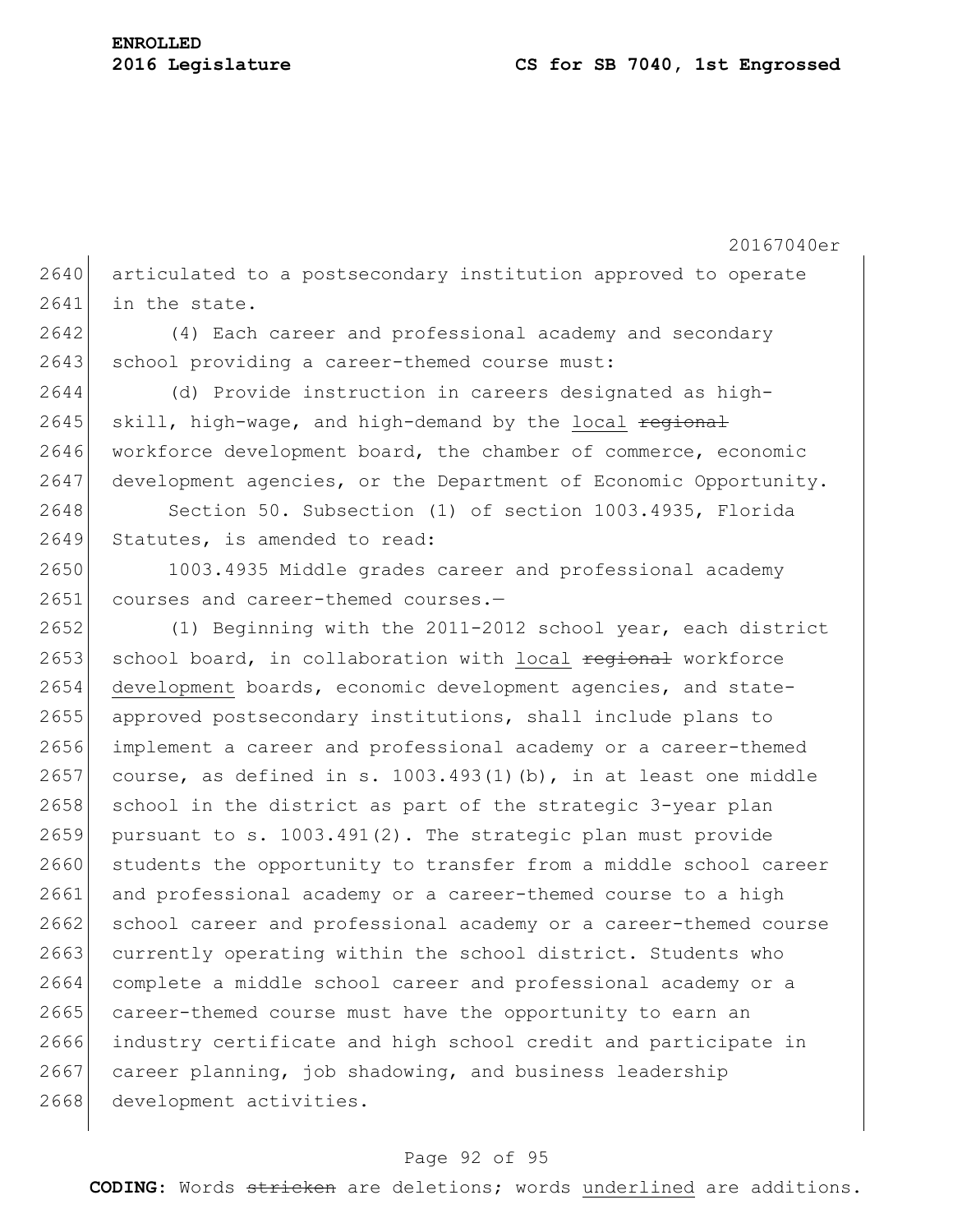2697 amended to read:

20167040er 2669 Section 51. Paragraph (a) of subsection (1) of section  $2670$  1003.52, Florida Statutes, is amended to read: 2671 1003.52 Educational services in Department of Juvenile 2672 Justice programs.-2673 (1) The Department of Education shall serve as the lead 2674 agency for juvenile justice education programs, curriculum, 2675 support services, and resources. To this end, the Department of 2676 Education and the Department of Juvenile Justice shall each 2677 designate a Coordinator for Juvenile Justice Education Programs 2678 to serve as the point of contact for resolving issues not 2679 addressed by district school boards and to provide each 2680 department's participation in the following activities: 2681 (a) Training, collaborating, and coordinating with district 2682 school boards, local regional workforce development boards, and 2683 local youth councils, educational contract providers, and 2684 juvenile justice providers, whether state operated or 2685 contracted. 2686 2687 Annually, a cooperative agreement and plan for juvenile justice 2688 education service enhancement shall be developed between the 2689 Department of Juvenile Justice and the Department of Education 2690 and submitted to the Secretary of Juvenile Justice and the 2691 Commissioner of Education by June 30. The plan shall include, at 2692 a minimum, each agency's role regarding educational program 2693 accountability, technical assistance, training, and coordination 2694 of services. 2695 Section 52. Paragraph (a) of subsection (3) and paragraph 2696 (e) of subsection (4) of section 1004.93, Florida Statutes, are

### Page 93 of 95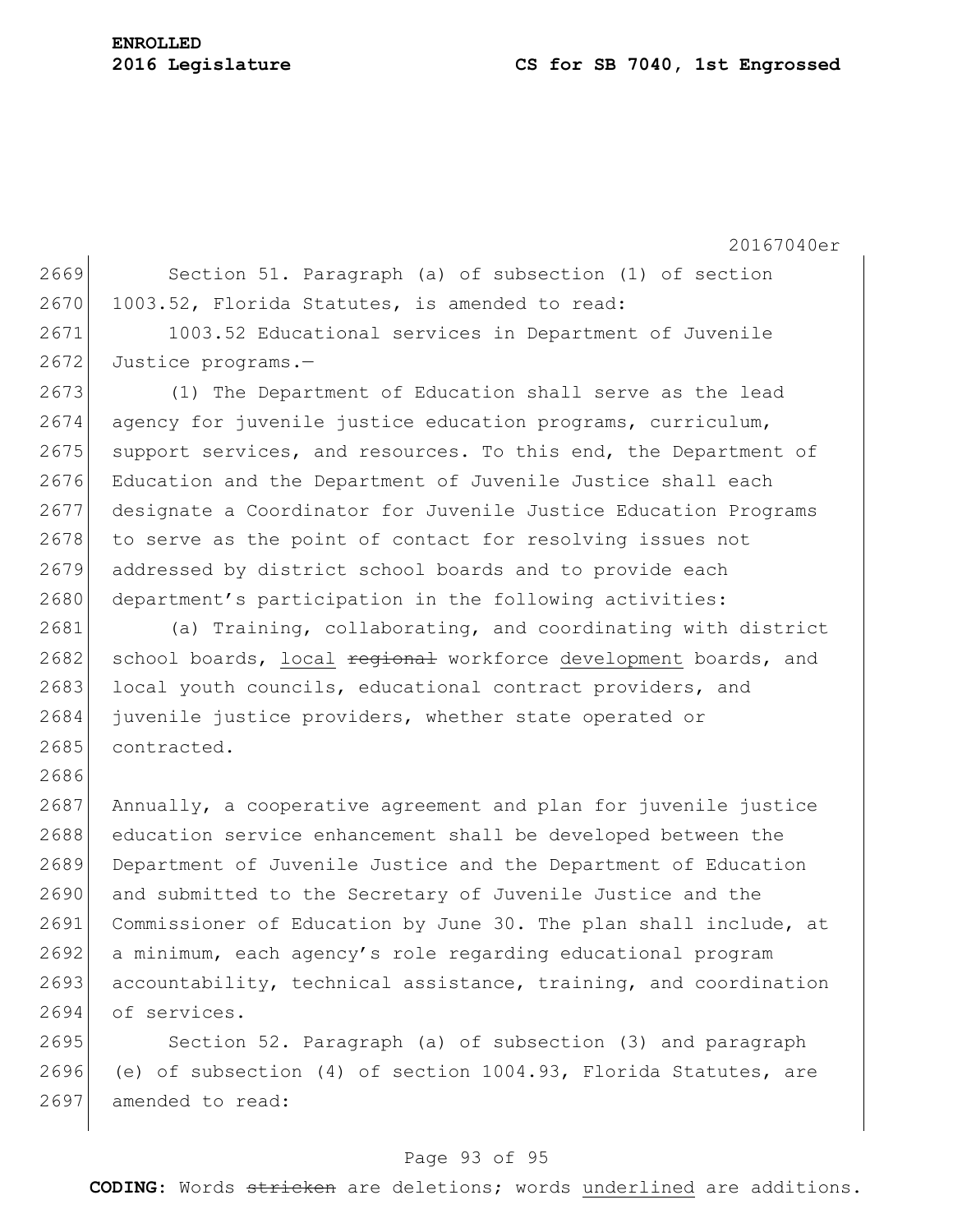2698 1004.93 Adult general education.-2699 (3)(a) Each district school board or Florida College System 2700 institution board of trustees shall negotiate with the local 2701 **regional** workforce development board for basic and functional 2702 literacy skills assessments for participants in the welfare 2703 transition employment and training programs. Such assessments 2704 shall be conducted at a site mutually acceptable to the district 2705 school board or Florida College System institution board of 2706 trustees and the local regional workforce development board. 2707 (4) 2708 (e) A district school board or a Florida College System 2709 institution board of trustees may negotiate a contract with the 2710 local regional workforce development board for specialized 2711 services for participants in the welfare transition program, 2712 beyond what is routinely provided for the general public, to be 2713 funded by the local  $\frac{1}{2}$  regional workforce development board. 2714 Section 53. Paragraph (b) of subsection (1) of section 2715 1006.261, Florida Statutes, is amended to read: 2716 1006.261 Use of school buses for public purposes.-2717 (1) 2718 (b) Each district school board may enter into agreements 2719 with local regional workforce development boards for the 2720 provision of transportation services to participants in the 2721 welfare transition program. Agreements must provide for 2722 reimbursement in full or in part for the proportionate share of 2723 fixed and operating costs incurred by the district school board 2724 attributable to the use of buses in accordance with the 2725 agreement. 2726 Section 54. Paragraph (e) of subsection (1) of section

# Page 94 of 95